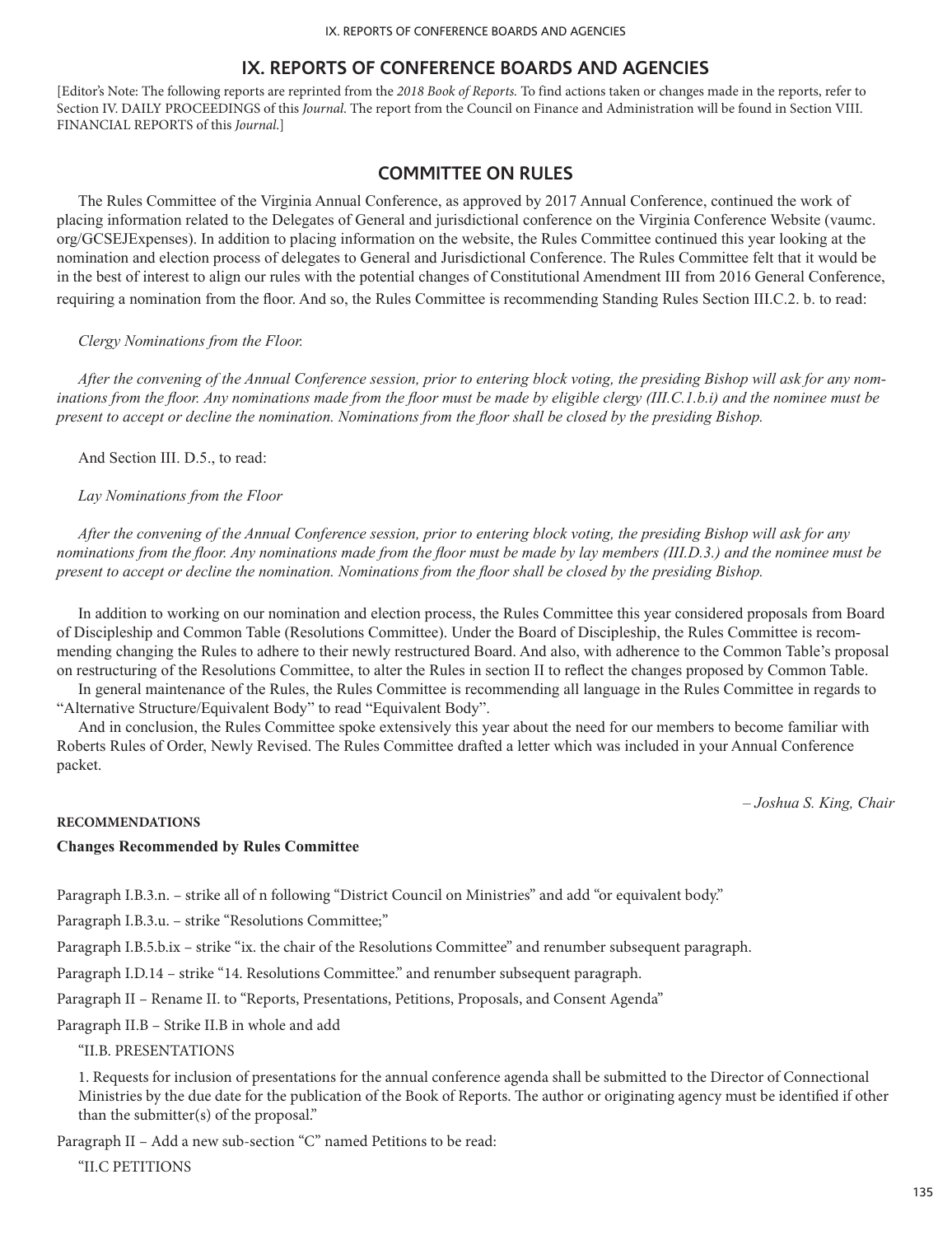#### 2018 JOURNAL OF THE VIRGINIA ANNUAL CONFERENCE

1. An area designated by the annual conference planning committee shall be determined for receiving signatures for petitions."

Paragraph II – Add a new sub-section "D" named Proposals. Add current language for II.C,D, and F as sub-sections II.D.1,2,3.

Paragraph III.B.5.b - strike the "," between "budgets, proposals" and add the word "or".

Paragraph III.B.5.b - after "proposals" strike ", or resolutions"

Paragraph III.B.5.b - strike the "" between "petitions, amendments" and add the word "or".

Paragraph III.B.5.b – after "amendments" strike ",or resolutions".

Paragraph III.C.2.b – strike all "Clergy Session Nominations…." and replace with

"Clergy Nominations from the Floor.

After the convening of the Annual Conference session, prior to entering block voting, the presiding Bishop will ask for any nominations from the floor. Any nominations made from the floor must be made by eligible clergy (III.C.1.b.i) and the nominee must be present to accept or decline the nomination. Nominations from the floor shall be closed by the presiding Bishop".

Paragraph III.D.5 – strike all "Laity Session Nomination…." and replace with

"Lay Nominations from the Floor

After the convening of the Annual Conference session, prior to entering block voting, the presiding Bishop will ask for any nominations from the floor. Any nominations made from the floor must be made by lay members (III.D.3.) and the nominee must be present to accept or decline the nomination. Nominations from the floor shall be closed by the presiding Bishop.

Paragraph III.F.1 – strike "Jurisdictional Delegates" and replace with "jurisdictional delegates"

Paragraph V.A.4.c – In the second paragraph, strike "nine (9)" and replace with "eight (8)"

Paragraph V.A.4.c – In the second paragraph strike "Best Practices Group, the chair of Connecting Group" and replace with "Disciple Resource Team".

Paragraph V.A.4.c – In the third paragraph strike both places it states "Conference Awareness Team" and add "Disciple Resource Team"

Paragraph V.A.4.c - In the third paragraph strike "12" and replace with "eight (8)"

Paragraph V.A.4.c – In the third paragraph strike "divided among two working groups: (1) Best Practices Group and (b) connecting Group." and replace with ",four classes of two, one laity and one clergy per class."

Paragraph V.A.4.c – In the third paragraph strike the rest of the third paragraph following, "elected by the Annual Conference."

Paragraph VI.C – after "chairperson of the church council" strike "or its equivalent body" and add "\*"

Paragraph VI.C – In the second paragraph after "district Council on Ministries" strike "or equivalent body" and add "\*"

*– Joshua S. King, Chair*

# **CABINET**

With the powerful leadership of Bishop Sharma D. Lewis, the Cabinet has sought to equip and lead the clergy and laity of the Virginia Conference for the vision of making disciples of Jesus Christ who are lifelong learners, influencing others to serve. The 16 District Superintendents are formed as chief missional strategists by our worshiping together each day we meet and through the community forged in our cluster covenant groups. Appointment-making, a core task of the bishop and cabinet, is wrapped in prayer, shaped by a careful consultative process, and focused on fruitfulness. Across our conference each district is engaging in contextual ministry and mission.

The **Alexandria District** is grateful for a year of growth in both professions of faith and average worship attendance in 2017. Three new multi-site congregations are off to good starts, including a digital campus that reaches around the world. Numerous other churches are experimenting with new ways to reach people outside of the church walls, including dinner church, restaurant church and house churches.

Three churches in the **Arlington District** competed their Next Level Innovations weekends, approving innovations for greater vitality by 84% or more in congregational voting; three additional churches began this three year process of revitalization. Two new church plants began: Floris Online and Arlington Commons, both designed to reach more people in nontraditional ways. Clergy peer learning groups focused on becoming spiritually vital leaders; all clergy were introduced to Tod Bolsinger's book *Canoeing the Mountains: Christian Leadership in Unchartered Territory.*

The laity and clergy on the **Charlottesville District** are faithfully serving God in many different ways. Some of these ministries are to the poor; the homeless; speaking out against racism; those being released from prison; Central Virginia Mission HUB (Mission Central) and offering hope to the least of God's children. We had Rev. Dr. Kevin A. Clark as our guest preacher from Eastern Mennonite Seminary at District Conference. We also packaged 20,088 meals for Haiti at District Conference with Rise Against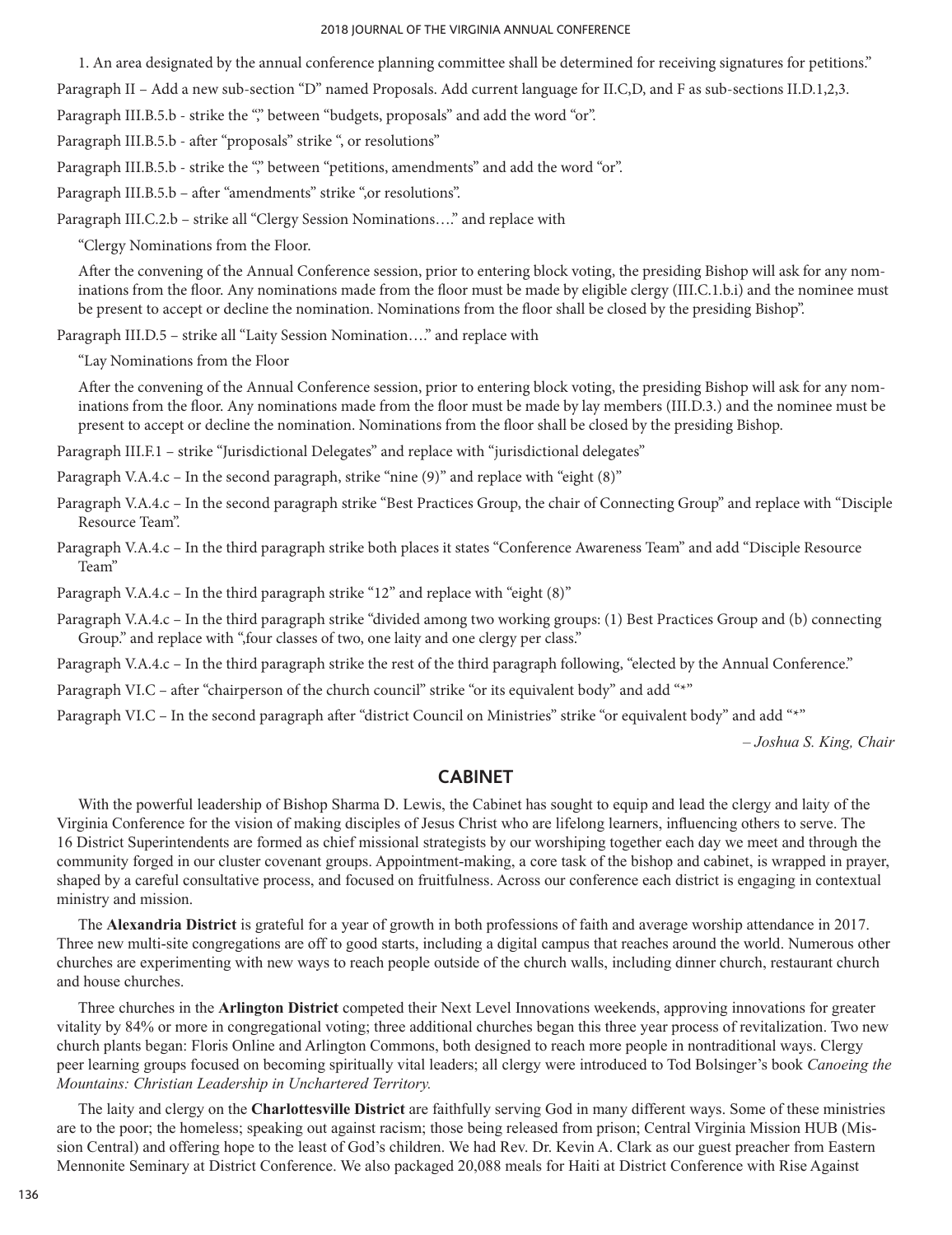Hunger. The District still has a vision to have an apartment for individuals with intellectual disabilities. We support camp ministry with children at Westview on the James and college students at the Wesley Foundation at UVA.

**Danville District** churches are learning to respond to changes in our local communities and our culture at large. Leaders are focused on support for flexible, creative experimentation in contextualized ministry. We continue to adapt in order to remain faithful to God's invitation to a spirit of "missional imagination", especially in the places of greatest pain and fear. We move forward in trust and with hope in our hearts.

Grants from the Ministry with the Poor Initiative on the **Eastern Shore District** have supported four ministries: the Agape Children's Christian Community Center's new summer program for low-income children, Epworth UMC's Meals for the Hungry, Una Familia—the district wide-program accompanying Latino families, and Manna Cafe—Christ UMC's community dinner program that feeds over 300 people each week. An ongoing capital campaign at beautiful Camp Occohannock on the Bay has resulted in upgraded bathhouses and cabin improvements to enhance a full summer program. A number of Eastern Shore churches have been working with coaching programs through the Church Transformation Team and Focus 2020 to reorient their mission for a new day.

The **Elizabeth River District** is striving to equip both lay and clergy to make disciples who are lifelong learners. Phil Maynard has been leading monthly meeting with laity and clergy helping them understand the "Shifts" we need to focus on to move persons from members to disciples. Next Level Innovations is starting this fall in partnership with the Richmond District to help churches move from good to great.

The **Farmville District** continues to live into our vision of "being passionate about leading, listening and loving all people to build up the Kingdom." We are slowly becoming more diverse in our church population. Our pastoral leadership includes one African American female, three Korean males, one Latino male, 15 Anglo females, and 43 Anglo males. One of our churches, Trinity, Amelia Charge, has a very diverse membership of Anglos and Latinos. We are committed to making disciples of Jesus for the transformation of the world. We were blessed to have Paulo Lopez, conference director of Next Generation Ministries, speak to our District Conference on "Discipleship Making and Cross Cultural Challenges.

The **Harrisonburg District** is alive and well. We are completing a Mission Central Building which is 4,200 square feet to distribute clothing and diapers to children and medical equipment to the community. Our UMVIM Teams are in Florida, West Virginia, North Carolina and Virginia helping rebuild and get folks back into homes.

The vision of the **James River District** continues to be, "Disciples Making Disciples." Through excellent clergy and lay leadership we have focused life-long learning and church vitality especially among our many small churches. We have seen four churches move from part- time to full time status and three churches have doubled in worship! Eight Branch Camp Meetings have brought our churches together for worship, mission and prayer through which 543 flood buckets were collected. We are blessed with the servant leadership of our staff, Tish Borden, Jim O'Quinn and Ronnika Davis. We are excited to welcome the Rev. Sylvia Meadows as our new District Superintendent.

The **Lynchburg District** has spent the past year discerning God's call to align our congregations, clergy, lay leadership and financial resources around the mission of making lifelong learners who influence others to serve. This has led to a new ministry structure and financial plan which focuses on revitalization, leadership development, emerging ministries, ministry with young people, reconciliation and conflict transformation and ministry with the poor. We are grateful to welcome the Rev. Leigh Anne Taylor who brings a wide array of gifts and graces to the newly created district staff position of Revitalization Coordinator as she helps us see and cooperate with the new things God is doing among us.

The **Rappahannock River District** continues to focus on making disciples. We continue to strive for vibrancy in our local churches, in our two special non-traditional ministries and in our equipping of laity and clergy. We have embraced the conference vision and are using Discipleship Ministries resources like "See All the People" to equip and undergird our disciple making effort. We take seriously the Bishop's challenge that every congregation will have an intentional disciple making process with detailed steps by 2020.

The **Richmond District** is celebrating another year of God's grace! From a freshly planted African American Church to the growing world of Hispanic ministry, God is doing many new things in Richmond. We are looking forward to several new opportunities in the coming year and are staying tuned for God's continuing work in our RVA community!

On the **Roanoke District** *Leading on the Edge* describes both a district event for clergy and laity focused on poverty and homelessness, faith and mental health, religion and race and human sexuality that grew out of holy conversations across several months at our District Common Table and visible witness in communities from Roanoke (*Reconciling Race: From Confession to Communion*) to Newport (*Giving Witness: Responding to Violation of Community and Creation*). The Board of Missions hosted its inaugural Ministry Accelerator for grant recipients to increase capacity and sustainability. The District Youth Retreat led by VT Wesley, the summer and winter camp programs at Alta Mons and COP's literacy program all showed fruitful increase.

The **Staunton District** took a prayerful approach to how we might "influence others to serve" Christ in our communities. For clergy, this focus included "Asset-Based Community Development" training, with an emphasis on developing missional relationships that are of mutual dignity and potential transformation for both parties. The Waynesboro Secret Boutique ministry, conceived to build relationships with lower-income families by providing a shopper-experience for teens who need fashionable clothing for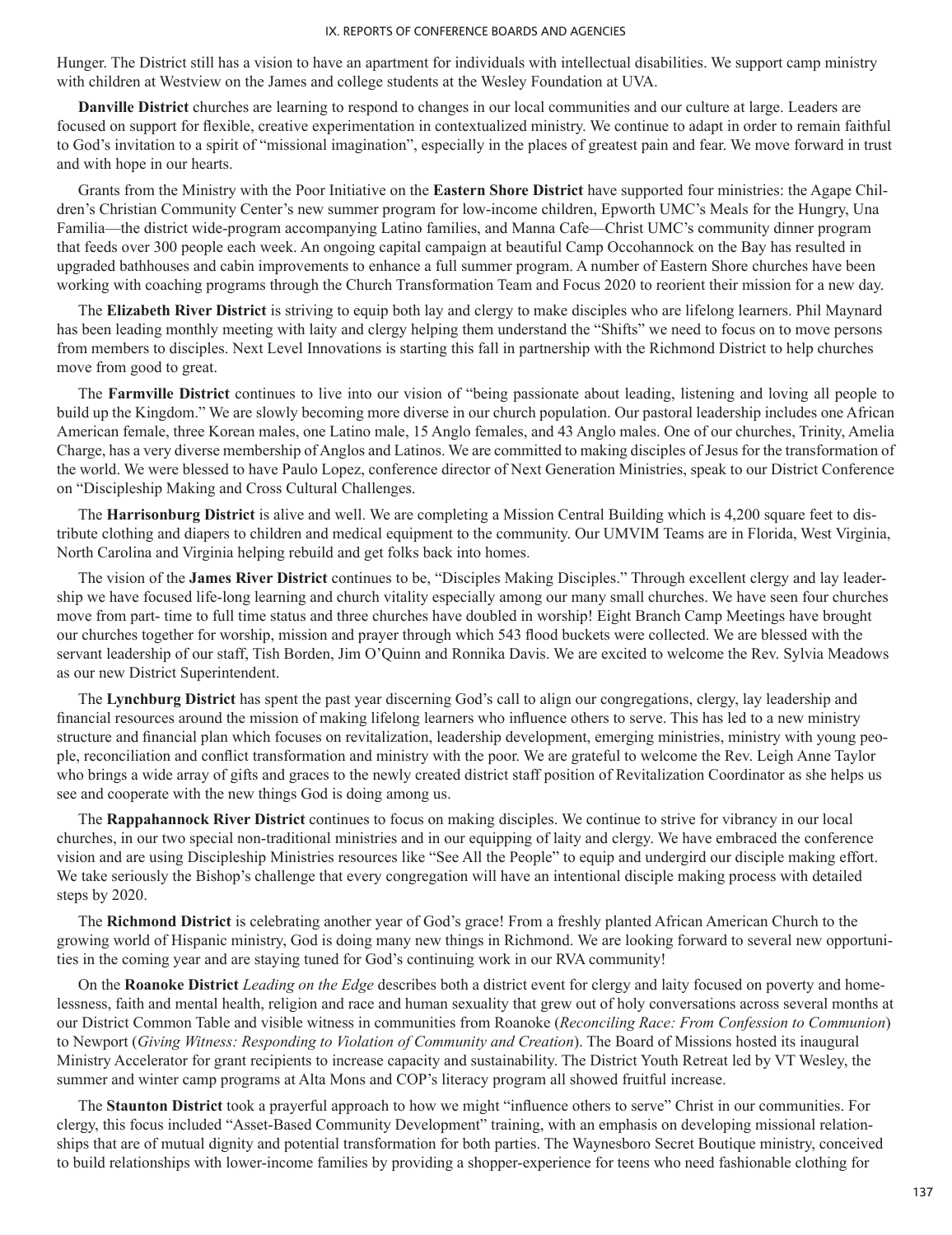#### 2018 JOURNAL OF THE VIRGINIA ANNUAL CONFERENCE

school, is now bridging over to Staunton. We launched a youth Mission Team which served on the Eastern Shore and a Disaster Relief crew of adults who rebuilt homes in Florida. The faith communities of our District increased in apportionment giving again this year, with four churches attending to their full share for the first time in many years.

The **Winchester District** enhanced its partnership between clergy and laity by hosting Martha Stokes and the five associate district lay leaders at the annual August clergy retreat at Camp Overlook. The district continued its UMVIM work in Haiti by sending three teams as well as sending a disaster relief team to Texas. The district continued to offer local churches the opportunity to be lifelong learners by hosting training events designed to support various mission and ministry endeavors. To God be the glory.

The **York River District** continues to celebrate God's faithfulness and the exciting movement of the Holy Spirit. During Charge Conference season, each congregation shared a gift with other congregations by presenting "A New Thing" that God was doing or was about to do with them. In 2017, the people of the YRD welcomed 517 new members, including 195 by profession of faith, and gave over \$2.6 million for the mission and ministry of The United Methodist Church.

The Conference Lay Leader, the Conference Treasurer, the Director of Connectional Ministries, the Director of the Center for Clergy Excellence and the Director of the Center for Congregational Excellence serve as members of the **Extended Cabinet** to inform and provide a connection between the program and missional ministries of the annual conference and the work of the Cabinet.

We are exceedingly grateful to the Rev. Tom Joyce, Assistant to the Bishop, and Mrs. Terri Biggins, the Bishop's administrative assistant, for their dedicated support.

With thanksgiving for their strong leadership, we will say "farewell" to retiring colleagues the Rev. Dr. Rob Colwell, the Rev. Tommy Herndon and the Rev. Larry Thompson. We will warmly welcome the Rev. Dr. Victor Gomez, the Rev. Sylvia Meadows and the Rev. Dr. Steve Summers to the cabinet table.

Since the coming year is filled with both anticipated and unknown challenges and opportunities, we are blessed that the Cabinet Covenant shapes our life and leadership: *We, the Cabinet of the Virginia Conference, covenant with each other to be a Holy Table where Christ is our servant example and Lord; where we joyfully hold each other in disciplines of prayer, study, worship, service and physical self-care; where the truth is told and honored; where we support one another in the effort to maintain confidentiality, through words/action of grace and in the spirit of love; where trust is the rule, brokenness is received with mercy, pain is healed with grace and forgiveness is sought, given and accepted; where the health of the whole Body of Christ is desired over that of any one part; where we seek perfection in love for God and for each other.*

*– Kathleen Overby Webster, Dean*

# **SITE SELECTION COMMITTEE**

Beginning in 2019 and beyond, the Annual Conference will convene on Thursday and conclude on Saturday as set by Bishop Sharma D. Lewis. The Site Selection Committee is charged with identifying the location for the Virginia Annual Conference to meet and shall recommend a location five (5) years in advance. By previous Annual Conference action, the following locations have been approved for the site of the Annual Conference:

| Roanoke | June 20-22, 2019 |
|---------|------------------|
| Roanoke | June 18-20, 2020 |
| Hampton | June 17-19, 2021 |
| Hampton | June 16-18, 2022 |

The Site Selection Committee recommends for 2023, Annual Conference be held in:

Roanoke June 15-17, 2023

The Committee, along with the Chair of the Common Table and with the assistance of the Conference meeting planner, continues to review other locations for holding Annual Conference across the Commonwealth. For your reference, we have the following requirements in evaluating potential Annual Conference sites:

- A venue to accommodate 3,500 people
- 1,500 hotel rooms in the area
- Parking for 2,500 cars
- Meeting space for the Clergy Session of 1,500 people
- Meeting space for the Laity Session of 1,500 people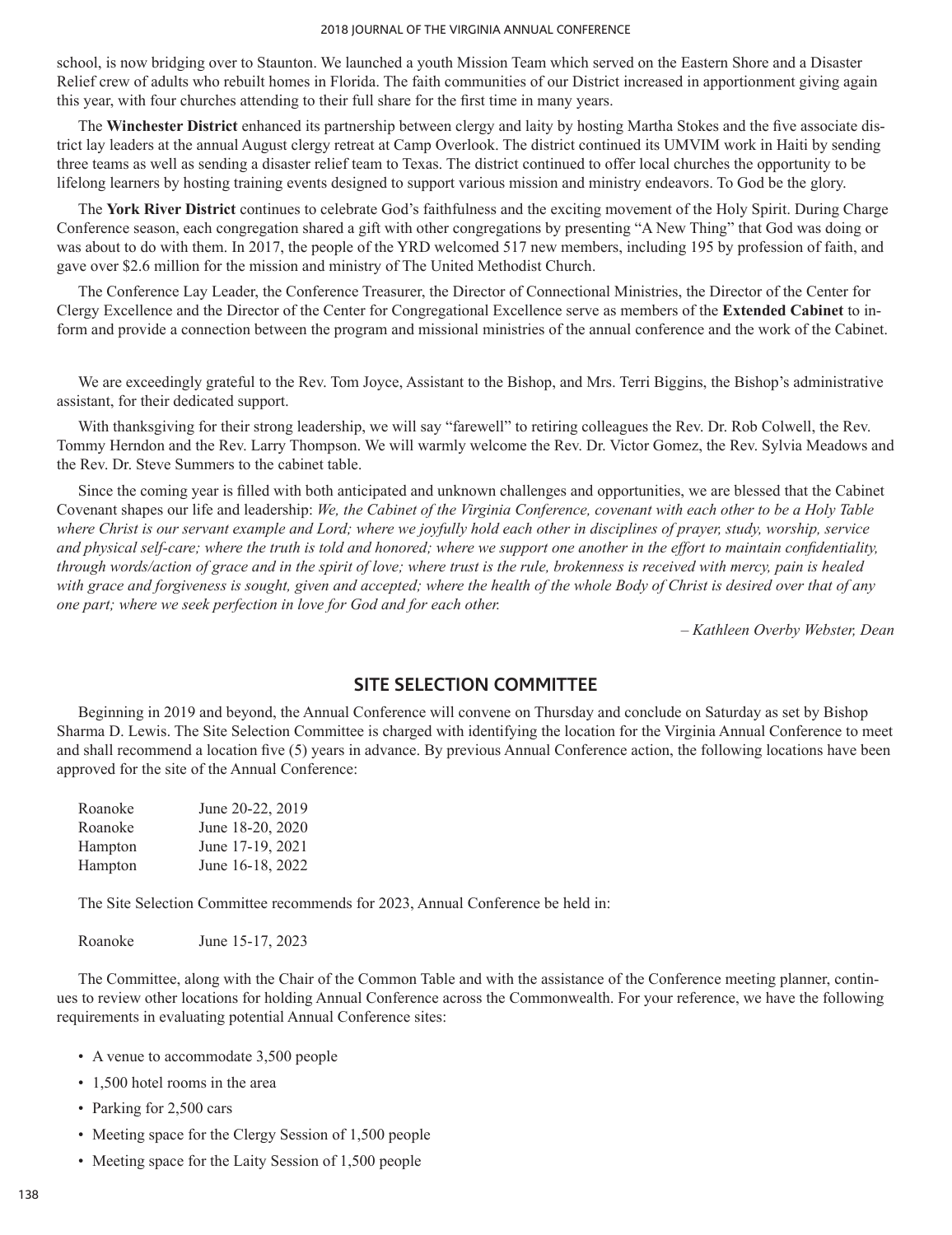- Additional meeting spaces adjacent to the Conference floor
- Two (2) banquet areas to accommodate 500 people each
- Additional banquet locations accessible to Conference
- Restaurants to accommodate 3,500 patrons within  $1\frac{1}{2}$  2 hour timeframe
- 10,000 sq. ft. of exhibit space

### **RECOMMENDATION:**

The Site Selection Committee recommends that the 2023 Virginia Annual Conference be held at the Berglund Center in Roanoke June 15-17.

– *Neal E. Wise, Chair*

# **EQUITABLE COMPENSATION COMMISSION**

The Equitable Compensation Commission continues to provide financial aid to those churches requiring supplementation to strengthen their ministries in the communities in which they are located and to provide minimum salary or salary supplementation for the pastors. Equitable Compensation support inthe amount of \$175,506 was provided to 22 charges in 2017. A schedule of salary supplementation appropriations for 2017 has been provided to the conference secretary for publication in the Journal.

There were 11 charges receiving salary support in 2016 that did not require salary support in 2017. These are Blandford (James River), Brookneal (Lynchburg), Galloway (Arlington), Messiah (Alexandria), Montross (Rappahannock River), Oyler's Chapel-Rehoboth Cooperative Parish (Danville), Petersburg Cooperative Parish (James River), Southview (Roanoke), St Paul (Roanoke), Twin Lakes (Lynchburg), and NottowayLunenburg (Farmville). These charges and their superintendents are commended for their success in providing a ministry in the communities they serve that has enabled them to grow spiritually in their stewardship.

District Superintendents and charges setting salaries for 2019 that may require supplementation are advised that the "floor" must come from sources other than the Commission on Equitable Compensation.

The Conference Average Compensation (CAC) for 2019 is \$64,040, which is an increase of 1.3% percent from 2018. The Commission considered Minimum Compensation and the Floor Schedule for 2019 andrecommends the schedules remain the same as 2018.

## **RECOMMENDATIONS:**

|                                       | 2019 Proposed | 2018 Approved |
|---------------------------------------|---------------|---------------|
| 1. The Minimum Compensation Schedule: |               |               |
| a Full Connection Pastors             | \$42,000      | \$42,000      |
| b. Provisional and Associate Members  | \$38,500      | \$38,500      |
| c. Local Pastors                      | \$36,000      | \$36,000      |
| 3 The Floor Schedule:                 |               |               |
| a. Full Connection Pastors            | \$28,000      | \$28,000      |
| b. Provisional and Associate Members  | \$25,600      | \$25,600      |
| c. Local Pastors                      | \$24,000      | \$24,000      |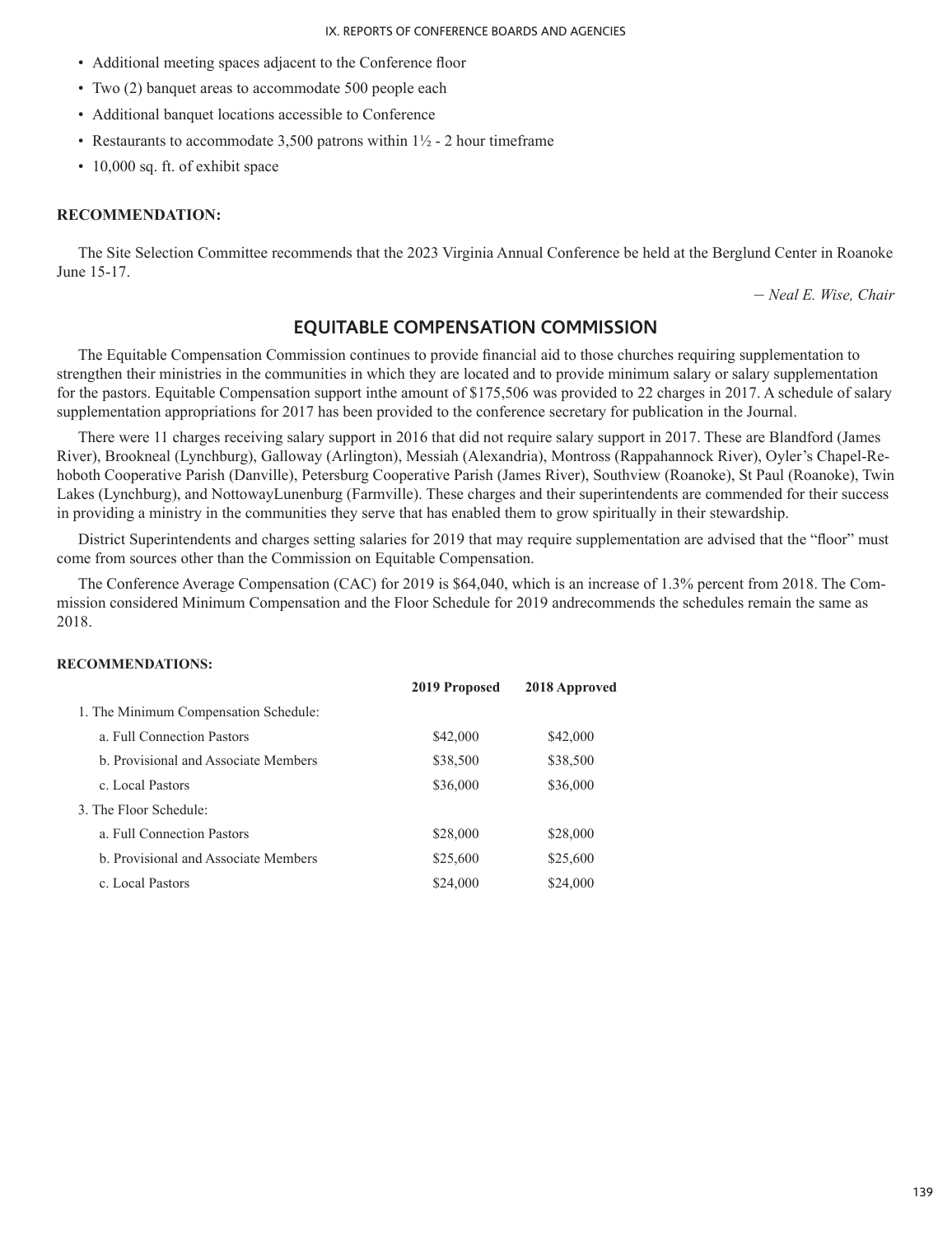|                                       | <b>Year Ending</b><br>2015 | <b>Year Ending</b><br>2016 | <b>Year Ending</b><br>2017 |
|---------------------------------------|----------------------------|----------------------------|----------------------------|
| Apportioned                           | 500,000                    | 500,000                    | 350,000                    |
| Uncollected Apportionment             | 76,908                     | 61,170                     | 36,432                     |
| <b>Apportionment Income</b>           | 423,092                    | 438,830                    | 313,568                    |
| Percent Collected                     | 84.62%                     | 87.77%                     | 89.59%                     |
|                                       |                            |                            |                            |
| Grants                                | 222,495                    | 193,646                    | 175,506                    |
| Sustenation fund grant                |                            |                            | 6,513                      |
| Meeting Expense & Other               | 1,030                      | 1,033                      | 373                        |
| <b>Total Expenses</b>                 | 223,526                    | 194,679                    | 182,391                    |
|                                       |                            |                            |                            |
| <b>Receipts Over (Under) Expenses</b> | 199,566                    | 244,151                    | 131,176                    |

# **EQUITABLE COMPENSATION FINANCIAL REPORT**

*– Joseph T. Carson III, Chair*

# **VIRGINIA UNITED METHODIST PENSIONS, INC.**

#### **Section I: Reports**

## ■ **Report 1: Role & Responsibilities of Virginia United Methodist Pensions, Inc.**

*The Book of Discipline of The United Methodist Church* directs each annual conference to establish a conference board of pension, auxiliary to Wespath Benefits and Investments (Wespath), to have charge of the interests and work of providing for and contributing to the support, relief, assistance and pensioning of: clergy and their families, other church workers, and lay employees of The United Methodist Church; its institutions; organizations; and agencies within each annual conference except as otherwise provided for by Wespath.

On June 22, 1965, the Virginia Annual Conference established and incorporated the Virginia Methodist Pensions, Incorporation, (subsequently renamed on February 2, 1971 to Virginia United Methodist Pensions, Inc., or "VUMPI,") as its conference board of pension.

VUMPI, in conjunction with Wespath, develops and administers the various employee pension and benefit plans sponsored by the Virginia Conference. Some plans are employer-paid, while others are voluntary and 100 percent participant-paid:

| <b>VUMPI Plans</b>                       |
|------------------------------------------|
| Health                                   |
| Prescription                             |
| Dental                                   |
| Supplemental Life                        |
| Voluntary Life                           |
| Long Term Care                           |
| Healthcare Flexible Spending Account     |
| Dependent Care Flexible Spending Account |
|                                          |



#### ■ **Report 2: Virginia Conference-Sponsored Health Plans for Active Clergy**

VUMPI administers health benefit plans for full time clergy of the Virginia Conference. In addition to clergy appointed full time, the plans are made available to clergy appointed to certain leave statuses, and also to clergy on medical leave and surviving spouses and children of clergy.

In the current Conference-sponsored health benefits program there are four health benefit plans which include prescription drug coverage, and two dental insurance plans. Three of the health benefits plans are offered to active clergy, and the fourth is offered only to clergy on medical leave with Comprehensive Protection Plan (CPP) disability benefits and surviving spouses and children of clergy.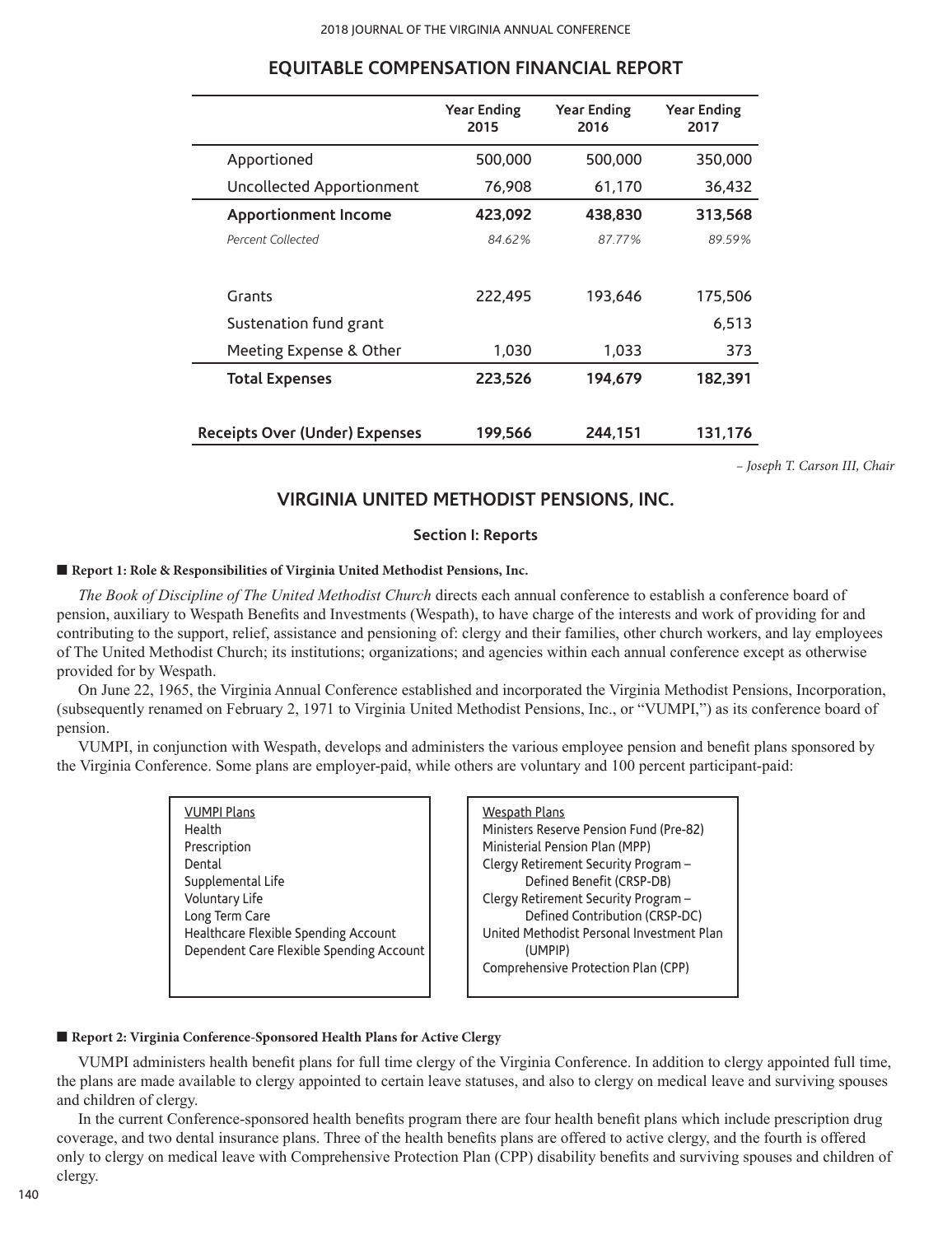The primary objective of VUMPI's health benefits program is to maintain sustainable health care plans that offer sufficient protection against the risk of financially catastrophic health care costs, while ensuring that the program is affordable both to health plan participants and to Virginia Conference churches. The majority of the health plan costs are paid by churches through the health plan apportionment, and plan participants contribute to the total cost through participant contributions which are based on the health plan selections.

VUMPI administers the health benefits program within an environment of rapidly changing legislative and regulatory requirements. In particular, the Patient Protection and Affordable Care Act (ACA), signed into law in 2010, has resulted in significant changes to the health insurance marketplace, including new requirements applicable to health plans sponsored by employers for the benefit of employees and retirees. One element of ACA that is expected to have a meaningful impact on employer-sponsored health plans is the excise tax on high cost health plans, popularly known as the "Cadillac tax." This provision of ACA assesses a 40% excise tax on employer-sponsored plans that exceed specified cost thresholds for individuals and families enrolled in the plans. VUMPI, working with external actuarial consultants, has projected that the current Conference-sponsored health plans would likely exceed the Cadillac Tax thresholds either upon or soon after the tax's implementation unless plan changes are made. In such a scenario, VUMPI would be required to obtain additional revenue either through apportionments or participant contributions in order to pay the tax penalty. Accordingly, VUMPI has developed a health plan strategy that is designed to avoid becoming subject to the tax. That strategy includes the two following elements: new health plans to be offered in 2019 and expanded dependent enrollment tiers.

# **New Health Plans**

VUMPI currently administers three health plans for full time Virginia Conference clergy. Plans currently offered include the following:

- **PPO:** the most popular plan by enrollment, with a \$1,000 individual deductible and 20% coinsurance
- **• HMO-POS:** a plan with a higher level of benefits, including a \$500 individual deductible and generally using a copay structure, with higher participant contributions than the PPO
- **• Clergy Managed Care Plan (CMCP):** a plan with a \$1,750 individual deductible and Conference contributions to an embedded Health Reimbursement Account (HRA), with lower participant contributions than the PPO

While the above plans offer sufficient protection against the risk of catastrophic health care costs and a range of options to allow plan selection based on participants' preferences, VUMPI has determined that a new set of health benefit plans can both preserve the desired protection against risks while also capitalizing on the opportunity to make improvements in the plans. As is noted in Recommendation 2 below, VUMPI is recommending the Virginia Conference's approval of three new health benefit plans for full time Virginia Conference clergy.

The new benefit plans have been designed to have greater consistency across the plans in order to reduce the confusion that can occur when switching from one plan to another. In addition, one of the plans has been designed to allow enrolled clergy to take advantage of the favorable tax treatment of Health Savings Accounts (HSAs), which allow tax-free account contributions that can be used to pay for qualified medical expenses at any time with no federal tax liability. A high level summary of the health plans recommended for active clergy in 2019 follows:

- **PPO Core:** a plan designed to be similar to the current PPO plan, with a \$1,000 individual deductible and 20% coinsurance
- **PPO Buy-Up:** a plan offering a higher level of benefits, with a \$750 individual deductible and 20% coinsurance, with higher participant contributions than the PPO Core plan
- **HSA plan:** a plan with a higher deductible (\$2,250 individual deductible) as required by Internal Revenue Service rules for HSAs, a Conference contribution to the Health Savings Account (\$750 for individual tier enrollees), 20% coinsurance, and with lower participant contributions than the PPO Core plan

A fourth health plan which is currently offered, and which is made available only to clergy on medical leave with CPP disability benefits and surviving spouses and children of clergy, is recommended to continue to be offered in 2019 with no plan design changes.

The two dental plan options currently administered by VUMPI are also recommended to continue to be offered in 2019 with no plan design changes.

# **Expanded Dependent Enrollment Tiers**

Under current Conference-sponsored health plan provisions clergy may enroll in the health plans either as individuals or in family coverage. The family coverage tier is applicable to anyone other than the clergyperson, including a spouse and/or children. VUMPI is recommending an expansion of the enrollment tiers for active clergy to include the following enrollment categories:

- Clergyperson only
- Clergyperson + Spouse
- Clergyperson  $+$  Children
- Family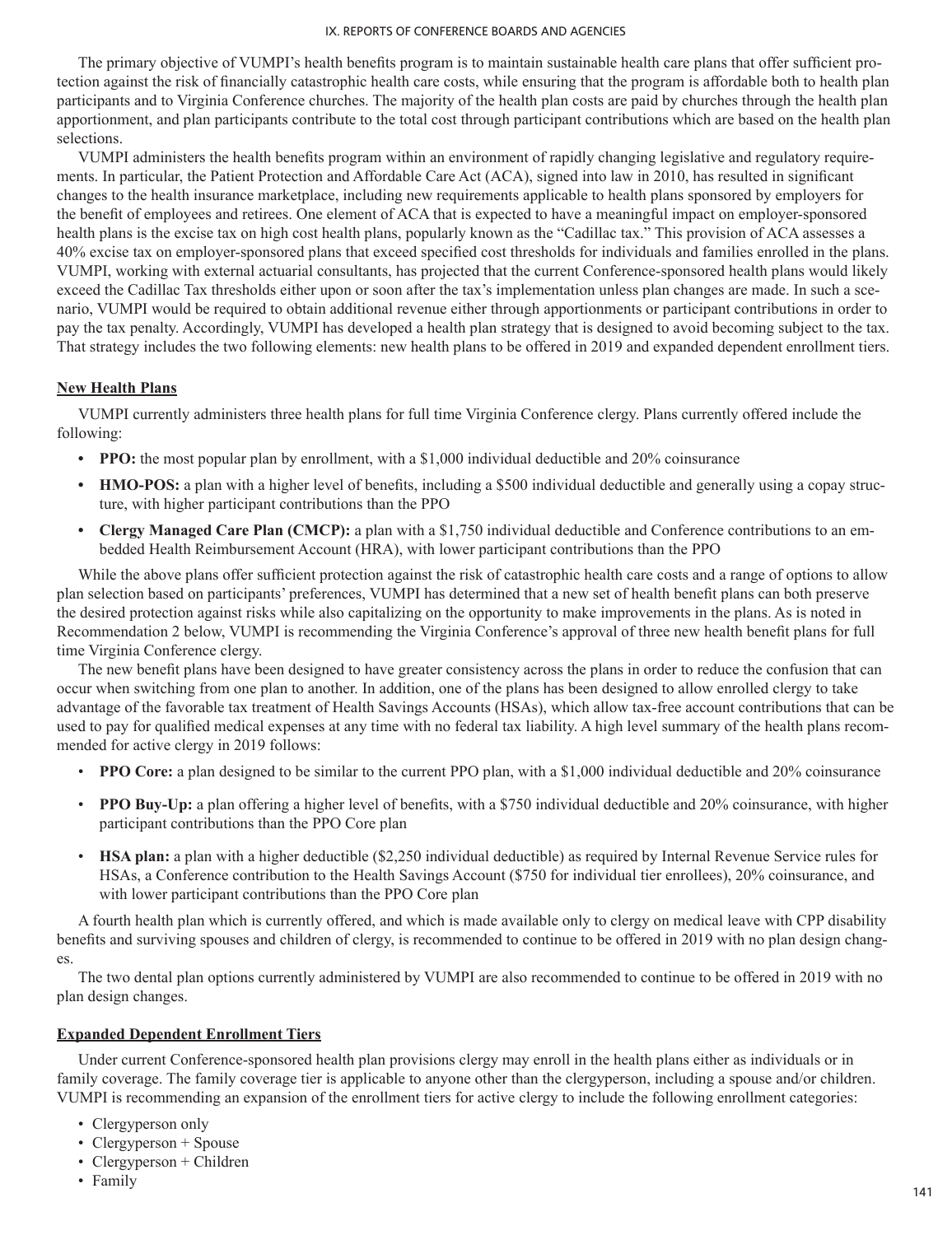The recommendation to expand the dependent tiers is based on several factors, but is primarily driven by the anticipated reduction in the calculated family tier "premium equivalent" for the Conference-sponsored plans that will be used to test against the Cadillac tax thresholds. By reducing the plans' family tier premium equivalents, projections indicate that VUMPI will be better positioned to avoid becoming subject to the Cadillac tax penalties.

## ■ **Report 3: Virginia Conference-Sponsored Health Plans for Retired Clergy**

VUMPI administers health plans for eligible retired clergy of the Virginia Conference. The eligibility requirements are based on the retiree's years of full time ministry in the Virginia Conference, as determined by VUMPI at the time of retirement. Plans made available to eligible retirees are coordinated with Medicare benefits, as described below:

### **Conference-sponsored health plan for pre-Medicare-eligible retirees**

Retirees who are eligible to enroll in the Conference-sponsored retired clergy health plan but who are not yet eligible to enroll in Medicare may enroll in one of the self funded PPO plans administered by VUMPI. Pre-Medicare-eligible retirees may also enroll in the self funded dental insurance program made available to active clergy. Currently, pre-Medicare-eligible retirees who qualify for the Conference-sponsored health plan are able to enroll only in the PPO plan. Along with the adoption of the new health plans for 2019, VUMPI is recommending that Pre-Medicare-eligible retirees have the option of enrolling either in the PPO Core plan or the PPO Buy-Up plan. This provides an additional plan option for those retirees who would prefer a higher level of coverage. Both of the Conference-sponsored dental plans will continue to be made available to pre-Medicare-eligible retirees in 2019.

While VUMPI is recommending the expansion of the dependent enrollment tiers for active clergy in 2019, no such expansion is recommended for the Conference-sponsored retiree plans. Pre-Medicare-eligible retirees will continue to enroll either in individual or family coverage in 2019.

### **Conference-sponsored health plan for Medicare-eligible retirees**

Retirees who are eligible to enroll in the Conference-sponsored retired clergy health plan and who are also enrolled in Medicare have two options for retiree medical coverage.

The first option is the Group Plan, which is a group Medicare Advantage plan created specifically for Virginia Conference retirees. The Group Plan integrates the retiree's Medicare benefit and includes prescription drug coverage. The majority of the cost of the Group Plan is funded through a Conference apportionment, as described in Recommendation 1. The remainder of the cost of the plans is funded by participant contributions, as described in Recommendation 4.

The second option made available to eligible retirees who are enrolled in Medicare is the Connector option. Under the Connector option, Medicare-eligible retirees are able to select any Medicare Supplement plan or Medicare Advantage plan, and any Part D prescription drug plan, offered by United Healthcare. The Conference will provide funding through a Retiree Reimbursement Account ("RRA"), and those funds can be used to partially or fully offset the cost of the coverage elected through the Connector. The RRA funding made available to retirees who elect coverage through the Connector option is funded through a Conference apportionment, as described in Recommendation 1. The remainder of the cost of the elected health plan coverage, if any, is paid by the retiree directly to United Healthcare. Qualifying Medicare-eligible retirees of the Virginia Conference will continue to enroll either in individual tier or family tier coverage in 2019.

#### ■ **Report 4: Pension Plan Structure**

There are four components to the Clergy Retirement Security Program (CRSP):

- A. Ministers Reserve Pension Fund (Pre-82) for service and benefits accrued on and/or prior to December 31, 1981.
- B. Ministerial Pension Plan (MPP) for service and benefits accrued on and/or after January 1, 1982 through December 31, 2006.
- C. Clergy Retirement Security Program Defined Benefit Plan (CRSP–DB) for service and benefits accrued on and/or after January 1, 2007.
- D. Clergy Retirement Security Program Defined Contribution Plan (CRSP–DC) for service and benefits accrued on and/or after January 1, 2007.

Wespath refers to plans A – C above as defined benefit ("DB") pension plans. That is, each year an eligible clergy member of the Virginia Conference served/serves and received/receives pension credit, the applicable plan will pay a certain benefit, or "defined" monthly income during retirement.

Wespath calculates each annual conference's cost to provide these defined benefits. Wespath bills each annual conference the amount due. Each annual conference, or in our case, VUMPI, then in-turn bills and apportions our local churches for the cost of these plans.

Wespath has calculated the Virginia Conference's 2019 required funding obligation associated with the Pre-82 pension pro-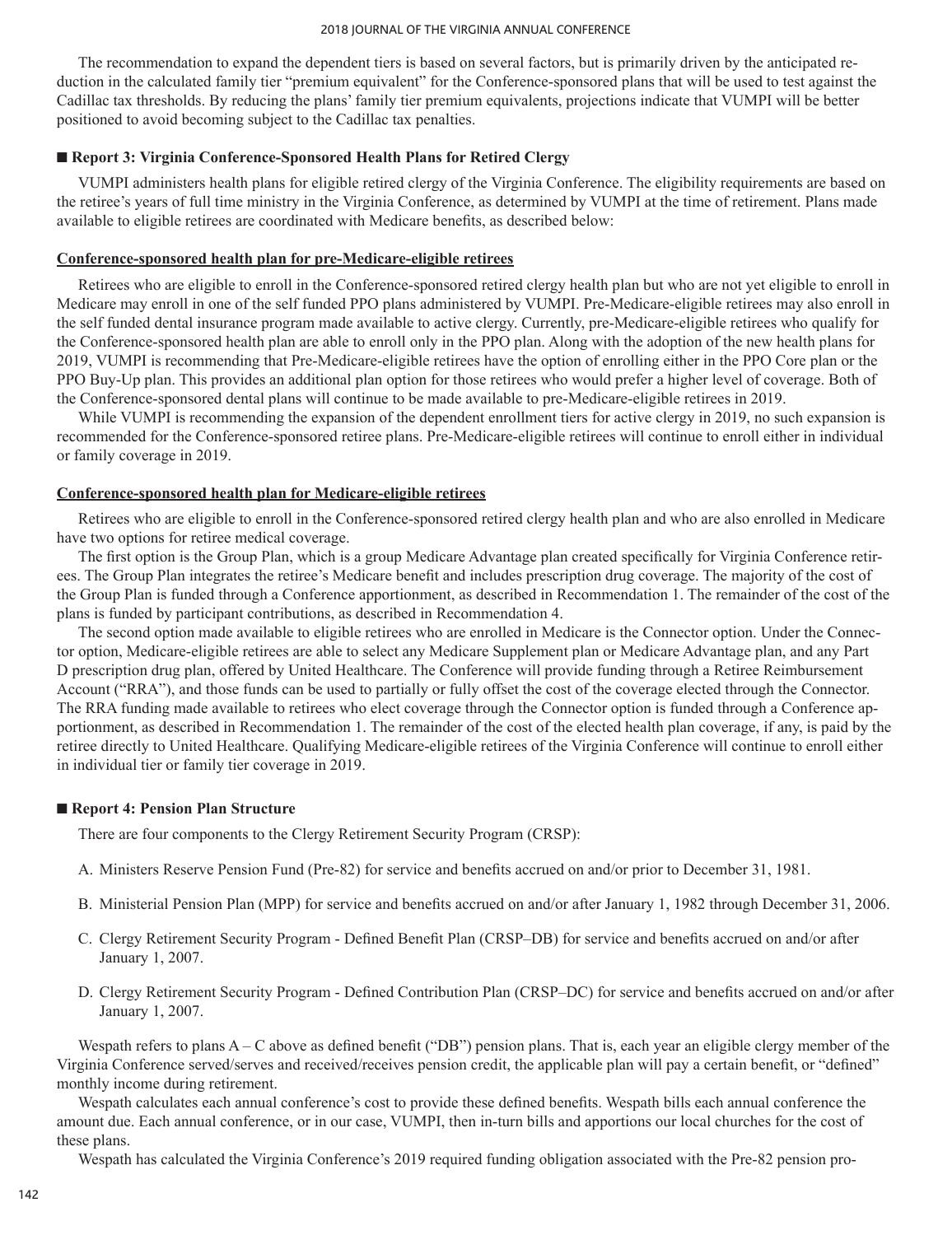gram's projected liability. That funding obligation is based on the Virginia Conference's total projected liability and asset values as of January 1, 2017. With positive investment market returns that led to growth in the value of the Virginia Conference's existing pension assets, the required 2019 Pre-82 funding obligation of \$1,796,790 is slightly lower than the 2018 Pre-82 funding obligation. As indicated in Recommendation 1 below, VUMPI is recommending a Pre-82 Pension Liability apportionment of \$750,000 in 2019. The difference between the apportionment and the actual funding obligation will be made up through Wespath's Comprehensive Protection Plan (CPP) premium redirection program, which was implemented in 2018 and will terminate at the end of 2019. Any additional funding needed to meet the 2019 Pre-82 funding obligation will be made up with VUMPI reserve funds under the financial reserve strategy adopted by the VUMPI Board of Directors in 2014.

The Ministerial Pension Plan (MPP) remains in a fully funded status. Accordingly, there is no funding obligation associated with the MPP in 2019. The Clergy Retirement Security Program's calculated funding obligation for the defined benefit component of the program is \$4,460,887 in 2019. VUMPI will obtain revenue to meet this funding obligation through the billing methodology detailed in Recommendation 7 below.

In addition to these defined benefit plans, annual conferences provide their clergy pension benefits from the CRSP-DC, a defined contribution ("DC") plan. Each year an eligible clergy member of the Virginia Conference serves and receives pension credit, the Virginia Conference determines how much pension contribution each clergy participant will receive in his/her pension account. VUMPI bills local churches for the required amount of pension contribution, then makes monthly contributions into the clergy CRSP-DC accounts.

## ■ **Report 5: Welfare Plan Structure**

The welfare plans made available to Virginia Conference clergy include the Comprehensive Protection Plan ("CPP") sponsored by Wespath, as well as supplemental benefits sponsored independently by VUMPI.

The CPP disability benefits are as follows:

- For Clergy disabled on or after Jan. 1, 2002, the CPP disability benefit equals 70 percent of Plan Compensation, with compensation capped at 200 percent of the DAC.
- For Clergy disabled prior to Jan. 1, 2002, they will continue to receive the same CPP disability benefit per the plan document in-force at the time their disability claim originated.

The following generally describes the death benefit amounts payable under the CPP to eligible participants and their beneficiaries:

*Active Participant Death Benefits:* payable upon the death of an eligible active CPP participant, as follows:

- Participant: \$50,000, payable in 12 monthly installments or one lump sum
- Spouse of active participant: 20% of DAC in the year of death
- Surviving spouse of active participant: 15% of DAC in the year of death
- Child of active participant: 10% of DAC in the year of death
- Annual surviving spouse annuity benefit of 20% of DAC, less the annuity benefit payable from CRSP and other Church-related sources
- Annual surviving child benefit of 10% of DAC, payable in 12 monthly installments (for those age 17 and younger; benefits are paid through the month in which the child attains age 18)
- Annual surviving child educational benefit up to 20% of DAC, payable in equal installments (for those age 18 through 24 and attending school full-time)

*Retired Participant Death Benefits:* to be eligible for death benefits in retirement, a clergyperson must have been covered in CPP for a specified number of years. The 2012 General Conference approved a change to the CPP program which increases the length of service requirement for retirees. Retirees with 25 or more years of enrollment in CPP are eligible for the death benefits in retirement, and the eligibility criteria for those with fewer than 25 years in CPP is phased in with one-year increments, as detailed in the table on the following page: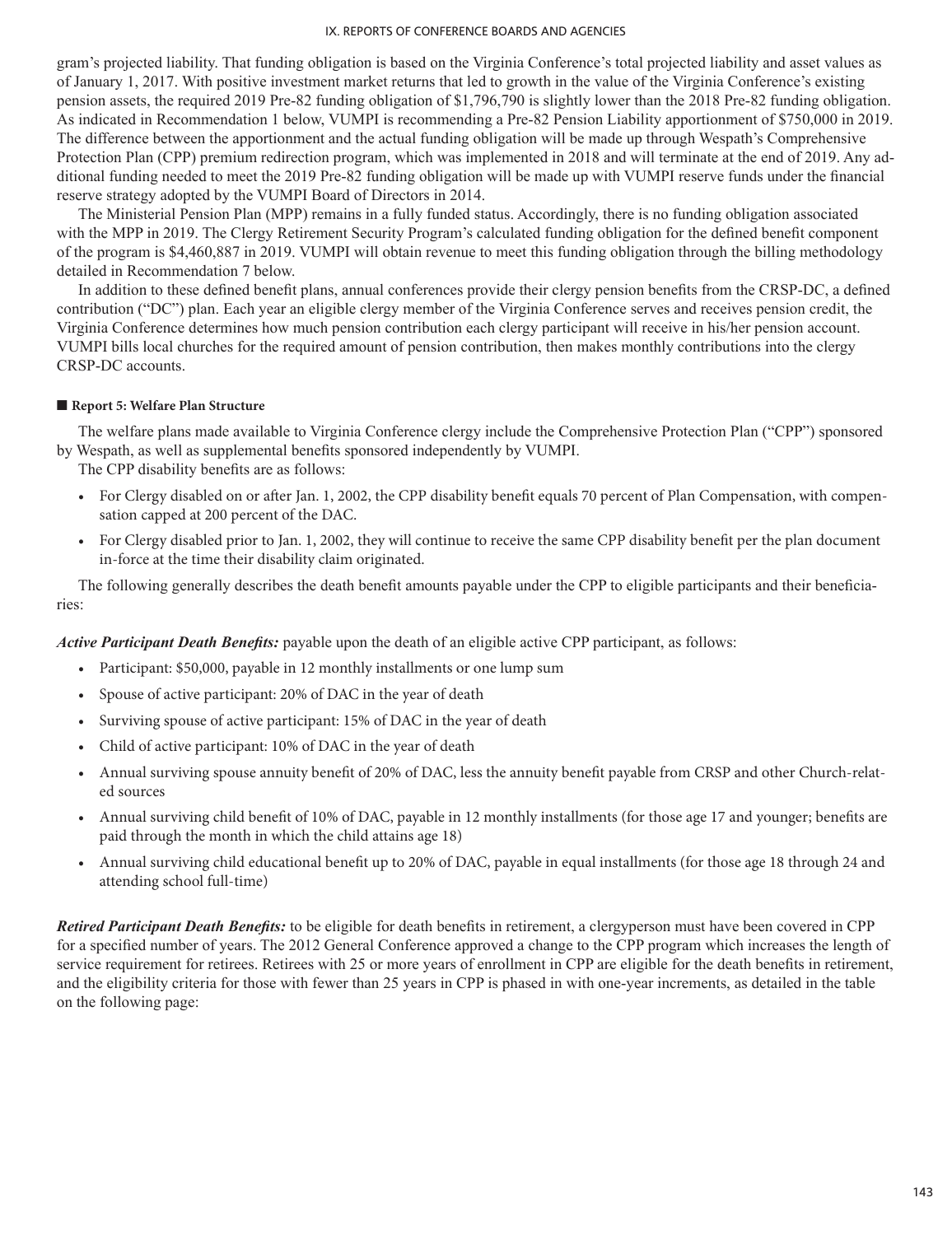| <b>Retirement Year</b> | <b>CPP Enrollment Requirement for</b><br><b>Death Benefit Eligibility</b> |  |
|------------------------|---------------------------------------------------------------------------|--|
| 2013                   | 6 of last 10 years                                                        |  |
| 2014                   | 7 of last 10 years                                                        |  |
| 2015                   | 8 of last 11 years                                                        |  |
| 2016                   | 9 of last 12 years                                                        |  |
| 2017                   | 10 of last 13 years                                                       |  |
| 2018                   | 11 of last 14 years                                                       |  |
| $2019+$                | 12 of last 15 years                                                       |  |

The death benefit amounts associated with retired participants are detailed in the table below:

| <b>Plan Provision</b>                                                  | <b>Clergy Who Retired Before</b><br>Jan. 1, 2013 | <b>Clergy Who Retire</b><br>Jan. 1, 2013 or Later |
|------------------------------------------------------------------------|--------------------------------------------------|---------------------------------------------------|
| Death of retired participant                                           | 30% of DAC in the year of death                  | \$20,400                                          |
| Death of retiree's spouse                                              | 20% of DAC in the year of death                  | \$15,300                                          |
| Death of retiree's surviving spouse                                    | 15% of DAC in the year of death                  | \$10,200                                          |
| Death of retiree's child                                               | 10% of DAC in the year of death                  | \$8.160                                           |
| Annual surviving child benefit,<br>payable in 12 monthly installments  | 10% of DAC                                       | 10% of DAC                                        |
| Annual surviving child educational<br>benefit, payable in installments | 20% of DAC                                       | 20% of DAC                                        |

The Conference Supplemental Death Benefit for active eligible clergy under episcopal appointment, and who are enrolled in CPP, is \$25,000. The Conference Supplemental Death Benefit is payable in addition to the CPP death benefit. During retirement, a \$5,000 Conference Supplemental Death Benefit will be payable to CPP participants, in addition to the CPP death benefit. The beneficiary will receive the Conference Supplemental Death Benefit payable in one lump sum. The Conference pays the entire cost of this Supplemental Death Benefit.

In combination, the CPP and Conference Supplemental Death Benefit provide total death benefits as follows:

• \$75,000 to beneficiaries of active clergy participants

• 30% of the DAC + \$5,000 (or \$25,400 for those retiring January 1, 2013 or later) to beneficiaries of retired clergy participants

#### **Gift Benefit**

VUMPI currently elects to provide a one time \$1,500 gift at the time of retirement or disability (once awarded disability benefits under the Comprehensive Protection Plan) to each clergyperson who has served at least ten years of service in a full-time Virginia Annual Conference episcopal appointment in the Virginia Conference with pension credit. Further, a gift to the family of each clergyperson meeting the eligibility criteria above who dies in active service is paid in the same amount as the gift to retired or disabled clergypersons.

VUMPI will obtain revenue to fund the above welfare plan benefits through the billing methodology detailed in Recommendation 7 below.

#### **Report 6: Denominational Average Compensation**

Several of the pension and welfare plans incorporate the Denominational Average Compensation ("DAC") into the formula for determining the plan benefit. The formula VUMPI uses for funding those plans relies on the DAC, as well.

As reported by Wespath, the DAC is projected to increase from 2018 to 2019 as follows:

| <b>Denominational Average Compensation</b> |  |  |
|--------------------------------------------|--|--|
| \$70.202<br>2018                           |  |  |
| \$71.361<br>2019                           |  |  |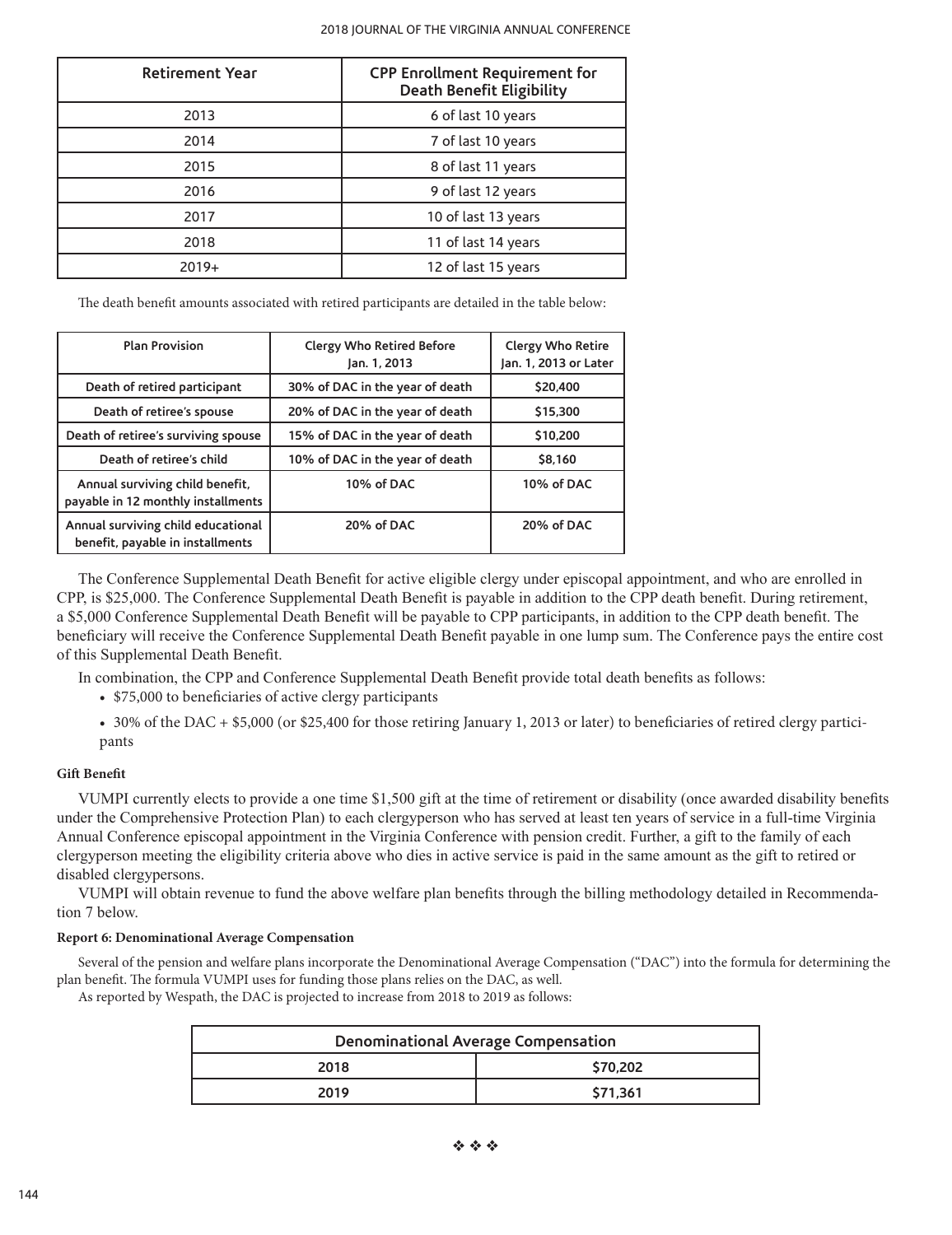# **Section II: Recommendations for Annual Conference Approval**

### ■ **Recommendation 1: 2019 Pension and Health Plan Apportionment Recommendations**

For 2019, VUMPI recommends total Clergy Benefit Apportionments of \$16,520,000. This is the fifth consecutive year in which VUMPI's recommended apportionments are either unchanged from or less than the preceding year's apportionments. The total clergy benefits apportionments amount includes funding for the Active Clergy Health Plan (which includes health care coverage for eligible clergy on medical leave and widowed spouses of active clergy), the Retired Clergy Health Plan and the Pre-82 pension. The apportionment total is allocated among these components as follows:

| <b>Clergy Benefits Apportionment Recommendations - 2019</b> |              |
|-------------------------------------------------------------|--------------|
| <b>Active Clergy Health</b>                                 | \$9,710,000  |
| <b>Retired Clergy Health</b>                                | 6,060,000    |
| Pension Liability Assessment - Pre-82                       | 750,000      |
| <b>TOTAL CLERGY BENEFIT APPORTIONMENTS</b>                  | \$16,520,000 |

VUMPI recommends the above Active Clergy Health and Retired Clergy Health apportionments as part of its broad strategy focused on maintaining adequate health plans for Virginia Conference active and retired clergy, while moderating the financial impact on local churches and individual participants to the extent possible.

In 2019 VUMPI will continue to bill Conference-responsible salary-paying-units not subject to apportionments (such as Extension Ministries) for employed clergy enrolling in the Conference-sponsored health plans. The amount billed will be \$11,664 (\$972 per month) for each eligible clergyperson, plus their applicable Participant Contributions for active clergy as noted in Recommendation 4: 2019 Participant Contribution Recommendations.

VUMPI has developed strategies associated with the Pre-82 Pension Liability apportionment that are intended to reduce the burden of that apportionment on Virginia Conference churches and also to minimize volatility in the amount of the apportionment. Two fundamental strategies support these goals. First, VUMPI initially established a strategy in which the Pre-82 Liability apportionment would be maintained at \$1 million each year until the apportionment could either be permanently reduced or eliminated. A second strategy involves the commitment of funds from VUMPI's financial reserve to offset amounts that would otherwise need to be obtained from Virginia Conference churches through apportionments. Following a detailed analysis of the remaining Pre-82 liability and the evaluation of multiple potential future investment market scenarios, these two complementary strategies have led VUMPI to recommend a reduction in the Pre-82 Liability apportionment from \$1 million in 2018 to \$750,000 in 2019. VUMPI anticipates maintaining the Pre-82 Liability apportionment at or below this level until a fully-funded Pre-82 Pension status is achieved.

## ■ **Recommendation 2: 2019 Health Plan Designs**

## **Medical and Dental Plans**

As was summarized in Report 2, three new health plan designs are recommended for 2019. The recommended plans have been designed to provide a PPO Core heath plan option, which is designed to be similar to the current Conference-sponsored PPO plan. Also offered is a PPO Buy-Up plan that offers a lower deductible and out of pocket cost limit, and a Health Savings Account plan option that includes Conference contributions to the HSA. HSA contributions will be prorated for plan participants enrolling in the HSA plan within a calendar year. Any HSA funds remaining at the end of the calendar year will roll over to the subsequent year and will remain under the enrollee's ownership. The recommended 2019 health benefit plan highlights are as follows:

|                              | <b>PPO Core</b> | <b>PPO Buy-Up</b> | <b>HSA</b>      |
|------------------------------|-----------------|-------------------|-----------------|
| <b>Individual Deductible</b> | \$1,000         | \$750             | \$2,250         |
| <b>Family Deductible</b>     | \$2,500         | \$1,875           | \$4,500         |
| <b>HSA Funding</b>           | n/a             | n/a               | \$750/\$1,500   |
| <b>OOP Max (Individual)</b>  | \$6,500         | \$4,500           | \$5,500         |
| OOP Max (Family)             | \$13,000        | \$9,000           | \$11,000        |
| Coinsurance                  | 20%             | 20%               | 20%             |
| <b>Rx Cost</b>               | \$15/\$30/\$50  | \$15/\$30/\$50    | 20% coinsurance |

Currently the only plan made available to pre-Medicare-eligible retirees is the PPO plan. VUMPI recommends that both the PPO Core and PPO Buy-Up plans be made available to those retirees in 2019.

The current medical plan made available to clergy on medical leave with CPP benefits, and to surviving spouses and children of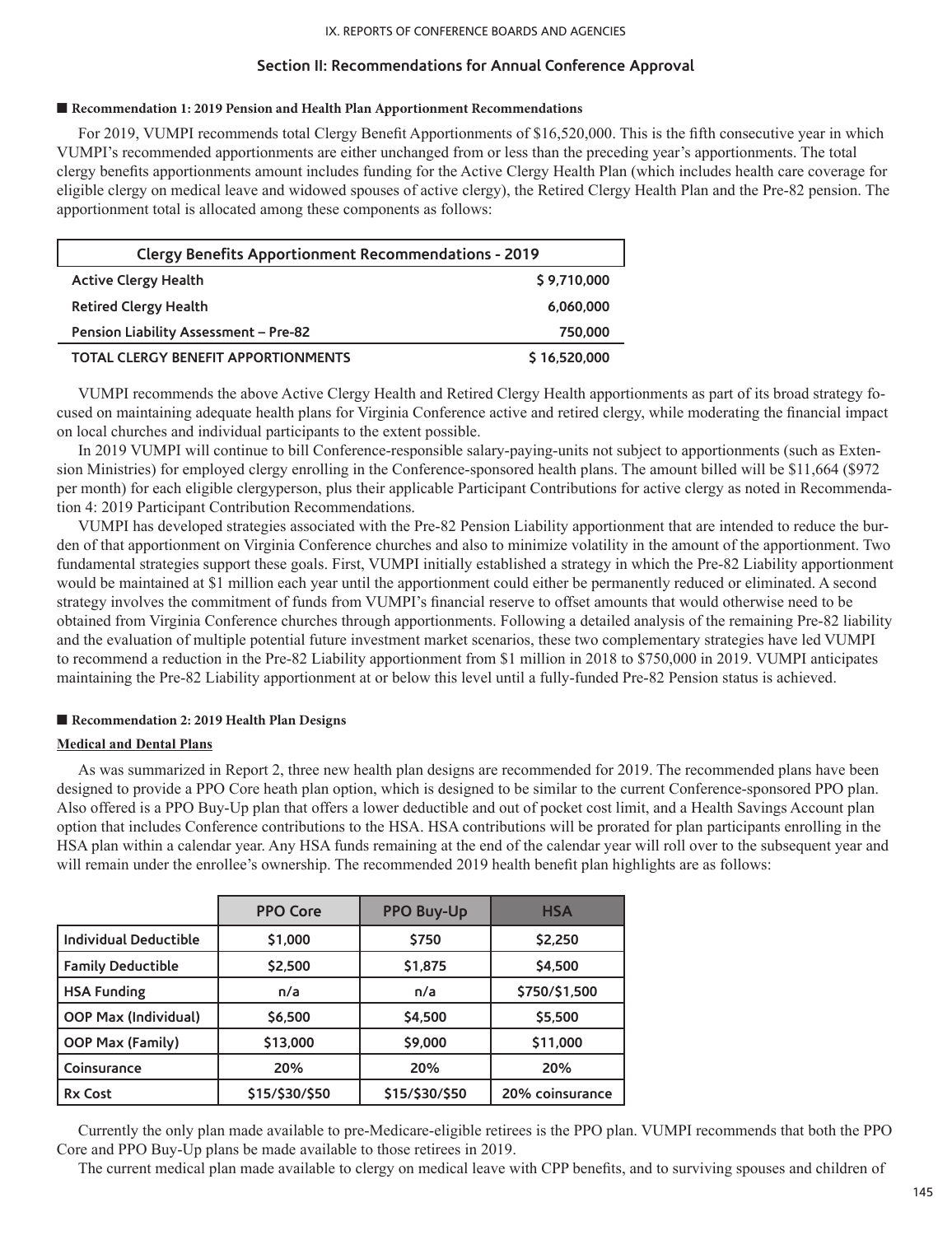clergy, will be unchanged in 2019.

The current dental plans will be unchanged in 2019. A Core Dental plan offering coverage for preventive and basic dental care will continue to be offered alongside a Major Dental plan that adds coverage for major restorative and orthodontic services.

### **Plans for Medicare-eligible Retirees**

The plans for Medicare-eligible retirees, including the group Medicare Advantage plan and the individual Medicare Supplement plans offered through United Healthcare's Connector Option, will be unchanged in 2019.

### ■ **Recommendation 3: New voluntary vision plan**

VUMPI recommends the addition of a new fully-insured voluntary vision plan in 2019. This voluntary vision plan insured by Anthem provides coverage for a range of vision-related services and supplies. The plan utilizes Anthem's extensive EyeMed network, and annual in-network routine vision exams are covered with a \$10 copay. Standard plastic lenses are covered with a \$10 copay, and standard progressive lenses are covered with a \$50 copay. Benefits are also provided for lens options such as tinting, scratch-resistant coatings and polycarbonate lenses. The plan also offers a \$150 in-network allowance for eyeglass frames and elective contact lenses, with a discount for amounts over the \$150 allowance. Coverage is offered for one exam, and one set of eyeglass frames and eyeglass lenses (or contact lenses in lieu of eyeglass lenses) per year. As a voluntary insurance program, there will be no cost to the Virginia Conference or Conference churches in association with this plan. Participant premiums are detailed in Recommendation 4 below.

### ■ Recommendation 4: 2019 Participant Contribution Recommendations

VUMPI is recommending the following monthly participant contribution rates for the three new health plans which are recommended for 2019:

|                                                              | <b>Medical Plans</b> |       |       | <b>Dental Plans</b> |       |
|--------------------------------------------------------------|----------------------|-------|-------|---------------------|-------|
| <b>PPO Core</b><br><b>PPO</b><br><b>HSA</b><br><b>Buy-Up</b> |                      | Core  | Major |                     |       |
| <b>Employee Only</b>                                         | \$102                | \$120 | \$85  | <b>S13</b>          | \$34  |
| <b>Employee + Spouse</b>                                     | \$308                | \$325 | \$280 | <b>\$49</b>         | \$98  |
| Employee + Child(ren)                                        | \$312                | \$331 | \$286 | \$51                | \$100 |
| Family                                                       | \$325                | \$360 | \$298 | \$60                | \$109 |

**Active Clergy:**

Note: active clergy have the opportunity to earn a \$15 reduction in their monthly contribution rate or \$30 reduction in Family contribution rate through participation in the Virginia Conference wellness program.

## **Clergy on Voluntary Leave, Sabbatical, or Retired Under ¶358.2.a (With Twenty Years of Service) or ¶358.3 (Prior to Age 62 With Fewer Than Thirty Years of Service):**

|                           | <b>Medical Plans</b> |                             | <b>Dental Plans</b> |       |
|---------------------------|----------------------|-----------------------------|---------------------|-------|
|                           | <b>PPO Core</b>      | <b>PPO</b><br><b>Buy-Up</b> | Core                | Major |
| Clergyperson Only         | <b>S642</b>          | \$702                       | \$31                | \$60  |
| Clergyperson + Spouse     | \$1,429              | \$1,504                     | \$51                | \$124 |
| Clergyperson + Child(ren) | \$1,548              | \$1,629                     | \$53                | \$126 |
| Family                    | \$1,994              | \$2,099                     | \$64                | \$137 |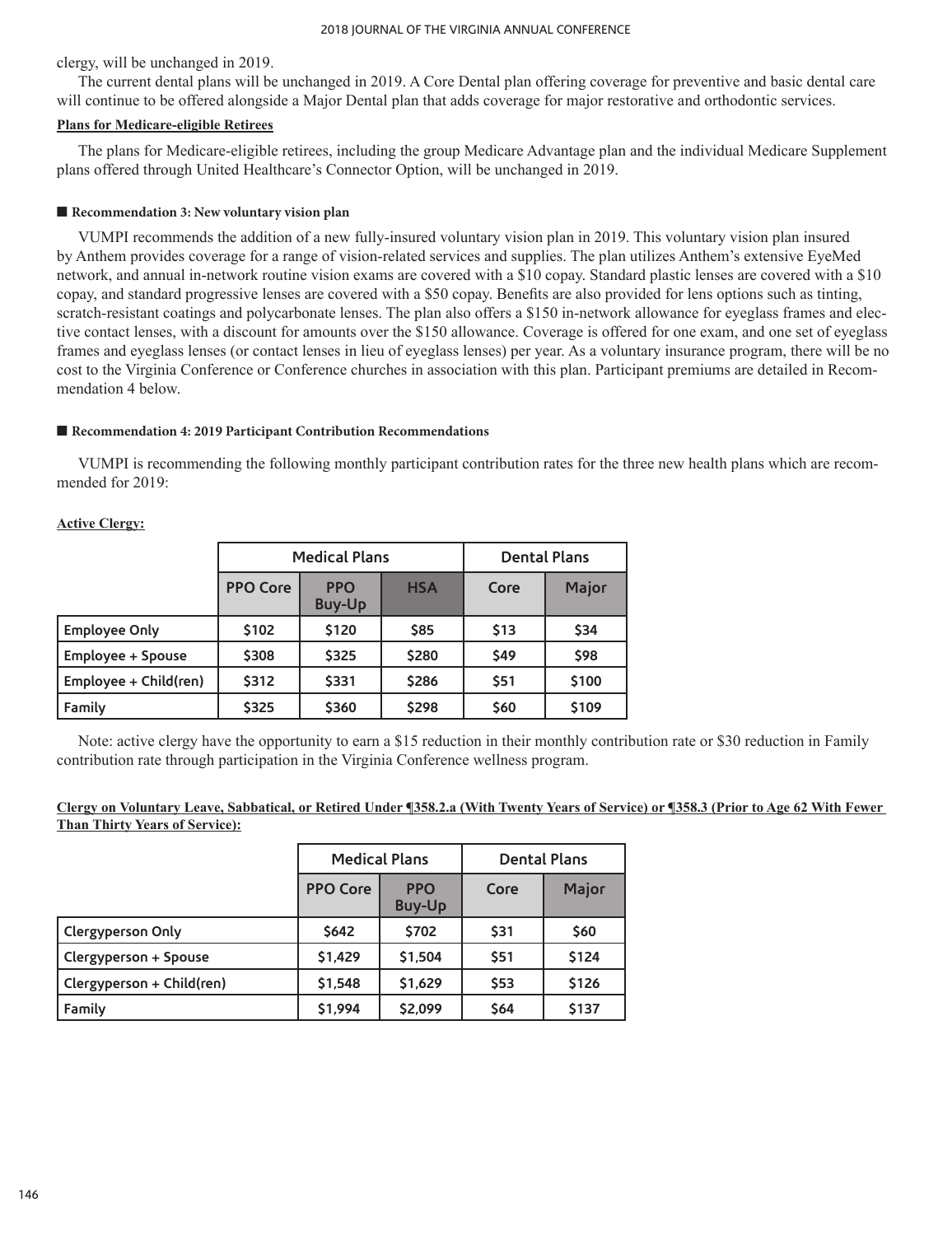|                           | <b>Medical Plans</b>   |            | <b>Dental Plans</b> |
|---------------------------|------------------------|------------|---------------------|
|                           | PPO (\$500 deductible) | Core       | Major               |
| Clergyperson Only         | \$112                  | <b>S13</b> | \$34                |
| Clergyperson + Spouse     | \$171                  | <b>S49</b> | \$98                |
| Clergyperson + Child(ren) | \$174                  | \$51       | \$100               |
| Family                    | \$185                  | \$60       | \$109               |

#### **Clergy on Medical Leave with CPP Benefits & Under Age 65 Surviving Spouses of Clergy :**

# **Retired Clergy Under Age 65 – Retired Under ¶358.1, ¶358.2b, ¶358.2c, or ¶358.3:**

Qualifying retirees and/or spouses who are not yet eligible for Medicare will continue to have access to the Conferencesponsored health plans Administered by Anthem. As is currently the case, the enrollment options will remain retiree only or family, with family tier coverage offering the ability to cover children up to age 26. Beginning in 2019 retirees are recommended to have access to two health plan options, including the PPO Core and the PPO Buy-Up plan. Due to IRS restrictions on HSA contributions, the HSA plan will not be made available to retired clergy.

| <b>Years of Qualifying Virginia</b> | <b>PPO Core</b>        |               | PPO Buy-up             |         |
|-------------------------------------|------------------------|---------------|------------------------|---------|
| <b>Conference Service</b>           | <b>Retiree</b><br>Only | <b>Family</b> | <b>Retiree</b><br>Only | Family  |
| $10 - 14$                           | \$701                  | \$1,600       | \$772                  | \$1,760 |
| $15-19$                             | \$568                  | \$1,295       | \$625                  | \$1,425 |
| $20 - 24$                           | \$434                  | <b>\$991</b>  | \$478                  | \$1,090 |
| $25 - 29$                           | \$301                  | \$686         | \$331                  | \$754   |
| $30+$                               | \$167                  | \$381         | \$184                  | \$419   |

| <b>Years of Qualifying Virginia</b><br><b>Conference Service</b> | <b>Dental Core</b>     |               | <b>Dental Major</b>    |        |
|------------------------------------------------------------------|------------------------|---------------|------------------------|--------|
|                                                                  | <b>Retiree</b><br>Only | <b>Family</b> | <b>Retiree</b><br>Only | Family |
| $10 - 14$                                                        | \$31                   | \$58          | \$60                   | \$131  |
| $15-19$                                                          | \$31                   | \$58          | \$60                   | \$131  |
| $20 - 24$                                                        | \$31                   | \$58          | \$60                   | \$131  |
| $25 - 29$                                                        | \$31                   | \$58          | \$60                   | \$131  |
| $30+$                                                            | \$31                   | \$58          | \$60                   | \$131  |

#### **Optional Voluntary Vision Benefit Plan for Clergy and Lay Employees Enrolled in a Conference-sponsored Anthem Medical Plan**

Recommended monthly premium for the optional voluntary vision benefit plan described in Recommendation 3 above are as follows:

|                          | Vision         |
|--------------------------|----------------|
| <b>Employee Only</b>     | \$8.34         |
| <b>Employee + Spouse</b> | \$15.05        |
| Employee + Child(ren)    | \$15.05        |
| Family                   | <b>\$24.19</b> |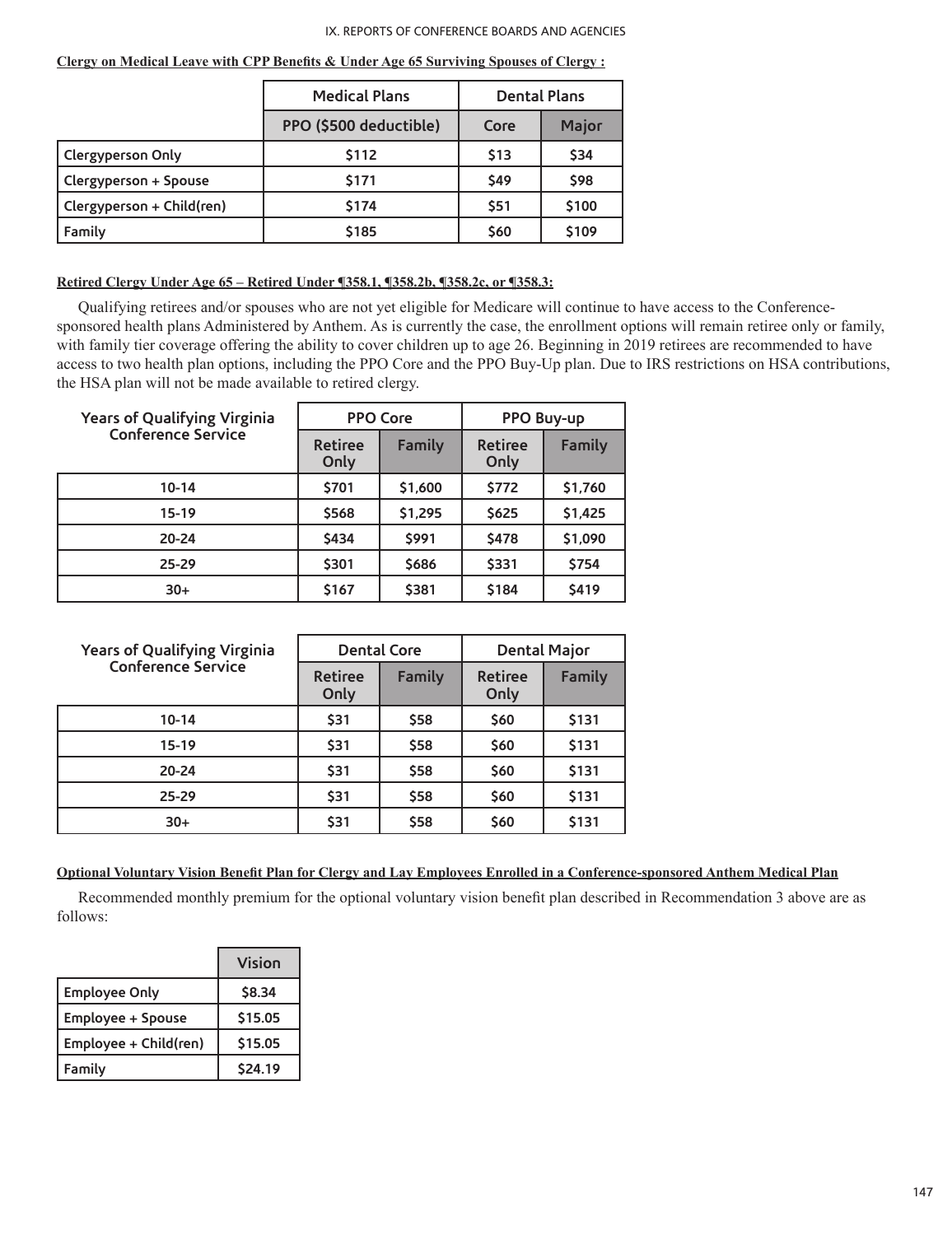### **Retired Clergy Age 65 or Over – Retired Under ¶358.1, ¶358.2b, ¶358.2c, or ¶358.3**

Under the Conference-sponsored medical plan for Medicare-eligible retirees of the Virginia Conference, there will continue to be two coverage options, as described below.

**Group Plan Option:** The group plan is a group Medicare Advantage plan. The group plan has a required participant contribution based on full time years of service in the Virginia Conference. The recommended 2019 participant contributions for the group plan coverage option are as follows:

| Medicare-eligible Retirees - Monthly Personal Contributions |            |              |  |
|-------------------------------------------------------------|------------|--------------|--|
| <b>Years of Service</b>                                     | Individual | Family       |  |
| $10 - 14$                                                   | \$375      | \$750        |  |
| $15-19$                                                     | \$310      | \$620        |  |
| $20 - 24$                                                   | \$245      | <b>\$490</b> |  |
| $25 - 29$                                                   | \$180      | \$360        |  |
| $30+$                                                       | \$115      | \$230        |  |

**Connector Option:** The Connector option allows qualifying clergy to select any available Medicare Supplement or Medicare Advantage plan, and any Part D prescription drug plan, offered by United Healthcare. Retirees electing coverage through this option receive Retiree Reimbursement Account ("RRA") funding, which can be used to offset the cost of the selected coverage. VUMPI recommends 2019 monthly RRA funding, which is unchanged from 2018, based on qualifying years of Virginia Conference service as follows:

| <b>Connector Option - Monthly RRA Funding</b> |                     |                           |  |
|-----------------------------------------------|---------------------|---------------------------|--|
| <b>Years of Service</b>                       | <b>Retiree Only</b> | <b>Retiree and Spouse</b> |  |
| 20-24                                         | \$150               | \$300                     |  |
| $25 - 29$                                     | \$200               | \$400                     |  |
| $30+$                                         | \$250               | \$500                     |  |

The monthly RRA funding amounts will be prorated for qualifying retirees and/or spouses of qualifying retirees who gain Medicare eligibility or otherwise gain eligibility for retiree coverage within a calendar year. Any RRA funds remaining at the end of a calendar year will roll over into the subsequent year for use by the enrolled retiree and/or spouse for qualifying medical expenses.

#### **General Virginia Conference Health Plan Information**

For participants enrolled in the Anthem health plans, either as active clergy or as a retiree not yet eligible for Medicare, plan selections will be made during the open enrollment period in the fall of 2018. **Because new health plans are being offered in 2019, all eligible active and pre-Medicare-eligible retired clergy will be required to make plan selections during the open enrollment period. There will be no default plans for those who do not elect 2019 coverage options during the annual open enrollment period. VUMPI will send notifications regarding the open enrollment period to all active and retired clergy current participating in the Conference-sponsored health plans.**

#### ■ **Recommendation 5: Retiree Health Plan Eligibility**

Virginia Conference clergy members earn a year of service towards his or her Total Years of VAUMC Service as indicated in Recommendation 4 above for each year that Virginia Annual Conference health plan eligibility is met.

Eligibility for the Conference-sponsored retiree medical plans currently requires a minimum of 10 consecutive years of fulltime ministry in the Virginia Conference *immediately prior to retirement*. As such, Virginia Conference clergy on leave or in an Extension Ministry appointment could incur an interruption of the consecutive years of full time ministry required for retiree health plan eligibility. Since 2004 Conference rules have allowed clergy on approved leave or taking an Extension Ministry appointment to "freeze" their years of service until they retire or until they return to an appointment within the Virginia Conference by paying a Retiree Health Plan Monthly Access Fee, which is \$20 per month in 2018.

VUMPI has reviewed the current Conference-sponsored retiree health plan eligibility rules. In particular, the Retiree Health Plan Monthly Access Fee has been evaluated along with the requirement to have a minimum of ten consecutive years of full time ministry in the Virginia Conference immediately prior to retirement.

Following a detailed review, VUMPI has concluded that the retiree health plan eligibility rules can be modified to specify that the following years are to be counted towards determining eligibility for the Conference-sponsored retiree health plans for clergy retiring on or after January 1, 2019: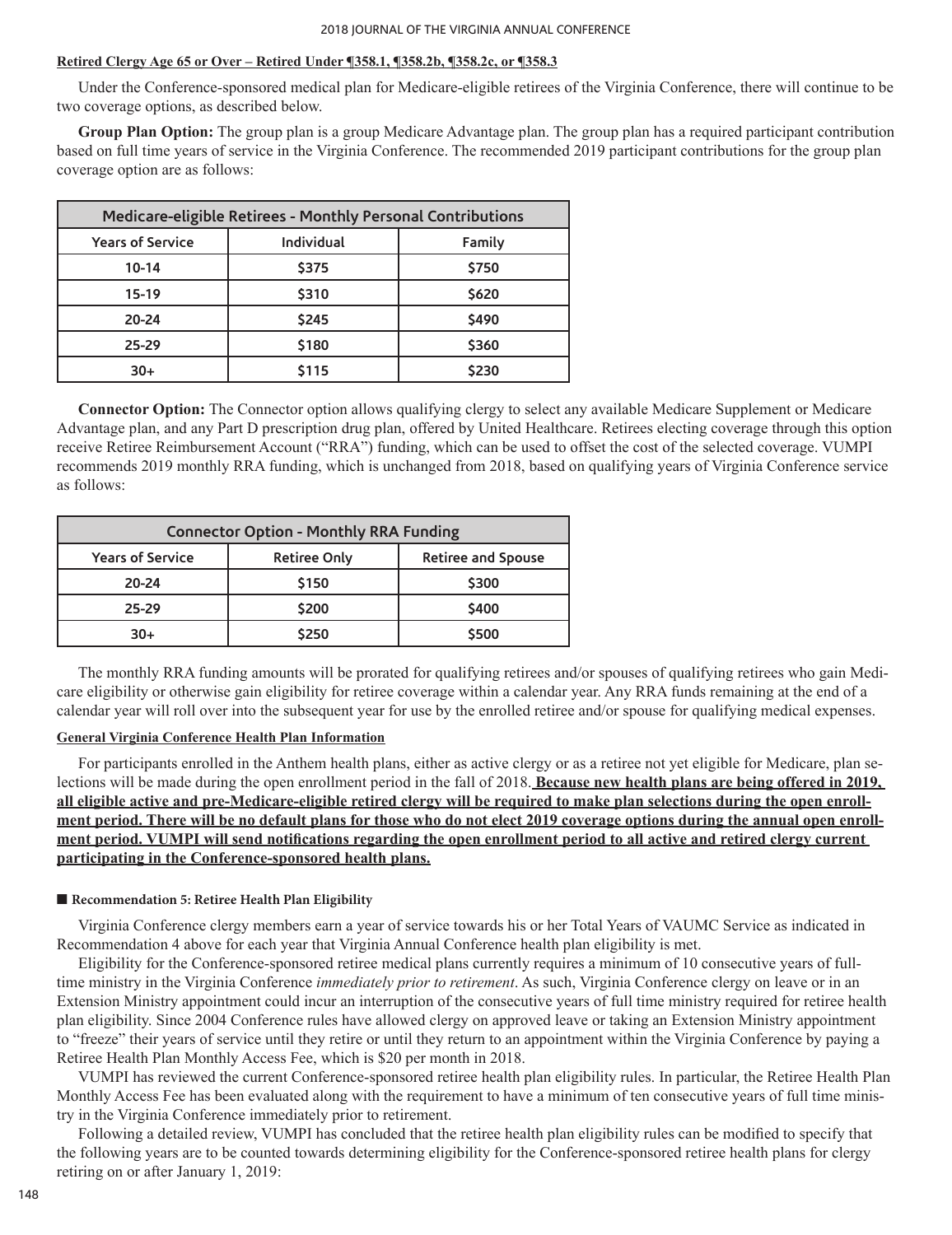- All years of full-time ministry in Virginia Conference churches, plus
- All years of full-time ministry other than in appointment to Virginia Conference churches but with enrollment in the Virginia Conference-sponsored health plan

There will no longer be a requirement to have 10 consecutive years of full-time ministry immediately preceding retirement. With this change, the Retiree Health Plan Access Fee will no longer be required in 2019. VUMPI recommends the approval of these changes to the Conference-sponsored health plan eligibility rules, and notes that these changes are expected to result in much more clarity around the eligibility rules and no meaningful increase in the projected financial liability associated with the Conference-sponsored health plans.

## ■ **Recommendation 6: 2019 Pre-82 Pension Past Service Rate**

The Pre-82 pension provides a benefit to all eligible clergy who have served in the Virginia Conference prior to 1982. This program pays the greater of the following:

- An annual benefit equal to the Past Service Rate (PSR) times years of pre-1982 service, or
- An annuity amount based upon the participant's cash balance in his or her Defined Benefit Service Money Account

The Virginia Annual Conference establishes the PSR each year. For 2019, VUMPI recommends that the PSR be increased from \$565 to \$570.

#### ■ Recommendation 7: 2019 CRSP/CPP/Supplemental Plan Funding Recommendations

#### **Clergy Retirement Security Program (CRSP)**

The 2019 CRSP Contribution from the local churches and/or salary-paying-units for each appointed eligible clergy member under episcopal appointment at that location shall be:

- For the Defined Contribution component of CRSP: Plan Compensation (base salary plus housing allowance or parsonage rate in accordance with the Internal Revenue Service), times 3%.
- For the Defined Benefit component of CRSP: Plan Compensation (base salary plus housing allowance or parsonage rate in accordance with the Internal Revenue Service, up to 135% of the Denominational Average Compensation ("DAC")) times 9%.

VUMPI will bill local churches and salary-paying units for the required monthly CRSP payments.

### **Comprehensive Protection Plan (CPP)**

The 2019 CPP contribution from the local churches and/or salary-paying-units for each appointed eligible full time clergy member under episcopal appointment at that location shall be:

Plan Compensation (base salary plus housing allowance or parsonage rate in accordance with the Internal Revenue Service, up to 200% of the Denominational Average Compensation) times 4.4%.

VUMPI will bill local churches and salary-paying units for the required monthly CPP payments.

If, for any reason, CPP contributions are more than 30 days in arrears, participation in the CPP is suspended. If contributions are more than six consecutive months in arrears, participation in the CPP is terminated. For terminated participants, readmission into the CPP requires payment of seven months of contributions and submission of a medical statement of good health.

Erroneously enrolled clergy who are ineligible to participate in the CPP have no right to benefits under the CPP. Eligible clergy who have not been properly enrolled in the CPP have no rights under the CPP until after proper enrollment.

### ■ **Recommendation 8: 2019 Comprehensive Funding Plan**

*The 2016 Book of Discipline* ¶ 1506.6 requires that each annual conference develop, adopt and implement a formal comprehensive funding plan for funding all of its benefit obligations. The funding plan shall be submitted annually to Wespath Benefits and Investments (Wespath) for review and be approved annually by the annual conference, following the receipt and inclusion of a favorable written opinion from Wespath. This document is only a summary of the information contained in the actual signed funding plan and does not contain all the information required for a comprehensive view of the conference's benefit obligations. You may request the full contents of the 2019 comprehensive benefit funding plan from the VUMPI office.

### **CLERGY RETIREMENT SECURITY PROGRAM (CRSP)**

The Clergy Retirement Security Program (CRSP) is an Internal Revenue Code section 403(b) retirement program providing lifetime income and account flexibility designed for those who serve as clergy of The United Methodist Church. The program is designed to provide participants with one portion of their overall retirement benefits. CRSP replaced the Ministerial Pension Plan (MPP) effective January 1, 2007, which had previously replaced the Pre-82 Plan for service rendered prior to January 1, 1982.

CRSP consists of both a defined benefit (DB) plan, which provides a monthly benefit at retirement based upon years of credited service to The United Methodist Church, and a defined contribution (DC) plan, which provides a retirement account balance established and funded by the annual conferences.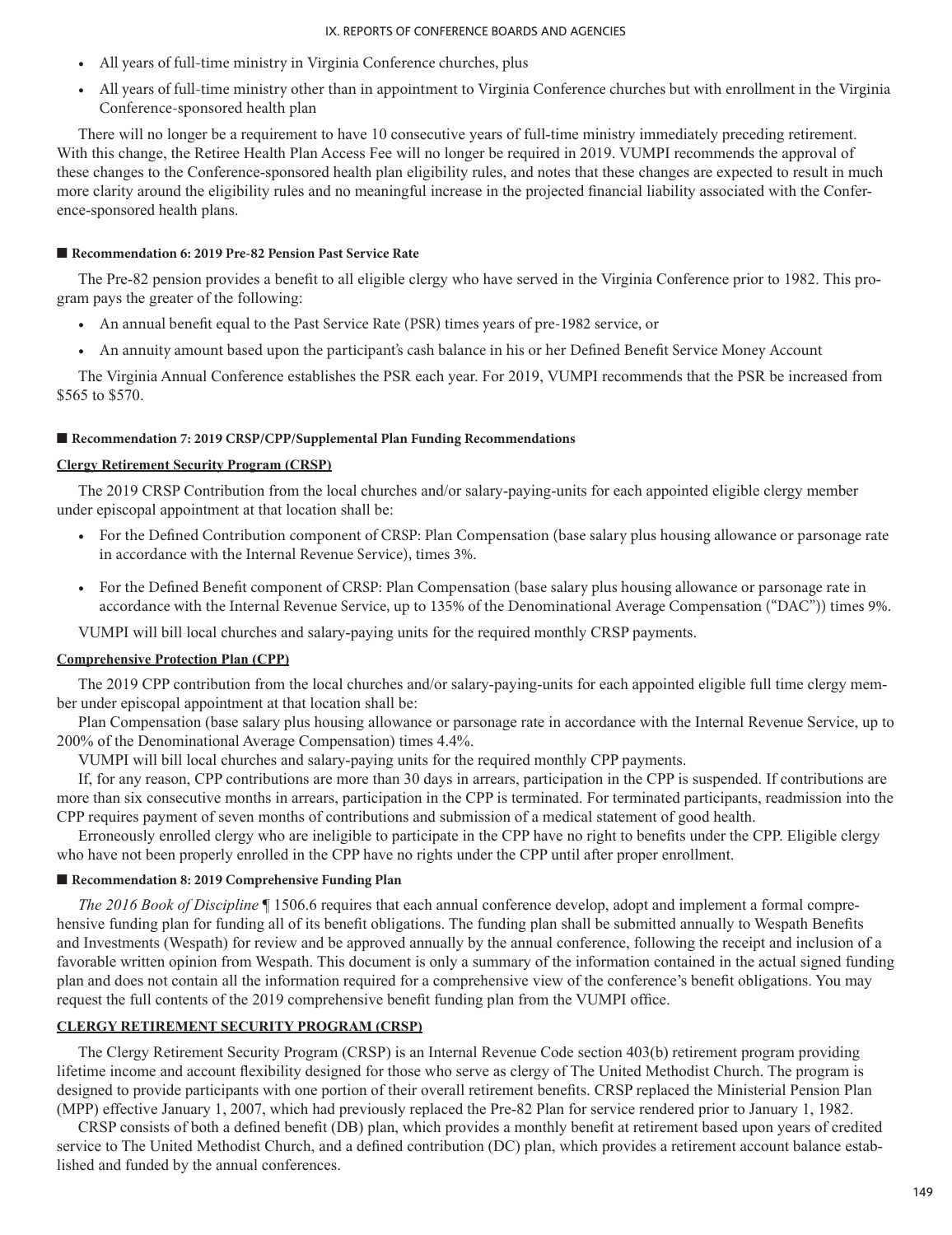The Clergy Retirement Security Program (CRSP DB) annuities' total liability as of January 1, 2017, is \$(1,588,243,217), while total plan assets are \$1,700,835,563, resulting in a current plan funded ratio of 107%. The Virginia Conference portion of the liability is 4.0763% and the 2019 contribution is \$4,460,887. Additionally, General Conference 2012 approved a change to CRSP that provides each annual conference the discretion to determine whether to cover three quarter and/or half time clergy. The Virginia Conference has elected to cover clergy serving 50%+ under CRSP effective January 1, 2019.

Effective January 1, 2014, the CRSP DC plan was reduced from a 3% to a 2% of plan compensation non matching contribution. Clergy can earn up to an additional 1% CRSP DC contribution by contributing at least 1% of their plan compensation to UMPIP; therefore, if a participant contributes at least 1% of plan compensation to UMPIP, the individual will receive a contribution of 3% to CRSP DC. The 2019 CRSP DC contribution is anticipated to be \$1,510,671.

### **MINISTERIAL PENSION PLAN (MPP)**

Supplement Three to the Clergy Retirement Security Program (CRSP), also known as the Ministerial Pension Plan (MPP), provides clergy with a pension benefit for their years of ministry with The United Methodist Church from 1982 through 2006. MPP is an Internal Revenue Code section 403(b) retirement plan. MPP requires that exactly 65% of the account balance must be annuitized when the funds are to be distributed. The remainder may be rolled over to UMPIP, another qualified plan or an IRA, or it may be paid in a lump sum.

The Ministerial Pension Plan (MPP) annuities' total liability as of January 1, 2017 is \$(3,532,916,942), while total plan assets are \$3,701,460,997, resulting in a current plan funded ratio of 105%. The required contribution for 2019 is \$0. The Virginia Conference's percentage of the total liability is 3.2953%. Future MPP annuitants have a total account balance of \$3,689,292,322 and the Virginia Conference's portion of that balance is \$135,333,756 or 3.67% of the total.

## **PRE-82 PLAN**

Supplement One to the Clergy Retirement Security Program (CRSP), also known as the Pre-82 Plan, provides clergy with a pension benefit for their years of ministry with The United Methodist Church prior to 1982. The Pre-82 Plan was replaced by MPP effective January 1, 1982. If a clergyperson retires within the Conference (and does not terminate), the minimum benefit payable is based on two factors:

The number of years of service with pension credit is multiplied by the pension rate, and the product is the minimum annual benefit payable to those clergy eligible for Pre-82 Plan benefits. In certain situations, the benefit received from the Pre-82 plan may vary based on the applicability of what is referred to as Defined Benefit Service Money (DBSM), which is the defined contribution feature of the Pre-82 Plan. At the time that a participant retires, the DBSM account is converted to a life based benefit and, at that point, the clergy's benefit is the greater of the PSR or DBSM benefit. If the conference increases the PSR, the clergy's benefit is recalculated; but the DBSM based benefit does not change.

The 2019 PSR recommended to the Virginia Conference will be \$570, representing a 1% increase from the 2018 rate. The contingent annuitant percentage is recommended to remain at the 70% level.

## **ACTIVE HEALTH BENEFIT PROGRAM**

The Virginia Conference sponsors a self funded health benefit program for full-time active clergy. The cost of the program for 2019 is anticipated to be approximately \$13,400,000, which will be funded primarily by apportionments and health plan participant contributions.

## **POST RETIREMENT MEDICAL BENEFIT PROGRAM (PRM)**

The Virginia Conference currently sponsors a self funded health benefit program for pre-Medicare-eligible retirees and a Group Medicare Advantage plan for Medicare-eligible retirees, with optional RRA funding for the purchase of individual supplemental plans through a retiree medical exchange. The projected annual plan benefit cost for 2019, including health plan premiums, Retiree Reimbursement Account contributions and other plan expenses, is approximately \$7,250,000, which will be funded primarily by apportionments and health plan participant contributions.

## **COMPREHENSIVE PROTECTION PLAN (CPP)**

The Comprehensive Protection Plan (CPP) provides death, long term disability and other welfare benefits for eligible clergy of The United Methodist Church and their families. It is an Internal Revenue Code 414(e) "church plan" funded by plan sponsor insurance premiums. Generally, clergy are eligible to participate in CPP if they satisfy the eligibility requirements, including full time appointment with plan compensation of at least 25% of the Denominational Average Compensation (DAC). For 2019, Wespath will continue the CPP premium redirection program that was implemented in 2018.

## **UNITED METHODIST PERSONAL INVESTMENT PLAN (UMPIP) FOR LAY AND CLERGY**

The United Methodist Personal Investment Plan (UMPIP) is an Internal Revenue Code section 403(b) defined contribution retirement savings plan for clergy and lay employees of The United Methodist Church and affiliated organizations. Participants may make before tax, Roth and/or after tax contributions through payroll deductions. Participant contributions, various optional plan sponsor contributions and investment earnings comprise the individual's retirement account balance.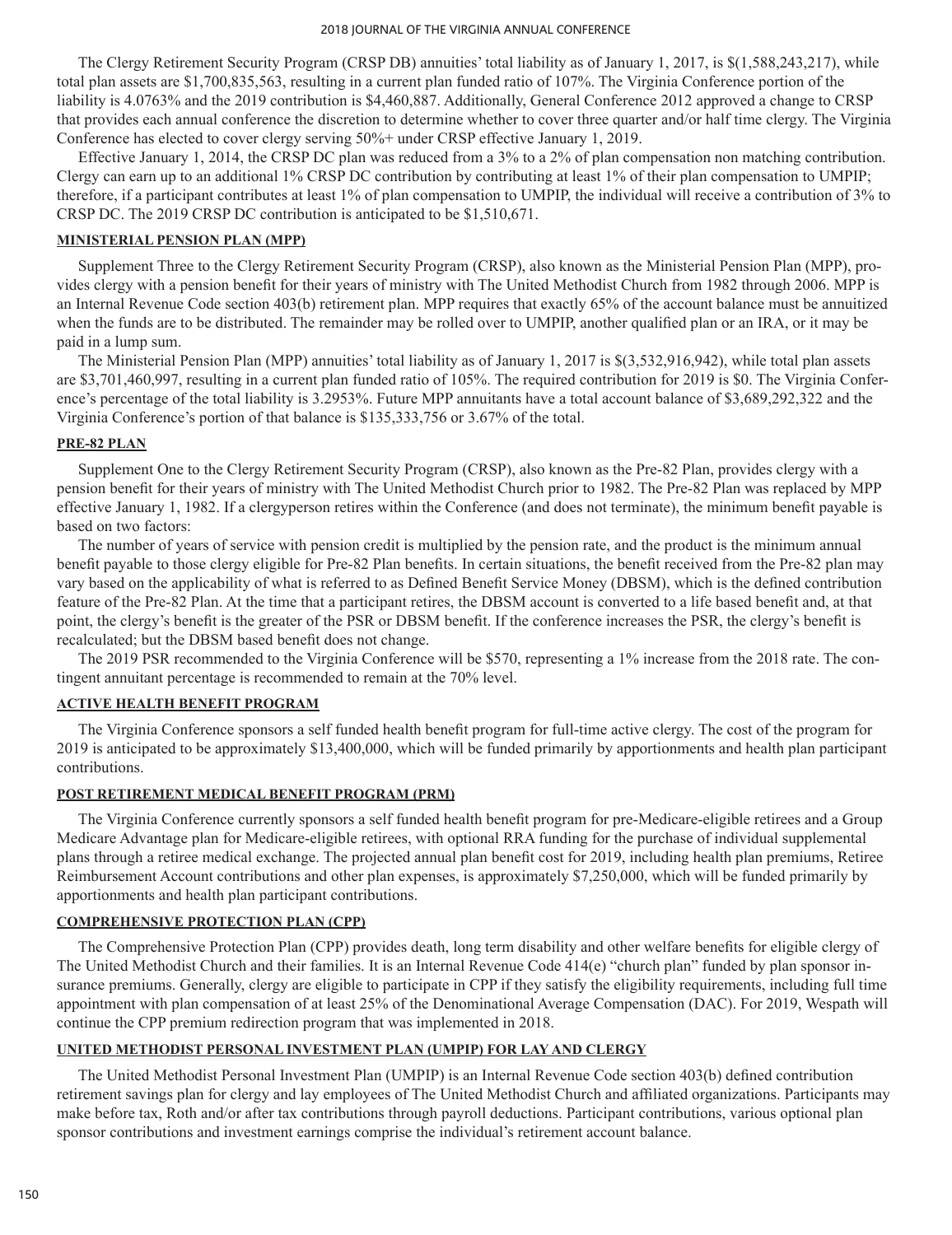## **OTHER DEFINED CONTRIBUTION (DC) OBLIGATIONS**

VUMPI currently offers a supplemental life insurance benefit that supplements the CPP life insurance benefit. The estimated cost of this supplemental benefit for 2019 is \$300,000.

## **CONCLUSION**

The 2019 Comprehensive Benefit Funding Plan and this summary document incorporates, to the best of our understanding, VUMPI's obligations and funding requirements of the benefits provided to the clergy and laity of the Virginia Conference.

#### ■ **Recommendation 9: 2019 Housing Allowance/Exclusion**

# **Resolutions Relating to Rental/Housing Allowances for Retired, Disabled, or Former Clergypersons of the Virginia Conference**

The Virginia Conference (the "Conference") adopts the following resolutions relating to rental/housing allowances for active, retired, terminated, or disabled clergypersons of the Conference:

WHEREAS, the religious denomination known as The United Methodist Church (the "Church"), of which this Conference is a part, has in the past functioned and continues to function through ministers of the gospel (within the meaning of Internal Revenue Code section 107) who were or are duly ordained, commissioned, or licensed ministers of the Church ("Clergypersons");

WHEREAS, the practice of the Church and of this Conference was and is to provide active Clergypersons with a parsonage or a rental/housing allowance as part of their gross compensation;

WHEREAS, pensions or other amounts paid to active, retired, terminated, and disabled Clergypersons are considered to be deferred compensation and are paid to active, retired, terminated, and disabled Clergypersons in consideration of previous active service; and

WHEREAS, the Internal Revenue Service has recognized the Conference (or its predecessors) as an appropriate organization to designate a rental/housing allowance for Clergypersons who are or were members of this Conference and are eligible to receive such deferred compensation;

#### NOW, THEREFORE, BE IT RESOLVED:

THAT an amount equal to 100% of the pension, severance, or disability payments received from plans authorized under *The Book of Discipline of The United Methodist Church* (the "*Discipline*"), which includes all such payments from Wespath Benefits and Investments, during the period January 1, 2019 through December 31, 2019 by each active, retired, terminated, or disabled Clergyperson who is or was a member of the Conference, or its predecessors, be and hereby is designated as a rental/housing allowance for each such Clergyperson; and

THAT the pension, severance, or disability payments to which this rental/housing allowance designation applies will be any pension, severance, or disability payments from plans, annuities, or funds authorized under the *Discipline*, including such payments from Wespath and from a commercial annuity company that provides an annuity arising from benefits accrued under a Wespath plan, annuity, or fund authorized under the *Discipline*, that result from any service a Clergyperson rendered to this Conference or that an active, a retired, a terminated, or a disabled Clergyperson of this Conference rendered to any local church, annual conference of the Church, general agency of the Church, other institution of the Church, former denomination that is now a part of the Church, or any other employer that employed the Clergyperson to perform services related to the ministry of the Church, or its predecessors, and that elected to make contributions to, or accrue a benefit under, such a plan, annuity, or fund for such an active, retired, terminated, or disabled clergyperson's pension, severance, or disability plan benefit as part of his or her gross compensation.

NOTE: The rental/housing allowance that may be excluded from a clergyperson's gross income in any year for federal (and, in most cases, state) income tax purposes is limited under Internal Revenue Code section 107(2), and regulations thereunder, to the least of: (a) the amount of the rental/housing allowance designated by the clergyperson's employer or other appropriate body of the Church (such as this Conference in the foregoing resolutions) for such year; (b) the amount actually expended by the Clergyperson to rent or provide a home in such year; or (c) the fair rental value of the home, including furnishings and appurtenances (such as a garage), plus the cost of utilities in such year. Each clergyperson or former clergyperson is urged to consult with his or her own tax advisor to determine what deferred compensation is eligible to be claimed as a housing allowance exclusion.

*– Ken Peterson, Chair*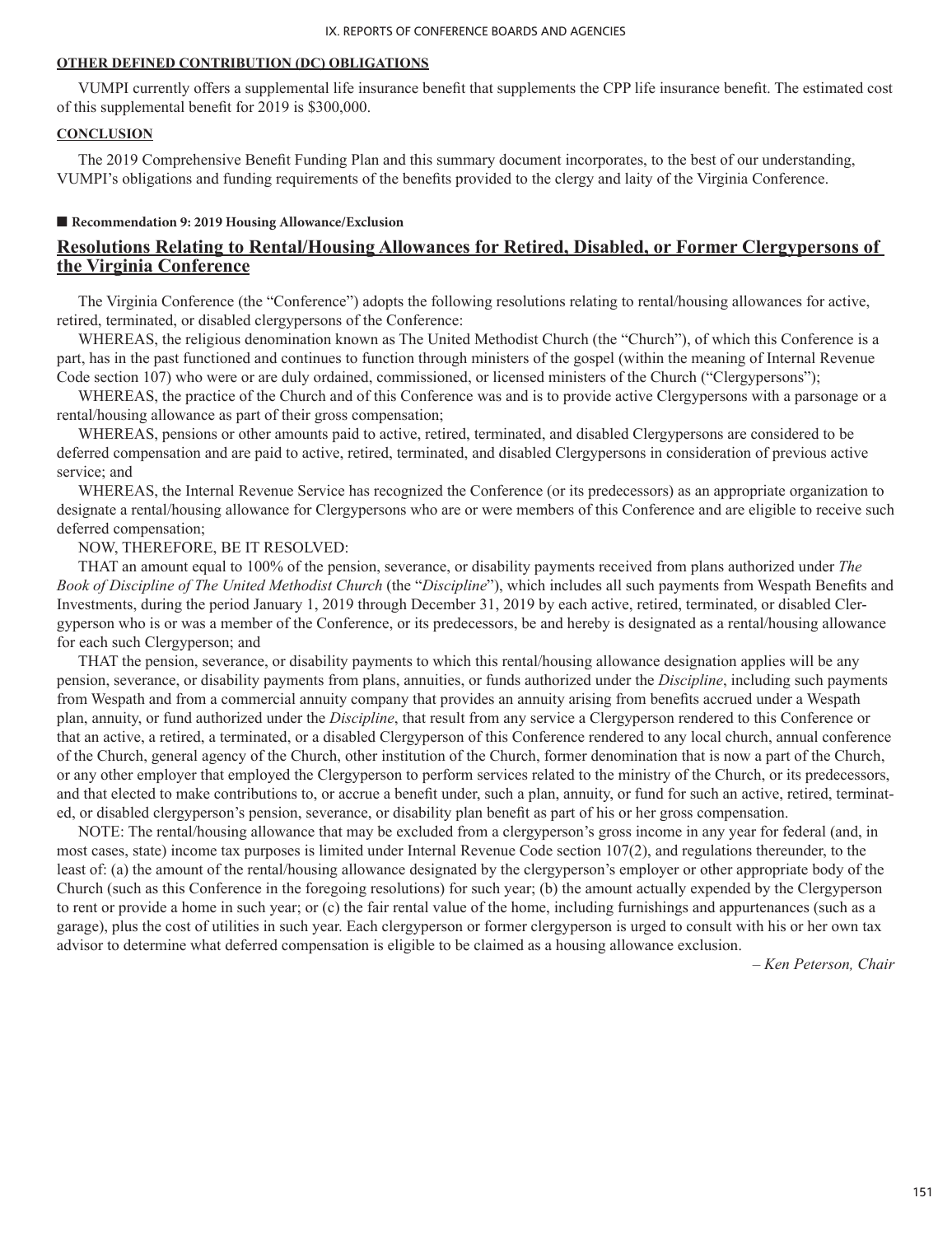# **COMMON TABLE FOR CHURCH VITALITY**

Since the Annual Conference's approval of **All Things New: Fruitful and Multiplying – The Virginia Conference** in 2008, Common Table has been guided by the goal of leadership development that results in planting new faith communities and helping existing congregations to grow where they have been sown as part of God's kingdom. The alignment of conference resources for the foci of ministries accountable to Common Table currently include:

## **FORMATION OF NEW FAITH COMMUNITIES**

- Formation of 25 Anglo and 22 ethnic minority faith communities (37 are currently active)
- Developed metric for formation, accountability and continuing support of new faith communities
- Created coaching model for new faith community planters and stakeholders

#### **RENEWAL OF EXISTING CONGREGATIONS**

- 5 Talent Academy over 300 churches participating from 2009 present
- Large Church Training Events over 30 churches participating
- Midsize Church Training Events over 75 churches participating
- Small Church Training Events over 50 churches participating
- How To Reach New People Workshops (purpose is to create a ministry of invitation) from 2011 to 2017 involved 23 workshops and 255 churches —purpose is to create a culture of invitation
- Church Leadership Institute (purpose is to move from a culture of maintenance to a culture of fruitfulness) from 2004- 2016 trained 290 pastors
- Virginia Focus 2020 Designed to provide training and coaching for pastors of Virginia Conference African American congregations

### **LEADERSHIP DEVELOPMEN**T

- Certification and training of 1,762 Virginia Conference Lay Servants
- Lay Servant Academy
	- 2017 Lay Servant Academy 160 students from 29 different churches
	- 2018 Lay Servant Academy to be held in August
- Online training for lay servants 251 students from 157 different churches
- Courses held in the districts and reported by Lay Servants 60 Students from 44 churches
- Bishop's Convocation on Prayer
- Bishop's Convocation on Race and Reconciliation
- Goodson Academy for Preaching
- Conference Middle School Retreat
- Conference High School Retreat
- Regional training events for children's ministries
- Spiritual Leadership Inc. cohort for development of next generation ministries
- District Training Events

### **MISSION AND JUSTICE**

- Initiatives of Hope:
	- Mozambique focus on Lay Leadership Development
	- Brazil Shade and Fresh Water at-risk children's ministry
	- Cambodia church growth development; support for Methodist Mission in Cambodia to develop into an autonomous Methodist Church
- Native American Relations and Reconciliation: Supporting Native Peoples self-determination and tribal sustainability as well as building long term relationships between the UMC and native populations.
- Training for United Methodist Volunteers in Mission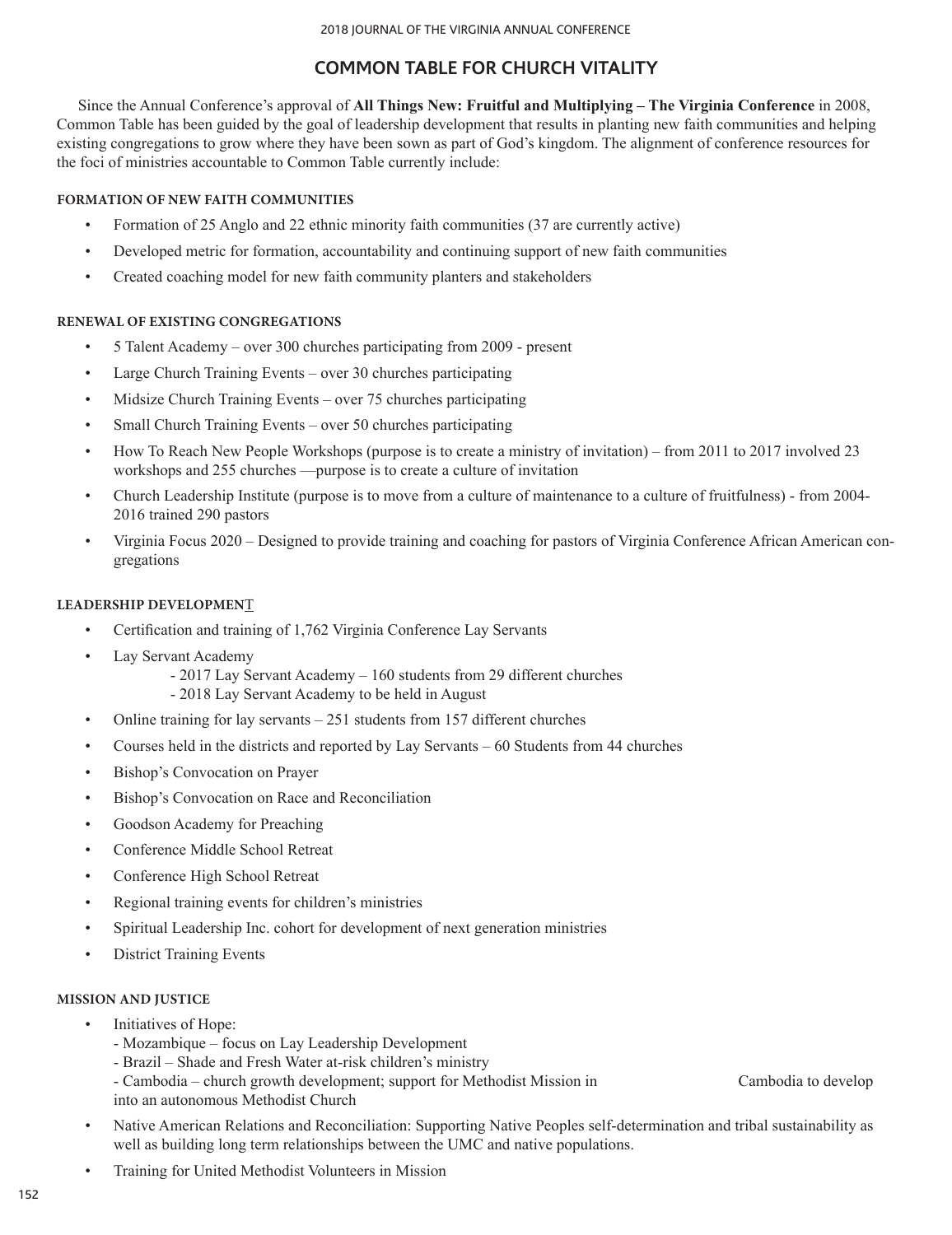- Two annual session of Camp Rainbow Connection
- Three annual sessions of All God's Children Camps
- Disaster Recovery Training, credentialing, and support for Early Response Teams and long term Disaster response teams.
- Mission Encounter Annual mission education event in cooperation with United Methodist Women.
- UM Day at the Virginia General Assembly Annual event providing opportunities for Virginia United Methodists to lobby and advocate on social issues before the General Assembly. Cooperative event between United Methodist Women and Conference Board of Church and Society
- Missionary Support Support for international, US and local missionaries including US-2s and Church and Community Workers.
- Immigration Outreach Team Providing resources for support of immigrant population and faith communities engaged in ministry with immigrants as well as advocacy for immigration reform.
- Mission Opportunities Booklet Annual production of resource for use by faith communities and individuals covering all aspects of first and second mile giving.
- Bishop's Convocation on Race and Reconciliation
- Ministry Accelerator Model for local church ministries receiving grants from the conference

### **CAMPUS MINISTRY**

- Seven Wesley Foundations, five ecumenical campus ministries, and six chaplains at United Methodist educational institutions in the Virginia Conference
- Campus Ministry Institute
- Model for evaluation and support of campus ministries
- Property assessment of Wesley Foundation properties
- Spiritual Leadership, Inc. cohort of campus ministers to strengthen current campus ministries and envision future campus ministries

#### **COMMUNICATION**

- Oversee various conference communication tools (e-Advocate, *Advocate* magazine, Sunday Advocate, *Journal*, *Book of Reports*, etc.)
- Maintain conference website and other online communications (i.e., LaityNet, ClergyNet, Facebook, Twitter, etc.)
- Videography

#### **INFORMATION TECHNOLOGY**

- Developed and maintains Virginia Conference Vital Congregations reporting system
- Developed and maintains Virginia Conference Charge Conference reporting system
- Provides data link between General Council on Finance and Administration and the Virginia Conference
- Oversight and maintenance of conference IT hardware and software
- Online resourcing of 5 Talent Academy

For a fuller description of ministries made possible through the program agencies and commissions of the Virginia Conference, you are invited to review the reports that are included as part of the fuller report of Common Table. As Virginia Conference congregations respond to Bishop Lewis' call to develop an intentional discipleship plan by 2020, the ministries of agencies related to Common Table will seek to provide resources toward this goal.

During this conference year Pat Hickman retired, concluding 41 years of ministry as an administrative assistant for a variety of conference ministry areas. Common Table expresses appreciation for Pat's years of ministry and for the ministry of all Connectional Ministries staff who provide leadership and support for the program and mission ministries of the Virginia Conference.

As part of its report to the annual conference, Common Table is recommending that, effective with the 2019 annual conference, resolutions no longer be included as part of the business of the Virginia Annual Conference. The rationale for this recommendation is that time spent on resolutions can be used more effectively to receive presentations and information on topics pertinent to the ministry and mission of The United Methodist Church, the annual conference or local church. These presentations may include differing opinions presented by persons who model holy conferencing. In setting the annual conference agenda, the bishop may consult with different conference agencies in determining the focus of the presentations. In place of resolutions, requests for inclusion of specific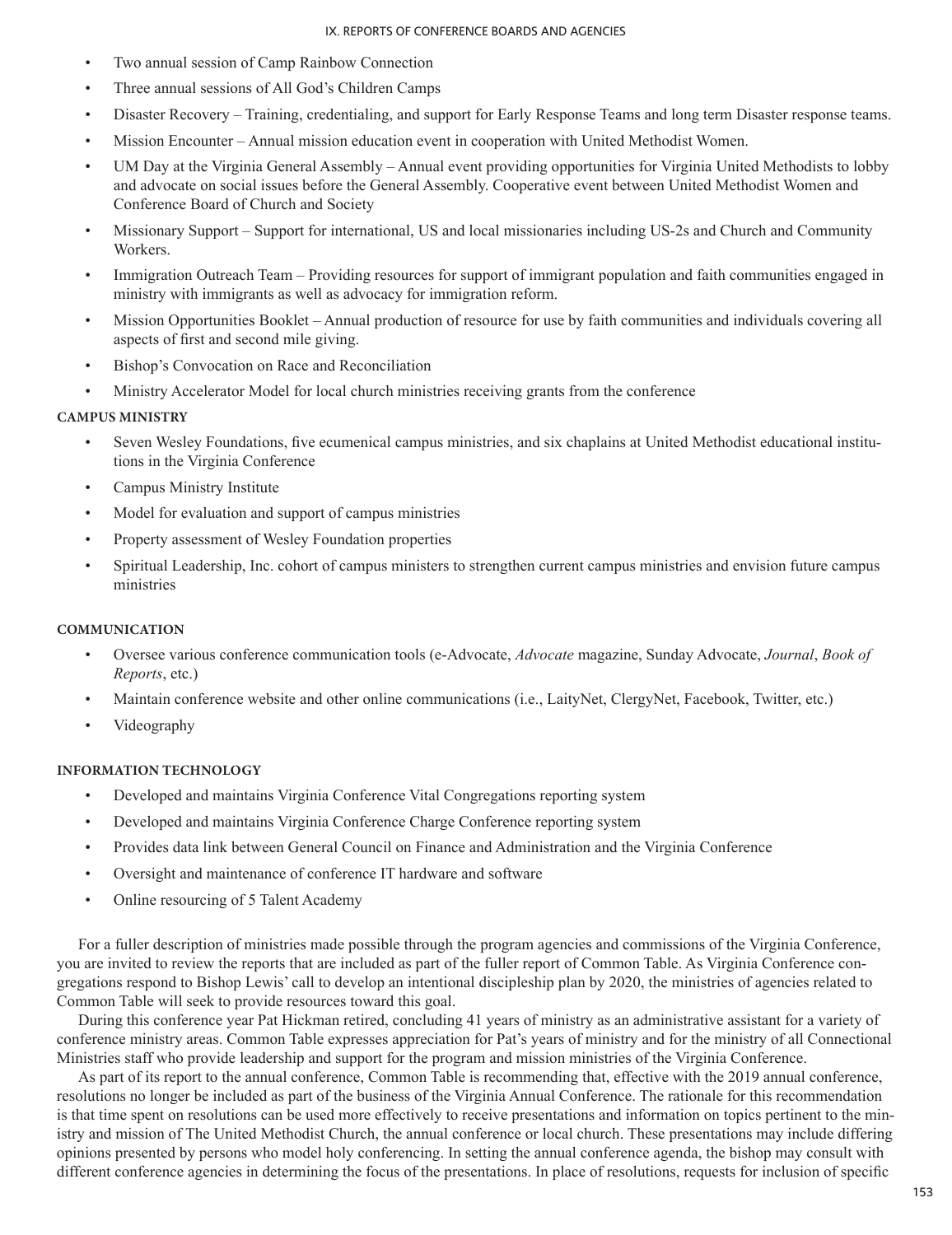topics to be included in the annual conference agenda shall be submitted to the Director of Connectional Ministries by the due date for the publication of the *Book of Reports.* In addition, an area designated by the annual conference planning committee shall be determined for receiving signatures for petitions.

There will still be opportunities for motions from the floor of the conference as part of annual conference sessions. The presentation of this motion will be included as part of the Rules Committee report during the Friday afternoon opening session.

### **RECOMMENDATIONS**

1) Strike Conference Standing Rules Paragraph II.B.RESOLUTIONS in whole and replace with: II.B. PRESENTATIONS

Requests for inclusion of presentations for the annual conference agenda shall be submitted to the Director of Connectional Ministries by the due date for the publication of the *Book of Reports.* The author or originating agency must be identified if other than the submitter(s) of the proposal.

2) Add a new sub-section II.C.PETITIONS: "II.C PETITIONS

An area designated by the annual conference planning committee shall be determined for receiving signatures for petitions. 3) Approve the resolution by the Virginia Conference Commission on Archives and History regarding United Methodist His-

- toric Site No. 7: William Watters Grave, McLean, Virginia, Heritage Landmark as found in the *Book of Reports*.
- 4) Approve the following recommendations by the following boards:
	- a) By the Board of Discipleship regarding the recommendation and endorsement of Gregory B. West as a General Evangelist according to the standards set by the General Board of Discipleship
	- b) By the Board of Discipleship regarding changes in the Standing Rules related to the structure of its board
	- c) By Missional Ministries regarding special offerings for Heart Havens, United Methodist Family Services of Virginia, and Virginia United Methodist Homes, Inc.
	- d) By Missional Ministries that the Relationship Agreements as presented to the Missional Connections Team of the Conference Missional Ministries Board between the Virginia Conference and Heart Havens, Inc.; United Methodist Family Services of Virginia; Pinnacle Living; Virginia United Methodist Housing Development Corporation; and Wesley Housing Development Corporation, be continued

– *Marc Brown, VAUMC Director of Connectional Ministries*

## $\phi_2$   $\phi_2$   $\phi_3$

*The following reports, from page 77 to page 113, fall under the umbrella of the Common Table for Church Vitality.*

# **BOARD OF CHURCH AND SOCIETY**

*The United Methodist Book of Discipline* (¶629) specifies the purpose of the Conference Board of Church and Society. The Conference Board is to help the conference, districts and congregations employ our Social Principles to connect our faith communities to the world around us. This work is both individual and societal. We are called to invite faithful disciples of Christ to lead the church prayerfully into the world.

We have organized our board to follow the issues raised by our United Methodist Bishop's letter: "God's Renewed Creation: Call to Hope and Action." In this 2009 letter, UMC bishops raised virtually the same issues, as did Catholic Pope Francis in 2015, namely that the world is awash in 1. Violence, 2. Environmental Destruction, and 3. Poverty.

Following the need to address these three interconnected disasters, we have organized three work areas: 1. Peace and Non-Violence, 2. Caretakers of God's Creation, and 3. Eradicating Poverty/Criminal Justice and Mercy Ministries.

## **Social Principles Hearing:**

On May 12, the conference board will hold a hearings in two locations (Northern Virginia and South Central) to consider the draft of the **Social Principles** re-write developed by the General Board of Church and Society for submission to the 2020 General Conference.

#### **Peace with Justice Sunday:**

The Conference Board promotes the Peace with Justice Sunday Special Offering, one of the six Church-wide offerings that The United Methodist General Conference asks of each local church. In 2017, only about 100 of our churches gave to this Special Of-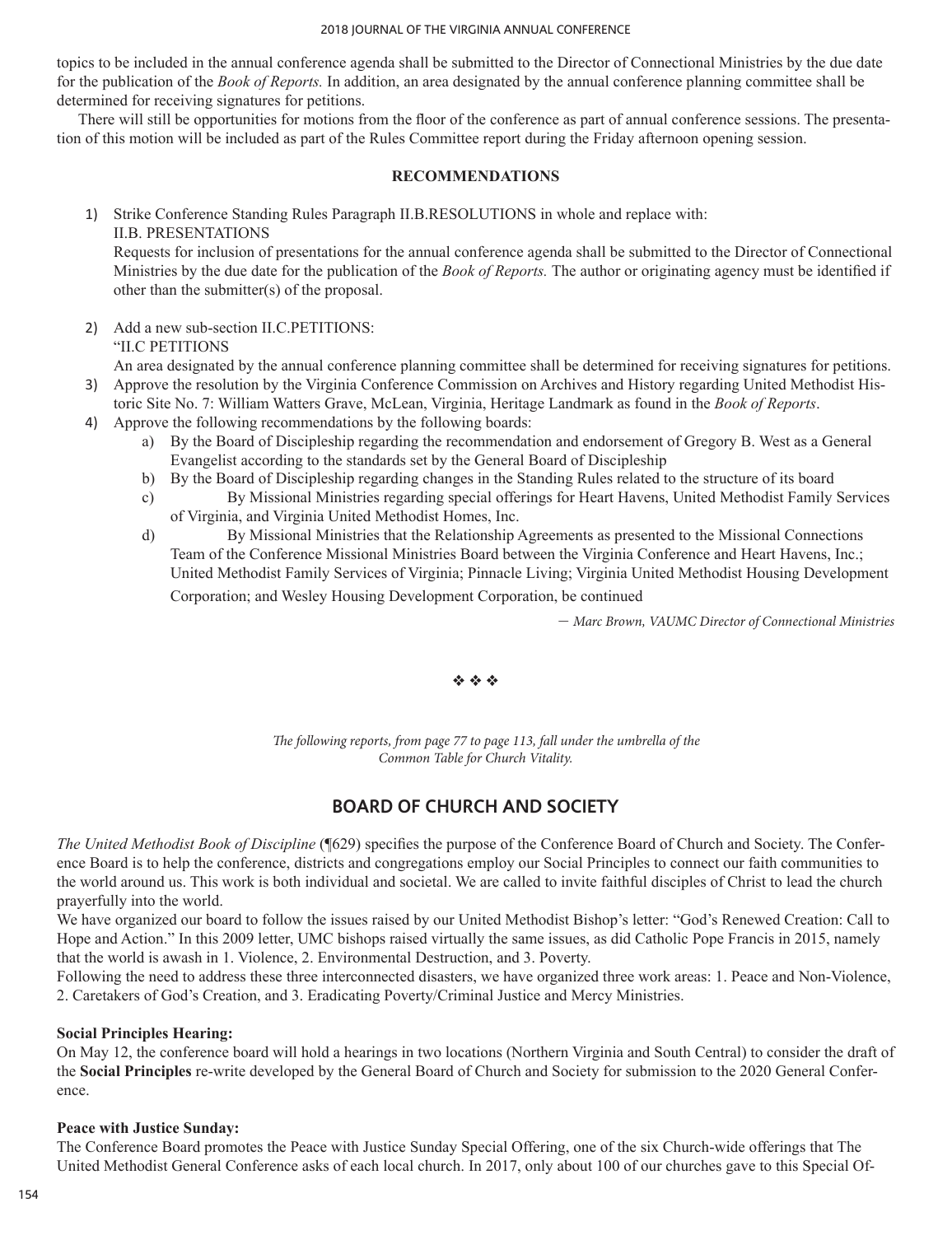fering, but their giving has allowed the conference to fund key ministries within the conference. We expect the 2018 total will show more churches taking the offering. One half of the offering stays in the annual conference, the other half is used by the General Board.

We recently funded:

- 1. Scholarships for participants to join the Conference Board of Church and Society study trip to Israel and Palestine. We have now led two trips to Israel/Palestine to study peacemaking in the Holy Land.
- 2. The Center for Spirituality in Nature to work with UM churches in the Virginia Conference to establish Spirituality in Nature Groups (SINGs). A SING meets regularly to explore spiritual formation and ecological understanding through outdoor meetings and worship in the group's home area. Participants are encourage to broaden their understanding of community to include all of God's Creation and to partner with racial and ethnic groups to do this work.

To aid in the development of these groups, the Center is currently writing a comprehensive handbook — *A Field Guide to Establishing a Spirituality in Nature Group*.

## **Caretakers of God's Creation:**

The Board's Caretakers of God's Creation work area has begun a program of district workshops to help churches become "Green Churches". The Caretakers are also working to help congregations divest of stocks of thermal coal companies as required by the resolution voted on at conference in 2015. They are promoting Fossil Free Funds, a project of *As You Sow*, a corporate responsibility program (http://fossilfreefunds.org/.) The fossilfreefunds.org tool makes it very easy to evaluate your portfolio for all kinds of fossil fuel investments. Caretakers also co-sponsored the National Caretakers of God's Creation Climate Justice Conference held at Mt. Olivet United Methodist Church in Arlington. Each year, Caretakers awards a conference church, the Green Church of the Year award. In the fall of 2018, Caretakers is implementing the conference resolution on fracking by holding hearings in the Northern Neck (Warsaw UMC-Sept.22), Giles County (Mt. Olivet UMC-Newport Nov. 10) and the Richmond Area (place and date to be determined).

### **Peace and Non-violence Work Area:**

The Peace and Non-violence Work Area is giving continued leadership to persons interested in peace in the Middle East. The work area will again lead a trip to Palestine and Israel (November 2018). The Peace and Non-violence Work Area is also working to fight gun violence, care for immigrants and refugees and to promote care of veterans. The work area is proposing three resolutions to annual conference: 1. Compassionate Support for Members of the Armed Forces, Veterans and Their Families Suffering from Post-Traumatic Stress and Moral Injury, 2. Comprehensive Immigration Reform and 3. Study and Action on Gun Violence.

#### **Eradicating Poverty:**

The Eradicating Poverty Work Area is working on planning our program for mentoring youth based on the resolution passed at the 2016 annual conference. It also is exploring how to implement the Annual Conference resolution on implementing the banning the "box" which allows prospective employers to choose to not interview persons who have served their time for crimes and are now trying to become employed. We celebrate that the Virginia state government no longer discriminates in job applicants based on an employee's past criminal convictions, but many private employers still ask potential applicants to check the box saying whether they have any criminal convictions.

#### **United Methodist Day at the General Assembly:**

This year was the 26th anniversary United Methodist Day at the General Assembly. We partner with the Virginia Interfaith Center on Public Policy to hold the United Methodist Day at the General Assembly. Each year, United Methodist Day at the General Assembly is held on the first Thursday in February. We hold this event jointly with the United Methodist Women and the Conference Legislative Network. We look forward to Bishop Lewis helping to lead the event in future years.

*– Jaydee Hanson, Lay Co-Chair & James Page, Clergy Co-Chair.*

# **VIRGINIA UNITED METHODIST COMMUNICATIONS, INC.**

*The mission of Virginia United Methodist Communications, Inc. is to assist faith communities in communications and related technologies, empowering their mission to make disciples of Jesus Christ.*

In 2018, after 75 years of incorporated status, the Virginia Conference Board of Communication has dissolved Virginia United Methodist Communications, Inc. seeing no need to maintain a separate incorporation apart from the Virginia Conference. This was not a decision that was taken lightly. The Board is very much committed to the future of Communications within the Conference and looks forward to the various ways we can grow our communication efforts in the coming months and years.

The Board of Communications continues to support the Virginia United Methodist *Advocate,* the official conference magazine published both in print and digital formats. The magazine strives to equip, connect and inform Virginia United Methodists by offering in-depth features on topics of interest to United Methodists, religious news from around the corner to around the world, weekly devotionals, tools to help equip congregations for ministry and much more. With the ever-changing communication climate,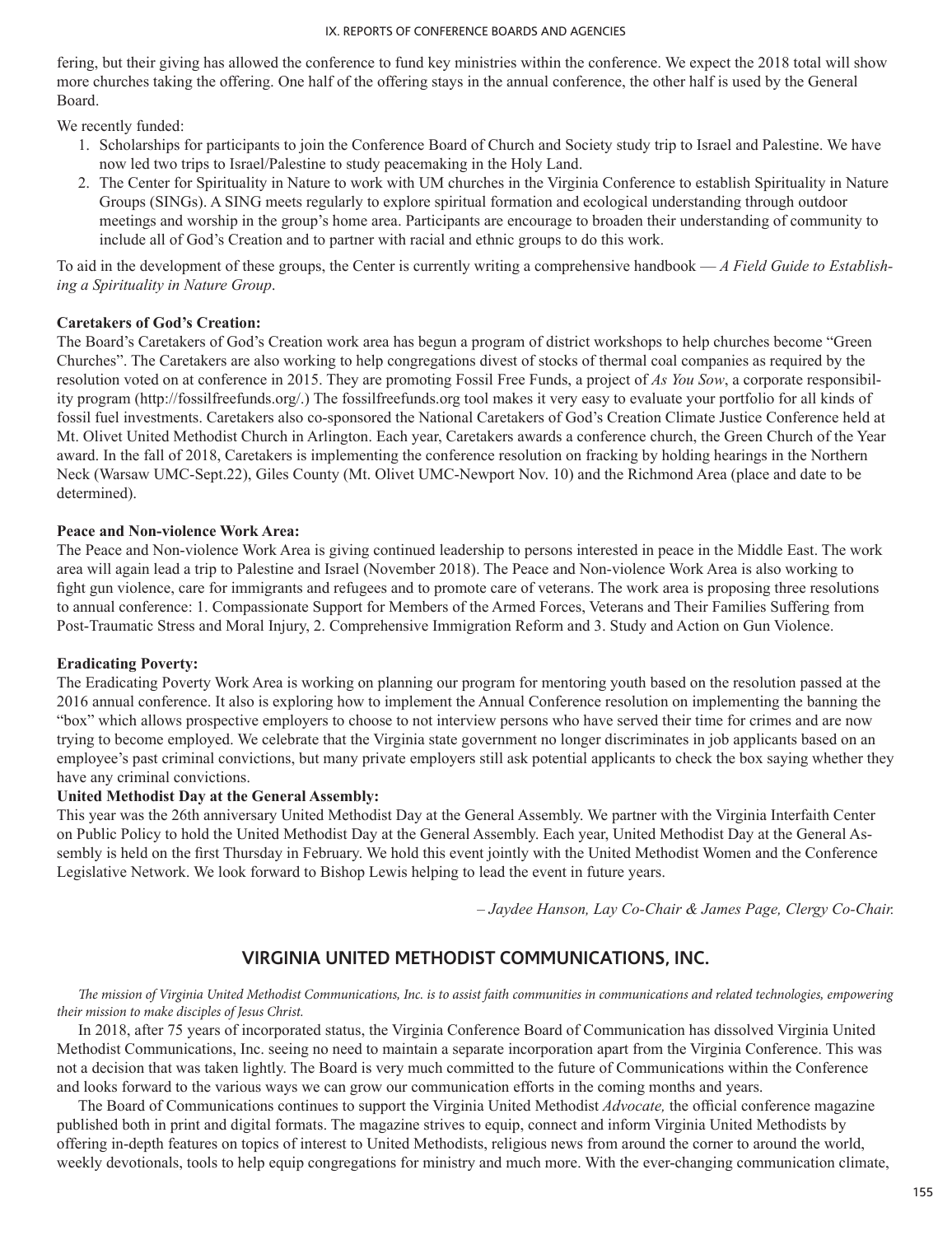we acknowledge that we are not reaching as large of an audience with the *Virginia Advocate* as we would like. The Board, in conjunction with Conference Communication Staff and members of the VA Conference, will begin to examine how we can reach more people so that we can more effectively carry out our mandate from the *Discipline* to "meet the communication, publication, multimedia, public and media relations, interpretation, and promotional needs of the annual conference." (¶ 646)

The Board of Communications recognizes the growth of volunteers and staff dedicated to communication efforts within our local churches. We will continue to help resource these individuals through our Local Church Communicators' Facebook page. Members of the Board and the Conference Communications staff are also available to hold special trainings at District Training Events or for individual churches. Please contact the Conference Communications office for more information.

Our board also enjoys being able to support the operations of Annual Conference. We help to provide camera operators with appropriate training, help on the tech desk, provide daily Conference news updates and photography and staff our VA Conference Communications display where conference attendees can access communication resources as well as order Conference DVDs.

As I conclude almost 15 years on the Board of Communications and four years as president, I am thankful for everyone who has come alongside of me (especially members of our Executive Committee), grateful for the paths God has provided and guided, and excited for the future of Communications in the Virginia Conference!

Please join me in welcoming Jill Gaynor, a lay member of our annual conference who will serve as the Board's next president. –*Keri L. B. Marston, outgoing President*

# **BOARD OF DISCIPLESHIP**

The Directing Board of the Board of Discipleship continues its work toward offering resources for the churches of the Annual Conference. Our Regional Directors will begin working closely with the Cabinet Clusters of District Superintendents and District Lay Leaders to determine the needs of the local churches throughout the Annual Conference. We have been working toward Best Practices information that can be available to any and all local churches about Discipleship, Fruitfulness, Growth, etc. We have been in contact with various groups to facilitate discussion about resources that can be used to promote and develop Discipleship and Growth particularly in small and mid-size churches especially in rural and urban ministries.

We will contracting with Phil Maynard to develop coaches for Discipleship and Intentional Discipleship Planning in connection with the Alexandria and Arlington Districts in May. We also are continuing to work with the Cluster groups for the cabinet to discern and offer resources for church revitalization in cooperation with the Bishop's Collaboration Teams.

Each year the Board of Discipleship awards one youth, one laity and one Clergy the Denman Evangelism award. Beginning this year the Board will be awarding a local congregation the One Matters award for recognition of turn around success in growth, professions of faith and fruitfulness.

Each year we endorse candidates to be a General Evangelist in the United Methodist Church and this year with great acknowledgment of his work we endorse Greg West (Chaplain of Wesleyan College) as a General Evangelist. We also participate in the Christian Education Sunday and use those funds for scholarship and grant requests for Education in our local churches, districts and conference. We work closely with the Office of Bishop by facilitating conference wide activities like the Bishop's Convocation of Prayer and have offered assistance for the Conference Day of Prayer and Week of Prayer for the Praying Forward Campaign. Members of the Board continually work with the Conference Staff and Cabinet in areas of Discipleship and have participated in the Mid-Size and Small Church Initiatives.

*– Donald Jamison, Chair* 

# **Conference Council On Youth Ministries (CCYM)**

The past year for the Conference Council on Youth Ministries has been spent rebuilding, refocusing and relying on God's hand to guide us in the right direction. Instead of having our normal fall meeting in September, we worked with *Living Your Strengths* by Don Clifton. This allowed us to evaluate our individual strengths and discern the best way to use our them to build God's Kingdom. We conferenced over various types of electronic communication to discuss these strengths with youth and adults across our council. We also had the wonderful opportunity to partner with Warren Harper, Conference Lay Leader, through this process in order to receive his wisdom and guidance in making new intergenerational connections across the conference.

This year we have shifted our focus from event facilitation to leadership development and Youth Service Fund (YSF) opportunities. It is our hope that this will be continued in coming years to develop more young leaders of our youth and put to use the gifts that God has entrusted them with.

With the help of children, youth and adults across the conference, we have once again had a successful year of donations into the YSF (Youth Service Fund). We allocated \$13,000 in YSF grant money this year at our spring meeting in March, to benefit youth organizations working towards building disciples across the conference. We received over 15 applications and were extremely happy to distribute almost all of our funds. Our Conference was fortunate to gather money in a variety of ways through the support of local church initiatives, district fundraisers, collections at conference youth retreats and other opportunities.

The Conference Council on Youth Ministries is pleased to announce the election of our new Co-Chairs, Lizzie Lawrence and Chris Ganoe. The two are very excited to have the opportunity to lead the Conference Council on Youth Ministry in the coming year. In conclusion, we are happy to say that our year was full of discipleship and refocusing. We look forward to growing our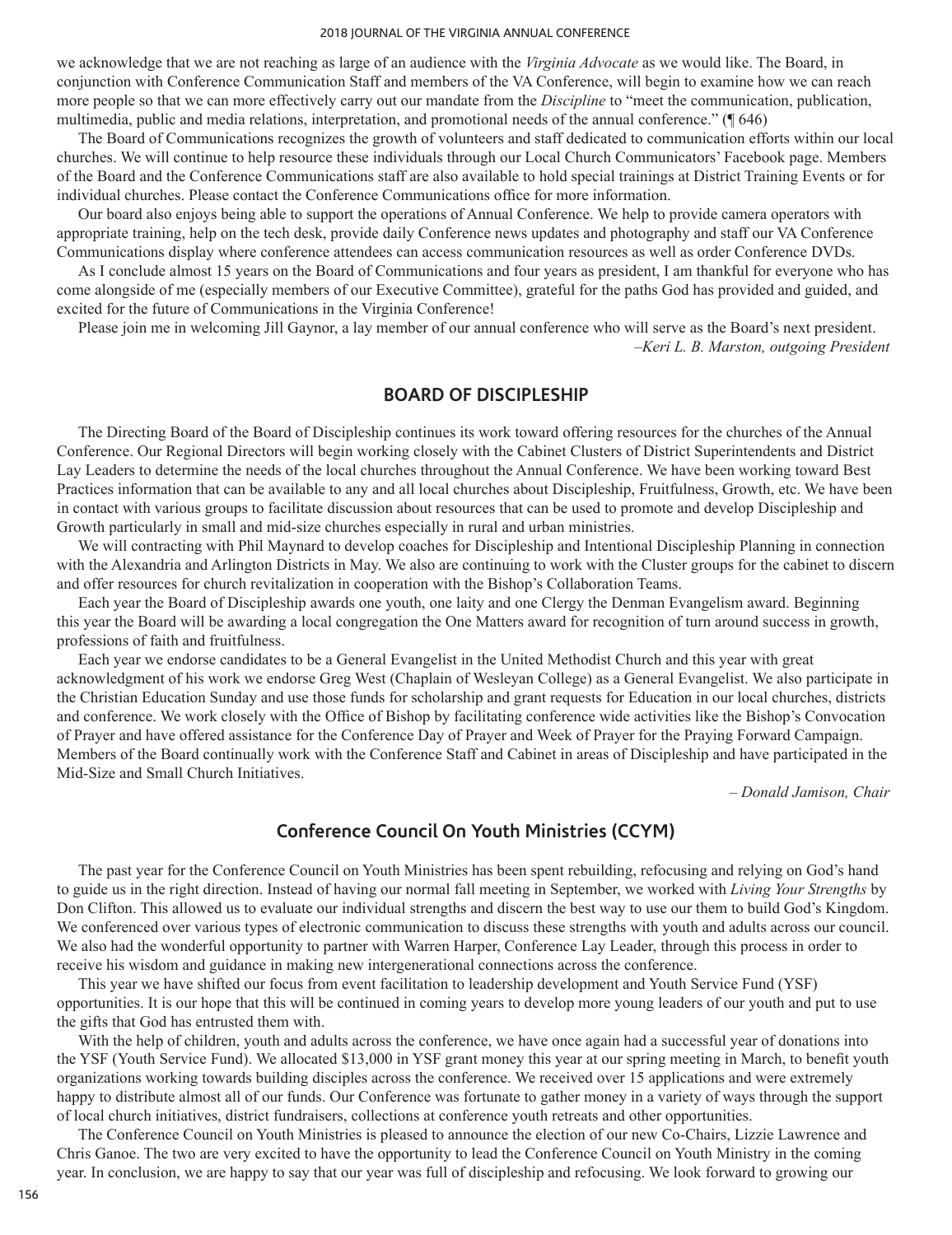council membership and impact over the next year and also are optimistic of the future and plan to continue making disciples of Jesus Christ who WILL transform the world.

– *Hannah Hale, Blake Mitchell, and Alison Malloy*

# **Older Adult Council**

The Older Adult Council is tasked with engaging and equipping local churches and districts with knowledge and skills for ministry to, for, by and with older adults within congregations and in the community at large. The Council works to provide growth in discipleship throughout life, appreciating the great resource our older adults are to the Body of Christ. The Council is currently working to increase intergenerational programing and hopes to encourage the sharing of the rich spiritual legacy of our older adults. As the tsunami of aging adults, now including the Baby Boomers, present churches with significantly changing physical, emotional and spiritual needs, the Council offers presentations on Spiritual Legacy, Liturgical Dance and Ways of Experiencing God. On a larger scale, Olde Time Revivals have been held regionally. Many older adults remember committing their lives to follow Jesus during a revival experience. In response to numerous requests, the Olde Time Revival provides an opportunity to renew faith and refresh that commitment. In April the Council joined the Beard Center on Aging of Lynchburg College in sponsoring the second Faithful Aging Conference held at Williamsburg UMC for 2018. Faithful Aging is one of the first statewide, faith-based, nondenominational, conferences on aging. Speakers included healthcare providers, ministers, an elder law attorney and other experts on issues faced by the aging population.

 *– Suzanne Spencer, Chair*

# **Goodson Academy of Preaching**

In her book, *And God Spoke to Abraham*, Fleming Rutledge writes, "The incarnate Word of God is a mighty sword put into your hand. Those who hear it will feel their chains cut off, their prison unlocked, their lungs filled with oxygen..."

The Goodson Academy of Preaching (GAP) exists for the purpose of encouraging excellence in preaching. Through the best use of the Scripture, and the best practices from homiletics today, we want to help preachers unlock the prison in which the people in our congregations, and sometimes ourselves, are locked.

A brief history: On the retirement of Bishop Kenneth Goodson (1972-1980), substantial funds were given to honor his passion for quality preaching. For over 35 years that money has funded scholarships, gifts, workshops, books and awards of many sorts. From 1999-2008 the Goodson Academy of Preaching held four-day workshops that included lectures from notable homileticians and small group preaching with peer feedback. This event was held at Blackstone (VUMAC).

In 2015 the Bishops' Foundation, by then the "parent organization" of the Academy, sponsored a new program that featured Dr. Paul Scott Wilson, author of *The Four Pages of the Sermon*. In fall 2017 GAP offered "Stir Up the Gift: Fan Into Flame the Gift of God," a one-day preaching experience led by Dr. Teresa Fry Brown of Candler.

In 2018 we are taking a different approach by supporting with scholarships those who attend the Festival of Homiletics in Washington, D.C., May 21-25. This nationally recognized event celebrates the gift of preaching with best known preachers and is a good opportunity for our preachers.

We are open to new ways of sharing the Gospel and connecting with a world that needs The Word proclaimed in powerful and effective ways. We are considering live streaming, peer preaching groups, website resources and one-day events. If you are reading this and are passionate about worship and preaching, we would love to hear your thoughts and ideas of how we might more effectively connect the Word with the People of God for the sake of the Gospel.

We are indebted to the Bishops' Foundation for the renewal of the GAP in 2015, which has been our place for funding and accountability. GAP has now been merged into the Board of Discipleship. We look forward to this new relationship and to future possibilities.

In 2019 we are working on plans for a preaching event with Rev. Donald Davis, UM Elder from North Carolina who is best known as storyteller par excellence. The dates are: March 26-28. Mark your calendars for what we believe will be an extraordinary event.

Currently, the members are: Larry Buxton, Amanda Newman, David Rash (Chairperson), George Riggins and Tim Tate. We welcome as new members: Youtha Hardman-Cromwell, Marcia Huntsman, Jason Micheli, Derrick Parson and Greg West.

"May the words of our mouths and the meditations of our hearts be acceptable in God's sight."

*– David A. Rash*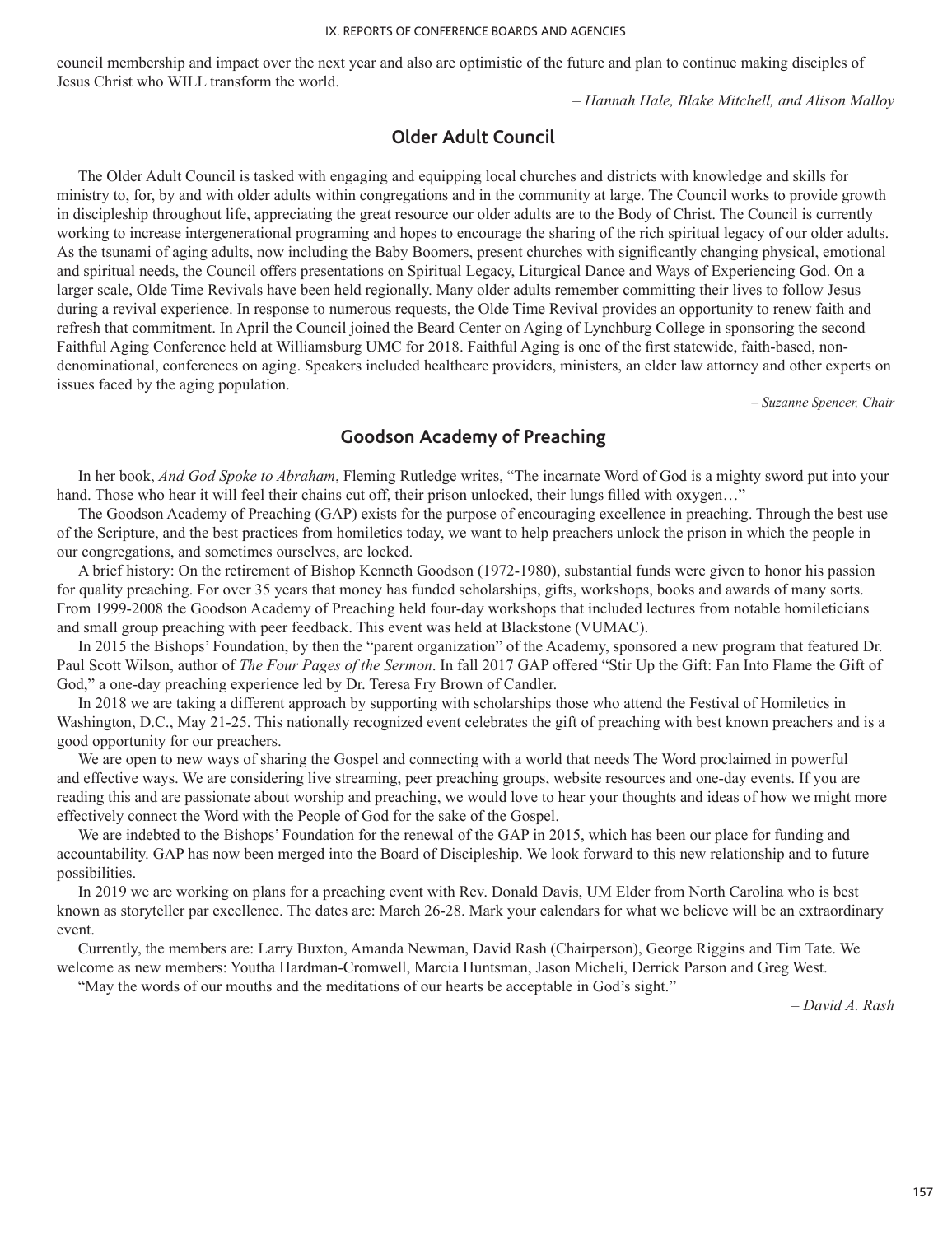# **CONFERENCE MISSIONAL MINISTRIES BOARD**

# **"Engaging, Connecting and Equipping Clergy and Laity of the Virginia Conference for God's mission."**

**The Missional Discipleship and Engagement Team** includes the inter-related work of several Conference Committees: Disaster Response, Initiatives of Hope, Volunteers in Mission and Voices of Youth.

**Disaster Response –** led by *Rev. Bob Philcrantz, CDRC* continues to address the needs in Virginia.

**Initiatives of Hope** (IOH) team continues its mission to increase awareness of and generate increased participation in long term partnership-in-mission opportunities developed internationally, locally and nationally. Our overseas connections continue to be Brazil, Cambodia, and Mozambique. In addition, IOH has continued to build relationships with the Native American community here in Virginia and promote mission connections with other native peoples across the U.S.

Rev. David Vaughn chairs the **Brazilian Initiative**, which continues its primary focus on support for the Shade and Fresh Water ministry of the Methodist Church of Brazil, which provides a unique ministry to at-risk Children in many locations across the country. They will celebrate their 19th year in October and a delegation from Virginia plans to attend. Juanita Csontos chairs the **Cambodia Initiative**. In January 2018 a team of three United Methodist Women led by Nancy Yarborough traveled to Cambodia for a month offering workshops on servanthood and discipleship with UMW groups in several locations in Cambodia as well as with clergywomen and clergy spouses. Plans are underway to send the first medical team to Cambodia in 2019. Our support for the Methodist Church in Cambodia and their move towards being a provisional conference of the UMC continues to be an inspiration for all Virginia United Methodists who experience God's mission being lived out in Cambodia. **The Mozambique Initiative**  continues to focus on providing support for lay leadership development as well as sending short-term mission teams to learn about "making disciples" from the rapidly growing UMC in Mozambique. Strengthening our support for Chicuque Hospital is also part of the plans for 2018-2019.

The IOH team congratulates and celebrates with the six Native tribes in Virginia! After a 30-year legal journey for state and federal recognition, the "Thomasina Jordan Indian Tribes of Virginia Federal Recognition Bill" has become law! Recognizing the Chickahominy Indian Tribe, the Chickahominy Indian Tribe-Eastern Division, the Upper Mattaponi Tribe, the Rappahannock Tribe, Inc., the Monacan Indian Nation and the Nansemond Indian Tribe. These tribes were among the first to welcome European immigrants, and among the last to be recognized. Thank you for your prayers and support through the years!

**Volunteers In Mission** (UMVIM) coordinated by **Forrest White,** offered six team leader trainings with 105 trained; and two team leader recertification trainings with 18 trained during 2017. In December, we reduced the cost of team leader training from \$35 per person to no cost as the Southeastern Jurisdiction (SEJ) UMVIM no longer charges for its team leader handbook. We now ask individuals to make a love offering to the host church to cover the cost of lunch and refreshments. Recertification training remains at no cost to participants. We had 104 UMVIM teams from Virginia Conference Churches as well as teams from Ferrum College, Shenandoah University and Randolph-Macon Academy (each with a VIM trained team leader) serve in one of the three areas affected by the February 2016 tornado outbreak or in the Hampton Roads area affected by Hurricane Matthew, where the Conference had Long Term Recovery ministry.

Thanks to funding through the Bishop's Offering at Annual Conference, we now offer scholarships to churches seeking to send UMVIM teams.

The Facebook page, (www.facebook.com/VirginiaUMVIM) continues to be a place for inspiration, information and connection. Team leaders are invited to share the specifics about their trip: i.e. church or district sending the team, location and ministry project particulars by emailing the conference UMVIM Coordinator who will post to the Facebook page. Others are invited to pray for the team and those they will be serving. Teams looking for additional information are invited to recruit via the Facebook page.

**Voices of Youth (VOY),** coordinated by **Ryan Brown,** has as its mission statement: "Fill your mind with truth, your heart with love, your life with service." We are a group of youth and adults who have a passion for music and mission and combine those two gifts into a unique service experience.

**The Missional Connections Team** includes the work of mission contexts and relationships; mission education, interpretation and resources; and health and relief connections.

**Mrs. Anne Klotz**, **Missionary Itineration Coordinator**, has facilitated connections and visits for many missionaries with their covenant churches during the past year.

**Mission Encounter** is a cooperative school offered by the Conference Missional Ministries Board and the United Methodist Women to help us understand God's work in our world and our involvement as United Methodists. Mission Encounter 2018 will be offered July 27-29 at the 4H Conference Center at Smith Mountain Lake.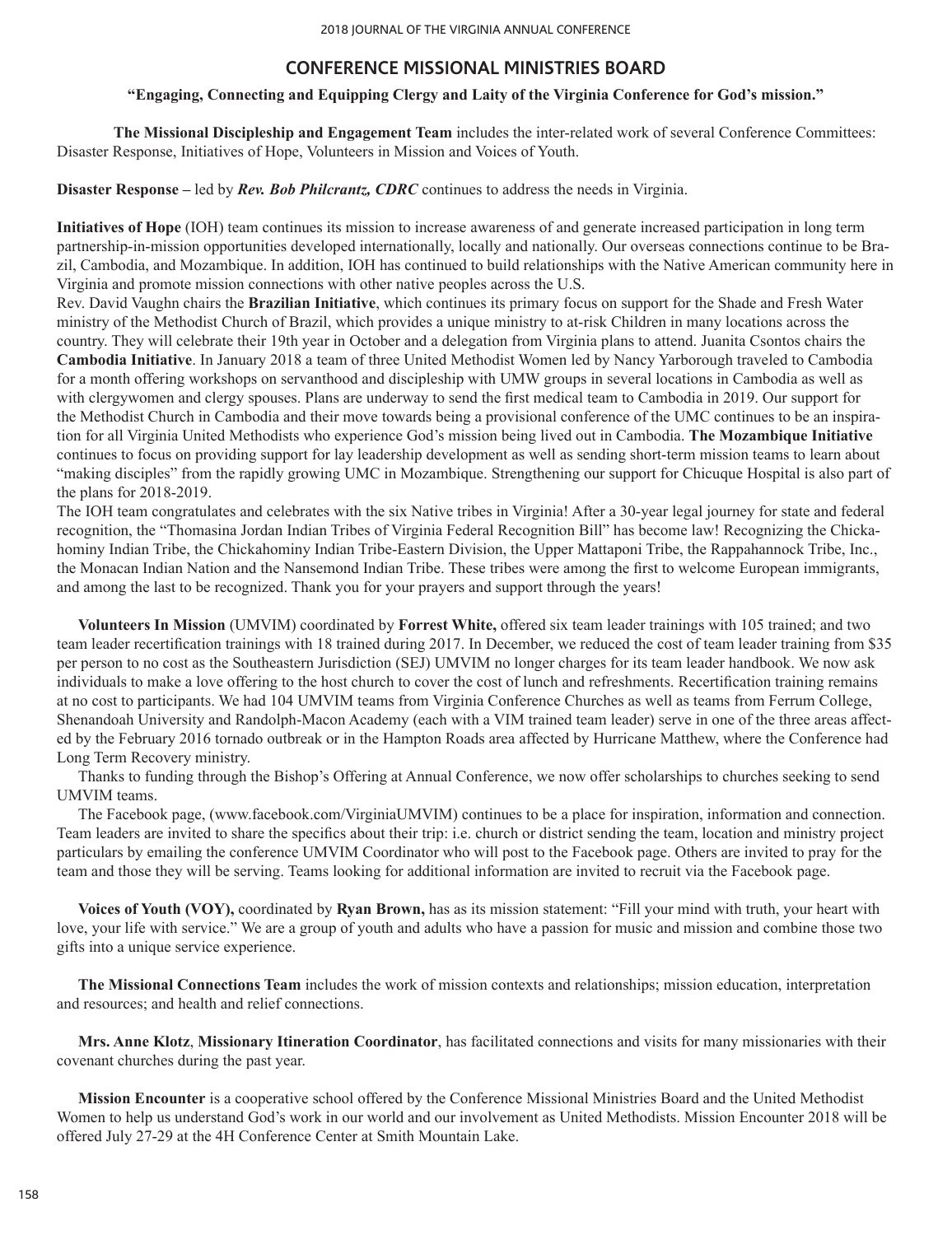**Conference Committee on Mission Personnel,** (CCMP), chaired by **Kip Robinson,** guides and mentors interested persons through the application and discernment process for mission service. Applicants can access the Personnel Information Form (PIF– Application for Missionary Service) and other application materials from the Virginia Conference web site under Ministries - Center for Justice and Missional Excellence - Committee on Mission Personnel (CCMP) - Related Documentation**. All completed application materials should be sent to the Virginia Conference Committee on Mission Personnel, The Virginia Conference Center for Justice and Missional Excellence, P. O. Box 5606, Glen Allen, VA 23058. DO NOT send to the General Board of Global Ministries.** 

# **Advance Specials 2018-2019**

## **INTERNATIONAL**

Mozambique: Chicuque Rural Hospital, Advance #09734A Congo: North Katanga Wings of the Morning, Advance #08597A Liberia: Ganta United Methodist Hospital, Advance #15080N Cambodia: Mission Initiative, Advance #00230A Cambodia: Street Children Ministry, Advance #14921A Macedonia: Macedonia in Mission Together, Advance #00220A Brazil: Ministry with Children, Shade and Fresh Water Project, Advance #11580A Israel: Bethlehem Bible College, Advance #12017A Eurasia: Eurasia Mission Initiative, Ukraine, Moldova, Advance #14053A Sierra Leone: Child Rescue Program, Advance #14377A Sudan: Sudan Development, Advance #184385 Global: Anti-Human Trafficking, Advance #333615 Global: Sustainable Agriculture, Advance #982188 Mexico: Give Ye Them To Eat, Advance #07629A Sierra Leone Water and Development Ministry, Advance #181000 Vietnam Mission Initiative, Advance #14932A

## **NATIONAL**

Mississippi: Choctaw United Methodist Mission, Advance #761544 District of Columbia: Christ House, Advance #381215 Kentucky: Red Bird Mission, Inc., Beverly, Advance #773726 Kentucky: Henderson Settlement, Frakes, Advance #773365 South Dakota: Tree of Life Ministry, Advance #123615 Tennessee: Jubilee Project, Inc., Sneedville, Advance #781350 USA: Justice for Our Neighbors Immigration Ministry, Advance #901285 USA: Volunteers in Mission, Southeastern Jurisdiction, Advance #901875 USA: Society of St. Andrew, Advance #801600 USA: Response and Recovery to Natural Disaster, Advance #901670

#### **VIRGINIA**

Agape Christian Children's Community Center, Inc, #5020 Caretakers of God's Creation, #5016 Crossroads Mission Center – New for 2017 Disciple Bible Outreach Ministries of Virginia, #5029 ESL and Immigrant Ministries Childcare Support, #5036 GRACE Ministries of The United Methodist Church, #5035 Heart Havens, #6442 Henry Fork Service Center, #5008 Highland Support Project – New for 2017 Journey Community Center – New for 2017 Just Neighbors Ministry, Advance #803002 Park View Community Mission, #5019 Pathways Virginia Advance #5045 Proclaiming Grace Outreach – New for 2017 Rising Hope United Methodist Mission Church, #5043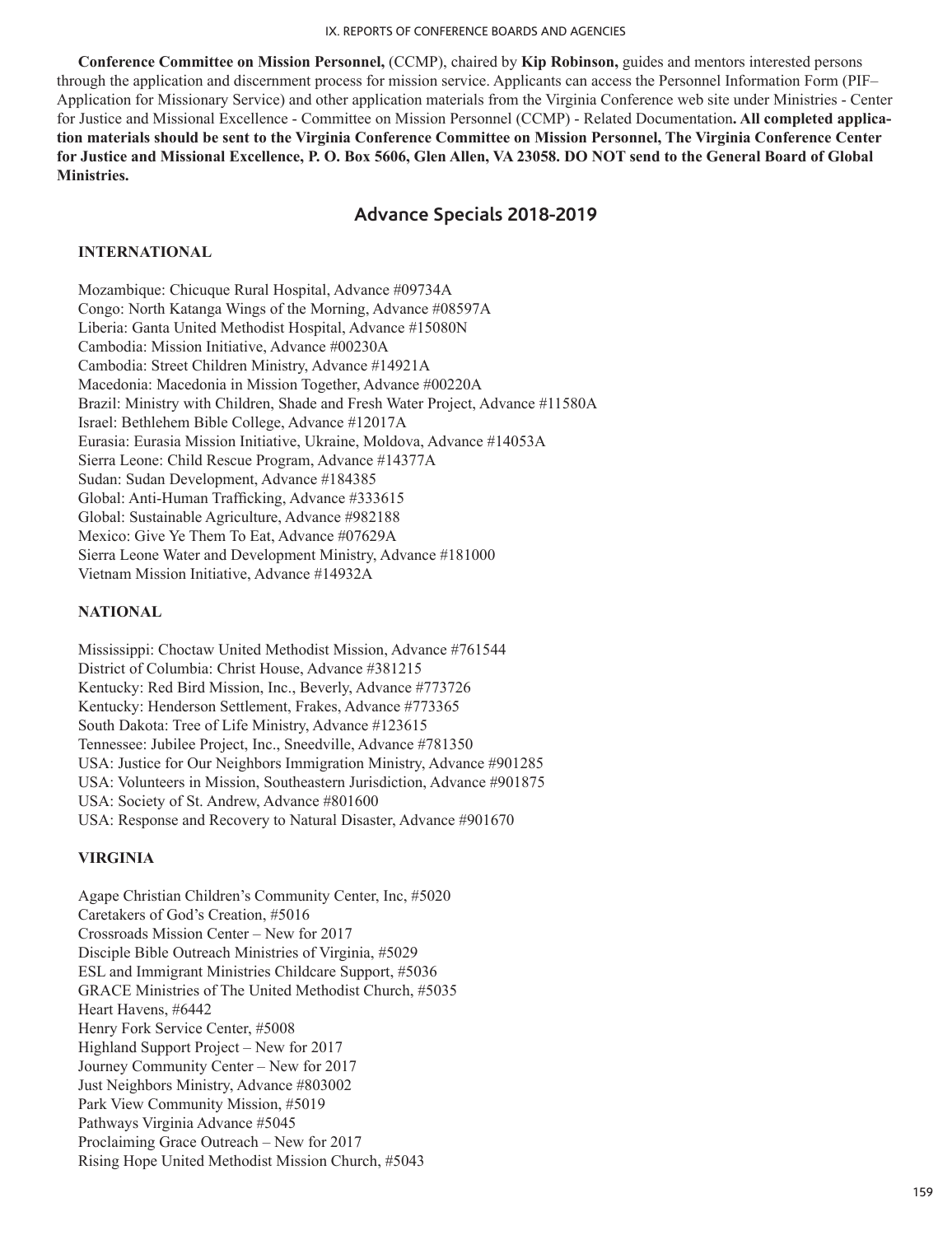Teens Opposing Poverty, Inc. (TOPS), #5010 Tuesday's Table, #5024 Una Familia – New for 2017 United Methodist Community Outreach Program of Roanoke, #5004 Virginia Conference Disaster Response and Recovery, #5037 Wesley Community Center, #5025

#### **RECOMMENDATIONS**

That the Relationship Agreements as presented to the Missional Connections Team of the Conference Missional Ministries Board between the Virginia Conference and Heart Havens, Inc.; United Methodist Family Services of Virginia; Pinnacle Living.; Virginia United Methodist Housing Development Corporation; and Wesley Housing Development Corporation, be continued. *– Verónica Barrell, CMMB Chair*

**Partnership Reports**

#### **Heart Havens**

Throughout 2016, Heart Havens continued its mission of empowering adults with intellectual and developmental disabilities to live and thrive in a safe and nurturing environment. The people we support participated in all sorts of wonderful things during the year, including Special Olympics, community theater, Venture Scouts and so much more. We are so thankful for the support we receive from our VAUMC friends; you make this empowerment possible!

We continued to operate group homes across the Conference in 2016. However, after much prayer and deliberation, we found it necessary to close the Morrison home in Newport News. The gentlemen who lived in that home had reached the point of needing more intensive medical supports than Heart Havens could provide, and needed to move to a higher level of care. Because of the changes to the Medicaid waiver program, we were unable to fill the vacancies in the home as the other gentlemen moved out.

Heart Havens was born out of listening; it was listening to the needs and desires of people with a developmental disability and their families that led to each of our group homes. We've never stopped listening to our stakeholders, and what we're learning now is that families are looking for more individualized means of support. To this end, Heart Havens is in the process of establishing programs for in-home services and supported apartments. These programs are absolutely in keeping with our mission of empowerment; Heart Havens has always been about people, not houses.

We continued to strengthen our connections with congregations and small groups throughout the Conference. We were pleased to share our message of empowerment at over 50 different churches, small groups and events. Additionally, we welcomed many volunteers from local churches. These volunteers blessed us by raking leaves, painting or simply having fellowship with the people we support. The theme for Heart Havens Month 2016 was "A Place at the Table," and was themed around Communion and celebrating the fact that all God's children have a place at the Communion table. For the first time, we provided many worship resources, and these were well received.

We were proud to honor Jim Green from the Winchester District as our 2016 Brian Manwiller "In HIS Grip" Award winner. Jim was unable to join us at Annual Conference, so we took the award to him and held a reception at our Saratoga home in Winchester in Jim's honor. Jim was a tireless advocate for Heart Havens from the very beginning and was very active with the Winchester District UMM in planning fundraisers for Heart Havens.

With your continued support, Heart Havens can continue to empower people with a developmental disability to live vibrant, happy lives with as much independence as possible. We invite you as the church to continue to advocate for Heart Havens and for people with a developmental disability. After all, we're all part of the body of Christ!

*– Jennifer Boyden, Chief Executive Officer*

#### **Pinnacle Living**

As an organization, the year since the 2017 Annual Conference has been one of great change for Pinnacle Living including: our transition to the Pinnacle Living name from Virginia United Methodist Homes, Inc.; updated community brands; new statements of Mission, Vision and Values; new Strategic Goals, Objectives and Actions Steps; and, most importantly, our continued evolution in culture from institution to home.

A few of our significant accomplishments during the past year include:

- Our first successful transitions from traditional health care models to resident centered neighborhoods at our Hermitage communities. The Hermitage Richmond, our oldest community, is leading the way in this work.
- Physical renovations which will add to the transformation to a household model at the Lydia Roper Home.
- Completion of construction and opening of our first Pinnacle Living memory support and health services households at WindsorMeade Williamsburg.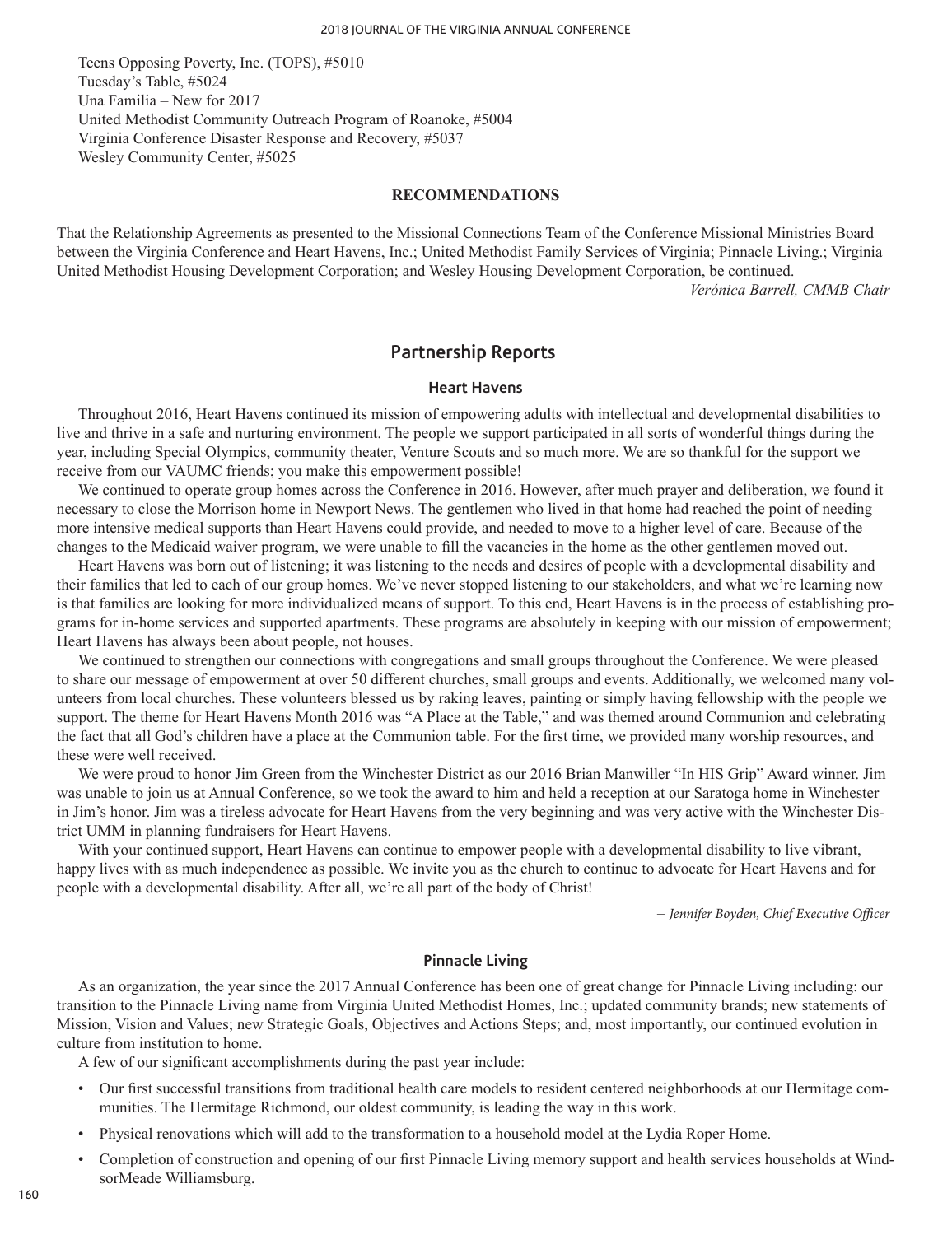• Ongoing expansion and renovations at Cedarfield.

Pinnacle Living and our communities have also worked diligently to strengthen our community partnerships. Leaders in local churches from all of our Virginia Conference districts have been engaged in conversation as to how to enhance ministries and outreach to older adults. For the second year, Pinnacle Living worked in collaboration with the Beard Center on Aging at Lynchburg College to sponsor the statewide Faithful Aging Conference. Our residents continue to benefit from the talents and gifts of volunteers who offer a variety of service from friendly visits to event coordination. Residents and team members have worked together to support activities to benefit the greater community, from opening their doors for meetings of local civic groups to providing internships and workforce training for students seeking to enter health care professions. Each community has an updated website and new Facebook presence.

Pinnacle Living is grateful for each local church that supports the Samaritan Program. This benevolent assistance has been given in Pinnacle Living communities since the year the organization was founded. During 2017, we were privileged to recognize the following *Samaritan Award Churches,* the congregations across the Virginia Annual Conference with the highest level of giving to the Samaritan Program.

- Reveille (Richmond District)
- Trinity (Richmond District)
- Beulah (Richmond District)
- Christ (Eastern Shore)
- Fairmount (Richmond District)
- Westover Hills (Richmond District)
- Community (Elizabeth River District)
- St. Luke's (York River District)
- Shady Grove Mechanicsville (Richmond District)
- Beverley Hills (Alexandria District)
- Markham (Winchester District)
- Monumental (Elizabeth River District)

In 2017, Pinnacle Living was honored to recognize two local congregations with Innkeeper Awards. The award offers appreciation to congregations of the Annual Conference for exemplary support of the mission of Pinnacle Living with older adults. Local Community Guilds select the churches based upon both the financial stewardship and volunteer service of members of the congregation.

- Grace (Roanoke District)
- Chamberlayne Heights (Richmond District)

In September of 2018, we will recognize the  $70<sup>th</sup>$  anniversary of the founding of Pinnacle Living. We invite all Virginia Conference United Methodists to join us on the afternoon of Sunday, September 30, between  $1:00 - 4:00$  PM as we celebrate our connection in mission and ministry with older adults at our Hermitage Richmond community. This journey began with the purchase of 1600 Westwood Avenue, then known as the Methodist Home for the Aged, in 1948. It continues today with Pinnacle Living's seven outstanding communities focused on our shared mission: *Enriching Life's Journey*. This Mission Statement reflects everything Pinnacle Living achieves and strives for as we continuously work to improve the services we deliver to nearly 1,300 residents.

Rev. Dr. Bernard Via, our first administrator was consistent in ascribing the existence of the organization to "faith, hard work and prayer." Thank you.

– *Christopher P. Henderson, President and CEO*

*– Martha Stokes, Director of Church and Community Relations*

#### **United Methodist Family Services of Virginia (UMFS)**

For 118 years, United Methodist Family Services has had a legacy of empowering children and families. From the Virginia Conference Orphanage of 1900, to the Virginia Methodist Children's Home of the 1950's,to the present day state-wide agency bringing hope and healing to the whole family,UMFS has partnered with churches and church members to live out our mission. Today we are unwavering champions for high-risk children and families across Virginia, collaborating with communities to help them reach their full potential by providing foster care and adoption services, residential treatment services, and schools for kids with special needs.

In 2017 we served 3,368 high-risk children across the state through regional centers in Richmond, Northern Virginia,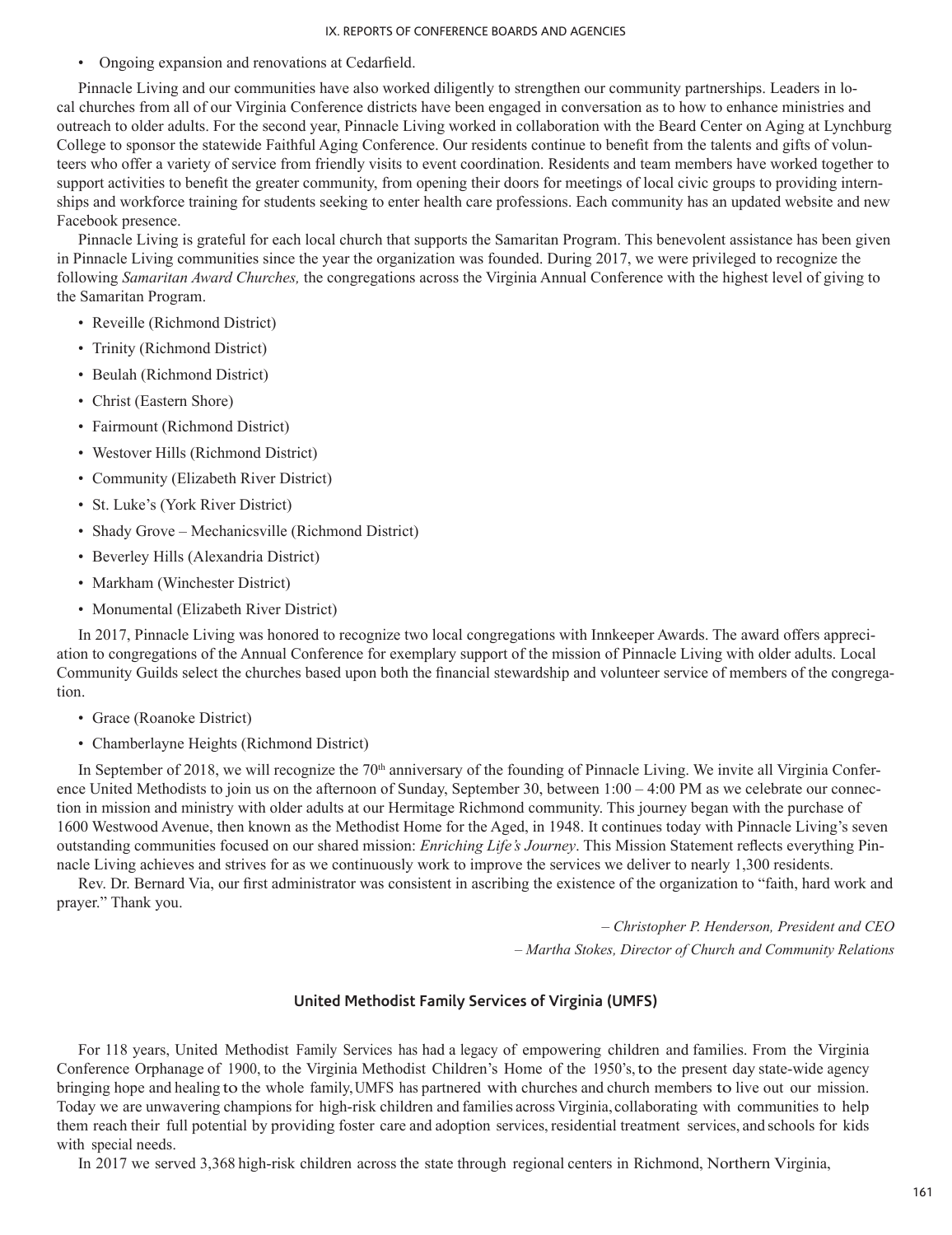Tidewater, Fredericksburg, South Hill, Farmville and Lynchburg; residential treatment centers in Richmond and Centreville; and schools in Richmond and Edinburg. While many of our programs are focused on children, we strive to support the entire family, helping us touch the lives of 16,034 high-risk children and families in 177 communities in Virginia. We are dedicated to creating a world where caring, opportunity and generosity are passed on from generation to generation, empowering all children to contribute to society as engaged citizens.

Since 1900, the churches of the Virginia Conference have partnered with us as advocates for high-risk children and families. Our most recent initiative in collaboration with local churches is a partnership with The Open Table. The Open Table is a national movement to transform poverty through community by bringing to ether local church volunteers that make a year-long commitment to act - through relationship - as a team of life specialists, encouragers, and advocates. The Table works tog ether with an individual or family in poverty to set goals, foster accountability, and implement a plan to create change. Plans are underway to extend this partnership with The Open Table beyond Richmond in the coming year.

Churches across the state partner with us by recruiting and supporting foster and adoptive families, serving as mentors and tutors, providing transportation for children and families, providing much-needed financial support, and donating countless gifts-inkind. Our church partners, Child Champion Councils and the UMFS Auxiliary are a critical resource to the children and families we serve. They are tireless advocates for our ministry throughout the Conference. Our relationship with the United Methodist Church is vital for us to achieve our mission.

A 10-year master plan to replace buildings constructed in the 1950's will transform the Richmond campus on Broad Street to serve more children and families, and address the changing needs of the children and families in our communities.

We are grateful for the support of the Virginia Conference and for your partnership with us as unwavering champions for high-risk children and families.It is because of your support that we are able to help children and families reach their full potential.

> *– Ken Huntsman, Chair, UMFS Board of Directors – Greg Peters, President and CEO*

## **Virginia United Methodist Housing Development Corporation**

The Virginia United Methodist Housing Development Corporation is a covenant partner with the Virginia Annual Conference with the mission to offer affordable housing to the disabled, moderate income and senior population. The goal of VUMHDC is to build or purchase at least one new facility a year.

The Housing Corporation is the full owner of 18 projects and a partial owner of another 17 affordable housing efforts. In total, VUMHDC has over 2,400 apartment units across the conference with an approximate land value of \$80,000,000. This achievement was reached without receiving a dime from the annual conference for construction, maintenance, or ongoing support. VUMHDC is funded entirely through HUD grants, tax credits, community partnerships, and revitalization money. Annual financial records are filed with the Conference Treasurer's office.

We wish to honor one of our founding board members, the Honorable Willard Douglas. After his 42 years of active participation, Judge Douglas retired from the board this year. Judge Douglas served the board of directors in many capacities, as an officer, legal advisor, consultant and a consistent, faithful presence. His thoughtful insights and wise wisdom made it a privilege to serve with him. The board wishes to express our thanks to Judge Douglas for his many years of leadership and direction.

The Housing Development Corporation continues under the able leadership of Lawrence B. ("Larry") Dickenson, a lay member of Greene Memorial UMC in Roanoke. This year the board has been moving with gusto as VUMHDC enters into this new phase of service. We have seen a very productive  $43<sup>rd</sup>$  year of service. We are also unclear what effects changes in the leadership in Washington, D.C. will bring to our relationship with federal funding sources. Though Larry's leadership, we are bringing in qualified consultants to help us prepare for upcoming changes in the tax code and federal regulations, and funding streams for building new projects.

In this conference year, we upgraded an existing facility, made plans for expansion of another project, refinanced two projects to lower interest rates, continued in a partnership with the James River District facility in construction of an affordable housing project which will hold a new church start and shepherd existing projects following the mission of VUMHDC and in our relationship with the Virginia Annual Conference.

# *– James G. O'Quinn, Vice President*

#### **Wesley Housing Development Corporation**

Wesley Housing's mission is to preserve, develop, own and operate affordable housing and sustain quality communities for low- and moderate-income families and individuals who might otherwise face homelessness. Since 1974, for over four decades, we have served over 25,000 residents in the Washington, D.C. metropolitan area. We currently manage 21 properties (more than 2,450 residents) in Alexandria, Arlington, Manassas, Fairfax County and the District of Columbia. We also manage four Community Resource Centers (CRCs) and five special needs Resident Services Centers that offer a full range of crucially needed programs and services to support children, adults, seniors, those with chronic disease as well as those with disabilities to regain their dignity and renew their lives.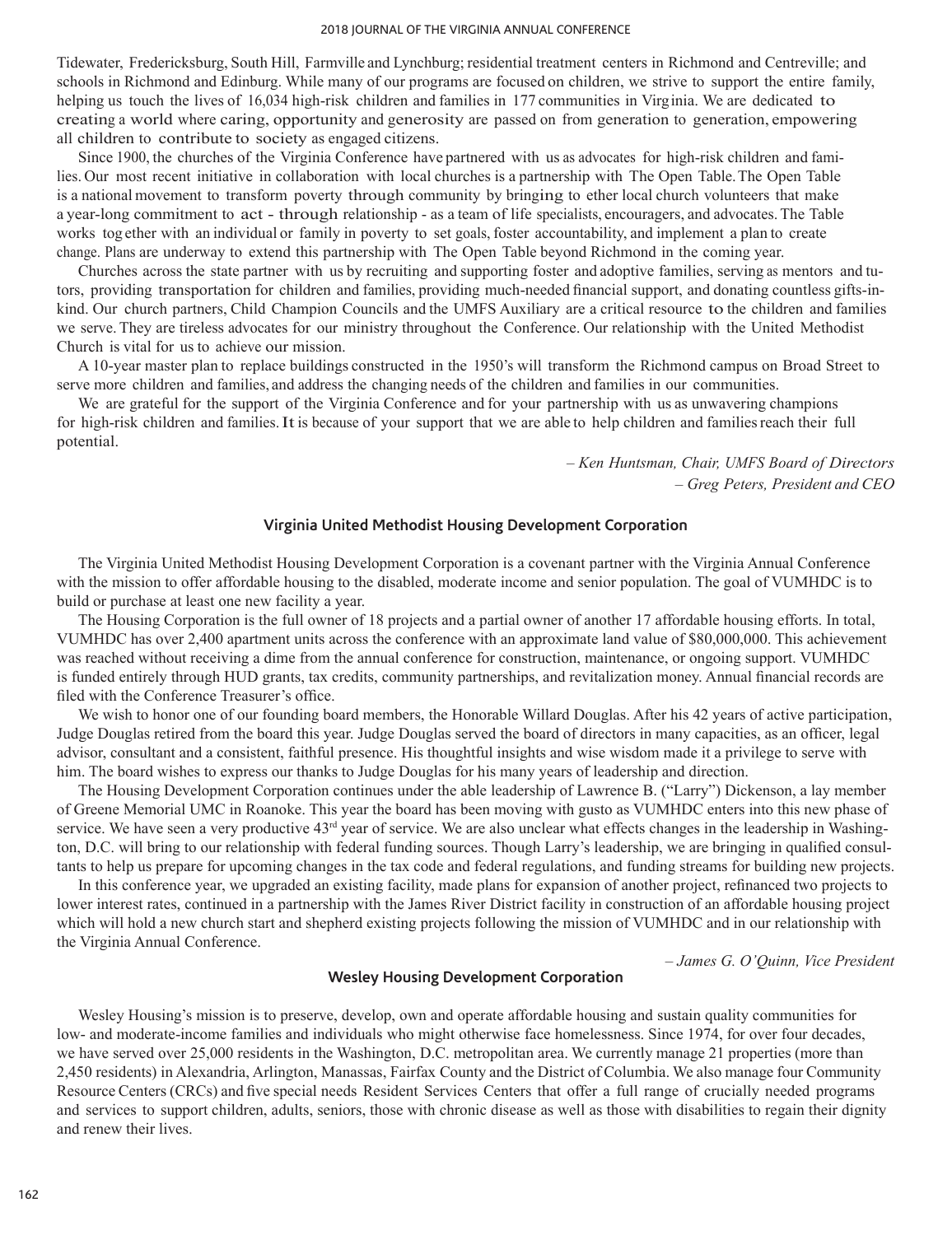## **REAL ESTATE DEVELOPMENT PROJECTS**

- Wexford Manor Apartments (Falls Church/Fairfax County): Critically needed renovations were made to this 74-unit community with Phase I interior renovations completed in January and Phase II in October. The exterior work finished completed in Fall of 2017, including the expansion of the on-site Community Resource Center (CRC) and tech lab.
- The Fallstead at Lewinsville Center, formerly Lewinsville Senior Residences (McLean): Wesley Housing is constructing 83 new units of affordable, independent housing for low-income seniors, replacing outdated units. Demolition is complete, and construction has begun. The new property is scheduled to be completed in July 2018.
- Culpepper Garden (Arlington): Wesley Housing was selected to lead the preservation and renovation of the 204 affordable unit senior community. The project includes upgrades to the community space, apartments, and extensive grounds. We will close the financing to acquire the property in April 2018 and start the renovation shortly thereafter.
- Brookland Place Apartments (Washington, D.C.): Wesley Housing acquired the 80-unit property last year and will close on the financing to being renovation in March 2018.
- American Red Cross Building/Trenton Street House (Arlington): Wesley Housing has accumulated land that will be developed into a mixed-income, mixed-tenure community featuring 19 market-rate townhomes and 115 affordable rental apartments. Construction of the project is pending the approval of AHIF funding.
- The Arden (Huntington/Fairfax County): The Fairfax County Board of Supervisors approved the Fairfax County Redevelopment and Housing Authority (FCRHA) to make loans totaling \$7.4 million to Wesley Housing for the construction of two buildings consisting of a total of 126 units of affordable housing to be known collectively as "The Arden" in the Mount Vernon District.
- Fairlington (Alexandria): Fairlington Presbyterian Church approved the sale of an excess parking lot to Wesley Housing for the development of 75-81 new affordable, high-quality units. We are currently in the beginning stages of planning with the City of Alexandria and community and securing financing.

## **RESIDENT SERVICES & VOLUNTEERS**

- Housing Stability Initiative: Every month, adults take advantage of housing stability and eviction prevention programs such as crisis intervention, referrals to community resources, financial literacy, household budgeting, resume building and job search assistance, computer training, and certification courses. For the calendar year ending December 31, 2017, residents accessed our services more than 28,750 times, 2,450 residents accessed housing stability, 230 evictions were prevented, and 41 residents received new or better employment.
- Volunteers: Throughout 2017, we have had 180 volunteers help with food security initiatives, after school programs, adult education including ESOL, health and fitness, school supplies and summer camp.

– *Shelley S. Murphy, President/CEO*

# **BOARD OF HIGHER EDUCATION AND CAMPUS MINISTRIES**

Greetings from your campus ministries. Throughout this report you're invited to enjoy the glory sightings of mission and transformation taking place in our campus ministries. But first, I want to thank you and your congregations for your faithful support of the evangelism, care, mission and discipleship happening all the time on our campuses across the Commonwealth of Virginia. Our process for ministry is very simply the three "E's." We invite students to **EXPLORE** through events like Virginia Tech's Life-Sized Game Night where students actually become the game pieces on the board. Next comes **ENGAGE**. After beginning the process of building relationships, our students are invited to engage through worship, Bible study and small groups. Finally, we **EMBODY.** To embody Christ to the world takes as many forms as there are followers, but some examples are the various ways our campus ministries facilitate students helping other students who wrestle with food insecurity like at Rise's Free Food Club as well as mission trips during Spring Break or hosting and staffing retreats for youth groups from local congregations.

Each year Virginia sends students to seminary out of our campus ministries. Each year we welcome back graduates committing themselves to God's work on the earth. We celebrate returning a host of faithful Christ followers, lay and clergy alike, to our local churches and into God's wide mission field. Brothers and sisters, these are the fruits of your faithfulness to God and of the Holy Spirit moving in and through our campuses.

Please join me in praying that God will continue to do the hard and holy work of campus ministry. Please join me in praying for our staff and students. And if you have a campus ministry nearby, pick up the phone or send an email. Ask how you can be part of the tremendous work God is doing in Higher Education across the Virginia Conference.

*– Rob Lough, Chair*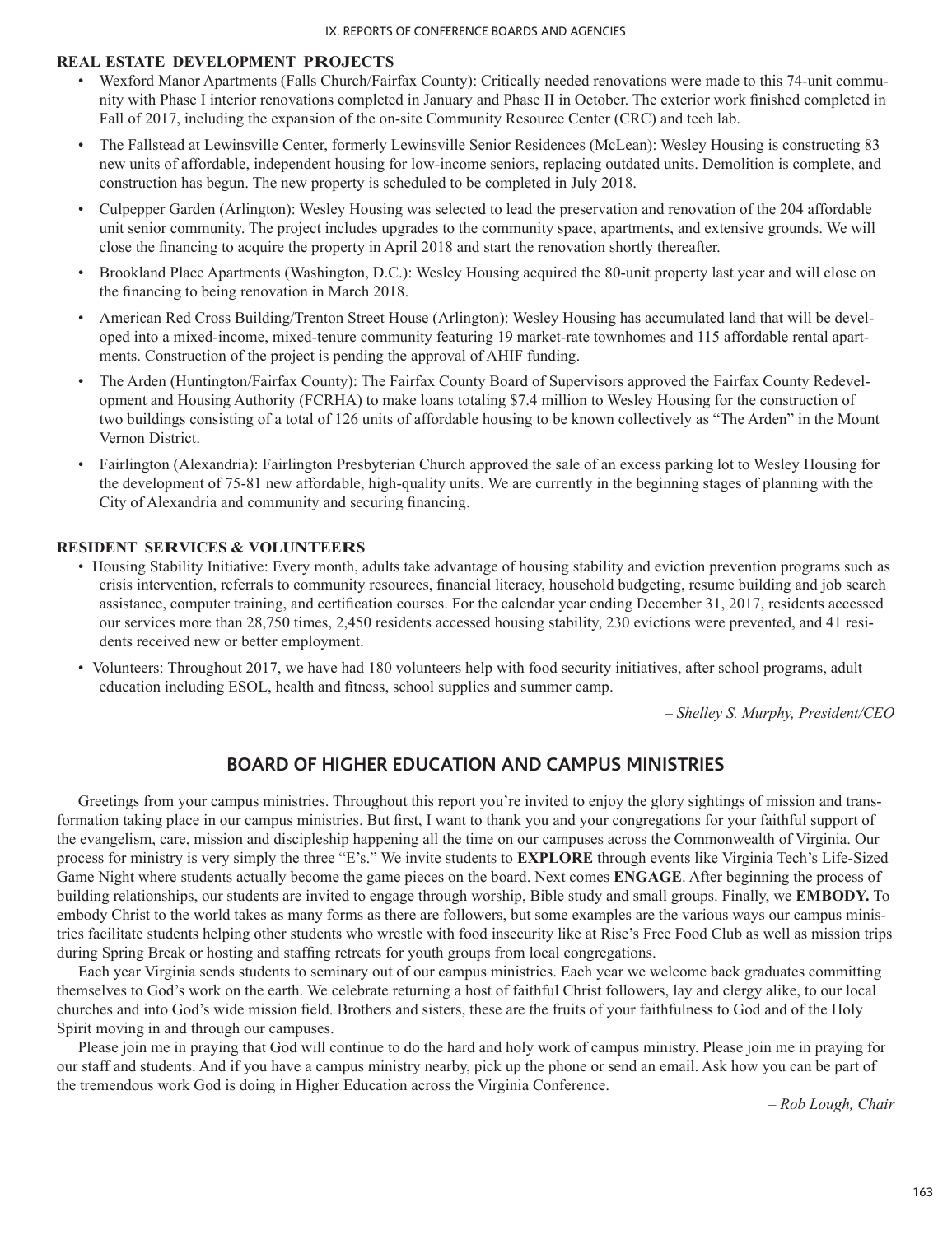#### **Longwood & Hampden-Sydney Wesley Foundation**

The Wesley Foundation is a full-time campus ministry program, active in many ministry settings. Our weekly Tuesday Night Dinner and Worship is a very popular ministry and has grown considerably this year. Students are invited to enjoy a home-cooked meal prepared by local churches and may stay for the Worship that follows. The worship time is designed to be contemporary and interactive. There is time in our Tuesday night schedule for small group discussion and prayer. Here are some of the feelings of students that attend the Wesley Campus Ministry. Just this year a second year approach the campus ministry after our weekly worship. It was her first visit to our ministry. Kayla said, "this was the community she had looking for." She was excited to make this a regular part of time a Longwood. Also this semester we had a student approach the campus minister that been attending our minister for her three years at Longwood. Madi, told the campus minister that "something has changed and her faith was now alive and real to her." These are just a few of the encounter that seem to take place on a regular bases. We also have weekly student-led Bible studies and men's and women's small groups that meet on campus. On Hampden-Sydney's campus we have a late-night men's bible study led by the campus minister. Praise and worship are important parts of our community and come in a variety of forms and settings. There are many opportunities for service and mission work (Habitat for Humanity, annual mission trips, Faces Food bank, and other local outreach). Our Student Center is a comfortable, air-condition setting where one may pray & study, laugh & love, play & grow. The Wesley Foundation is a place for "good clean fun," individual pastoral care, conversation and spiritual direction. Our students often provide "people resources" for local churches with their service, musical talents, and even their fellowship. They also assist with local District and Conference youth events as well as participate in worship in area churches when invited. All this is made possible by generous District support, a strong Local Board of Directors, a core of Student leaders and a vital partnership with the Campus Ministry Team at Farmville UMC.

The Wesley Foundation Student Center is a busy place! Along with regular Wesley events, various campus, church and community groups use our facilities for their meeting needs. For the last several years the Wesley Foundation student center has been the location of the AA/NA Christmas and New Year Marathon. Members of the AA/NA community gather over a 24-hour period on Christmas and New Year for mutual support and encouragement. We house the District Office, a Prayer Chapel, a game room, a great living room with big screen TV/DVD, and a large kitchen with plenty of coffee and other light refreshments. This year we have taken advantage of the several resources of Longwood University. The Longwood Design Lab has worked on the design of a new logo for our campus ministry. We have also been working with the Longwood Small Business Center to use our logo in the branding of our ministry to provide a consistent image across the board. Within the office, we have hired a part-time office assistant to help with financial accounts, data entry, social media and connections with students, and coordination of events. We also have a new venture with an internship through the Business Department. The internship will be focused mainly on property management. It will involve after-hours availability for residents, developing work orders for apartment maintenance, overview and work on the current leases, maintenance of a building use calendar, maintenance schedule for the facilities, and over-all knowledge of the property and its function. It is a great opportunity to build another bridge between Wesley and the local college campus.

All of these things exemplify the reasons students come each week excited about sharing the love of God and learning together. They are not only welcomed into our building, which certainly is "a place to belong," but they are ready and capable of going out and spreading God's love to those on campus and in the community around them.

We are opening a student food pantry this year. It will meet the needs of the growing population of food insecure college students. We also finish our 30,000 meals with Rise Against Hunger. Wesley Campus ministry is "a place to belong" where students can "Live authentically, Grow spiritually, and Love fully.

### **Tidewater Wesley Foundation – IGNITE**

Over the course of the last year, it feels like the moment finally arrived. In the last year, we have watched as God has used IGNITE to reach more people than ever before. Our food pantry, IGNITE Pantry, has distributed over 3,000 meals in the last 12 months. Over 400 unique students have participated in our various volunteer opportunities. And we have officially become ODU's largest campus ministry, reaching more students than any other student organization at a school with over 25,000 students and 350 student organization. But these are all just numbers. Even more amazing has been the ways in which lives have been transformed, struggles overcome, and life courses redirected. Students struggling with anxiety and depression have found comfort and community. Individuals whose lives were consumed by alcohol have found a new purpose and direction. And those who did not know the gospel have become disciples of Jesus Christ. Perhaps, though, the best way to communicate such stories is to share one from a per-son who lived it:

I was feeling like I was failing at school and like I was being abandoned by my friends when I found IGNITE. Through my internship, and later my job, I found ways to connect with God when I hadn't ever had him in my life before. In my year working for IGNITE, I have been able to find friends that care about my wellbeing and have been able to develop meaningful relationships with them. I feel like I have improved as a person overall and I can see that in the way that I speak to others and treat myself. I started going to worship and bible study as work, but I soon found a community of people that genuinely wanted to be there and support each other. I have found peace in going to worship and I have learned to turn to God with my struggles and pain through bible study.

IGNITE has helped change my life in these ways, but I think the most important thing that it has done for me is to help me realize my own self-worth. I have struggled with feeling inadequate for as long as I can remember, but I feel encouraged every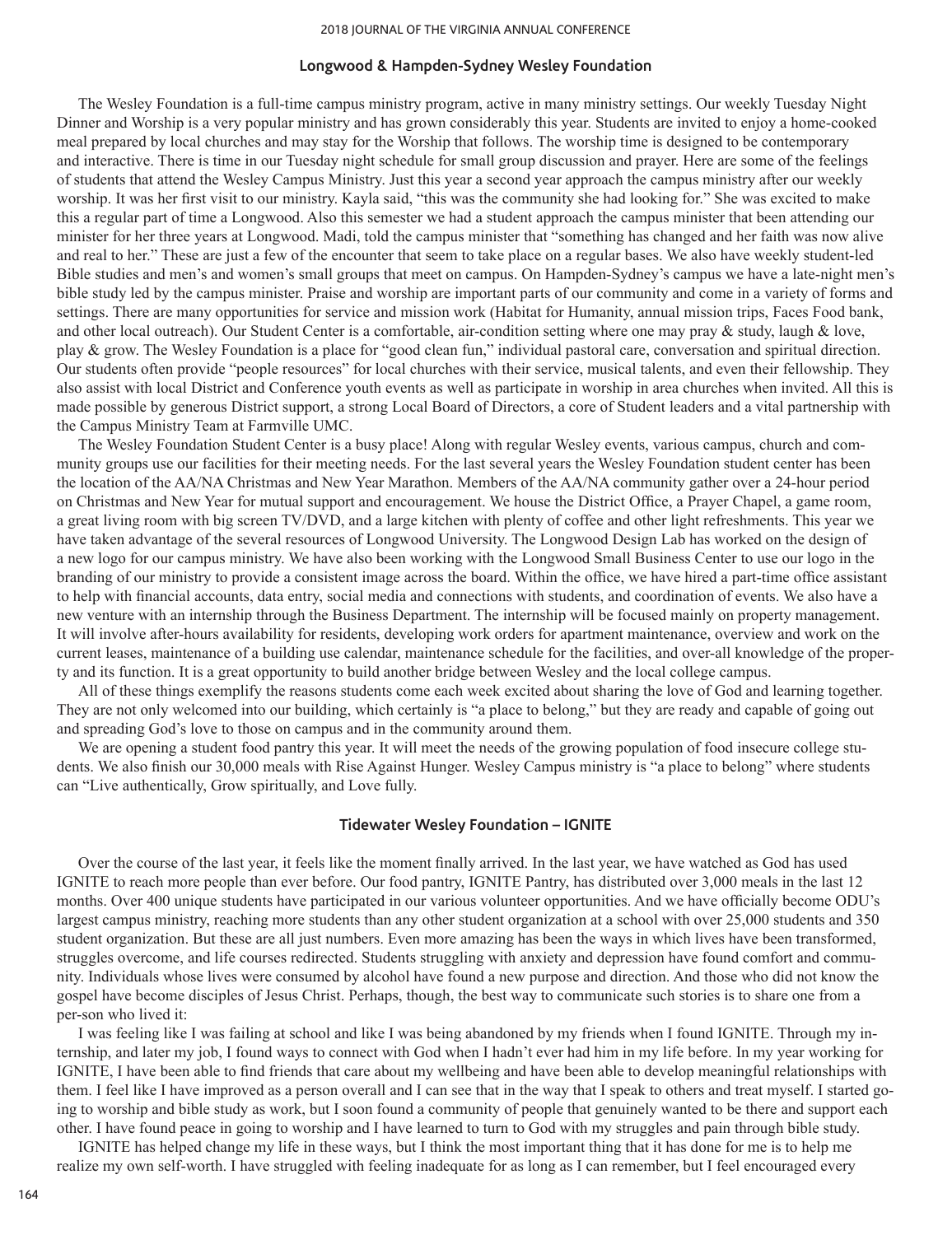day that I come into work. My grades have gone up significantly, I've found better ways to deal with my problems, I've found ways to grow in my relationship with God, I am able to truly love who I am, and I credit that to IGNITE. (McKayla Winder, class of 2018)!"Working at IGNITE has changed my life in ways I never expected. When I first started working here, I was afraid to share many aspects of my personal life at work. However, one day, in the midst of extreme anxiety and depression, a co-worker at IGNITE asked me how I was doing. The simple fact that they cared enough to ask, especially when I was in such a dark place, compelled me to share. What I appreciated so much was that, instead of giving me advice on how to fix it, the person asked "what do you need from me to help you feel better?" This has always been a very difficult question to answer because I never truly knew what I needed. Over these past months, though, I have realized what I needed was a group of individuals that wanted to be there for me. I felt the love of being part of family that reminds me of home. IGNITE is a place where I can be around people my age who help me understand that the pain is temporary, as well as how vital is to have a relationship with God. (Karen Flores, class of 2018)

## **The University of Virginia Wesley Foundation**

Last year, I told you our theme for the year could be expressed as Love Your Neighbor. This year, we decided to greet new students in August with treat bags and info on Wesley, as we usually do, and we added in some new Wesley stickers, including one with our website and #LoveYourNeighbor printed on it. When we made those plans and ordered our stickers, we had no idea that white supremacists and Nazis would be meeting in the streets of Charlottesville to terrorize and intimidate us a mere two weeks before classes began in August. It was an ominous start to the academic year and this next year of loving our neighbors.

As it turns out, we had been working for more than two years to bring culinary anthropologist Michael Twitty to Charlottesville and the University grounds in March 2018 for a series of encounters and conversations called "An Open Table: Culinary Historian Michael Twitty on Southern Food and Race." Twitty is an African American, gay, Jewish convert who uses food to focus on exploring and expanding the narrative (historical, cultural, religious) and reconciling, around the table. As Twitty writes in his book *The Cooking Gene:* "I dare to believe all Southerners are a family. We are not merely Native, European and African. We are Middle Eastern and South Asian and East Asian and Latin American, now. We are a dysfunctional family, but we are a family. We are unwitting inheritors of a story with many sins that bears the fruit of the possibility of tens times the redemption. One way is with reconnection with the culinary culture of the enslaved, our common ancestors, and restoring their names on the roots of the Southern tree and the table those roots support." As Charlottesville attempts to heal and as UVA attempts to take fuller stock of its past use of slave labor and the uncomfortable contrasts between founder Thomas Jefferson's beautiful ideals and his lived relationships, our invitation to Twitty seemed to fall in exactly the right time.

Part of that rightness is reflected in the grace of his invitation to see one another as family. These are the community and university co-sponsors we partnered with to host Twitty:

Black College Women at UVA Black Student Alliance at UVA LGBTQ Student Services at UVA Minority Rights Coalition at UVA Queer Student Union at UVA St. Paul's Memorial Church/Koinonia The Brody Jewish Center – Hillel at UVA The Carter G. Woodson Institute for African-American and African Studies The Institute for Advanced Technology in the Humanities at UVA The JUEL Project (Jefferson's University—Early Life Project, 1819-1870) The Virginia Festival of the Book Trinity Episcopal Church UKirk Presbyterian Campus Ministry University Arboretum and Landscape Committee UVA Department of Religious Studies UVA Department of American Studies UVA Office of African-American Affairs Luther P. Jackson Black Cultural Center UVA Office of the Vice President and Chief Officer for Diversity and Equity Wesley Memorial United Methodist Church Westminster Presbyterian Church

Part of what we want to say – with the event and with our partnerships to support it – is that these groups and people belong together. These are our neighbors. If the list causes you (or students here) to do a double-take, we've accomplished part of our goal. We want to say this – we belong to one another – not just with this timely event but with our whole ministry. We choose love over fear. We choose the Way of Jesus, especially when we are scared and when our neighbors are harassed and intimidated.

With your help and God's, we will keep making this choice and making disciples in the process. Especially at a place like UVA – and especially in this year – we recognize how much of the past is not past, how the Church must be vocal and engaged in the broader community, and how our lives must reflect (not avoid) the struggle.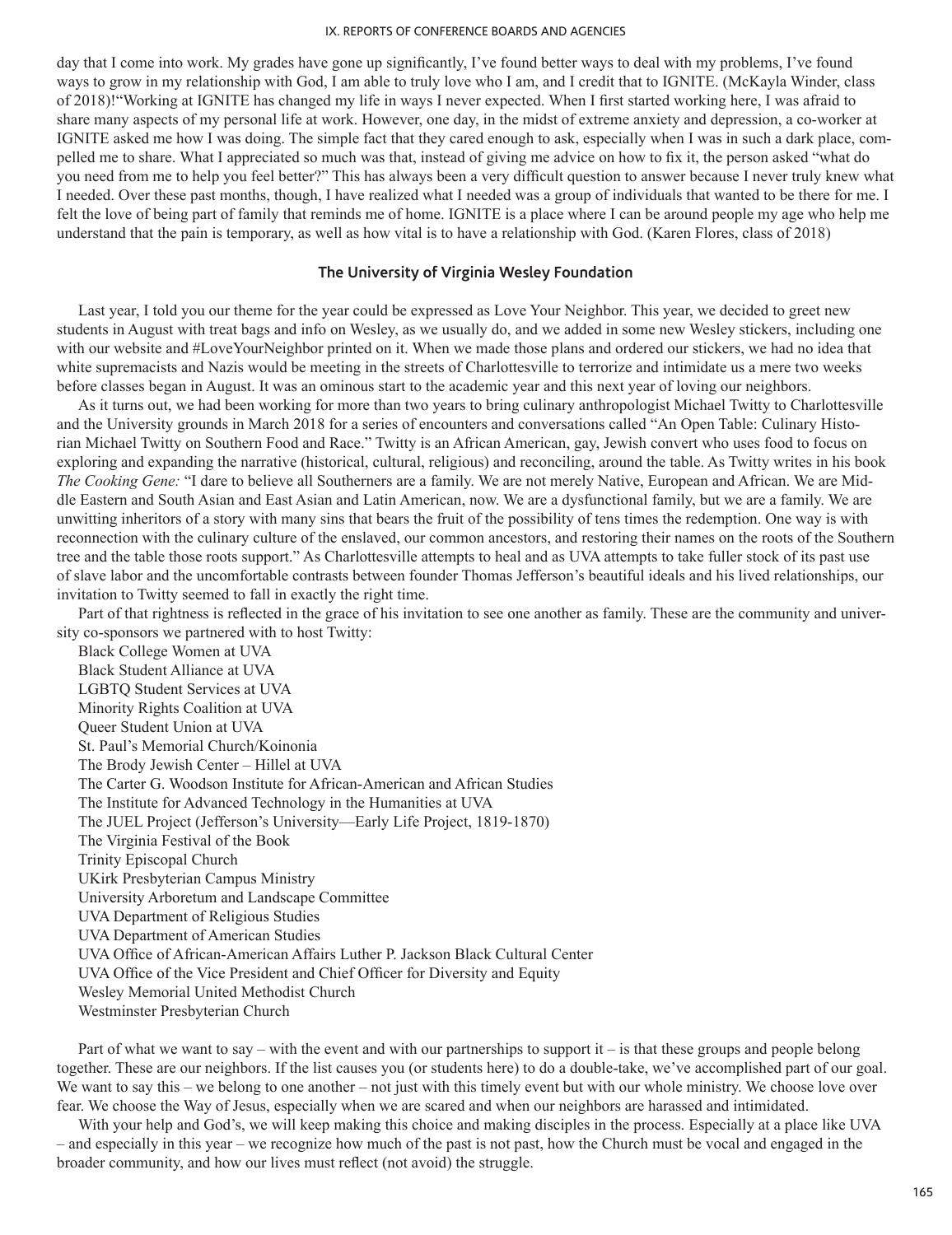It's been an extraordinary year so I haven't talked here about the ordinary weekly routines of campus ministry, but "like" us on Facebook to see what else we are up to throughout the year. We love sharing how God is moving in the lives of students and – through them – in the life of this university. Thank you for sending us to be in mission and ministry, to be disciples who feast at an open Table and offer to share the meal with our neighbors.

### **Virginia Commonwealth University Wesley Foundation – The Pace Center**

This past year, as The Pace Center works to relaunch its ministry at Virginia Commonwealth University, we decided to focus our attention on listening to where God is already at work on campus. We didn't even get to the first day of school before we saw God's Glory at work in vibrant and exciting ways. On Move-In Day, we spoke with over 150 students about their dreams and perceived challenges for the upcoming school year. This experience, along with other interactions on campus, led Pace to develop a Food Collaboration Ministry comprised of students and campus leaders interested in increasing access to more diverse and healthy food on campus. After months of discernment, The Pace Center, RamPantry (the campus food pantry), and a group of seven student organizations representing West Africa, Bangladesh, Sudan, Japan, Guatemala, Alpha Fraternity, and the Student Government Association joined together to host a Multi-Cultural Thanksgiving. While over 60 attendees ate food from around the world, cooked by the students themselves, people stood up and shared what makes their culture unique and beautiful. Forty-five percent of students at VCU experience food insecurity. God's Glory was on full display as students worked to address the issue – not with an attitude of scarcity – but instead with an attitude of abundance and celebration. The Multi-Cultural Thanksgiving allowed students to celebrate who they were, where they came from, and not focus on what they didn't have. Thanks to the generous support of individuals, churches and the Board of Higher Education, Pace was able to provide a welcoming space, funds for food, and a spirit of openness and partnership.

### **Virginia State University Wesley Foundation – FLOW**

Our Glory Sighting for the 2017-2018 year took place on January 15, 2018, from 9 a.m. to 11:30 a.m. The FLOW Wesley Foundation partnered with the Ettrick United Methodist Church to continue volunteer work renovating the basement of the church. We were blessed to have 18 students present to volunteer on the Martin Luther King, Jr. Holiday, along with members and friends of the church, to remove: two large refrigerators, two range units, ceiling debris from water damage, other refuse and paint from the floor. Participants gathered for a fellowship breakfast in the upper level of the church before giving two hours of dedication to the cause!

This project was the latest in a series of volunteer efforts offered by Virginia State (VSU) students over the past two and a half years. The partnership that exists amongst the church and the university has been a blessing in the restoration of space and has even secured the pro bono support of the GCA Services Group, the company contracted to maintain the building and grounds at Virginia State. The result of this connection has saved the Ettrick United Methodist Church and the James River District more than \$62,000, which was the amount of an estimate given to the church by a waterproofing company to complete the job. As of the date of this outreach initiative, we have nearly completed all phases of the total project and look forward to closing out this project within the next 12 months!

There were a number of special components of this project that added to the glory witnessed! The team captain for the day was Mr. James Barber, a Virginia State University graduate student and member of Ettrick UMC! The First Lady of Virginia State University, Dr. Ahkinyala Cobb-Addullah and her son, Mikaili were amongst the volunteers. Also in attendance was Mr. Charles Epps, owner of the local business Appomattox Drugs, affectionately known in the community as "the Mayor" of Ettrick. Pastor Bob Lamb, the pastor of Ettrick UMC, was also on hand to volunteer with the students and shared a powerful testimony about the progress that he has witnessed in America during his 80years of life in the area of civil rights. He rejoiced in the multi-ethic and intergenerational gathering and gave glory to God for all of us being able to work so harmoniously together to benefit the Kingdom of God!

## **Virginia Tech Wesley Foundation**

This past year Wesley finished a long five to ten-year visioning process for the ministry of Wesley. Fundamentally we believe that what we have here at Wesley needs to be experienced by more of our campus. Our vision is one that will continue to be fluid and dynamic in order to be flexible to the needs of the community around us. However, as we move forward as a ministry we want to focus on these five main areas: **Spiritual Growth, Inclusivity, Outreach (Evangelism), Mission (Service), and Leadership Development.**

We understand that the top priority for the values of our ministry are Love, Grace, and Spiritual Growth, which will always guide and be reflected in our vision. We identified many attainable goals and strategies that will enable us to carry out our vision for Wesley. With that being said, Wesley continues to be a vital, authentic, and vibrant presence on the Virginia Tech campus. Our students live out their faith in such meaningful ways and are leaders throughout campus as well. Being student-led, it is always refreshing to see how dedicated they are to being followers of Jesus while living that out through leading our ministry in worship, fellowship, discipleship, missions and outreach.

Living into our new vision, students have already tripled our number of Communities of Grace, keeping a higher attendance in worship, and provide more opportunities for prayer and study. Two hundred and nine Manna Ministries (our food pantry for college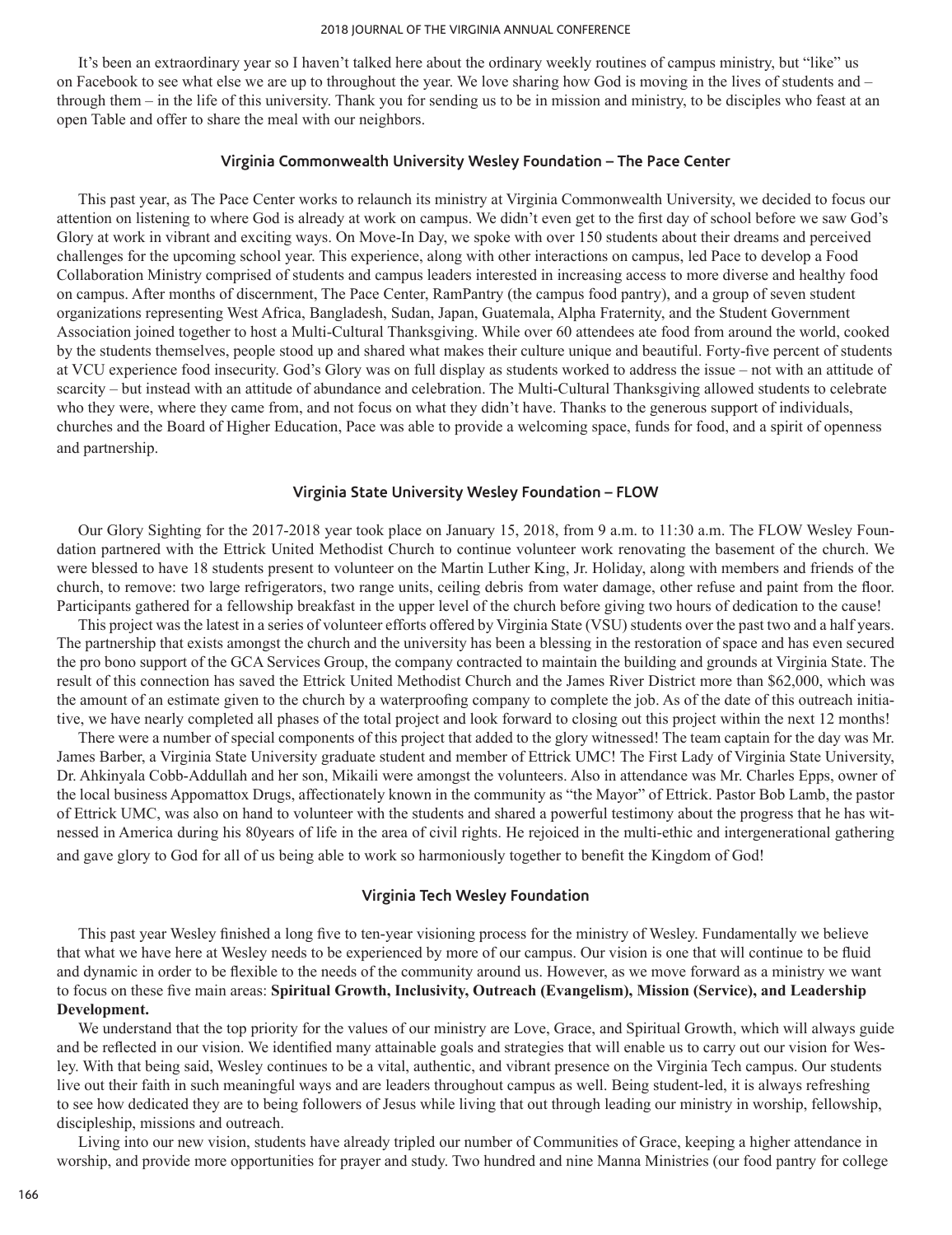students) is open three days a week and we see about 10 students each day. We continue to tutor Middle School and High School students at Blacksburg UMC's Fun143 program at a local trailer park.

But one thing that has been such a glory sighting for us are the youth retreats we lead each year. Once again, we led the Roanoke District Youth Retreat held at Wesley for over 115 youth and the Fusion Youth Retreat Lynchburg, Danville and Farmville Districts) for over 175 youth held at Eagle Eyrie Conference Center. These retreats provide opportunities for our students to lead youth in worship, fellowship, and discipleship, while teaching youth about the benefits of campus ministry once they are in college. At each retreat this year we had youth come up to our students who gave testimonies in worship and tell them how much the students changed their lives knowing that they aren't alone in what they are feeling and struggling with and realizing God's transformative work in their lives. At the end of our retreats we took \$1000 (in ones and fives) that we received for the retreats and dumped it on the floor asking the youth to come get the money and go do God's justice in the world. The overwhelming response by the youth was, "why do you trust us with this?" Our response, "because you are trustworthy and we know that you will transform lives in the name of Jesus Christ." We have already heard many stories from youth leaders and youth of how they are going to use the money to be the hands and feet of Christ in the world.

### **William and Mary Wesley Foundation**

This year has been another amazing year of mission and ministry at Wesley. The numbers of students, their passionate commitment to following Jesus, as well as our mission and ministry, are all strong. Our campus ministry community continues to lead the way, as our vision statement says, "Through following Jesus, we embrace God's radical hospitality towards all." As students have expressed it, "Wesley is a place where everyone is accepted, and everyone is celebrated." "The people at Wesley welcomed me in an honest and genuine way that I hadn't felt before, even in other religious settings."

Our new Leadership Team is Sarah Grace Frary, President; Lucia Butler, Devotions; Hannah Cooper, Communications; and Ailish Bova, Fellowship. This group of dedicated, passionate students leads the way in the focus and direction to our entire ministry. This spring semester, our theme is "Community and Calling," as we focus on who we are created to be, and how we partner together with God and one another to create a community that empowers us to live out our calling, individually and together. Our Bible Study, as well as our Faith and Fellowship events, has the same themes.

Students are coordinating our partnerships with local churches in mission and ministry, as our connections with Williamsburg UMC and Wellspring continue to be strong. Nothing exemplifies this better than the exam break that we have at the end of each semester, led by the Williamsburg UMC United Methodist Men. We have over 250 students coming to the Wesley House to share in over 450 cookies, hot chocolate, water, coffee, and lemonade. In addition, we have folks from the community bring eight to ten dogs to help relieve the stress of finals. We are continuing our partnership with Williamsburg UMC in their respite and homeless shelter ministries, as well as their community kitchen.

Wesley has also begun a new initiative this year. We are partnering with Williamsburg UMC, the William and Mary Office of Community Engagement, churches, and nonprofits to provide meals to local students during the summer who no longer benefit from the breakfast and lunch provided by the local schools during the school year.

Our partnerships with other campus ministries and student groups in events, service, mission, and ministry continue to grow. Already this year, Wesley has partnered with the Lutheran, Presbyterian, Baptist and Episcopal campus ministries, as well as the Muslim Student Association. Furthermore, Wesley continues meet the very real needs of students in crisis on campus with regards to housing, food, counseling, and more. Wesley continues each semester to coordinate a service day at Shalom Farms, and this year we are volunteering at Occohannock on the Bay for a weekend of service as well.

It continues to be a joy and a privilege to serve with the students and board of The Wesley Foundation, as the students actively follow Jesus and embody God's radical hospitality for persons on campus, locally, regionally and beyond.

## **RISE-Harrisonburg**

My name is Sarandon Smith, and I am the Director of College Outreach at RISE UMC Faith Community. I came to RISE when I moved to Harrisonburg in the fall of 2016, as a Junior transfer student to Bridgewater College. At RISE, I found a church atmosphere I had never experienced before. I discovered a community that is incredibly warm, welcoming, bold, authentic, unapologetically inclusive, joyful and engaged with their community. The true vulnerability I found at RISE kept me coming back, and I ultimately stepped into a leadership role in March of 2017. Over the past year or so, my efforts as Director of College Outreach have been focused on growth through relationship building with local college students.

We began hosting monthly dinner we call "Free Food Club" and have consistently seen new faces and growing numbers. On a regular basis, we also have gathered small to medium sized groups of students for events like taco nights, birthday celebrations, pumpkin parties, "friendsgiving" and more. We've gone hiking, have consumed countless cups of coffee and have shared the joys and sorrows of life. The *quality* of the relationships that have been formed through this and other groups has been remarkable. A true measure of success was when RISE students started connecting with each other outside of facilitated events, and forming their own relationships with each other. In short, we have grown in numbers, but most importantly, we've witnessed significant growth in the number of transformational relationships formed throughout the past year.

On a larger scale, RISE has had a presence in the Harrisonburg college community though events like the JMU Block Party, our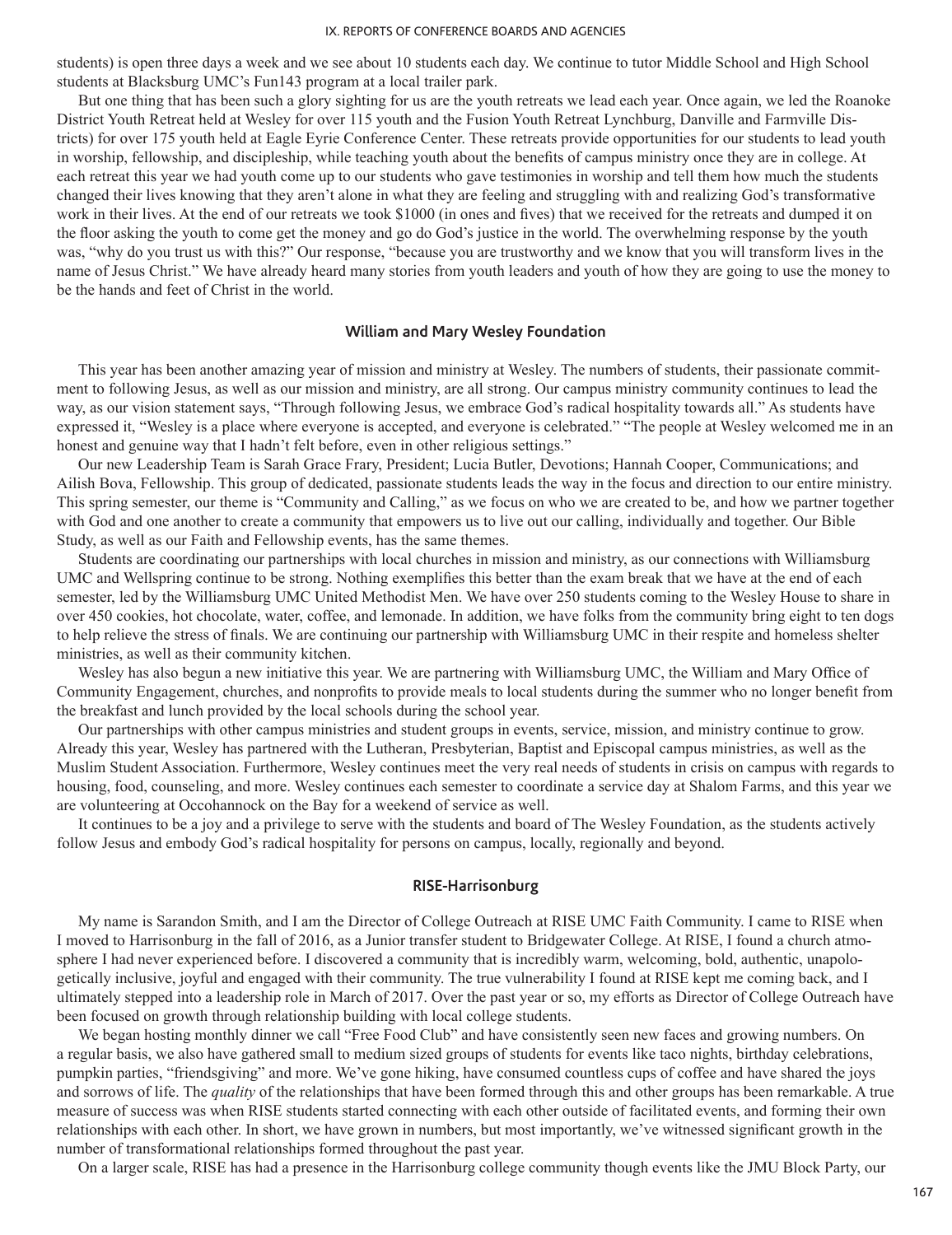Mac and Cheese Off, and our annual Rise Against Hunger event on JMU's campus in March, where we hope to attract over 300 students to pack 20,00 meals. The Mac and Cheese Off is an epic, community-wide mac and cheese cook off competition meant to benefit RISE's ministries, and it was awesome to see 300 college students come and participate in the fun! The event definitely enabled us to connect with new students in a positive, joyful way.

Our RISE Band continues to attract quite a few new students, and it has grown to the point where it has needed to split into two "sub-bands." Not only are they remarkable musicians, this band has become a source of remarkable support for its members. We celebrate the fact that RISE students continue to attend worship regularly, and we see new faces almost every week. Students serve as worship leaders on an ongoing basis.

Finally, we must mention our beautiful newly-renovated mission center at 60 West Market Street. After seven years of living as nomads, we finally have a "home base," and this newfound stability is enabling us to start dreaming and asking, "What's next for RISE?" We have formed a Strategic Thinking Team that will meet for the next few months and develop a strategic growth plan for RISE as it begins its next chapter. Obviously, new and exciting ideas for College Ministry will be a part of this overarching conversation. We are extremely grateful for the support of the Virginia Annual Conference, which made our dream of a beautiful new space a reality. You are a gift, Virginia Annual Conference!

Over the past year I have found incredible enjoyment with my work with RISE. Being part of such a vibrant community of students and non-students alike has compelled me to work further to mend God's creation together. I look forward to watching and participating in the future of RISE College Ministry!

#### **Christopher Newport University – United Campus Ministries**

This past year of 2017 has been one of growth for UCM. We have seen two new student leaders arise and both have taken on starting small groups. On a weekly basis now UCM generally reaches 10+ just through new small groups. We are especially proud of our new women's group that is student run and growing rapidly. UCM's focus for this past year has been outreach which is a part of the larger goal of reaching more students to impact their lives for Christ, whether it be by small group, or service. Our most fruitful way of reaching students has been our Coffee & Cocoa weekly event. This event happens every Tuesday and Wednesday in the middle of CNU's campus where we give out freshly made coffee and hot chocolate to students for free. It is our way of building into the community and we have seen the Lord's hand over it thus far with one student coming to the Lord through it and many more exploring faith with us.

Something we are very proud of has been the fruit that the Lord has blessed us with. We are seeing not just more student involvement but a diversity in our students which is starting to reflect more of our campus as a whole. Along with this we have seen firsthand the growth in our students from head knowledge of who Jesus is to the empowerment of the Holy Spirit in them. UCM students have more than once gone onto their campus and openly prayed for their friends and classmates. We have seen miraculous things happen because of confidence and trust in the Lord. Students have been healed both physically and spiritually, others have become stronger and more outgoing in their faith. There is a true sense of community among our students in which you can clearly see the Spirit moving, it is powerful.

Service is something all Christians are called to and our students love to serve so we have been finding ways for them to help serve their local community. We have students participating in a shoe drive to help a local non-profit. We also have them coming out to large events like our Potato drop that will feed our local population in need. Overall we are just blessed by the Lord with what fruit he has given us, with students coming to know the Lord for the first time to others growing exponentially in their faith, we are seeing great movement from the Lord on the campus of Christopher Newport.

## **Community College Ministries of Southwest Virginia**

Community College Ministries is your campus ministry with community colleges in southwestern and central Virginia where over 50,000 students deal with faith, family, classes and careers every single day! Colleges in the Virginia Conference include Virginia Western Community College in Roanoke, Blue Ridge Community College in Weyers Cave, Dabney Lancaster Community College in Clifton Forge, Central Virginia Community College in Lynchburg, Danville Community College in Danville, New River Community College in Dublin, and Patrick Henry Community College in Martinsville. Denominational partners are the Presbyterian Church USA and the Virginia Conference of the United Methodist Church. Community College Ministries sponsors Alliance for Excellence involving hundreds of students in a partnership of community colleges with African American congregations! Launched with support from the GBGM EMLC and the United Methodist Self-Development Fund in 1986, Alliance for Excellence (www.allianceforexcellence.org) sponsors fellowships, seminars, opportunities for students to participate in gospel choirs, and scholarships. Patrick Henry Community College has sponsored a virtual mission program in which students provide tutoring overseas via the Internet. For the ninth annual gathering in 2018, Community College Ministries (www.facebook.com/communitycollegeministries) will sponsor the "Rally in the Valley" bringing community college students of faith together from across the entire Commonwealth! The rally is organized in cooperation with the Blue Ridge Christian Fellowship under the leadership of Jim Wright and is held each year in April . CCM launched a global service program in 1989 called Peacework (www.peacework.org) where student groups serve overseas in poverty housing, education, gardens, health, and other community partnerships. 2018 brings a new challenge and opportunity, a joint effort with United Methodist Family Services and the Open Table (http://umfstheopentableconference.org) to provide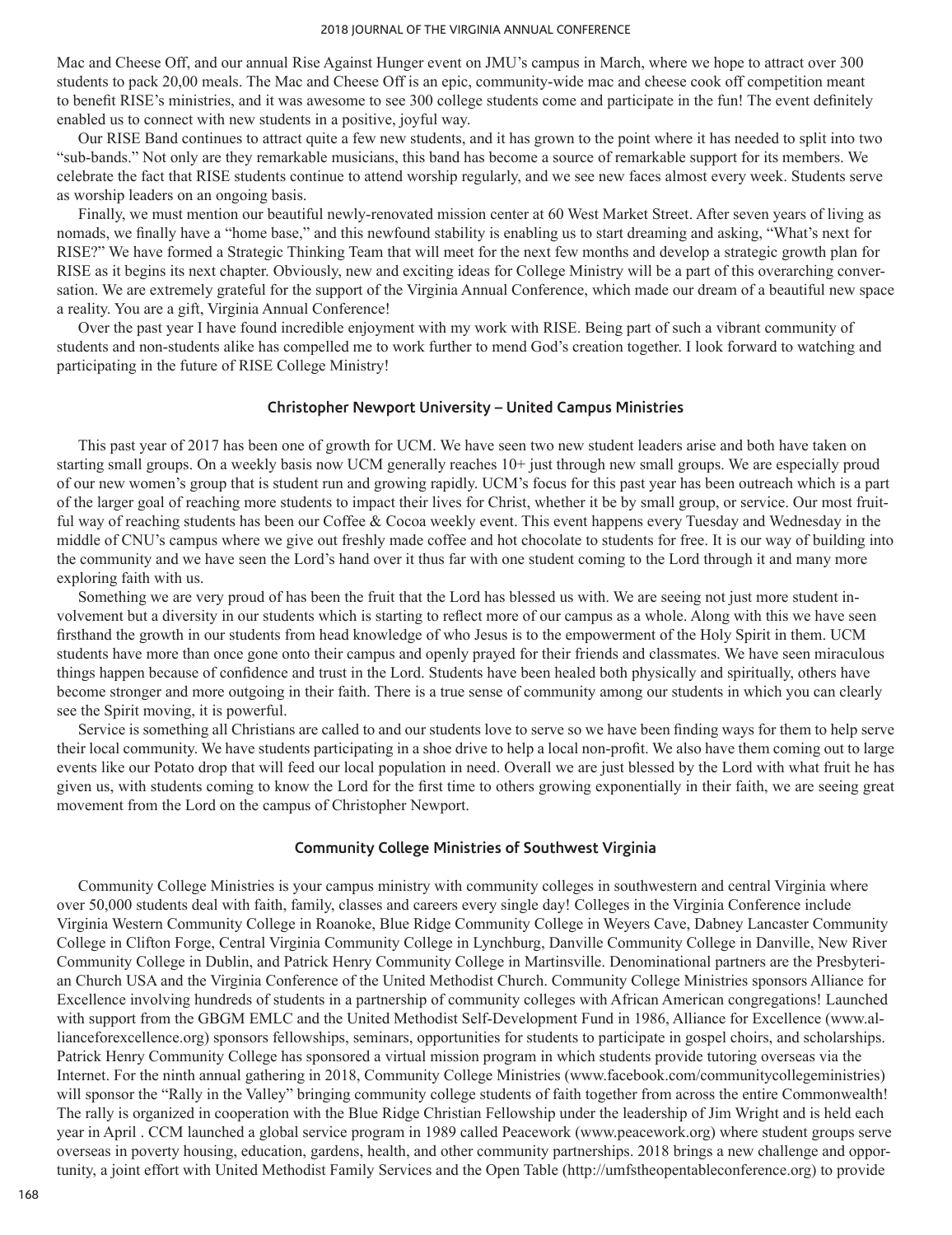a growing support network among community college students who come out of foster care and face sometimes overwhelming challenges in this transition. We urge you to join that network in many communities in Virginia. Your campus minister is the Rev. Steve Darr (steve@peacework.org). The office is at 620 N. Main St., Blacksburg, VA 24060 and the phone is (540) 230-8581. Sandy Saunders of Danville Community College is board president. Alliance staff members are Jean Wilson in Martinsville, Cheryl Hilton in Roanoke, and Jamesia Harrison in Lynchburg. We welcome your involvement in this exciting ministry with community colleges!

### **George Mason University – Arise Campus Ministry**

This past year Arise (United Campus Ministry of Northern Virginia) has experienced several glory sightings. Several students have felt called to stand up in worship and share transformational stories about God's love. We celebrate the United Methodist churches and other ecumenical congregations who have supported Arise through their financial resources and prayers in 2017. We also celebrate the close to 200 people who joined Arise and St. Matthews UMC for our Rise Against Hunger event during the university's Homelessness and Hunger Action Week. We also celebrated the work of our vision team and board members as they named the values for our ministry and helped rebrand our ministry. We also celebrate all the new students we have seen come and be a part of our Life-groups; it truly has been amazing.

One such story about one of our new students really has motivated our leadership team and myself. I did ask for her permission to share her story. I saw a flyer on campus for a new Bible Study trying to form. I reached out to the student to see who they were and learn more about the Bible Study. We agreed to meet for coffee and chat more. Upon meeting we began to discuss her story. She was a student who started a Bible Study because she didn't feel like there was any group on campus that would allow her to be authentic. After we were talking for a while, the student asked about our community. I took the opportunity to tell her about Arise. The fact that we believe in Jesus and thus welcome all, share God's universal love and want to live out our faith on campus and in the community. I shared that we value authenticity and that she can be who she is while exploring her faith. Through this conversation, and I am sure my stumbling over myself, the Holy Spirit spoke to both of us. The student became choked up and said she had been looking for a faith community like us since she arrived at George Mason. This was clearly a God moment. I felt emotional and knew that the Holy Spirit had invited us into this conversation. I believe she was called to become a part of our community, and the Spirit encouraged me by her story and the ways God was already calling her as a future leader to disciple others. It was an amazing moment where God reminded me that God was in charge of this ministry and would provide leaders for the vision the community discerned. It was a reminder of how much I owe our past students, ministry directors, board members and partners who had the same dream and reminded me how blessed I am to build on their foundation of faithful witness. I look forward to the ways God will continue to lead others into our community and the ways we respond to God's grace and the Holy Spirit's leading.

### **Norfolk State University – Wesley-Westminster Foundation**

The Wesley-Westminster Foundation (WWF) at Norfolk State University (NSU) continues to be the largest and most active campus ministry at NSU. WWF Campus Ministry is an ecumenical ministry of the United Methodist and Presbyterian Churches seeking to impact the College, the Community, and the Current Culture with Christian Principles, Open Hearts and Open Minds. It is our mission to provide a safe place to explore and to experience one's faith, while offering a respectful and non-threatening environment of love, service to others and learning.

This year the students of WWF have participated in every school sponsored event for organizations including Homecoming, Spirit Fest, Open House, Faith Fairs, a Walk for Women, Freshman Convocation, the Community Breakfast, Bae Day and various other events too numerous to mention. As Director, I was asked to offer prayer at the 100<sup>th</sup> Commencement, Invocation at the Alumni Annual Recognition Dinner as well as offer grace for the Community Breakfast where Bakari Sellars was our guest speaker. In addition, I was invited to participate and chair the speaker's bureau for the Faith Partners Network and was a sponsored player in this year's Charity Basketball Game for Clergy. As Director of WWF, I was requested to offer the prayer and closing for Freshman Convocation and to host worship for NSU's Labor Day Classic Weekend. Yearly, the school invites WWF to host the Annual Family Weekend Worship service and this year was no different. We provided the music, a guest preacher, welcomed the parents and introduced Campus Ministry to persons who joined us for worship. Worship is always concluded with a family Brunch on campus.

Our on-campus advisor, Ms. Wanda Boone has been a tremendous help in assuring that our planned activities are approved and hosted on campus. We have hosted several Open Mic Nights, Worship Services and a Black History Evening of Excellence. Our Annual Fundraiser was a success. We presented a Benefit Concert at Shiloh Baptist Church located directly across from the campus. Because of the grant from the Elizabeth River District Missions we were able to replace our upstairs windows at our Campus House. In addition, we had our house exterior painted and continued further renovations and repairs.

We have been busy offering various ministry opportunities for both students and those in the community. Missionaries from India spent seven days with us sharing with the students as well as sharing in different congregational contexts. An International Peacemaker from the Philippines was our guest and spoke to us about the many hardships experienced in his country. As always our Back to School Cookout was a huge success. Additionally, #Lunchbag where we fix bag lunches and distribute them in several locations where people hang out in the community was equally successful. Our Bible Studies, Small Groups, Choir and Game Nights are just a few other ways we seek to provide ministry opportunities. We continue to offer food, fellowship and friendship to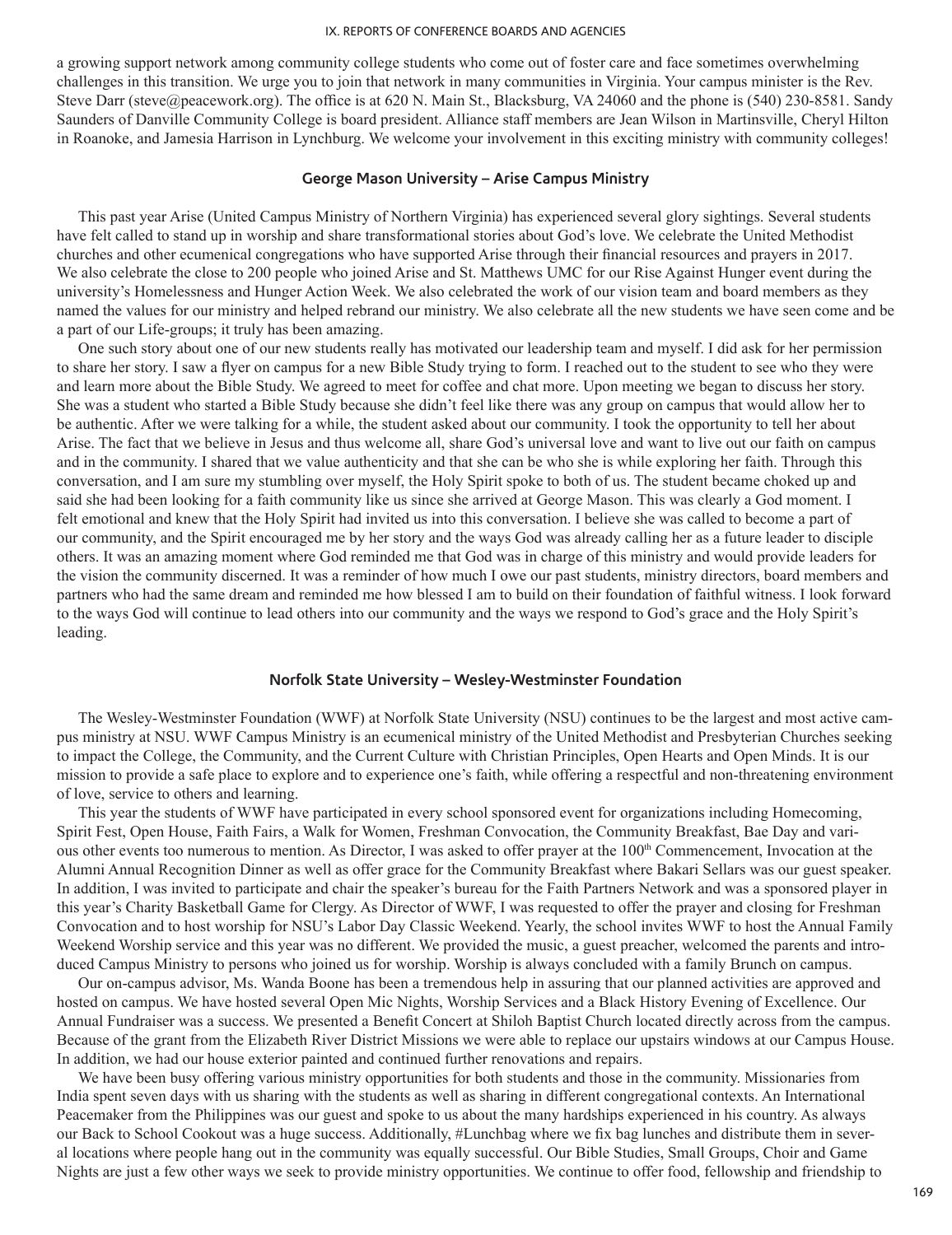our students. Many involved in campus ministry are strong academically but continue to struggle financially. It is our prayer that in the future we may be able to offer scholarships and or employment opportunities to some of our students to help alleviate the great strain of their financial burden to attend college.

### **University of Mary Washington – Campus Christian Community**

It has been an honor and pleasure to serve with the Campus Christian Community this year and see all of the ways that God has been working in the students of Mary Washington. One place where I have seen this occur is in the student leadership team. They have come together and started to trust in their own leadership abilities taking on new tasks and developing new programs. Mental health has been a big struggle for students, in our ministry and for students across our university and others. Recognizing this and wanting to be better equipped to handle this struggle for themselves and their friends, our leadership team organized a wellness week. They found instructors for yoga/meditation, time for prayer, time to play with dogs, and brought in a mental health professional for our main program to discuss self-care and how suicide prevention. Throughout this larger moment of glory, there were many smaller moments. Advertising for time to play with the dogs we had partnered with the SPCA to bring to campus, one student who had never been involved with anything with our ministry before came running into the building. Through conversation with her, she shared some of her struggles and having a place offer something like this was exactly what she needed in the exact moment she needed it. During our larger program, the speaker encouraged students to participate in an interactive way. Students began to share different ways that they had struggled and others offered some things that they have found to be helpful. It was a beautiful moment of shared struggle and a moment of hope. The conversation then turned to how having a community like the CCC where struggles can be shared, hope gained, and prayers offered together was an important part of their self-care as well. The students shared how they needed to live into the idea that they are wonderfully made creations of God and truly see themselves as God's children. The week went so well that the students now want to repeat some of the activities during the stressful time of finals at the end of this semester.

# **BOARD OF LAITY**

The Board of Laity continues in 2018 to create a culture of call by engaging, equipping and empowering laity to effectively partner with each other and our clergy to live out God's call upon our lives.

A team of the board for Engaging (Holistic Stewardship) continues to develop a culture of call for all laity focusing on prayers, presence, gifts, service and witness identifying networking and learning opportunities for District Lay Leaders and Local Church Lay Leaders, establishing and giving oversight to various means of communication between members of the Board of Laity (i.e. e-mail groups, articles for the *Advocate* and other print communications, website) and developing and offering communications alternatives for meetings of teams.

Equipping (Leadership Excellence): This team is responsible for developing and offering training to new District Lay Leaders overseeing Lay Servant/Speaking Ministries, developing resources for District and Local Church Lay Leaders and resourcing Local Church Leadership Development and Nominations Committees.

It is also responsible for empowering advocates for the laity and promoting Laity Sunday, encouraging the presence of the District Lay Leaders, Associate District Lay Leaders, or other laity involved in District ministries at all local church Charge Conferences and the assessment of needs of District and Local Church Lay Leaders in order to better support their service.

Lay Servant Ministries, led by David Bailey have had a year of fruitful ministry. New On Demand studies continue and are fruitful for hundreds of lay servants. We continue to expand our ministry with Certified Lay Ministers through the certification process as directed.

The Lay Servant Academy led by Beth Christian and her dedicated team created a weekend of learning and fellowship at 4H Educational Conference Center at Smith Mountain Lake. Unfortunately an untimely winter storm knocked out power at the facility and the event was canceled for March 2018. We are struggling to reschedule in August 2018. This event will be advertised as we solidify arrangements.

We have celebrated the leadership of four District Lay Leaders whose terms have ended on the Board. Bob Forrest, Rodney Bussard, Debbie Dietrich and Brenda Brooks have greatly enhanced their respective district ministries. We thank them all. There are servants among us always. We are saying a formal goodbye to David Bailey who was our Conference Director of Lay Servant Ministries. We also say goodbye one more time to Beth Christian who stayed on in 2017/18 to arrange our Lay Servant Academy. In addition we have celebrated new faces joining the board. We welcome Gary Morris, Roanoke Co-Lay Leader; Marquette Mitchell, Harrisonburg Co-Lay Leader; Terry Bain, Rappahannock River District Lay Leader; and Martha Murray, Charlottesville District Lay Leader.

We thank Rev. Danny Kesner, for being our Cabinet representative. We thank Rev. Mark Ogren our conference staff representative for guidance and support. Thanks to Cindy Ingroff, administrative assistant for invaluable assistance and gifted wisdom always.

Bishop Sharma D. Lewis challenged us last June with a vision for our conference — A Disciple of Christ is a Lifelong learner who Influences others to Serve. We are just beginning to live into these words. The winter of 2018 saw Chat and Chew 2.0, in four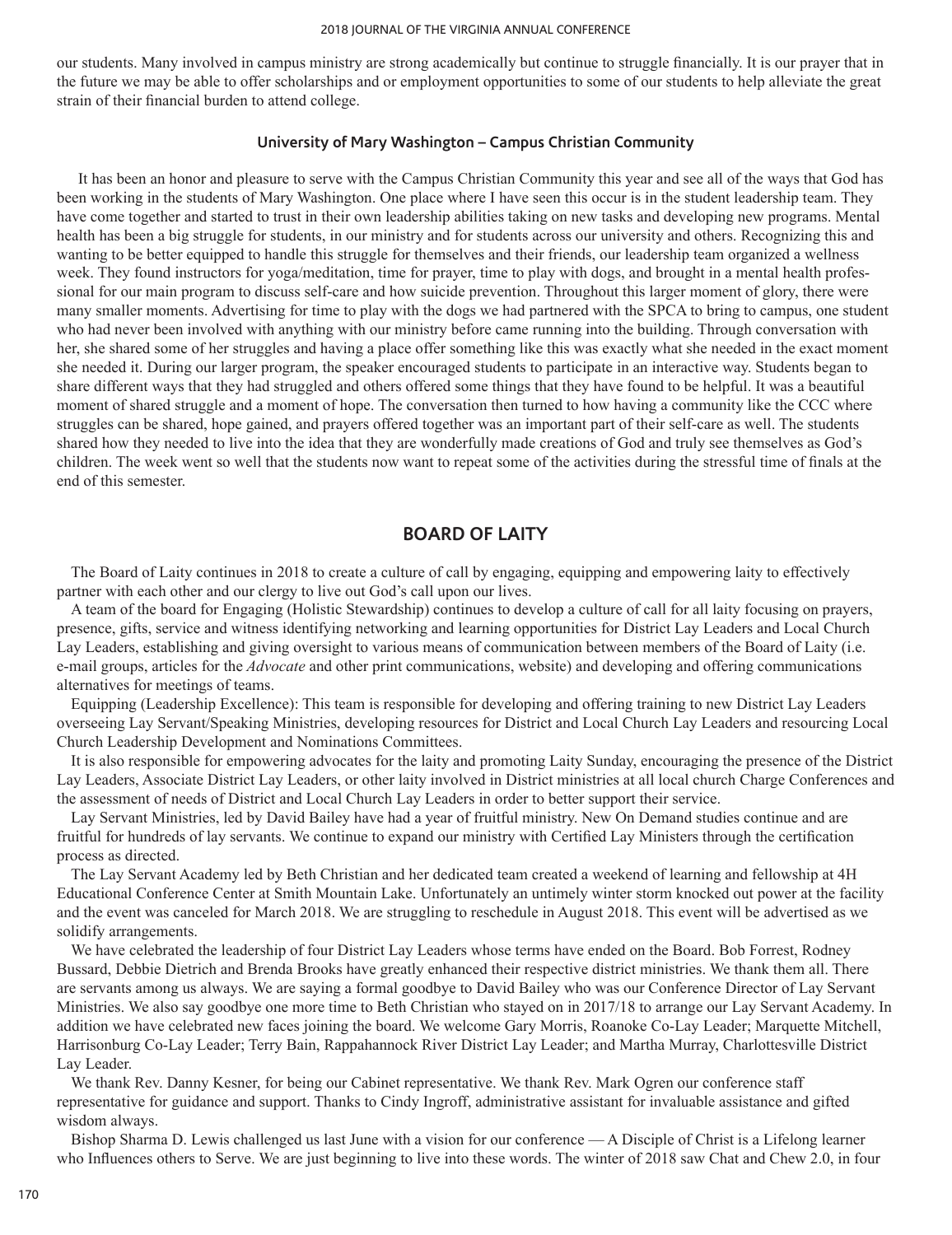unique settings for conversation and listening regarding the Commission on a Way Forward's shared information. We celebrate our conversations to the glory of God.

I continue to partner with Bishop Lewis as we lead together in our respective service to Christ our Lord.

*– Warren R. Harper, Conference Lay Leader*

# **UNITED METHODIST MEN**

The Virginia UM Men's key initiatives in 2017 were to move our annual spiritual weekend to Randolph-Macon College; embark on a Younger Men's Ministry along with the Southeast Jurisdiction and continue to accomplish the goals we established in 2016. In 2018 we will be emphasizing the importance of service and discipleship in fulfilling the Conference vision of disciples who are lifelong learners influencing others to serve. A radically transformed spiritual weekend as well as increased efforts to boldly involve and

# mentor younger men will be our focus.

**Vision:** *Men Building God's Kingdom led by the Holy Spirit through Christian Fellowship*

**Values:** Service, Excitement (passion), Teamwork

# **2018-2020 Goals (summary)**

Prepare (disciple) men for service and leadership; Reach new men and their families; Connect with other Conference agencies and boards: Preventing Domestic Violence initiative jointly w/ UMW; Holy Spirit led Christian Fellowship: Wesleyan Transformational Small Groups (class meetings) at all fellowships (new goal for 2018-20), Bible studies, Men's Spiritual Weekend; Younger Men's Ministry: Mentoring new Christians

## **MINISTRIES**

**Men's Spiritual Advance:** A radically transformed spiritual weekend in the fall of 2018 will follow the model of the S.C. Conference. Our two-day family weekend (Oct 26, 27), will be in a vacation location hosted by Baylake UMC in Virginia Beach and will have multiple speakers and workshops (Bishop James Swanson and apologist Greg Koukl). Spouses are welcome with special rates for couples, pastors and early-birds.

**Wesleyan Building Brothers (WBB):** Leadership training continues throughout Virginia and WBB graduates will be undertaking the task of developing mentors for both new and young Christians. Advocate David Bean and his team will be establishing mentor qualification criteria, developing training requirements, and conducting pilot mentor training at the fellowship level over the next two years, so we may address generational gaps in our churches.

**Men's Ministry:** Three certified Men's Ministry Specialists (Todd Hoar, Johnnie Draughon and David Bean) are engaged in training and support activities offering *Understanding Men's Ministry* and other courses around the Conference.

Young Men's Ministry: In coordination with the SEJ Conference we have established this ministry to explore ways to integrate and grow participation by late Boomers, Gen Xers, Millennials and Gen Zs.

**Scouting:** We serve over 16,000 youth with over 9,000 adult volunteer leaders. Scouting is a key element to our strategy to reach new people since half of scouting families do not have church homes. Since over half of our churches are small congregations with fewer than fifty members, our focus is on helping churches grow through scouting. 2017 was a banner year for Scouting in the Virginia Conference and all signs are for an even greater 2018. We had a significant presence at the 2017 Annual Conference in Hampton with five Scouts staffing a table in the exhibit hall and participating in the Laity session. Conference Ministry of Scouting Coordinator Bill Chaffin was selected to serve on the staff of the UMC Scouting presence at the 2017 National BSA Jamboree in West Virginia. Bishop Lewis will participate in a series of four Bishop's Dinners in 2018 to support Scouting Ministry throughout the Conference.

**Cleaning Buckets to UMCOR:** In 2017, under the leadership of Scott Dillard of the Harrisonburg District, we successfully integrated logistics support with District level emergency response volunteers for collecting and transporting buckets to UMCOR warehouses. With your help during last year's hurricane season, we provided relief to Texas, Florida and Puerto Rico.

**Rebranding**: We are developing a new icon and brand reflecting our values of service, excitement and teamwork in making disciples and building God's kingdom.

**Prayer Advocacy**: Our vision is to: *Pray Daily to God on behalf of the World Wide Church*. Our goal is to advocate prayer as Holy Dialog with God that needs to occur daily in each man's life leading to pursuit, engagement and faith in action. We have five District Prayer Advocates and one alternate. We continue to support the Upper Room monetarily and with distribution of materials for the Prayer Center through our Conference prayer Advocate, Todd Hoar.

**Heart Havens :** The UMM, through our advocate David Campbell, support the intellectually disabled through fund raising, community events involving residents, and providing volunteer maintenance and repair to group homes.

**Camp Rainbow Connection**: This is a week-long respite camp held once in July and once in August for individuals with intellectual disabilities. Ron Rumsey is our advocate.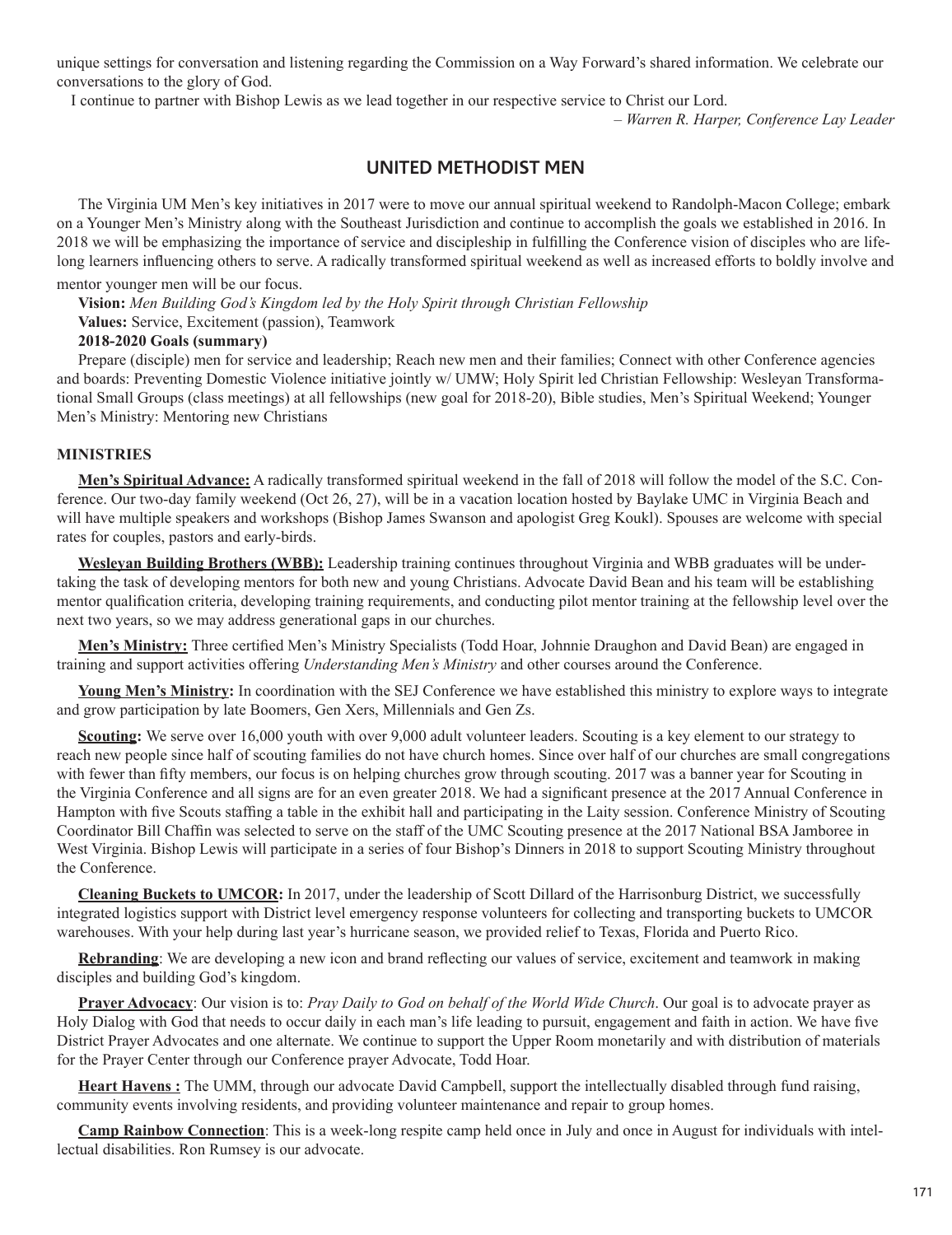**Prison Ministries:** UMM provides volunteer support to: Disciple Bible Outreach Ministry (DBOM) which provides the thirty-two week Disciple Series to prisoners (Gene Mims, advocate); Good News Jail Ministry serving inmates in Virginia's County and City Jails; Kairos which provides an Emmaus Walk experience for inmates of Virginia's Correctional Institutions; and GraceInside, a ministry supporting Prison Chaplains.

**Hunger Relief:** Wade Mays with The Society of St. Andrew and the help of our UMM volunteers will have provided an estimated 1.2 million servings of food through July of 2018.

**All God's Children**: In 2018 Virginia will have three different summer camps with 30 kids each week. Bill Crosley is our advocate for this ministry which serves the children of incarcerated adults.

**The Beacon:** Our monthly e-newsletter has been awarded industry citations based on its strong readership from clergy, laity and subscribers outside the conference. The Beacon is the envy of other Conference UMM boards, providing insightful articles, timely news items and promoting UMM sponsored events. Our editor, Larry Burian, deserves the credit!

*– Andrew Kissell, President*

# **UNITED METHODIST WOMEN**

United Methodist Women (UMW) is the women's mission organization of The United Methodist Church, putting faith, hope and love into action on behalf of women, children and youth in the United States and internationally. We are a creative, supportive community of women organized around the Purpose, which is "to know God and to experience freedom as whole persons through Jesus Christ" and "to expand concepts of mission by participation in the global ministries of the church."

Throughout our nearly 150-year history, UMW and its predecessor organizations brought women together in small groups to grow in faith, learn about their own needs and potential, learn about others, and organize and raise funds so that we could reach out to marginalized neighbors in our local communities and around the world.

"The Power of Bold" was the theme when over 80 Virginia UMW traveled to Columbus, OH for the UMW Assembly May 18-20, 2018. What a great time was had as thousands of United Methodist Women joined together to hear powerful speaker and workshop leaders and worship together. When women unite bold and courageous actions happen!

United Methodist Women offers several opportunities to grow spiritually to women by attending retreats. Each spring a UMW Spiritual Life Retreat is held that brings together 150-175 women from all over the conference. On April 20-22, 2018 the retreat theme was "Finding Peace through the Psalms" with the Rev. Dr. Teresa Smith as the retreat leader. The event was held at Eagle Eyrie in Lynchburg.

The second opportunity for spiritual growth is for the young women of our conference. Held in September each year is our Young Women's Retreat and is always a great opportunity for young women between the ages of 18-40 to come together for worship, music, sharing, and crafts around a theme. The event's date is September 14-15, 2018 at the Blessings Lodge at Camp Overlook in the beautiful mountains of the Shenandoah Valley. The retreat leader will be Rev. Joanna Dietz, Minister of Mission at Braddock Street UMC on the Winchester District.

One of our Church's best kept secrets is its Mission Encounter Event held each summer. This is an event shared by Virginia United Methodist Church and United Methodist Women and is for everyone - clergy, laity, youth and children. The dates for the event for 2018 are July 27-29 at Smith Mountain Lake 4H Center. Our website www.vaumw.com has registration forms.

UMW Annual Meeting in October is always a time for celebration. It will be held at Chestnut Memorial UMC on October 27. Our national UMW President, Shannon Priddy, will be our speaker.

United Methodist Women around the Virginia Conference are always looking for women to join us in our work and mission! If you are not a member, we would love to have you!

*– Mary Jane Rawley, President*

# **CHURCH DEVELOPMENT TEAM**

The Church Development Team (CCDT) has been working hard to fulfill it mission to assist in creating New Faith Communities and supporting the work of vitality in existing churches under the All Things New Plan. Below you will find CCDT's activities toward this work.

The Five Talent Academy continues to offer training opportunities related to worship, financial stewardship, discipleship, evangelism and ministry with the poor. In March, Tom Berlin presented "Defying Gravity – Breaking Free of a Culture of More." In October, Jacob Armstrong presented "How to Structure Your Church for Evangelism." Both presentations were offered at 10 sites throughout the conference.

The Equipping Planter team directs the invitation, discernment and training of planters of new faith communities for the Virginia Conference. Those who are interested in planting engage in a process of discernment as to each person's gifts for this unique ministry. The first stage is the Church Leadership Institute, which is held annually each fall. We had 38 participants this past October. Some who attend this event decide that they wish to explore this call more deeply. These prepare a self-reflective paper and are interviewed by members of our Church Development Team. Summaries of these interviews are given to the cabinet, to help inform their appointment of planters of new faith communities. Once appointed, church planters attend a boot camp during the spring of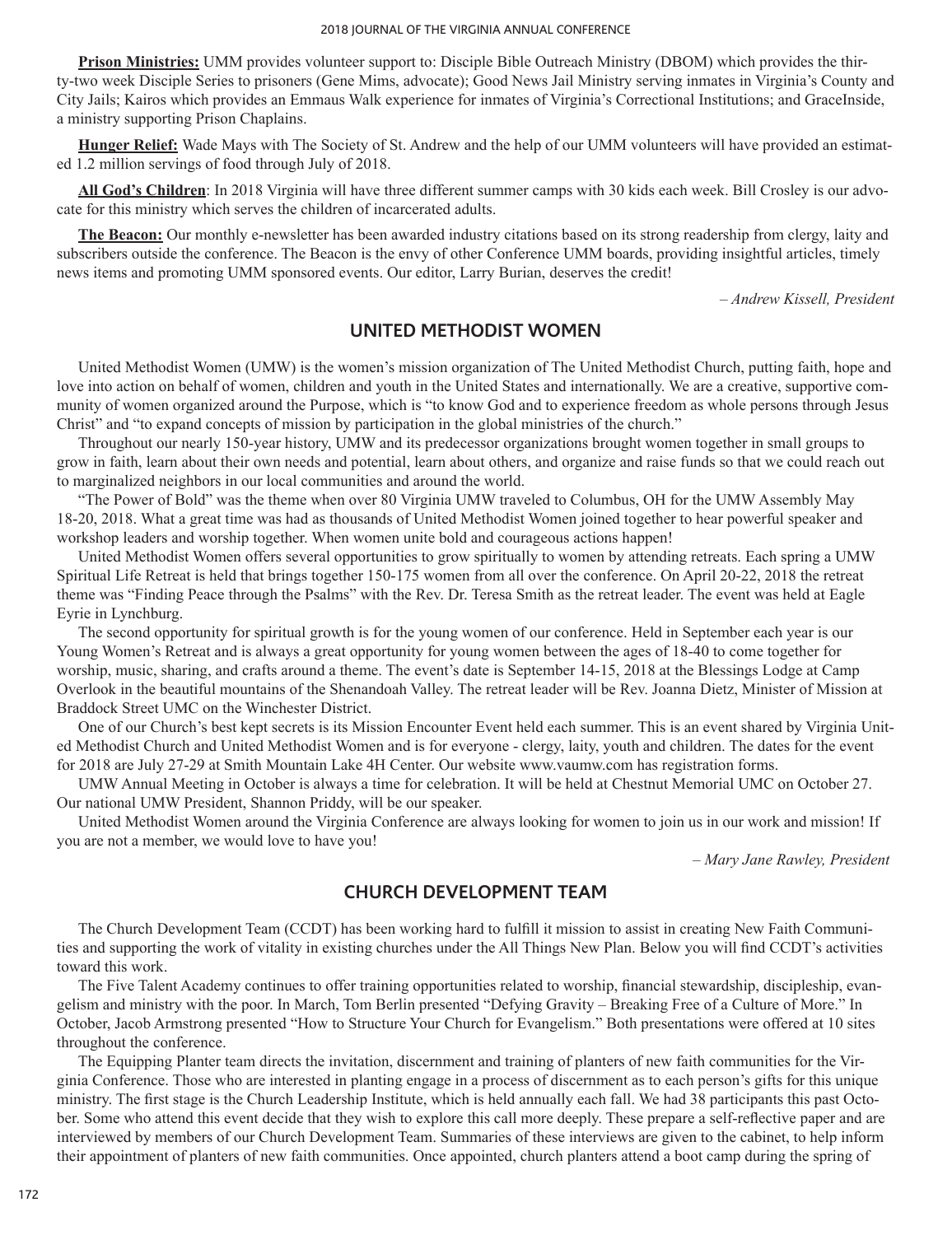their appointment and coaches are assigned to help guide their ministry.

The New Faith Community subgroup of the CDT continues to help create a culture of excellence, fruitfulness and vitality in the area of new faith community development in our conference. This year we have continued to resource and encourage recently initiated new faith communities, local churches, district Boards of Mission and their equivalents, the Cabinet and others in our conference to live out the "All Things New" strategy through the planting of new faith communities. In addition to resourcing our conference in the area of new faith community development, the New Faith Community subgroup also receives, reviews and makes recommendations to the CDT and the Common Table regarding funding for new faith community development proposals. This year we received multiple proposals that were reviewed and given careful consideration. We remain prayerful and excited about the future of new faith community development within our conference. In July of 2017, five new communities were started – Ghana Wesley (second site), Gainesville (second site), Arlington Commons, Christ Church On-line, Floris On-line. The CDT has partnered with Worship and Praise and Virginia 2020 in renewal projects.

To further support growth and renewal in existing churches, CDT has partnered with four districts to offer Next Level Innovations, a three and a half year investment in church change and leadership development.

The Church Development Team partners with the Large, Medium and Small Church leadership teams. These teams offer training events both for pastors who have just moved (Just in Time trainings) as well as training for clergy and laity in order to increase vitality.

We would like to thank Mark Ogren, Ellen Heatwole and Pat Hickman for their efforts that help make All Things New in the Virginia Conference.

*– Melissa Dunlap, Chair*

# **COMMISSION ON DISABILITIES**

The Commission on Disabilities (COD) continues to meet three times annually. We continue to improve ways we can be advocates for the disabled in the Virginia Conference.

In 2017 we approved three grants totaling \$2,100 for churches and organizations to improve accessibility. This is an increase over previous years as we have promoted this opportunity more.

Annual Conference: As always, members of COD walked/rolled around prior to the start of the conference. We identified several areas of concern, the primary being the cable run in front of the stage that resulted in two falls during the conference. It was too late to correct this problem when it was identified. The AC Committee, particularly Bryan Siegle, has been all ears in hearing our concerns and appreciates our input. This year, we will walk/roll around on Thursday.

Our primary focus continues to be education and we continue to search for new ways to enlighten the members of the conference about accessibility and how to interact with disabled persons and incorporate them into the church community as equal partners. Improvements have been made to our literature and we are working on a video to increase awareness.

We requested the annual conference theme be "Inclusivity" and would encompass all aspects of being inclusive as Christian's and the different organizations that work to ensure this. Understandably, the Bishop has chosen a different theme, so the video will wait for next year.

We look forward to sharing a program for ramp building to empower churches to build their own ramps, where they have capable people.

– *Shaun Smith, Chairperson*

# **COMMISSION ON ETHNIC MINORITY CONCERNS AND ADVOCACY**

The Commission on Ethnic Minority Concerns and Advocacy (CEMCA) has completed the second year of its restructuring process. As a commission, we decided that we would not just use our words, but be compelled to Christian action. Our commission serves to be the prophetic voice for the full and equal participation of all ethnic and racial constituents into the total life and mission of the Virginia Conference. We are honored to have partnered with Bishop Lewis, the General Commission on Race and Religion (GCORR) as well as other Jurisdictional caucuses and conference agencies to accomplish our goals this year. This year our work focused on education, strategic planning, advocacy and accompaniment to hold into account God's church at all levels (conference, district and local). We believe that our commission can stimulate individual and group agency that will move the Virginia Conference forward in more inclusive, ethnically-diverse, and racially-just ways.

We represent the following constituencies at the conference level:

- African-American Ministries
- Hispanic-Latino Ministries/ VAUMC Hispanic Clergy Caucus
- Immigration Task Force/Work Group
- Asian-American Ministries
- Native American Ministries
- Black Methodists for Church Renewal (BMCR), Inc.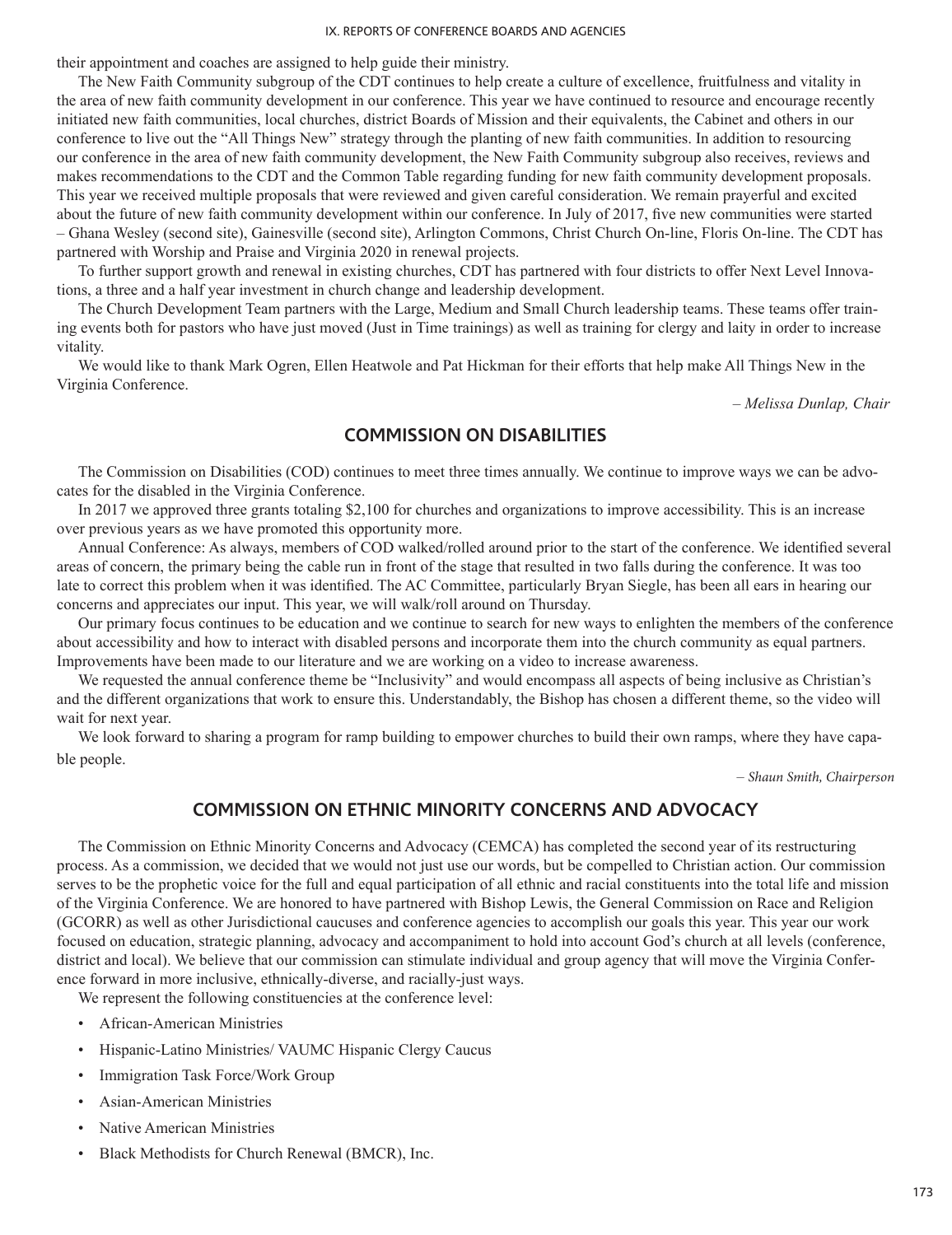- VA FOCUS 2020
- Methodists Associated for the Cause of the Hispanic-American (MARCHA), National/South-Eastern Jurisdictional (SEJ) Hispanic-Latino Caucus

This year we saw many areas of growth in our constituencies and our commission. As a commission we finalized our logo and began updating our website to provide better resources, educational materials and constituent-focused information. We are utilizing social media with #CEMCAVAUMC and are exploring other media tools to more effectively communicate. We hope to partner with summer interns to continue to be more inclusive in this expansion of our work.

Upon request of Bishop Lewis, we partnered with GCORR to host the Bishop's Convocation on Race and Reconciliation in April at Annandale UMC. This convocation challenged all of us to open the conversation about racial positioning and individual bias in the wake of the events in Charlottesville and our country this past year. In addition, CEMCA leadership participated in GCORR's "Facing the Future 2018" and the National Council of Church's "Unite to End Racism" events.

In our annual conference the newly-formed VAUMC Hispanic Clergy Caucus began its work. The Hispanic Clergy Caucus has been developing new ministry models and has had its first member elected to the Cabinet. By partnering with the Bishop's Immigration Task force and the SEJ Hispanic-Latino Caucus, the Bishop's Convocation on Immigration was held in May. In addition, the SEJ H/L Caucus will host MARCHA's national gathering in Charlotte in August 2018.

At the national level, we celebrated with our Native American brothers and sisters the federal recognition of their tribes by the signing of the *Thomasiana Jordan Bill*. It recognizes the Chicahominy, Eastern Chicahominy, Upper Mattaponi, Rappahannock, Monacan and Nansemond, while extending rights to Mataponi and the Pamunkey Tribes as well. Now, our work will begin to support these tribes and their efforts to strengthen their ministries throughout the United Methodist connection.

In the upcoming year, our CEMCA district representatives will be the point of contact as we take the learning from these events back to our local contexts. We will continue to partner with the Commission on the Status and Role of Women (COSROW) for conference monitoring efforts at both annual conference and at district events.

With the help of each member of the annual conference, guidance by the Holy Spirit, and by the healing love that can only come from Christ our Savior, we look forward to continuing our partnerships in educating and resourcing our conference in each district and through the local church, in this divine work of reknitting the fabric that racial injustices and prejudices have torn.

*– Lori Valentine de Segovia & Gary Miller, co-chairs*

# **COMMISSION ON THE STATUS AND ROLE OF WOMEN**

The Commission on the Status and Role of Women (COSROW) encourages participation of women in the full life of The United Methodist church. To further this mission, COSROW collects data on the participation of women, minorities, youth and young adults and persons with disabilities in the leadership roles of the church. Data collection continues at Annual Conference 2018.

Data collection at Annual Conference 2017 continues to suggest women are encouraged to participate, yet we still have work to do. During the planned worship services, men and women are both involved at a relatively equal rate. This modeling of women in leadership has a massive impact, encouraging our congregants to recognize women have an important and active role in the church.

Further challenges remain in the plenary and business portions of the annual conference. Women's level of active participation continues to be lower than men's level of active participation. Likewise, the same pattern emerges for racial and ethnic minority participation compared to that of those of Caucasian descent, and youth and young adults relative to adults.

We who serve the Virginia Conference still have work to do. We encourage women, racial and ethnic minorities, young people and persons with disabilities to be active stakeholders in the life of the United Methodist church. Our churches must welcome all God's children in the leadership of their churches. This includes, but is not limited to, welcoming women as pastors in all churches in the Virginia Conference, encouraging women to be lead pastors in large membership churches, and encouraging women to serve as leaders in committees, such as Finance and Trustees. Women, racial and ethnic minorities, young people, and persons with disabilities have gifts and talents. They make significant contributions to the life of the church. Any artificial limits on these persons deny the church body the blessings that God has bestowed on this Conference.

**Embrace 2018 is coming!** COSROW is working with a task for to sponsor a two-day Transformational Event for all clergywomen in the Virginia Annual Conference. Embrace 2018 will be held September 25-26, 2018, at the Virginia Crossings Conference Center in Glen Allen. "Inspired by Ruth, embracing then journeying with Naomi in a foreign land, and envisioned by Bishop Lewis to gather all the clergywomen together to be encouraged and transformed, the retreat promises to be a place of inspiration, hope, and healing." Scholarships are available.

At Annual Conference 2017, COSROW held a "For Such a Time as This" listening post, which was attended by over 50 women. The purpose was to share women's experiences in the church in our current political climate. We also worked at Annual Conference to educate and raise awareness of the amendments to our constitution in favor of inclusivity.

Like us on Facebook for news, events, and updates at "Commission on the Status and Role of Women – VA United Methodist Conference."

*– Mary Dadisman, Clergy Chair*

 $\phi \phi \phi$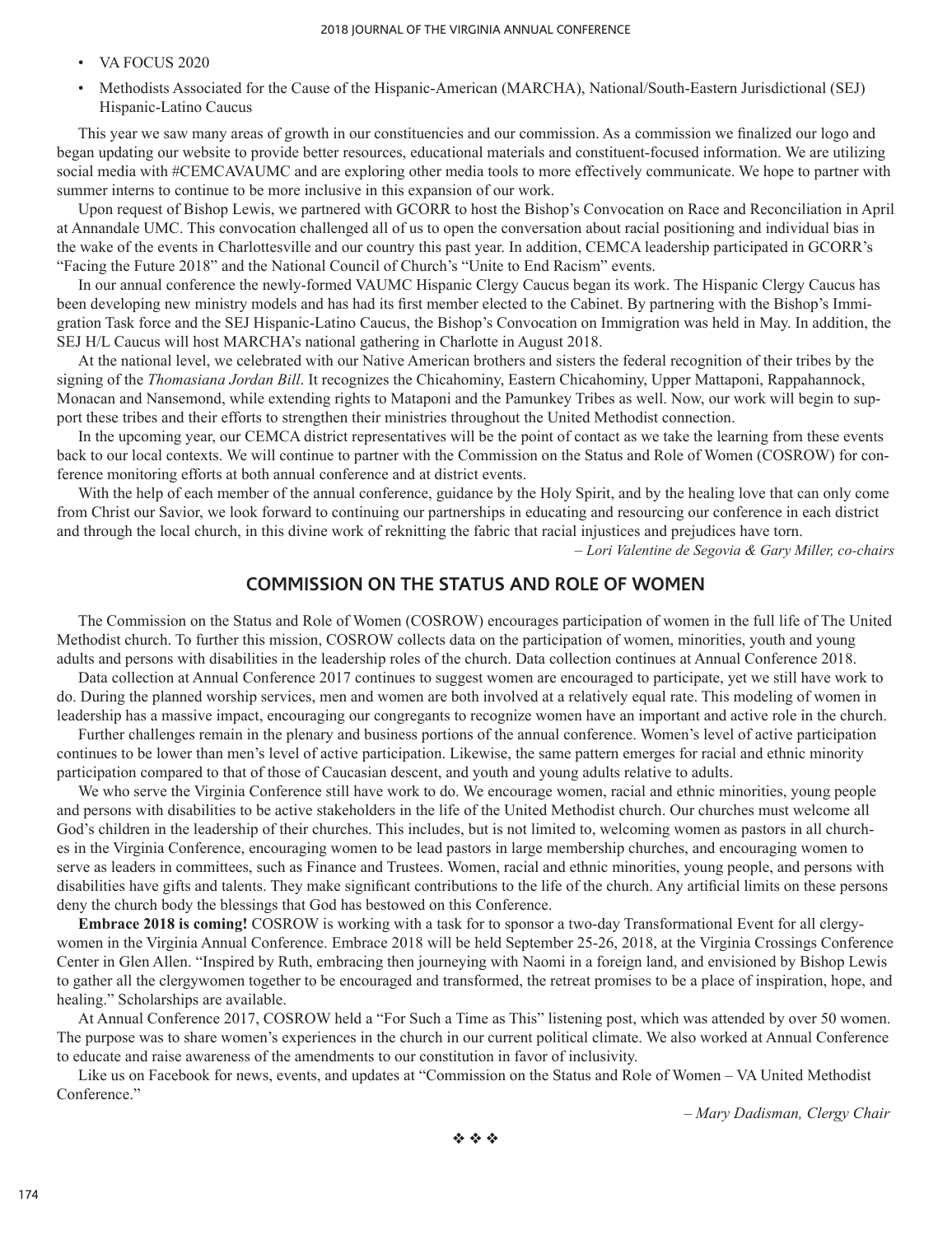*The following four reports are from agencies that have been awarded Conference Benevolence Grants:*

# **GRACEINSIDE (FORMERLY CHAPLAIN SERVICE PRISON MINISTRY OF VIRGINIA)**

Grace is a gift you share over and over again. Within Virginia's prisons, your impact is more powerful than ever before! Your hand of grace is extending to our incarcerated brothers and sisters to help heal deeply broken lives. Through grace, we are fulfilling Jesus' mandate to *"visit those in prison"* by funding "prison pastors" or "missionaries" to this "mission field in our own back yards" – the state prisons. There is no ambiguity in Jesus Christ's perspective on prison ministry. As our Lord suffered on the cross, the thief at His side repented and asked, *"Jesus, remember me when You come into Your kingdom! And He said to him, today you shall be with Me in paradise"* (Luke 23:39-43 NASB). From His great throne, the Risen Christ proclaims, *"I was in prison and you came to me,"* and declares that any believer who ministers to *"the least of these"* does so to the Lord Himself (Matthew 25:36c, 40 NASB). These words of cosmic significance are the foundation on which the ministry of GraceInside is built.

GraceInside (formerly Chaplain Service Prison Ministry of Virginia, Inc.) has been assigning chaplains to Virginia's state prisons since 1920. Only in Virginia (because of our state constitution's strong emphasis on the separation of church and state) are the prison chaplains not state employees. They are not compensated with taxpayer dollars and receive no state benefits (such as healthcare or retirement). We were founded 98 years ago by seven Protestant Christian denominations (including and *led* by the Virginia Conference of the The United Methodist Church) in order to pool their resources to hire and compensate chaplains for the state prisons – i.e. to become the "prison ministry arm" of each of these denominations. Our heart's desire – both then and now – is to lead incarcerated men and women to accept Jesus Christ as Lord and Savior. Our Mission Statement helps us to carry out this objective: *"To provide chaplains in all of Virginia's state adult and juvenile prison facilities."* We are the only official agency that is set up to provide these "prison pastors," and we continue to rely on our founders and denominational partners, like the VAUMC, in order to accomplish this challenging mission to this immense mission field. Currently we minister to a population of 30,000 offenders with 32 chaplains serving in 35 state prisons. As members of our GraceInside family, you ensure that those in prison have the opportunity to attend worship, participate in spiritually-based classes (Bible studies, grief groups, baptism classes, etc.) and spend one-on-one time with a chaplain. In the words of one ex-offender: *"I survived because of you. You brought me to Jesus. You brought me a new and REAL life."*

Because of your generosity, GraceInside increased our impact by adding more ministry service hours for the chaplains. Consequently, more men and women moved toward healing. We've come to see that the more grace you give away, the more grace there is! Thousands of incarcerated men and women had the opportunity to interact with a chaplain because of YOUR support and care. As many as 14,000 inmates are released each year back into our communities. You make the prisons and our Commonwealth a safer place in which to live and work.

The American Correctional Association says that there should be a full-time chaplain for every 500 inmates, warranting almost THREE full-time chaplains for the larger prisons!) Our goal is to find support for our chaplains to minister *full-time* so that more lives can experience the gift of grace. Currently, six major facilities need full-time chaplains - right now! Men and women are waiting to hear that they matter to God.

It starts with one heart in prison, impacted by grace…overflowing to others...to families…to neighborhoods…to churches…to communities...to our Commonwealth. One heart changed because YOU believe in the value of GraceInside.

Together, lives are changed forever – every single day. THANK YOU!

*– J. Randy Myers, President*

## **SOCIETY OF ST. ANDREW**

Over the last 39 years, the Virginia Conference has been a critical partner in the work of the Society of St. Andrew (SoSA). In that time, you've helped SoSA grow from a home-based intentional Christian community to a nation-wide gleaning and food recovery network that has engaged more than a half million volunteers in simple hands-on service to feed hungry neighbors. Thank you for being part of this ministry from its inception, for sharing with us a vision for a world without hunger, in which faith and stewardship meet God's abundance—and good food is shared with people in greatest need every day.

In 2017, 340 congregations of the Virginia Conference provided financial support to the Society of St. Andrew. 53 congregations and more than 2,700 Virginia United Methodists took part in "crop drops" or field gleaning. A potato drop, partially funded by a grant from the Virginia United Methodist Foundation, engaged Annual Conference attendees from every district in service to feed hungry people in the Hampton Roads area.

Through the Virginia Gleaning Network, the Potato & Produce Project, and SoSA's Harvest of Hope mission work-camp program in 2017, 275 feeding agencies (soup kitchens, shelters, emergency food assistance programs, food pantries, and large food banks) across the state received more than 3,710,400 pounds of nourishing food to share with their clients—providing more than 11.1 million servings of health and hope to our hungry brothers and sisters. The Seed Potato Project (a "hand up" endeavor that provides seed potatoes to poor, land-owning Appalachian families) shared an additional 4 million servings of good food with hungry Virginians. All this is work made possible because you care.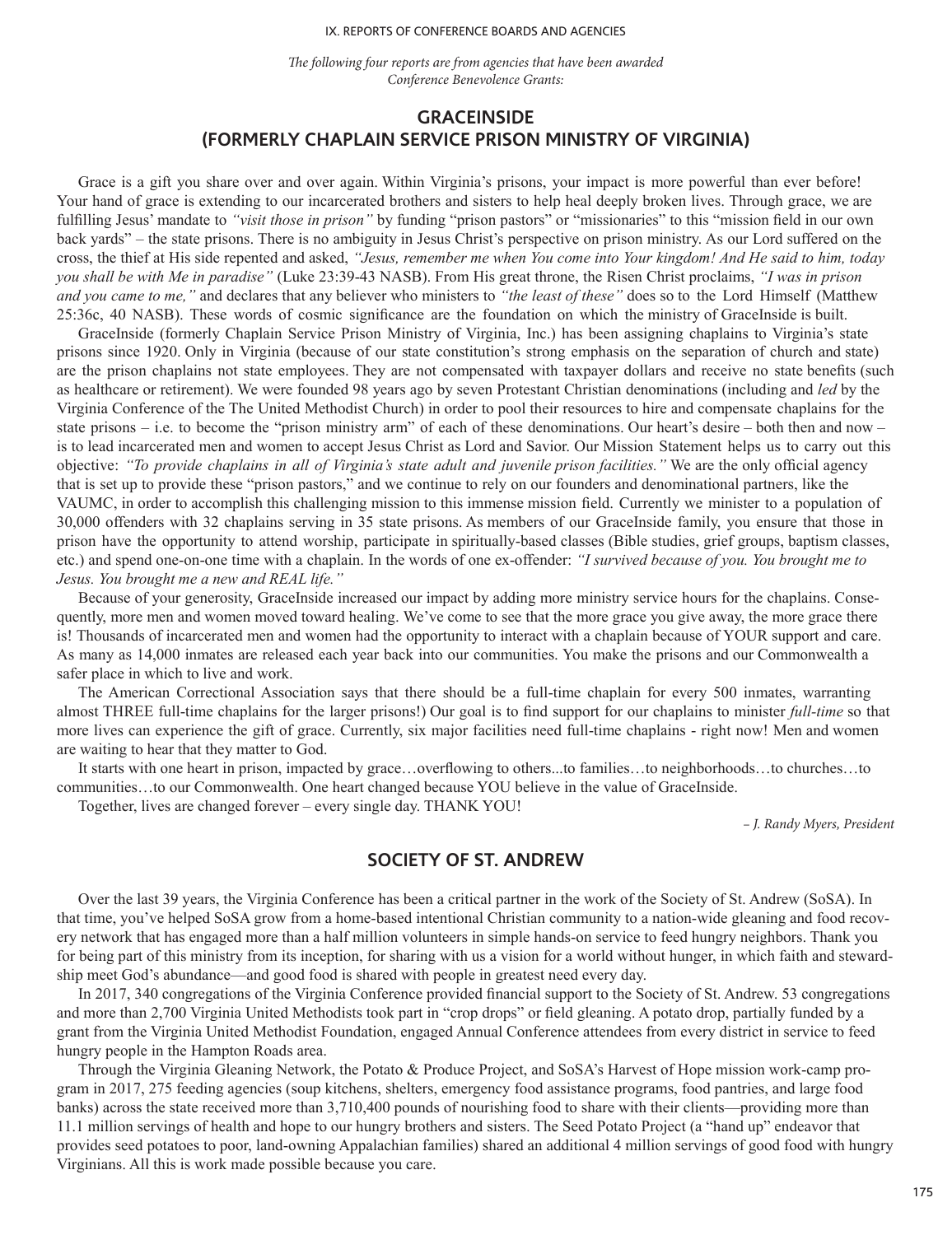Nationwide, 28.5 million pounds of food (85.5 million servings) reached millions of hungry Americans in 2017 through the work of the Society of St. Andrew, through crops donated by more than 900 farmers/producers and through the gleaning and volunteer efforts of 36,850+ individuals. The Board of Directors has instituted an ambitious strategic plan, calling for nearly doubling that quantity of food shared over the next three years. We are actively working to build the capacity in both funding and partnerships with farmers and feeding agencies, to expand into new areas over the next few years. United Methodist congregations across the United States will be integral to SoSA's growth, and the Virginia Conference has paved the way for relationships that now extend across the continent.

We're grateful for all the Virginia Conference congregations that join with SoSA through its spiritual life programs, including seasonal devotional materials, Vacation Bible School curriculum, and Bible studies. In 2017, 24 VAUMC congregations participated in SoSA's "Abundance Orchard" VBS; 254 congregations used SoSA's Advent devotional resources and 267 congregations utilized SoSA's Lenten devotions or Good Friday Fast programs.

SoSA's mission fields are just that, fields and orchards. The need for volunteers throughout the year is great, and the opportunities are plentiful. Congregations that partner with SoSA have found the partnerships transformative, spurring deeper faith, greater support for local missions, and an abiding concern for those our Savior called "the least of these."

*– Lynette Johnson, Executive Director*

# **VIRGINIA COUNCIL OF CHURCHES**

Peace and Grace to you on the occasion of the 2018 gathering of the Virginia Annual Conference UMC. May God bless you and guide you as you gather together.

> *"At a time like this, when a large part of the world is in turmoil, the work of a council of churches becomes more significant than ever." The Rev Henry Lee Robison, Jr, 1st Executive Secretary VCC 1945*

These words of **Rev. Henry Robison** seem even more prophetic today as we face challenges on all fronts. The year 2016 was dominated by a very rancorous political campaign and election. With the nation evenly split and passion running high it has created a very tumultuous season that continues after tragic events in Charlottesville in 2017. Your Council has been visible since the very beginning in seeking reconciliation between, people of all walks of like, all faith traditions as we are all children of God.

We continue to face difficult economic times as we adjust to the significant drop in funding of recent years. The council remains strong, albeit on very fragile financial footing, and is seeking ways to respond during these exciting yet chaotic times.

At our Annual Meeting in 2016 our council president, the **Rev. Dr. John Myers**, of the Eastern Association, Southern Conference, UCC called for a strategic planning retreat in September of 2017 to articulate the mission and vision of the Council in this new century and to prepare for a transition of leadership in 2018. Dr. John Vest led the council leadership in a two day gathering and preparation for our time of transition. The Rev. Dr. Jonathan Barton, our sixth general minister, will be retiring June 1, 2018, after faithfully guiding the council for 18 years to the day. The Rev. Larry Thompson chairs the search committee looking for our seventh person to lead the council forward in our 75<sup>th</sup> Anniversary year.

The Council continues to work closely with our **Armenian Orthodox** brothers and sister assisting in the introduction of their new priest Rev. Fr. Tatev Terteryan. Over the course of the year we have worked with the **Virginia Synod ELCA** and **Bishop Mauney** in efforts to reduce childhood hunger within the Commonwealth. Recently we participated in the installation of**Bishop Robert Humphrey**  in the Virginia Synod who follows in the footsteps of Bishop Mauney. The Council continues to support **LARCUM**, the **National Workshop on Christian Unity, and The Week of Prayer for Christian Unity,** as well as other expressions of ecumenism within the Commonwealth. We have also begun work on a legacy project with the 2019 Commission and Virginia Union University regarding the evolution of the faith of African Americans 1619-2019, with the anticipation of a conference in March 2019 and the publication of a book shortly thereafter. We also play an enlarging role in **Interfaith Dialogues**, including our long-standing dialogue in Richmond involving five of our judicatory executives, and includes, three Rabbis, and two Imams.

We continue to stand with our **Native American** brothers and sisters of the six Virginia Tribes and celebrate the culmination of our twenty year journey seeking federal recognition. Our partnership with the **VICPP** and the **Virginia Catholic Conference** helps give voice to our shared concerns for justice on the floor of the General Assembly. Our **Rural Family Development Program** continues to serve children in Caroline County through the Head Start Program.

Jesus prayed "that all may be one so that the world may believe" (John 17). The Apostle Paul reminds us we may not all look alike, but we need each other, and together we comprise one body. When we come together through the Virginia Council of Churches, we provide a common voice that becomes believable in the midst of turmoil and change, that the Lord God is one.

*– Jonathan M. Barton, General Minister*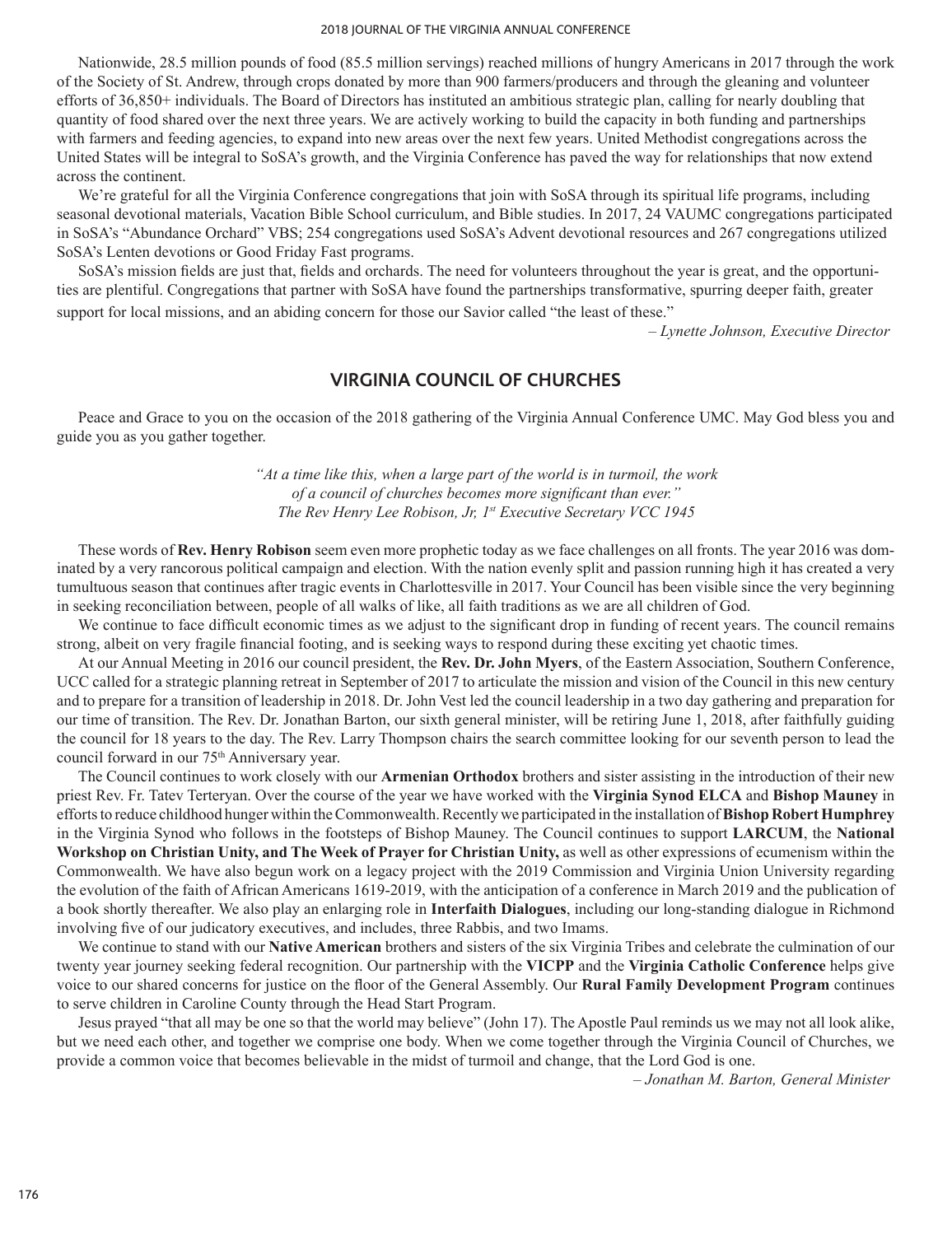# **VIRGINIA INTERFAITH CENTER FOR PUBLIC POLICY (VICPP)**

The Virginia Interfaith Center for Public Policy (VICPP) continues to be blessed by its partnership with the Virginia Annual Conference of The United Methodist Church. VICPP works to bring people of all faiths together to be a witness to the General Assembly and advocate economic and racial justice throughout the Commonwealth. Highlights of our work during the past year include:

- **Advocating healthcare expansion.** VICPP continues to be Virginia's leading faith-based grassroots advocacy organization supporting healthcare expansion. The results of the November election put Medicaid expansion back on the table, and the Center worked hard to amplify religious voices in support of those who are "in the coverage gap," low-wage workers who don't qualify for Medicaid or afford coverage on the open market. We want Virginia's General Assembly to develop a plan for expanding healthcare access to these 400,000 Virginians by tapping the federal dollars that are already available and have been working hard to make that happen, creating toolkits, bulletin inserts and other congregational resources.
- **Stopping and deterring wage theft.** VICPP worked throughout 2017 to develop a platform of simple reforms to stop and deter wage theft in Virginia. Strong patrons were identified and encouraged to introduce wage theft reform bills. Sen. Wagner (R-Virginia Beach), Del. Habeeb (R-Salem) and Del. Krizek (D-Alexandria) introduced the reform bills. All three bills are still "in process" as this report is being written. If approved, the bills would remove some of the Jim Crow-era language excluding every category of work that was historically held by African Americans ("ticket-takers", "shoe-shine boys" and so forth), require employers to provide a paystub, protect workers against retaliation for filing a complaint and allow the state Department of Labor and Industries to investigate and recover wages for all workers in a workplace, not just the one person who filed a complaint.
- **• Creating a Living Wage Certification program.** Our Richmond chapter is partnering the Mayor's Office of Community Wealth Building to develop a "Living Wage Certification" program, which was officially launched on March 22. The program identifies, honors and promotes business that pay living wages to their employees. Affiliates in Charlottesville and Alexandria are creating programs as well.
- **• Standing with and protecting immigrants and minority religions.** VICPP expanded its work to create circles of protection for immigrants, Muslims and Jews, and continues to oppose legislation that would make Virginia less welcoming to all marginalized people. VICPP supported the creation of Rapid Response Networks and helped organize the Central Virginia Sanctuary Network. (VICPP encourages people in northern Virginia to support the DMV Sanctuary Network.)
- **• Reforming Virginia's criminal justice system.** During the 2017 General Assembly, VICPP was one of the leading organizations advocating a reform measure to allow people who had lost their drivers' licenses because they owed court fines or fees (essentially poor people) to get on a payment plan or do community service to pay off the fines and keep their licenses during the process. This year, during the 2018 General Assembly, VICPP is supporting and even better bill to stop suspensions altogether for non-driving related fines and fees. VICPP is also advocating raising the felony threshold from \$200 to at least \$500.
- **• Responding to hate.** VICPP played an important role in getting religious leaders to Charlottesville on Aug. 11-12 to counter the white supremacy rallies. The religious community played many important roles during this tragic weekend and learned some hard lessons. VICPP was most grateful for the hospitality and refuge provided by First United Methodist Church of Charlottesville.
- **• Deepening ties with congregations through Faith Advocacy Partners.** VICPP has created a "Faith Advocacy Partners" program to strengthen ties with congregations. Wesley Memorial United Methodist Church (Richmond) and Mount Olivet United Methodist Church (Arlington) became Faith Advocacy Partners in 2017. If you feel your church would like to more fully partner with the work of the Virginia Interfaith Center, visit www.virginiainterfaithcenter.org/partners.
- **• Tapping volunteers "witnesses" at the Capitol.** VICPP had a team of volunteers to be Witnesses at the Capitol during the 2017 legislative season and is using volunteers again in 2018. These volunteers, including United Methodists, meet with legislators, speak in committee hearings and offer a presence from the faith community.
- **• Expanding chapters and affiliates.** VICPP now has eight chapter or affiliates around the Commonwealth, including new groups in Harrisonburg and Charlottesville.
- **• Celebrating the work.** In December VICPP held its annual awards gala. Among the honorees was retired State Sen. Henry Marsh III, with a life achievement award, and young DACA organizer Rodrigo Velasquez from George Mason University. Consider coming to the event, tentatively set for Dec. 13, 2018, sponsoring the event or having your congregation buy a table.
- **• Drawing in new advocates.** VICPP's Day for All People annual lobby day on Jan. 23 attracted record numbers, in part because Virginia's new Governor, Dr. Ralph Northam, was one of our speakers. Plan to come to next year's Day for All People during the General Assembly session.
- **• Supporting UMC advocacy.** VICPP has helped staff the United Methodist Day at the General Assembly for many years. In addition, VICPP staff have spoken at United Methodist Women programs and local United Methodist congregations about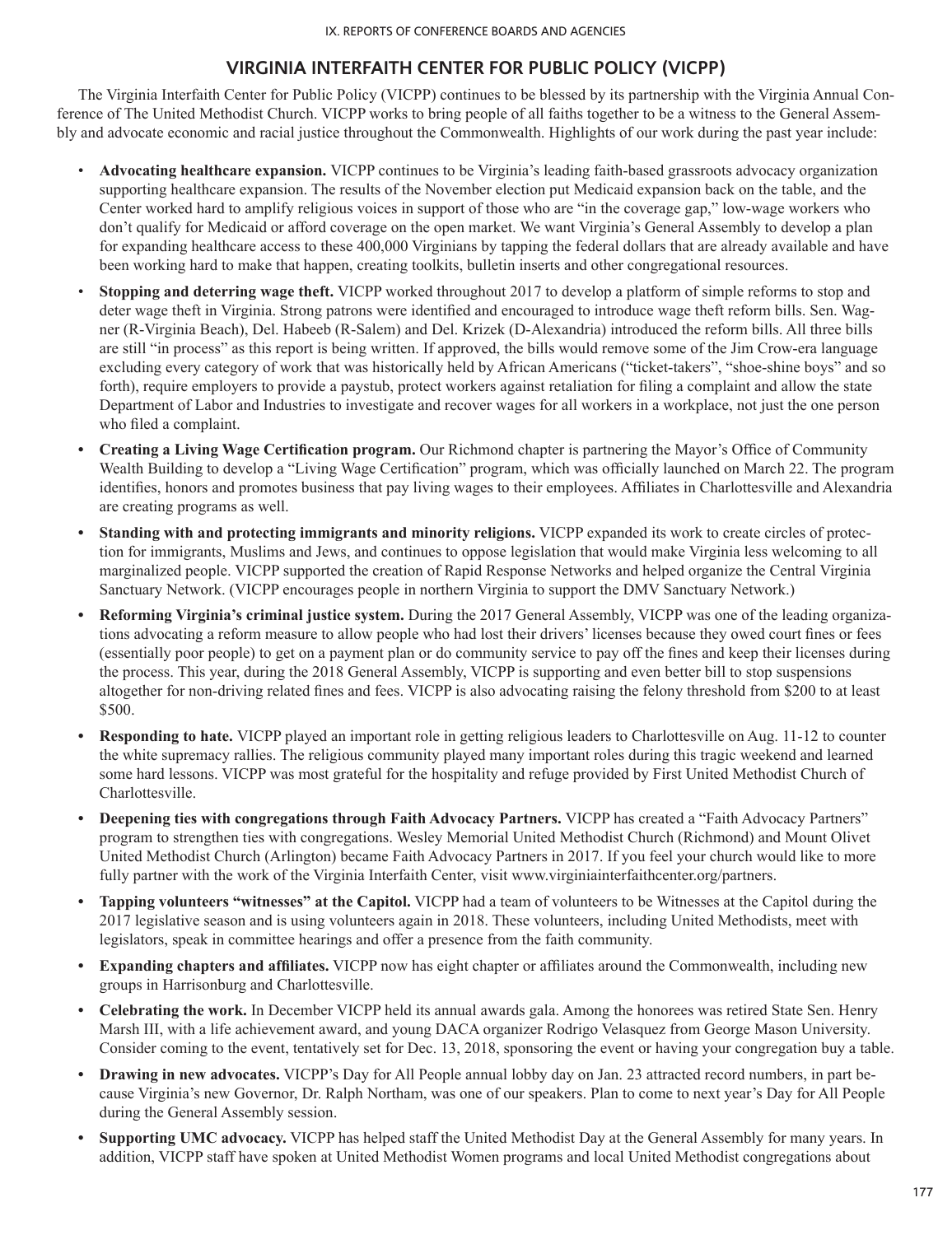the work and advocacy. The Executive Director spoke at a Church and Society gathering during 2017 Annual Conference and also the MFSA dinner.

If you would like to get involved personally, as a congregation or in your community with VICPP and its issues, please visit our website at www.virginiainterfaithcenter.org. If you have specific questions and requests, email Kim@virginiainterfaithcenter.org.

*– Kim Bobo, Executive Director*

# $\phi$   $\phi$   $\phi$

## **CONFERENCE LEADERSHIP DISCOVERY & DEVELOPMENT TEAM**

*Chairpersons:* Marc Brown, *Director of Connectional Ministries* Warren Harper, *Conference Lay Leader Monitors:* R. Shaun Smith, *Commission on Disabilities* Mary Dadisman, *COSROW* Gary Miller, *CEMCA*

*District Representatives:*

Alexandria – Burton Robinson James River – Jim O'Quinn Arlington – Ellen LaCroix Fillette

Lynchburg – Jennifer Moore Charlottesville – Charles Winner Rappahannock River – Brad Phillips Eastern Shore – Tampa Miller Roanoke – N.L. Bishop

Danville – *vacant* Richmond – Lisa Sykes Elizabeth River – Jamie Beck Staunton – Beth Christian Farmville – Joan Tipton Winchester – Andy Brock Harrisonburg – Sandy Biller York River District – Angie Hoe **NOMINATIONS**

> **Director of Connectional Ministries** Marc Brown

**Common Table for Church Vitality** *CLDDT Nominee: Bishop's Nominee:*

Ashley Roth Sandi Blackwell

### **Board of Church and Society**

**Church Development Team** Randy Duncan Rachel Gilmore

#### **Board of Discipleship**

Lisa Ann Barbery Robin BeMiller Don Jamison Kathy Gochenour Youth Council Juli Odell Young Adult Council Jacob Montague Older Adult Council Louise Miller

*Clergy: Lay:* Eduardo Carrillo Emma Samson Shayne Estes Jung Pyo Hong Deborah Porras Jason Stanley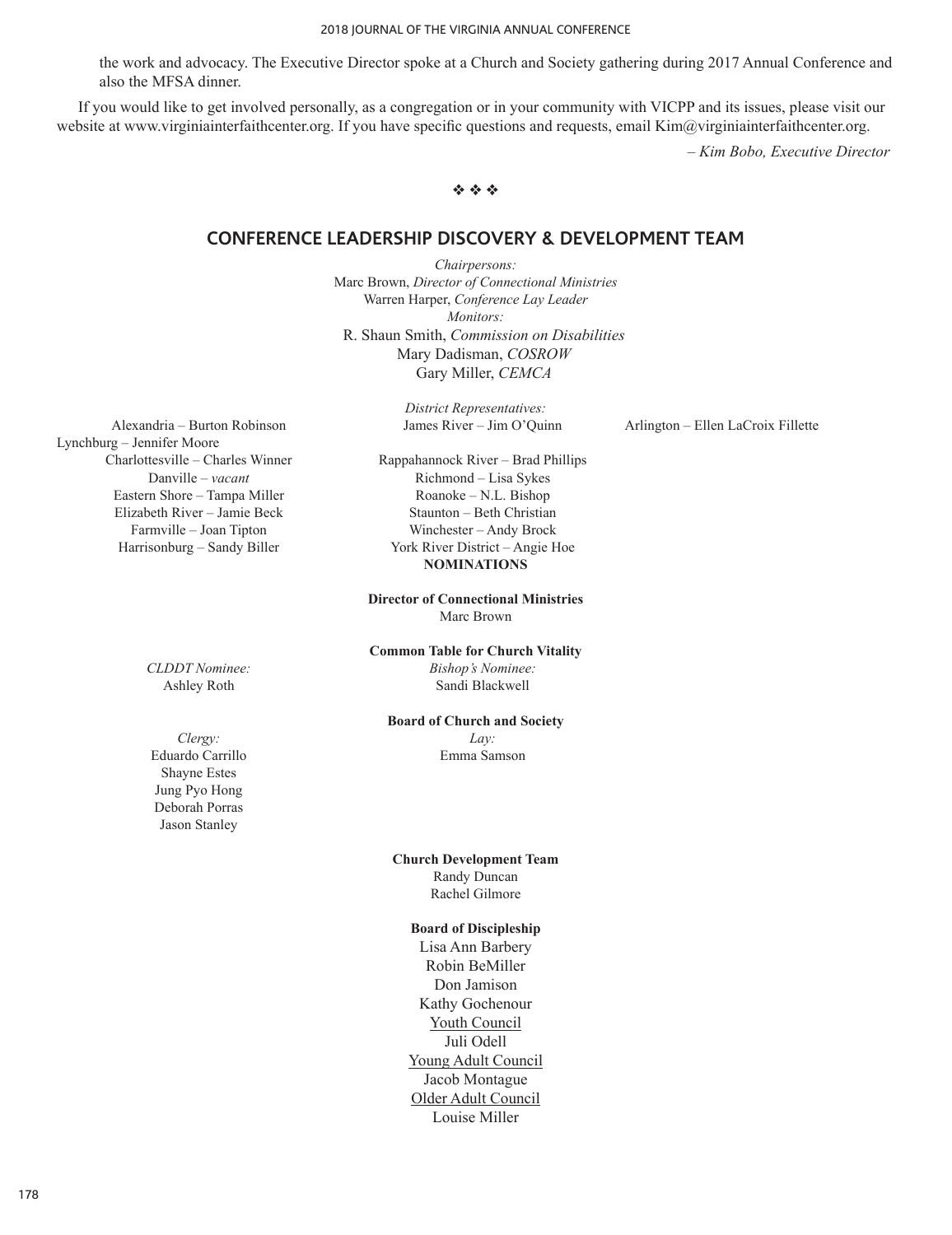### **Board of Higher Education and Campus Ministries** Rob Lough

Bill Pike John Wright

#### **Missional Ministries Board**

Robert Gochenour Kendra Grimes

*Clergy: Lay:*

#### **Commission on Archives and History**

| Clergy:                  | James Sprouse              | Myra P. Lindsey           |
|--------------------------|----------------------------|---------------------------|
| W. James Athearn,        | Elizabeth W. Taylor        | Stephen Mansfield         |
| Paul A. Beigley, Jr.     | Rudolph E. Tucker, Jr.     | Marianne Martin           |
| Michael Browder          | Walter A. Whitehurst       | David Meyer               |
| Carlton D. Casey         | J. Brooke Willson          | Margaret Mock             |
| Robert T. Casey          | Elizabeth A.S. Wright      | Catherine Morgan          |
| Raymond H. Edmonds, Jr.  | Gary A. Ziegler            | Brenda NeSmith            |
| William R. Freeman       |                            | William A. Olson          |
| H. Hasbrouck Hughes, Jr. | Laity:                     | Laurie Preston            |
| James M. John            | <b>Mary Ashton Athearn</b> | Leona Salter              |
| Alexander B. Joyner      | Thelma Crowder             | <b>JoEllen Fulk Smith</b> |
| Margaret T. Kutz         | <b>Grace Deane</b>         | William Stead             |
| Barbara D. Lewis         | <b>Betty Duley</b>         | Craig Swain               |
| John T. Martin, Jr.      | Jesse Fanshaw, III         | <b>Betty Whitehurst</b>   |
| <b>Samuel E. NeSmith</b> | Nina Frederick             | Kathi Hughes Wise         |
| <b>John C. Price</b>     | <b>Oueen Green</b>         |                           |
| C. Edward Pruitt         | Ann Keeling                |                           |

[*Italics – new to position*]

Audrey Lewis

#### **Virginia United Methodist Communications, Inc.**

*Clergy: Lay:* Eileen Gilmer

Lee B. Sheaffer

Barry Throckmorton

Larry Davies Helen Smith

#### **Commission on Disabilities**

*Clergy: Lay:* Margaret Packard Judy Diggs Young Sung Ryu Cheryl Nester

#### **Equitable Compensation Commission**

*Clergy: Lay:* Wilhelmina Sumpter Bernard Carpenter

## **Commission on Ethnic Minority Concerns and Advocacy**

Seungsun Joo Steven Snodgrass *At Large:* 

*Clergy: Lay:* James Harrison Lori Valentine de Segovia Maggie Hasselbach Tianna Durbin<br>Garland Hines Carol Ann Redmo Carol Ann Redmon

Karen Bragg

#### **Council on Finance and Administration**

*Clergy: Lay:* Linda Lowe Jim Cole Malcolm White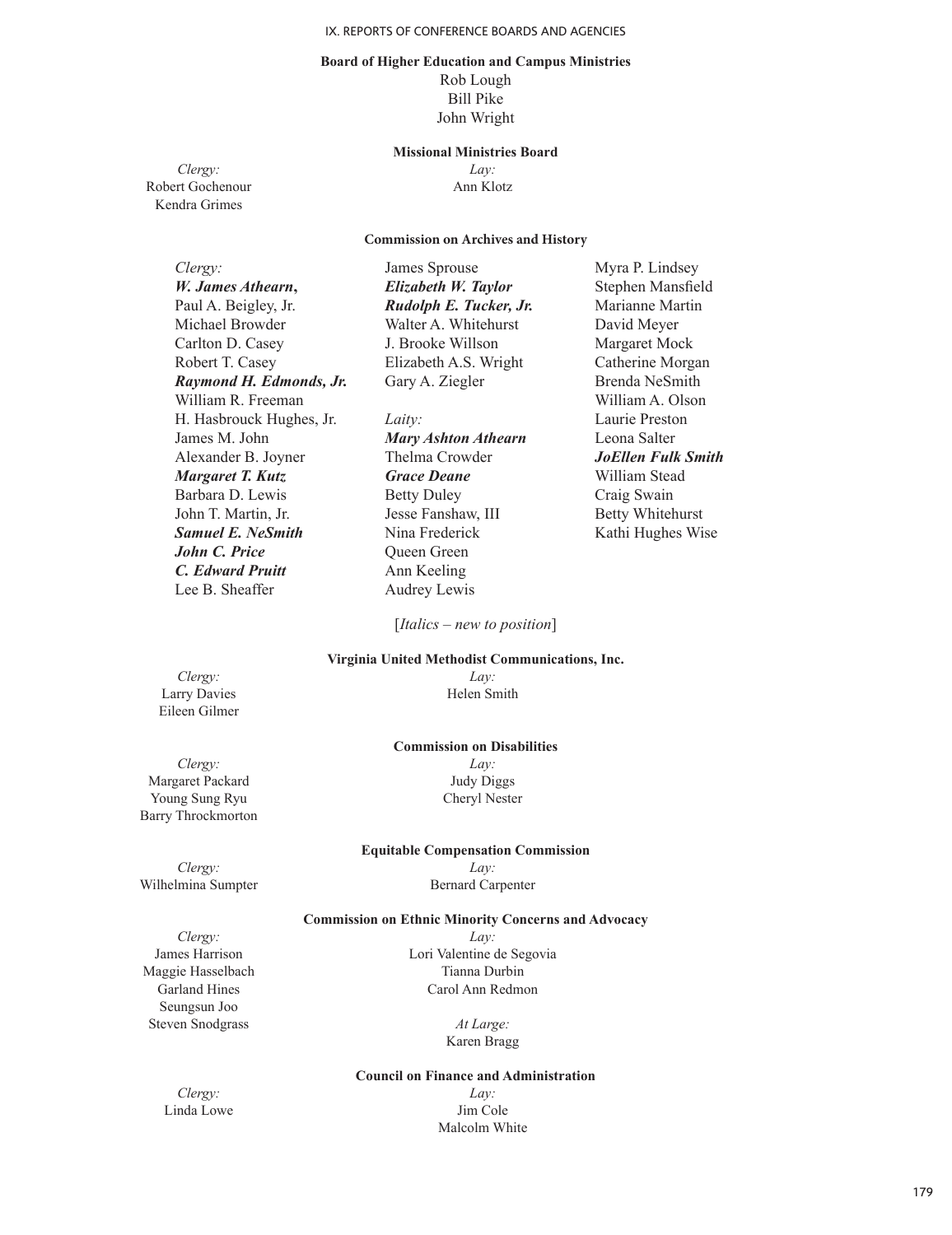#### 2018 JOURNAL OF THE VIRGINIA ANNUAL CONFERENCE

#### **United Methodist Foundation**

Brandon Gilmore Bobbie Henley Pat McGucking Hal Miller Justin White

### **Board of Ordained Ministry**

Charles Bates Lyndsie Blakely JaeHaeng Choi

# **Commission on the Status and Role of Women**

*Clergy:* Mary Dadisman

### **Conference Trustees**

*Clergy: Lay:* Clyde Nelson Walter Beals

Kathleen Lutman

## **Society of St. Andrew** Cooper Davidson Shawn Kiger Cliff Steger

## **Randolph College**

Kathleen S. Graves Robert S. Roberson Henry George White

## **Randolph-Macon College**

Sabra L. Klein Hunter Leemon Thomas Millner D. Calloway Whitehead, III

# **Virginia Wesleyan University**

J. Tim Bailey William W. Granger III Ronald M. Kramer Robin D. Ray Louis R. Ryan Alan H. Shaw

 $\phi \phi \phi$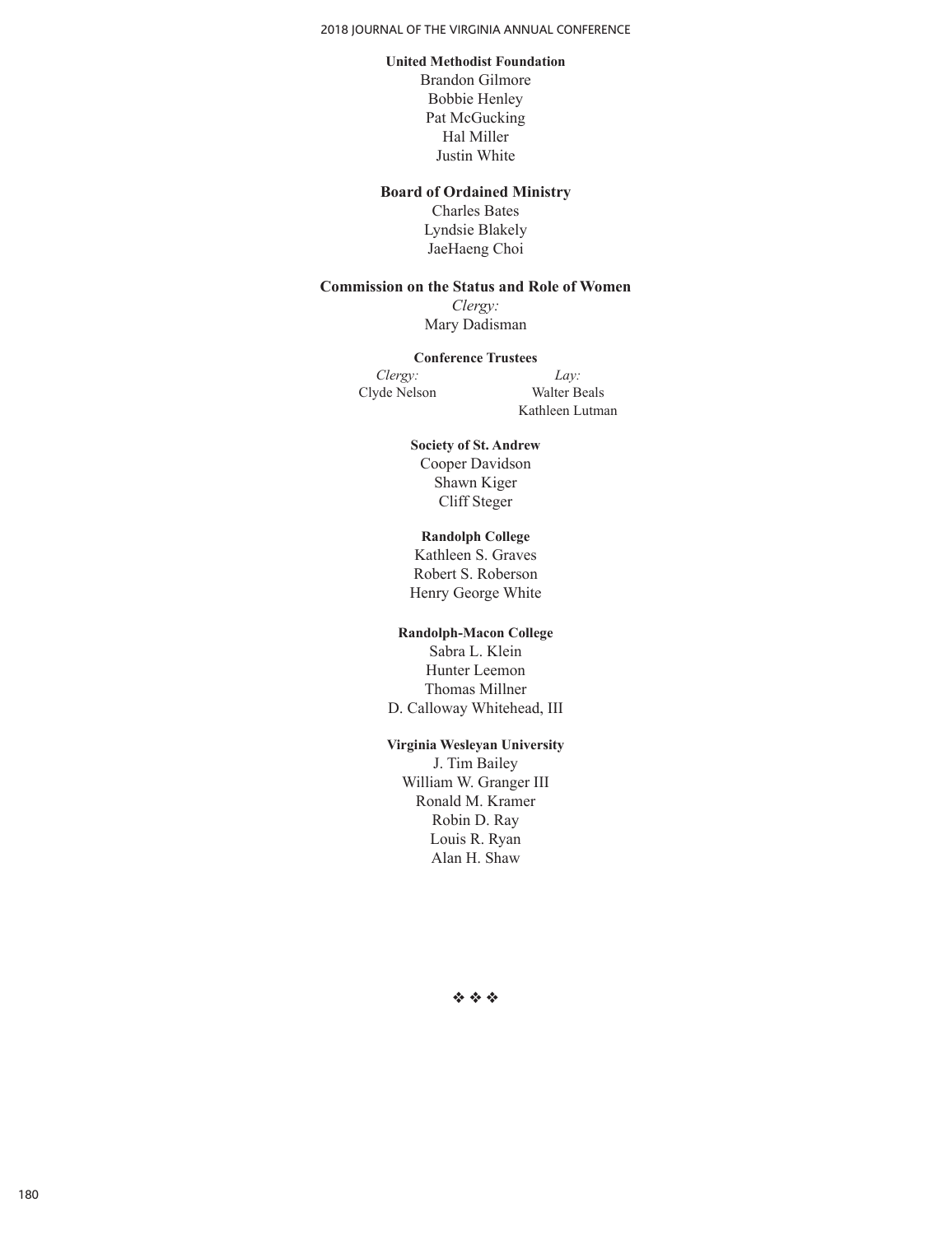## **BOARD OF ORDAINED MINISTRY**

The Virginia Conference of the Board of Ordained Ministry (BOM) continues to function as the credentialing group for persons responding to God's call as pastors, and deacons. These disciples of Jesus Christ attend interviews in late January for full membership as an elder, deacon, or associate member, and in late February for a three-year provisional member journey on the elder or deacon tracks. These interview sessions are probably the most visible and conferred aspects of the BOM. Also, various workgroups within the BOM, perform other essential responsibilities that enable these persons to become effective clergy and certified lay professionals in the areas of call, development and collegial support.

Here are just a few glimpses into some of the other workgroups and their significant efforts:

**The Grants and Loans Committee**, in 2017, awarded \$10,000 through the Excellence in Clergy Leadership Scholarship (General Board of Higher Education and Ministry), \$4,000 in Service Loans, \$55,900 in Pell Grants, \$20,530 in Individual Scholarship Funds, and \$2,600 in Clinical Pastoral Education Funds for a total of \$93,029.

**The Provisional Membership Team** walked with clergy who are on the way toward ordination and full membership by providing mentors and mentoring groups. Two residency events presented speakers who excel in fields of theology, the practice of ministry and spiritual development, and opportunities to explore innovative and faithful expressions of the church.

**The Licensing School** met at the end of May with valuable instruction from teachers and leaders over the long Memorial Day weekend at Virginia Wesleyan University to train local pastors and provisional members for licensed ministry commencing July 1. A Facebook group page was created a few years ago where Licensing School classes, each session, stay in touch with one another for support and encouragement. The dean and other conference staff members attended semi-quadrennial conferences for Licensing School deans.

**The Clergy Effectiveness Team** focused on work for clergy that increases effectiveness, and well-being through funding for intensive continuing educational work. This past year, the Virginia Clergy Leadership Program was re-imagined through the launch of the third cohort guiding participants to the transformational power of God in their lives and the practice of ministry. Under a 2016 General Conference directive, the eight-year cycle of assessment for those who are members in full connection should launch in spring 2019. The Aldersgate Experience in Virginia will invite clergy, in phases, to engage in a spiritual discernment process every eight years to keep their ministry and souls refreshed and vital.

**The Ethics Committee**, for the 2016-2020 quadrennium, introduced a new clergy ethics training event called "The Minister as Moral Theologian," led by Dr. Sondra Wheeler, longtime professor of Christian ethics at Wesley Theological Seminary. This event goes beyond the mere "good behavior" of clergy by examining deeper ethical aspects of the role of a ministry leader in a changing world.

**The Cross-Racial and Cross-Cultural Committee** chair and **BOM** registrar attended The General Commission on Religion and Race's third national conference, "Facing the Future 2018 – In the Midst of the Storm," in May. It featured biblical and theological frameworks, peer-to-peer learning, and networking to minister to the cultural divisions in our nation and churches.

What else occurred through the BOM? Encouraging and funding for the Orders of Elders, Deacons, and the Fellowship of Associate Members and Local Pastors; interviewing United Methodists and persons from other denominations who desire to transfer and serve in the Virginia Conference; supporting clergy seeking retirement; giving assistance to clergy on medical leave; examining requests of individuals for appointments beyond the church; visiting Virginia students and others interested in serving in Virginia at eight seminaries; promoting this summer the Calling 21 Intern Program by connecting college students with local church ministries, and the Youth Theology Institutes for high school students exploring who they are and what they are called to do in the world through Shennadoah University and Randolph-Macon College.

I want to thank each BOM board member for their diligent commitment to the ministry and principles of the BOM, and to the Center for Clergy Excellence (Meredith McNabb, Director, Lindsey Baynham, Associate Director, and Kristen Dowdy Seibert, Executive Assistant) for their tireless efforts and support of the clergy of the Virginia Annual Conference.

*– John R. Hall Sr., Chair*

# **COMMITTEE ON EPISCOPACY**

The Committee on Episcopacy is responsible for the review and evaluation of the resident bishop as required by the *Book of Discipline*. A process for this review has been created by the Southeastern Jurisdiction Committee on Episcopacy and is used in every episcopal area in our Jurisdiction. We meet with the bishop three to four times a year to engage in conversation around this process and to hear Bishop Lewis reflect on issues in the Annual Conference and the larger connection. Bishop Lewis continues to broadly engage the Annual Conference through a variety of settings where she is able to interact with clergy and laity. We are grateful for her leadership and her work with the cabinet for the good of the conference. We are also grateful for the approval of delegates to the Virginia Annual Conference Session that enabled the Episcopal Residence Committee and Conference Board of Trustees to secure a new residence that is closer to the conference office in a more populated area convenient to essential services.

*– Tom Berlin, Chair*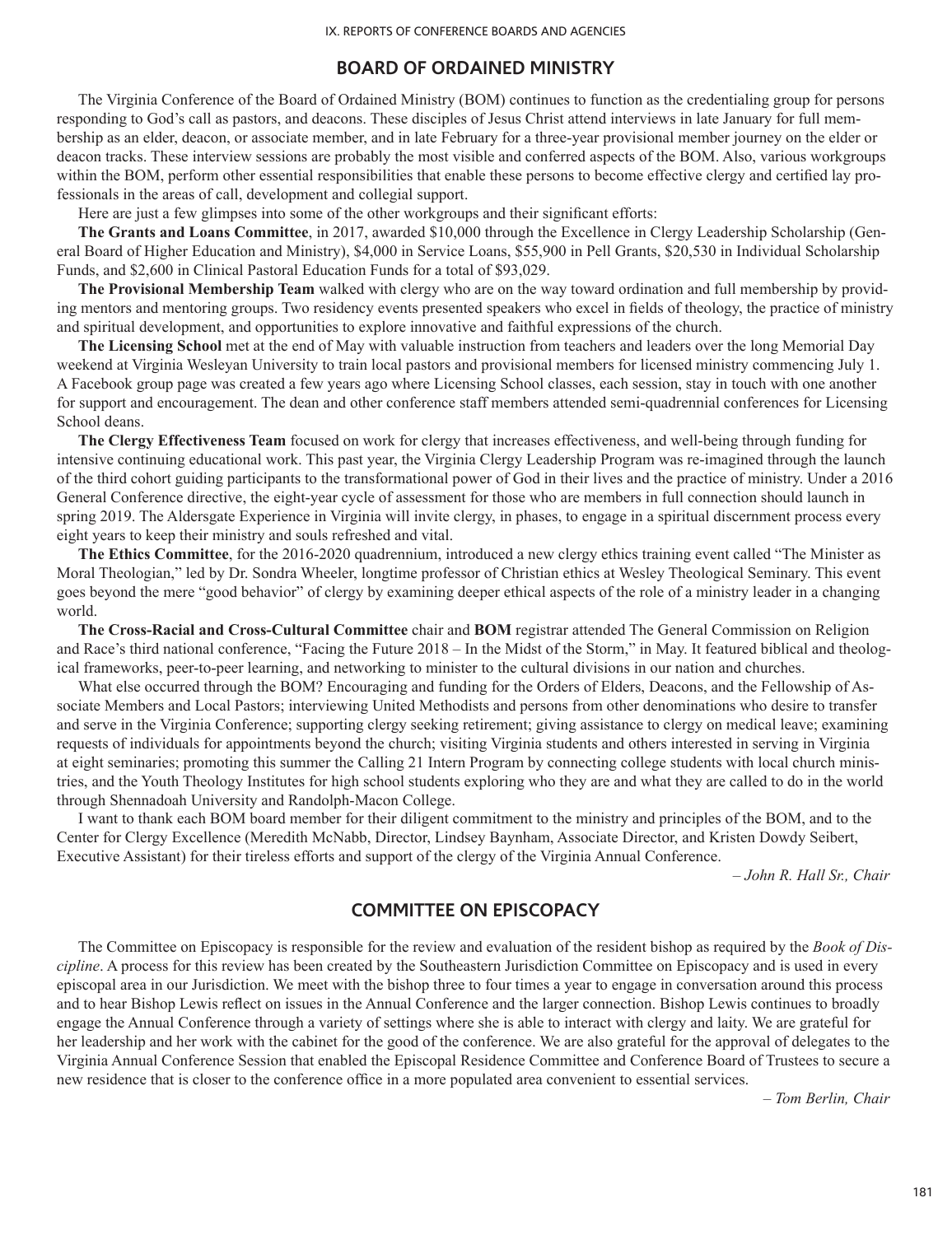# **CONFERENCE TRUSTEES**

The Virginia Conference Board of Trustees held their two regularly scheduled meetings in September and March. In addition, further communication via conference calls during the Conference year were also held to follow-up on other issues, including the new Episcopal residence and VUMAC.

In addition to our normal work dealing with the real property of closed and abandoned churches, the Board continued its involvement with the VUMAC property by having three members of the Trustees on the VUMAC Board. That process has involved extended meetings and conference calls throughout the year to assist in the handling and resolution of VUMAC issues, as well as, the review and study of multiple proposals received during the past year. It is our sincere hope that, as of this year's Annual Conference, the sale of the Blackstone property will be complete.

The Board was also involved with issues pertaining to the Episcopal residence. Kathy Lutman served as the Board's representative to the Episcopal Residence Committee (ERC) for the search and approval of a new bishop residence. This action followed a recommendation to the 2017 Annual Conference by ERC for the acquisition of a new bishop residence and the sale of the existing residence. Following concurrence by the Conference, significant time was spent by the ERC implementing the approved recommendation. The ERC, with representation of Board of Trustees, reviewed several houses in the area that met Committee requirements and settled on the new residence for the Bishop. It was purchased for \$480,000, an amount that was below the authorization level approved by the 2017 Annual Conference. The existing residence was sold for \$475.000. All actions and approvals on the sale and purchase of both residences were completed in September 2017 and the Bishop moved into the new residence in October.

As reported at last year's Annual Conference, Benham Black, our attorney and counsel on both Board of Trustees and Annual Conference matters, retired after many years of support for the Board, and a new firm, LeClair Ryan, was selected to represent the Board of Trustees going forward. The firm, and, in particular, Andrew White and Katja Hill, has integrated well into the total work of the Board, providing expert counsel to us in our current and ongoing work. We again thank Benham for his long-time service to the Board.

During the past year, we were very saddened by the sudden loss of one of our Board members, Leigh Drewry. Leigh served the Board well for a number of years. He was a unique individual, who married his legal expertise with a sincere devotion to his church. He will be greatly missed. I am thankful for the dedication of all the members of our Board as we work to meet the important tasks set out for the Board by the Conference and the *Discipline*. I am especially thankful for the continued leadership of our Vice President, Kathy Lutman, who has stepped in many times over the past year, when I was unavailable, to help me in the many tasks of our Board.

*– Carl Moravitz, President*

# **THE BISHOPS' FOUNDATION**

The Bishops' Foundation provides for leadership development of both laity and clergy in the areas of evangelism, spiritual formation, preaching and congregational leadership in the Wesleyan Spirit. The foundation is led by a board of directors (five clergy and four laity) nominated by the Cabinet. Endowment funds are invested with the Virginia UM Foundation. In 2014, the foundation was dissolved as a corporation and now a board reporting to the annual conference.

During the past year, the foundation endorsed the move of the Goodson Preaching Academy to be an entity of the Board of Discipleship and the Common Table.

As an event-sponsoring or co-sponsoring organization that supports the training of both laity and clergy, the foundation supported the Goodson Preaching Academy in 2017 and remains interested in supporting conference ministry programming that fosters opportunities for young adult laity and clergy to help the church in reaching all generations. Grant application forms can be found on the conference website under the "The Bishops' Foundation" tab on the Connectional Ministries page.

*– Kevin W. Bruny, Co-Chair*

# **UNITED METHODIST-RELATED SCHOOLS**

#### **Ferrum College**

Since my arrival on January 1, 2018, as the  $12<sup>th</sup>$  President of Ferrum College, I have been delighted to experience firsthand the warmth and hospitality of the Ferrum campus community. There is no place I would rather be than with our talented faculty, dedicated staff, and energetic and curious students. I have enjoyed walking across our beautiful campus imagining the courage and faith of the Methodist women who brought educational opportunities to students in the Blue Ridge Mountains. We are grateful for their dedication to this work and for their continued support and devotion to Ferrum College.

The best education happens in colleges like Ferrum where faculty ask hard questions and address important social issues, where students are creative and passionate about making a difference, and where faith teaches us how to invest our lives – heart, soul, mind and strength — in healing the world. We want our students, from all walks of life, to be empowered to discover their potential, achieve their goals and make a difference in their communities.

If you follow me on social media (@Ferrum\_Prez), you know I am having a great time learning all I can about Ferrum College and our region. My explorations include visiting with our Panther family at home and across the Commonwealth, attending academic and athletic events, and spending time with our students.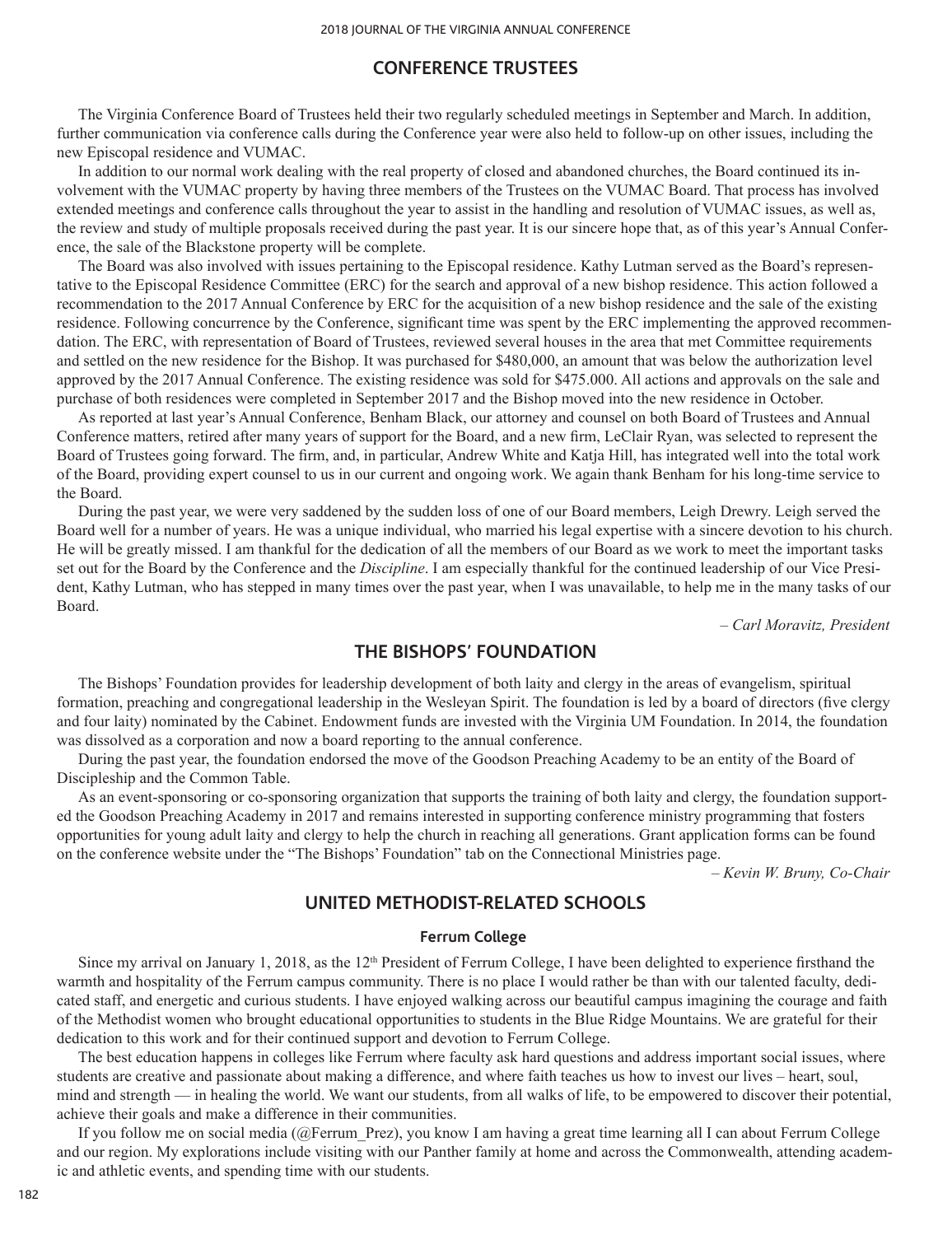The Ferrum College experience is rich with opportunities for internships, experiential learning, international and domestic travel, scholars programs, personal growth, and service to the community. We have many co-curricular activities ranging from student clubs and organizations to NCAA Division III athletic teams for men and women (including women's wrestling, an equestrian program, and cheerleading). Our *Ferrum Outdoors* program allows students to explore our mountains and parks, lakes, and rivers. We have popular national franchises such as Papa John's, Subway, and Starbucks, and our on-campus YMCA welcomes both the College and the community, with membership available at no cost to our students. Ferrum College is blessed in many ways, and we are grateful for the support we receive from our alumni, friends, foundations, The United Methodist Church, and the Virginia Annual Conference.

Over Spring Break Rev. Dr. Jan C. Nicholson Angle, Dean of the Chapel, offered a study abroad opportunity for religion majors. Ms. Alexis Hatcher, a junior, and Rev. Dr. Nicholson Angle traveled to Israel joining Bishop Sharma D. Lewis and a group from The Virginia Conference for an Educational Opportunity tour. Participants experienced a different culture while exploring the rich historical, cultural, and theological heritage that has impacted the Abrahamic faiths. Ms. Hatcher offered a PowerPoint presentation both pre- and post tour to interested students and faculty.

Also during Spring Break, Mr. Chris Burnley, Vice President for Business and Finance, accompanied a group of 15 students, ranging from freshmen to seniors, to the Texas Gulf Coast to repair homes damaged by Hurricane Harvey. Students worked to install insulation, drywall, flooring, finish carpentry, cabinetry, and painting. While rebuilding homes, the most important aspect of what they did was provide emotional and spiritual support and to share the love of Christ through their service.

This year's Wright Lecture featured Dr. Charles Page, formerly of the Jerusalem Institute. Dr. Page was a personal friend of Buddy Wright and traveled together with him on archeological digs in Israel. Dr. Page offered a lecture in Vaughn Chapel on archeological excavation in the Holy Land. The lecture was well attended by students, faculty, staff and guests. A luncheon and discussion followed allowing students to further engage Dr. Page on a more personal level regarding his life's work.

Please join us when you are in the area and take a walk with me across our beautiful campus. Ferrum College is a dynamic insti-

tution with a mission that will continue to guide our efforts as we press forward into an exciting new future.

*– David L. Johns, President*

## **Randolph College**

With a liberal arts education as the foundation and through strong programs in the creative arts, the sciences, and sustainability, among others, Randolph College students leave our community ready to make a difference in the world. At the core of this educational experience is our outstanding faculty, who have been hard at work developing ways to enhance the educational experience we provide our students. In the last year, the faculty has introduced a new general education curriculum, re-instated a computer science minor, and developed our second graduate program, a low-residency M.F.A. in creative writing. Additionally, the College has created exciting new programs in career development and new support initiatives for students who find the rigor of our curriculum challenging.

2017 was another strong year for the College. Enrollment remained approximately 700 students. After 10 years of co-education and our name change, the College is starting to develop name recognition in the marketplace demonstrated by inquiries and applications to the College growing by more than double.

We continue to make improvements to our campus. We now have an updated electrical grid and have completed year two of a three year project to add two satellite boilers to each building in order to eventually close our central boiler. Generous donors have contributed over \$7 million to these \$7.59 million infrastructure improvements. We opened our new admission welcome center, located in a renovated historic home just outside the main campus. It is a beautiful combination of historic elements with modern décor that sets exactly the right tone as we welcome prospective students and their families to campus. Finally, we are in the initial stages of developing plans for a renovation and potential addition to our Martin Science Building. Science education has always been strong at the College, and to remain at the forefront, we know we need to have first-class facilities.

*U.S. News and World Report*, *Forbes*, *The Princeton Review*, and *The Washington Monthly,* among other ranking guides, continue to name Randolph a "best college." We are delighted to provide this quality education at an affordable cost, many times lower than the cost of a public university. This is made possible through the generous institutional grants the College provides to students, totaling over \$15.3 million last year. Randolph remains steadfast in its desire to provide an outstanding, affordable education.

We are grateful for the work our college chaplain, Rev. Jennifer Moore, is doing to strengthen the opportunities for spiritual development of our students, which is only made possible through your support. Our weekly campus worship service is beginning to blossom, in addition to a number of other successful programs. We remain thankful for the strong relationship that exists between the College and the Conference. We value greatly the leadership of Rev. John Peters and the connection he provides between Randolph and the Conference. Most of all, we thank the members of the Conference for their ongoing support of Randolph College. Your contributions help us to fulfill our mission of preparing students to engage the world critically and creatively, live and work honorably, and experience life abundantly.

*–Bradley W. Bateman, President*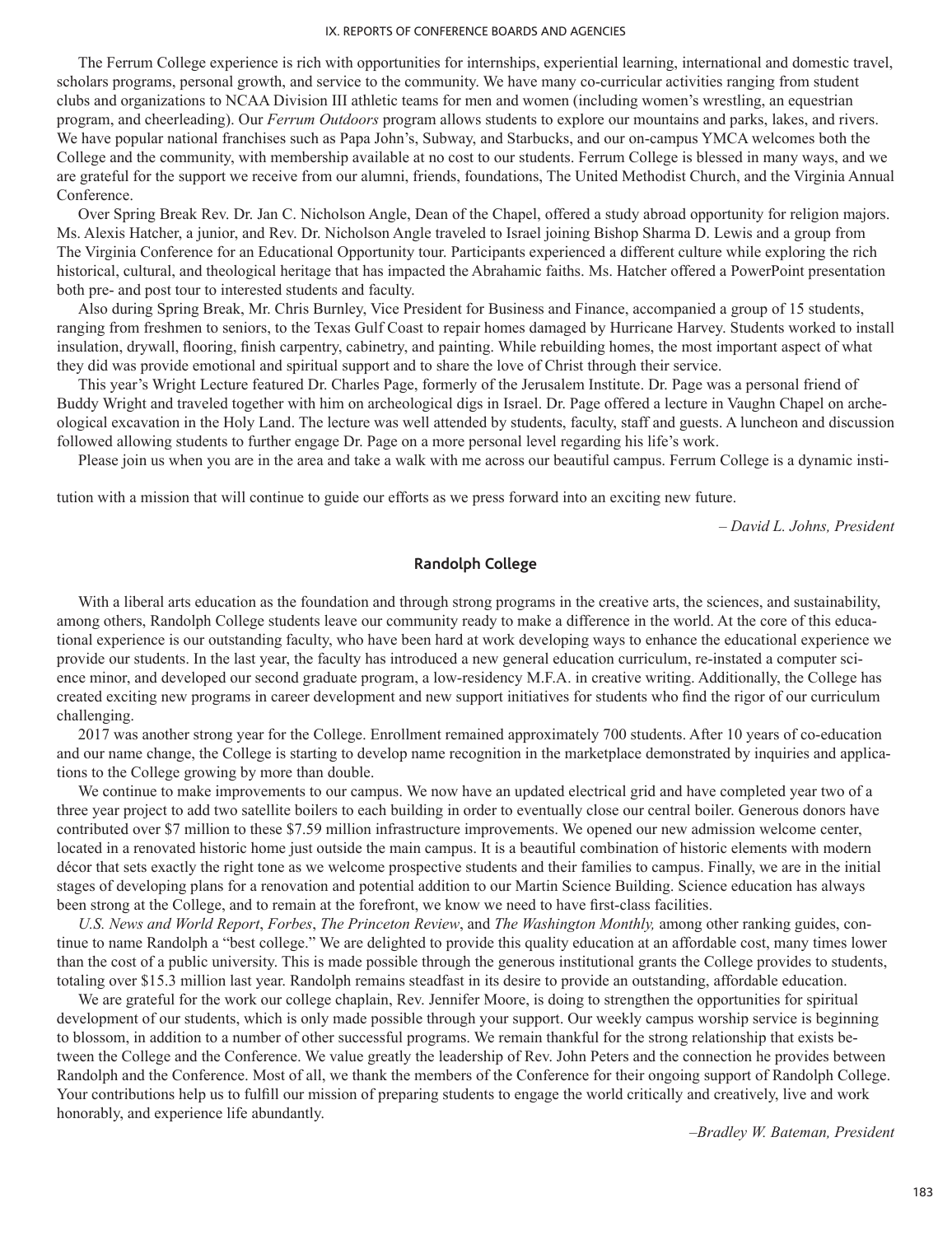#### **Randolph-Macon Academy**

There are times in life when you must take a step back and pause, so that you can adequately reflect on your blessings and the amazing work God has done. We are in such a place at Randolph-Macon Academy. During our 125<sup>th</sup> Anniversary year, we have experienced exciting growth while honoring our heritage as a college-prep school, our traditions as a military school, and our roots in The United Methodist Church.

We have developed a new brand identity, with a tagline that summarizes all we are and all we aspire to be: The Power of Rise. This tagline speaks to the history of R-MA, as God continuously guided us through financial challenges, difficult decisions, and social changes over the past 125 years. It speaks to the desire of our current faculty and staff to rise up and continuously work to become better educators, better coaches, and better mentors. It speaks to our students, who are navigating a new world where technology changes daily and we must teach them to think critically, collaboratively and creatively, not just memorize information, and to rise to each new challenge. And it speaks to our future, as we embrace new teaching philosophies, grow our STEAM (Science, Technology, Engineering, Arts and Math) and flight programs, and challenge our students in new ways.

We have already made great leaps forward in our academic program. We added a drone component to our flight program, and built a new innovation lab at our Middle School. It is a classroom that is always active, promoting cross-curriculum projects, and we plan to add one to our Upper School within the next year. Science teacher Nick Bongio received a grant from Toshiba to apply towards his new Biotechnology class, and one of our Air Force Junior ROTC instructors, MSgt Stephen Pederson, recently obtained his ham radio license, enabling him to bring a ham radio club back to R-MA. We welcomed Tess Hegedus, Ph.D., from High Point University, as our new Dean, Instructional Leadership and Innovation, and our former Academic Dean, Jonathan Ezell, is now our Vice President. I expect these leadership changes to help propel our Academy forward.

Throughout this year, we have continued to support our students' spiritual growth. Weekly chapel continues to be a requirement, and many have chosen to take advantage of voluntary small group opportunities as well. Now in the third year of offering confirmation classes, we have 14 enrolled in the UMC class and another six in the Catholic classes. We have 40 students engaged in small group studies and more than a dozen involved in leadership roles and praise team. We also have seven staff members faithfully participating in a Bible study.

Our students are actively engaged in the community; in fact, on September  $11<sup>th</sup>$ , in honor of our  $125<sup>th</sup>$  Anniversary, our entire student body went into Warren and Frederick Counties, cleaning gardens, painting, raking, weeding, clearing trails, writing letters to our soldiers overseas—it was an amazing day. The students enjoyed it so much that they are planning a similar event for this spring. On top of this, in October, 11 students and three adults participated in a mission trip in conjunction with the Virginia Conference United Methodist Volunteer in Mission Disaster Recovery. They traveled to Virginia Beach, where they worked on two houses that had been damaged by Hurricane Matthew.

I am blessed to be at a place where God is at work. And all of us at Randolph-Macon Academy are blessed by your continued support and prayers. Thank you, and may God bless you all.

*– Brigadier General David C. Wesley, USAF, Retired, President*

#### **Randolph-Macon College**

Founded in 1830, Randolph-Macon College is a selective, co-educational, nationally ranked liberal arts college located in Ashland, Virginia, just minutes north of Richmond and 90 miles south of Washington, D.C. The college achieves its mission of "developing the minds and character of each student" by balancing rigorous academics in 54 areas of study with individualized attention between our exceptional faculty and students. The student-faculty ratio is 12:1 and the average class size is 16 students. The college has an outstanding reputation for academics, national and international internships, study abroad programs and undergraduate research opportunities.

Now in our 188<sup>th</sup> year, the college is larger and more diverse than at any time in history, having experienced a significant growth in our student body in recent years. The 2017-2018 academic year opened with more than 1,440 students from 24 states and 19 countries. Of these students, 45.9% are male and 54.1% are female. In addition, 20% are minorities, and many are Presidential Scholars, R-MC's signature scholarship that recognizes students who demonstrate the highest levels of academic achievement and leadership.

Our outstanding faculty has been recognized for its achievements on countless fronts, including superior teaching, research, and mentorship, creating personalized education for students both inside and outside of the classroom.

*The Edge* Career Center is focused on preparing our students for careers and post- graduate success. Faculty serve as mentors and offer important advising, linking valuable liberal arts education with important career and post-graduate success strategies and life skills. *The Edge* focuses on providing students with tools that build a competitive advantage in career and post-graduate environments. The success of this program is reflected in the college's tagline, *Building Extraordinary Futures*.

*The Edge* also offers Boot Camp, a signature two-day, off-campus immersion program where students learn to identify their career passions, tell their story and hone their interview and communication skills to prepare for success after college. The weekend is devoted to helping students develop their own elevator speech and "brand," learn how to communicate with confidence, and identify their strengths and capabilities—all with the help of world-class speakers, interviewers and mentors, including R-MC alumni.

R-MC's January Term (J-term) is a four-week session in which students can study abroad and immerse themselves in other cultures, conduct a regional, national or international internship, or take an on-campus course in a specific area of interest. In Janu-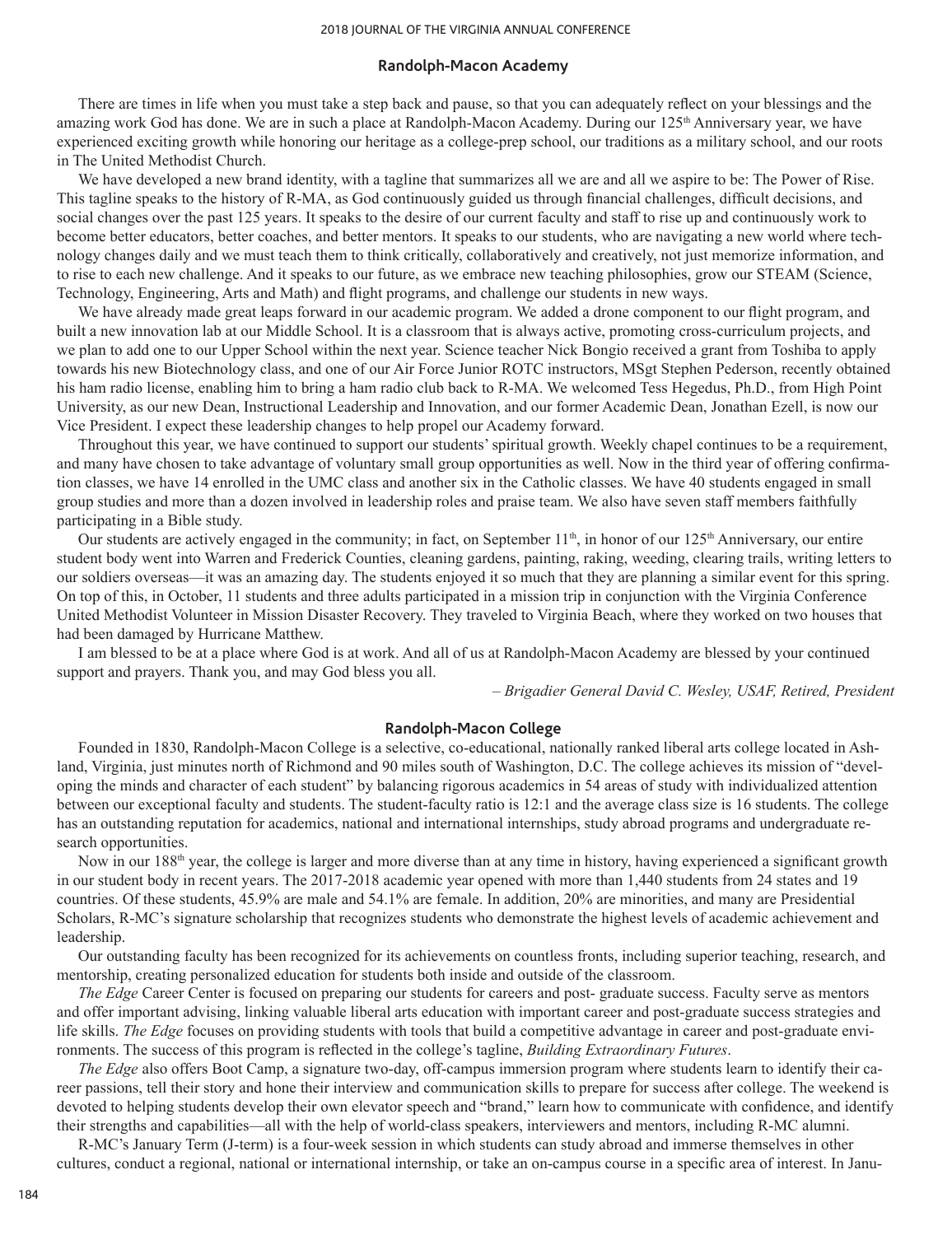ary 2018, 1323 students participated in J-term. January Term internships provide unique opportunities, and this year, 127 students interned across the country and around the world. Our students experienced internships at organizations as diverse as hospitals, churches, a naval station, non-profits, the General Assembly, and the Sierra Club.

In addition, 162 students participated in study/travel courses during J-term 2018, traveling to a variety of locations including Spain, Austria, Tanzania, Cuba, England, Guatemala, Japan, the United Kingdom, and Israel.

One of the flagship programs at Randolph-Macon is the Schapiro Undergraduate Research Fellowship program (SURF), an endowment to support scholarly undergraduate research by students in all disciplines. SURF allows students the opportunity to conduct original research, under the guidance of a faculty member, and to be paid a stipend. Many students present their findings at academic and professional conferences both nationally and internationally. Now in its 22<sup>nd</sup> year, SURF has funded research opportunities for over 630 students.

R-MC offers a Four-Year Degree Guarantee, which pledges in writing that freshmen who meet all necessary requirements will graduate within four calendar years. If not, Randolph-Macon will waive tuition costs for R-MC courses needed to complete the degree.

Last year, the college celebrated its 50th anniversary of desegregation by highlighting the events that led to this historical moment and honoring the pioneers who led efforts to achieve equality at the college. R-MC continues to integrate the value of diversity into the fabric of campus life. Through a wide range of student organizations and multicultural programs, Randolph-Macon seeks to build a community that upholds the inherent worth of individuals in an atmosphere of mutual respect, trust, and civility.

In 2015, R-MC completed its enormously successful *Building Extraordinary* campaign with over \$125 million raised from 12,129 alumni and friends. In 2017, 37.5% of our alumni gave back to the college, making us 16th in the country in alumni loyalty. The college has experienced a campus renaissance, with over \$80 million spent on new and renovated facilities in recent years.

In 2017, R-MC's new science building, Macon F. Brock, Jr. Hall, was completed. This three-story, 30,000-square-foot facility, with state-of-the-art teaching laboratories, plus classrooms and faculty offices, houses the biology, environmental science/geology, and chemistry departments. Additionally, a new Keeble Observatory was constructed in 2017.

The A. Purnell Bailey Pre-Ministerial Scholarship Program was established in 2004 to support students who express an interest in ordained ministry in the Christian tradition. Students awarded this scholarship receive half-tuition for the first two years and full tuition for the junior and senior years. Fourteen students were awarded this highly competitive scholarship in 2017-18. The program includes weekly mentoring, two internships in ministry settings, and support selecting and applying to theology school. R-MC recently received a grant to create a Leadership in Ministry experience much like our existing Career Boot Camp program. Pre-ministerial students will have four experiences off campus (including visits to Candler School of Theology, Duke Divinity School, and Wesley Theological Seminary) to help in their professional development as they prepare for ministry.

Summer 2017 marked the beginning of two new summer programs for high school students offered at Randolph-Macon. *Pathways to Science* invited rising sophomore Hispanic girls to campus July 23-28 to meet scientists and explore STEM related activities. *Convergence* was an 11-day event (June 22-July 2) in which high school students explored the many ways that faith and science come together. *Convergence* also included faculty lectures and hands-on experiences on the James River and at Shalom Farms.

Student outreach through community service continues to be an important aspect of a Randolph-Macon College education. In 2016-17, R-MC students collectively amassed more than 17,000 volunteer hours and donated \$47,075 to various causes. Students in Fraternity and Sorority Life contributed more than 10,049 hours of collective service to the community and donated nearly \$27,683 to various organizations and philanthropies. In addition, \$14,000 was raised and donated to the American Cancer Society from the annual Relay for Life. The Students Engaged in Responsible Volunteer Experiences (SERVE) program, in the Office of Student Life, is an integral part of Randolph-Macon College.

R-MC coordinates dynamic opportunities for service and service-learning to help students explore the root causes and contexts of social needs through connections with the greater community. Students are actively engaged with groups such as Habitat for Humanity and the American Cancer Society Relay for Life. There are two signature events each year, The Big Event in the fall and Macon a Difference Day in April. These campus-wide community-service initiatives bring together the college's clubs, organizations and academic and administrative departments to volunteer their time and energy for environmental projects and other needs in the surrounding communities.

At Randolph-Macon College, students bond with their peers, faculty mentors and alumni to build meaningful relationships that last a lifetime.

*– Alan B. Rashkind, Chairman*

#### **Shenandoah University**

Shenandoah University's mission is to educate and inspire individuals to be critical, reflective thinkers; lifelong learners; and ethical, compassionate citizens who are committed to making responsible contributions within a community, nation and the world. This year, through our first session of the Youth Theology Institute, we have reached high school students from Virginia, the mid-Atlantic and Northeastern parts of our nation. Additionally, we have extended our hands into multiple countries as we have provided medical needs, natural disaster relief, and will even provide music lessons! We are committed to our community, our nation and the world.

This time last year, we had accepted twenty students into our first ever Youth Theology Institute. The students spent a week at Shenandoah University and a week studying at Wesley Theological Seminary in Washington, D.C while earning three college cred-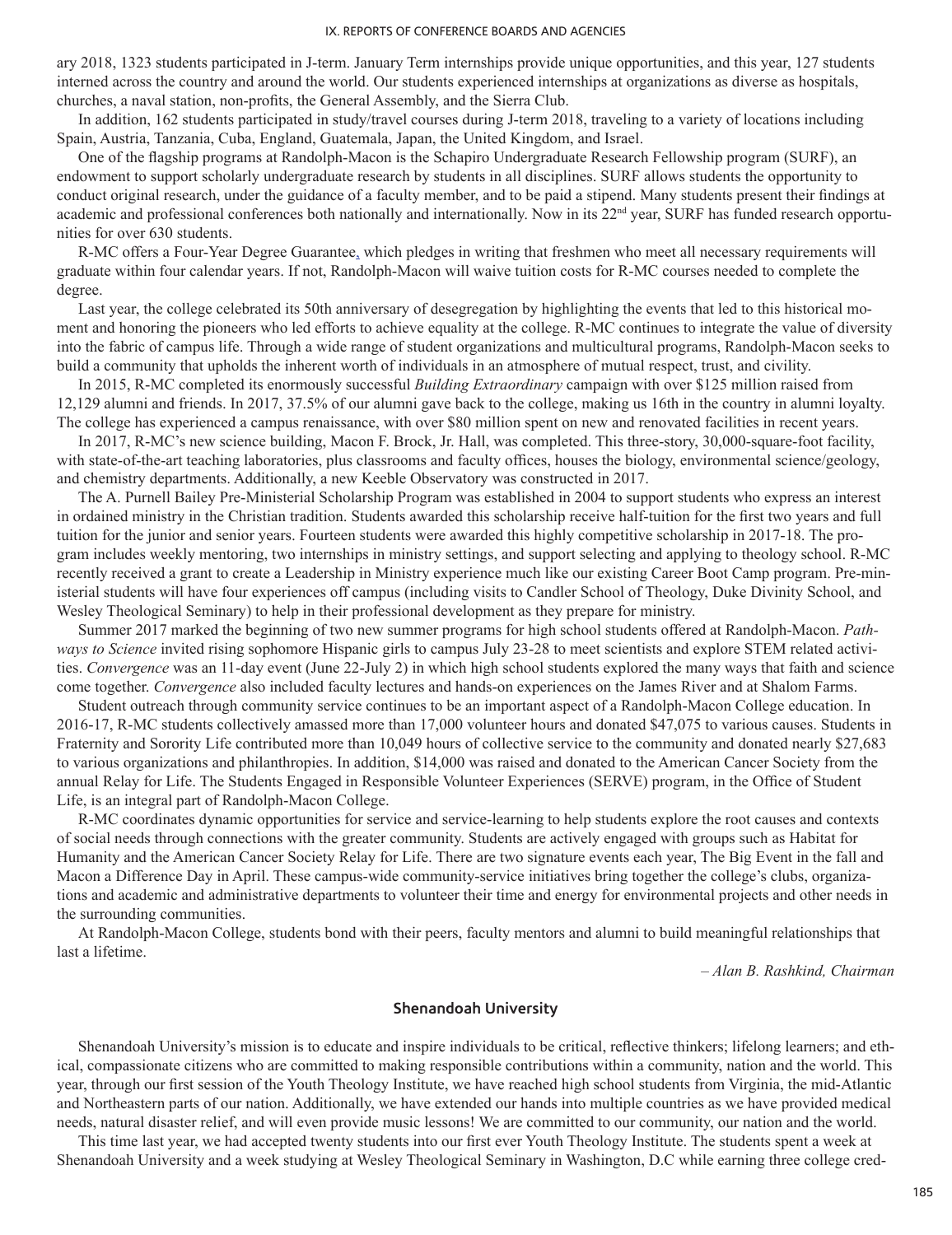its for their academic work and their congregational justice projects. Shenandoah's institute is funded through a \$600,000 four-year grant from the Lilly Endowment. The students explored what it means to be a Christian in a pluralistic world and explored God's call to the urban and rural settings. If you would like to nominate a dedicated high school student, or you are a dedicated high school student that would like to apply, please do so at su.edu/youththeology.

Shenandoah University and Wesley Theological Seminary have continued to establish their relationship, not only through the Youth Theology Institute, but in initiating a 3+3 Program that benefits our students and our churches. The 3+3 program is a fasttrack agreement that will allow Shenandoah University undergraduate students to forgo their senior year and pursue their Master of Divinity degree one year sooner and one year with less tuition debt. This program offers a streamlined approach for those who feel a call to leading the church and faith-based non-profits from both a clergy and lay perspective, and will begin this fall.

This year has also been a significant year for our students serving on mission trips. During Spring Break 2017, a team of Nursing students, faculty, and a Spiritual Life staff member traveled to Brazil to learn and serve people living in the Amazon River Basin on the John Wesley Medical Boat. Through the trip, students, with the assistance of Brazilian doctors, offered underserved communities basic medical care, while learning about a new culture and way of living. This was our fourth time taking a group of Nursing students to Brazil in partnership with the United Methodist Church. We are currently planning our fifth trip for March 2019.

During its annual May trip to Leon, Nicaragua, the Shenandoah University Medical Mission Team served under-resourced families living in the mountains of Leon and Matagalpa. Graduate students and faculty in Physician Assistant studies, Occupational Therapy, Physical Therapy, and Pharmacy serve in one of three rural clinics run by El Ayudante, a Christian mission organization. They gained clinical experience by providing medical care for people who are typically underserved. This is our largest mission trip every year with nearly50 people in service.

Over winter break, Spiritual Life took students for a week of serving and rebuilding the Virginia Beach area that has been affected by Hurricane Matthew. We worked with the United Methodist Committee on Relief (UMCOR) doing various construction projects. Prior to this trip, Shenandoah also put together over 30 flood buckets for the United Methodist Committee on Relief to go to places like Texas, Florida, Puerto Rico and other locations that were greatly affected by hurricanes this year.

This March, the Office of Spiritual Life is partnering with the Conservatory to offer a Global Experiential Learning (GEL) trip for Music Therapy students to Xela, Guatemala. During this time, students will teach music lessons to Mayan children in Guatemalan Highlands. This trip is done in partnership with the Highland Support Project, which works to empower and support local indigenous communities.

This summer, four Shenandoah University graduates will begin their seminary education, all at United Methodist seminaries (Wesley, Drew, and Candler). Three of them will be on full-tuition scholarships. These four strong, creative women will help lead our Church into a new environment in the world.

In January, Shenandoah University opened a brand new facility called the James R. Wilkins, Jr. Athletics and Events Center. With a capacity of nearly 5,000 people, we are exploring opportunities to engage our community through large-scale regional events. As we continue to value our relationship with the Virginia Annual Conference, I hope you will dream about what events we can hold on our campus in Winchester that might reach others as we "make disciples of Jesus Christ for the transformation of the world" and share those ideas with our Dean of Spiritual Life, Rev. Dr. Justin Allen.

Finally, we are sad to see Rev. Tommy Herndon and Rev. Larry Thompson rotate off of the Board of Trustees, but wish them well in retirement. We are excited to welcome Rev. Dr. Victor Gomez, a Shenandoah University alum, and Rev. Dr. Steven Summers to our Board of Trustees as the new district superintendents for the Harrisonburg and Winchester districts.

It is our privilege to work with the Virginia Annual Conference and our seminary colleagues to educate and inspire leaders for tomorrow's church and world.

*– Tracy Fitzsimmons, President*

#### **Virginia Wesleyan College**

Virginia Wesleyan University is experiencing an exciting period of transformation and growth. In fact, in a recent editorial piece, higher education consultants from Chicago-based Dwyer Education Strategies described the last two years at Virginia Wesleyan as the most amazing transformational story they've seen in American higher education in the past 13 years.

In summer 2017, Virginia Wesleyan transitioned from a college to a university. As part of that, two new graduate programs were added—an online Master of Business Administration and a Master of Arts in Education—as well as new online degree-completion programs at the undergraduate level.

The academic year began with two prominent additions that have created a "national niche" for Virginia Wesleyan in the natural sciences. First, the University opened its new Greer Environmental Sciences Center, a 44,000-square-foot, state-of-the-art facility featuring indoor and outdoor classrooms and teaching and research laboratories. The center was LEED Gold Certified by the U.S. Green Building Council this winter, an impressive honor that accompanies Virginia Wesleyan's "2018 Conservationist of the Year" award from the Chesapeake Bay Foundation and its advancement to the top-tier Model Level in the Elizabeth River Project's River Star Business program.

Launched in coordination with the GESC, the Batten Honors College of Virginia Wesleyan University aims to educate impactful global citizens through an environmental focus, an international study-away experience, and leadership training and development. This highly selective program annually offers 20 full-tuition scholarships and 20 two-thirds tuition scholarships.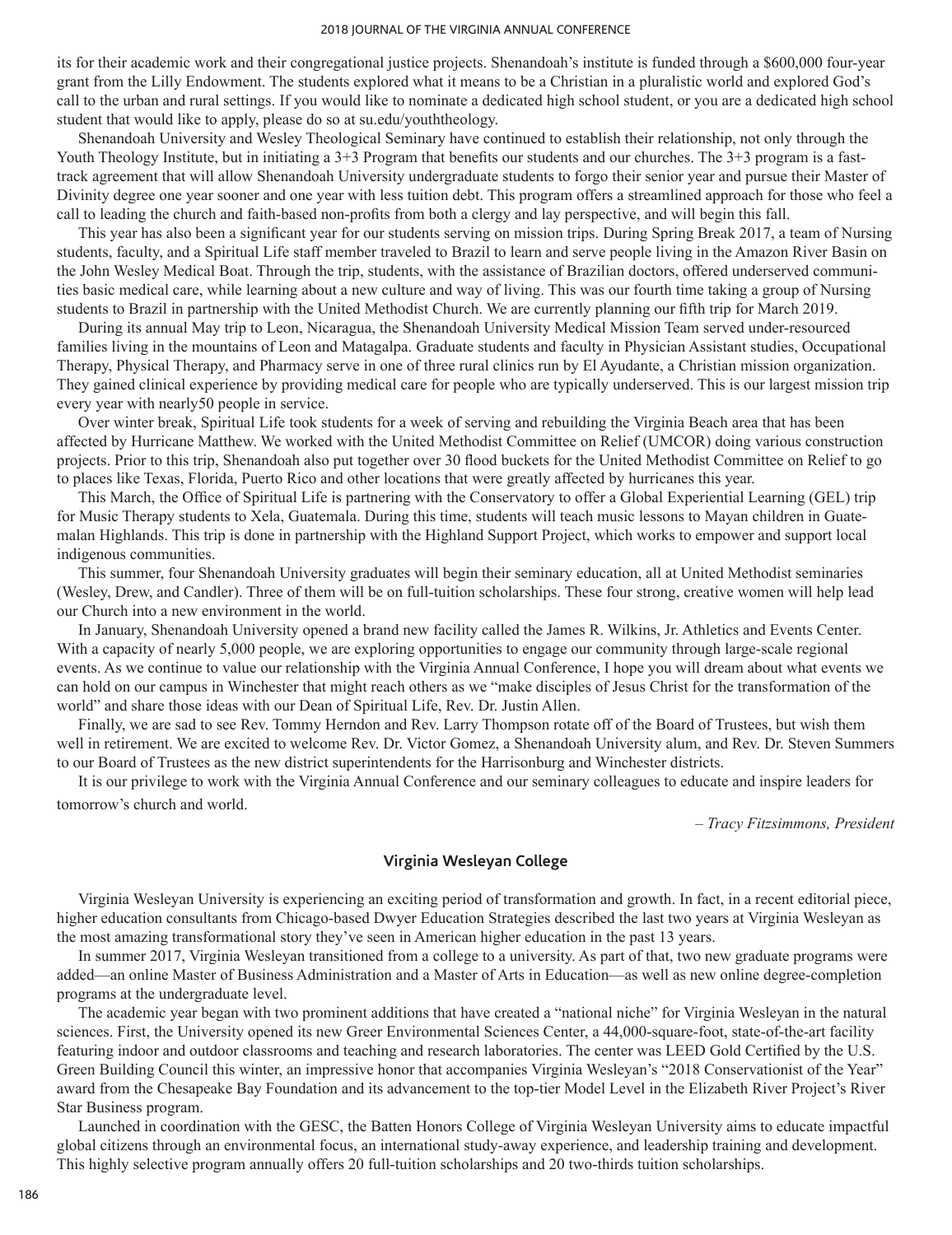Virginia Wesleyan formed the new Wesleyan Engaged: Center for Civic Leadership and Service Learning in December 2017 and welcomed Dr. Brian Kurisky as its director. The new center builds on the University's strong foundation of student volunteerism and shapes, expands, and directs service learning opportunities, neighborhood partnerships, and interfaith dialogue. These efforts are supported by the Birdsong Community Services Endowment Fund, established in 1995 to provide support for Virginia Wesleyan's acclaimed community services program.

The Westminster/Wesleyan Lifelong Learning Institute was also established this academic year, bringing courses taught by Virginia Wesleyan faculty to the senior-living campus of Westminster-Canterbury on Chesapeake Bay. Several courses are taught each semester, with roughly half on faith-related topics. The partnership allows Westminster-Canterbury's members to stay challenged and energized as they continue their path of education and growth, and it gives Virginia Wesleyan opportunities to share the talents and leadership of its faculty, students and community.

The University raised funds to offer full scholarships for two visiting students from the University of Puerto Rico-Humacao for the spring 2018 semester. The partnership "promises to aid the recovery in Puerto Rico, to build new and durable alliances between our two regions, and, most importantly, to ensure that young people in Puerto Rico have the opportunity to continue their education," said Mavel Velasco, Professor of Hispanic Studies at VWU.

Each spring, in partnership with the Virginia Conference of the United Methodist Church, Virginia Wesleyan University hosts a workshop for UMC pastors that yields continuing education units. The 2018 Robert F. Boyd Institute will feature Dr. Tod Bolsinger, Vice President and Chief of Leadership Formation at Fuller Theological Seminary, who will share insight and lessons on leadership in a changing world. The Boyd Institute complements a variety of programs offered by the University's Center for Sacred Music, Center for the Study of Religious Freedom, and Marlin Ministries.

Construction is underway for Virginia Wesleyan's new Susan S. Goode Fine and Performing Arts Center, scheduled for completion in early 2019. This new facility, coupled with planned expansion of the existing Fine Arts Building, will enhance Virginia Wesleyan's fine and performing arts offerings and showcase the prominence of its arts program to the community.

A new addition to campus is the Frank Blocker Youth Center, a cooperative facility functioning as a laboratory school for VWU's teacher-education students and Tidewater Collegiate Academy during the academic year, and in the summer months by the local YMCA Camp Red Feather.

Construction was also completed last fall on the new 400-meter, eight-lane Betty S. Rogers Track and Field Center, and men's and women's swimming took to the pool for their first season in the Natatorium in the Jane P. Batten Student Center. The Marlins baseball team is playing on the newly-renovated Kenneth R. Perry Field, and, as a result of a recent gift to athletics, Virginia Wesleyan's 2017 NCAA Division III National Softball Championship team will be playing next season's games at Broyles Field in TowneBank Park on campus.

Before us are some of the most promising years in our story. We look outward, yes, and also inward—to the liberal arts, the foundation of our mission, and to our United Methodist heritage, the inspiration for our founding. We look into the minds and hearts of our students, who in turn look to us for guidance and assurance. As we prepare to educate these coming generations who will take their place in a world quite different from that Virginia Wesleyan's origins in 1961, we invite your continued faith in our plans and your active support of our progress. There is much to celebrate!

*– Scott D. Miller, President*

# **ASSOCIATION OF RETIRED MINISTERS AND SPOUSES (ARMS)**

ARMS is an association of retired clergy, spouses, and surviving spouses in the Virginia Conference that promotes fellowship, encouragement, support, learning, and sharing. ARMS provide a voice for retirees by facilitating vital connections with each other and the church. All retired clergy, spouses, and surviving spouses are members of ARMS.

The ARMS Board meets four times a year to plan events for our members. Four times a year we publish our newsletter, TO ARMS. Through our newsletter and the conference Retiree Net, we seek to keep our membership informed subjects that impact retired clergy and their family. We have a close working relationship with VUMPI that allows us to get information about health insurance and retirement issues. Together we also plan the annual Retirees Banquet that welcomes that year's new retirees and spouses to ARMS.

The main ARMS event has traditionally been an annual fall retreat. The keynote speaker for our 2017 retreat was Rev. Larry Jent. His stories and witness were enjoyed by everyone. Rev. James Lavender also shared some wonderfully amusing stories with us. The last two years out retreat has been held at Eagle Eryie and they have been wonderful. Our fall retreat this year will be held on October 10-11 and is the process of being planned. We want to invite you to put it on your calendar now. We will send out more information as it is available.

We look forward to another great year serving the members of ARMS

.*– Paul & Martha Phillips, Co-presidents*

# **PREACHERS' RELIEF SOCIETY**

In the 148 years since it was first chartered the Preachers' Relief Society has sought to aid clergy families facing fiscal emergencies by providing them with financial grants. While we have not made a thorough search of all the records from past years, we believe that it is unlikely that a year has gone by when the Society has not had multiple requests for assistance and made multiple grants until 2017. This was a year when no requests were made and no grants given. We congratulate the clergy and their families on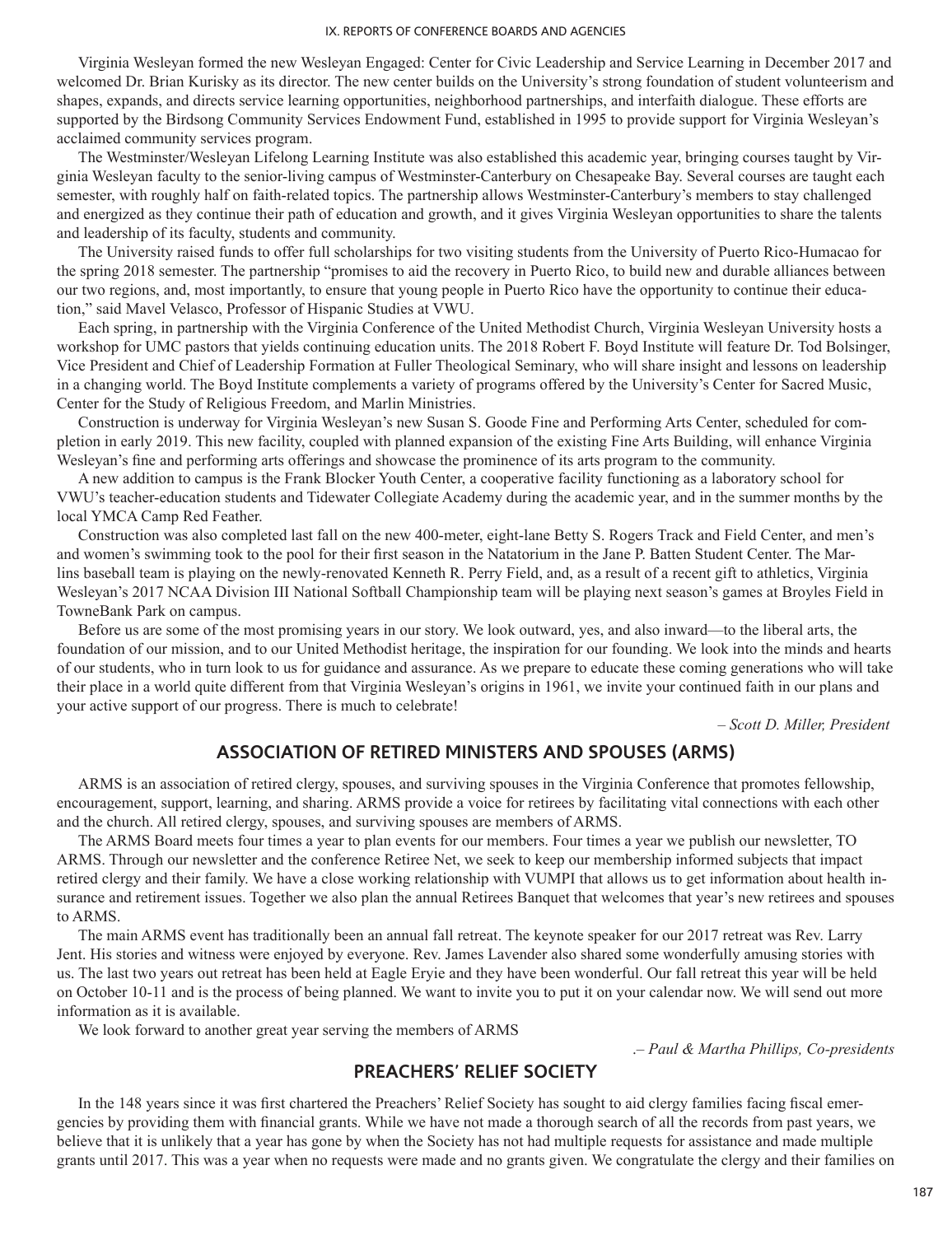their money management skills and rejoice in their good fortune.

In spite of the 2017 record we expect there will be calls for assistance in the future. If in need, clergy, retired and active, their widows and widowers should apply for help through their district superintendents. The Preachers' Relief Society gives each requests careful consideration and does what it feels appropriate to ameliorate the crisis. As far as the Preachers' Relief Society is concerned the grants are confidential. The recipients, of course, are free to disclose whatever they wish.

Our current financial advisor is Ben Riggan of Scott and Stringfellow. Anyone wishing to contribute to the work of the Society may contact him at briggan@bbtscotstringfellow.com or may contact our treasurer, the Reverend Robert F. Cofield, Jr. at bcofield1@hotmail.com.

The current directors of the Society are: Robert T. Casey, president; Edward Lilly, vice-president; James R. Bergdoll, secretary; Robert F. Cofield, Jr., treasurer; Robert N. Baker, III; Sallye Bowen; Katherine Kidwell; James S. Matthews and Harold E. White, Sr.

*– Robert T. Casey, President*

# **RETIRED CLERGY HOUSING CORPORATION**

In 2017, the Retired Clergy Housing Corporation (RCHC) marked 85 years of serving the Virginia Annual Conference clergy who need support with housing following retirement. Wow, what a history and legacy of help and assistance!!

Currently, RCHC owns 20 properties located across our conference – Hampton, Mechanicsville, Chesterfield, Danville, Lynchburg, Roanoke, Raphine, Staunton, Winchester, Bridgewater, and Prince George. All of our homes are occupied. In the past year, two properties, in Raphine and Edinburg were sold.

Since June 2015, we have engaged Pinnacle Living, formerly known as Virginia United Methodist Homes, Inc., to assist with the financial and day-to-day management of our corporation. This has gone very smoothly. The Admissions Committee has been actively working on guidelines for admission and has endorsed the use of HUD financial criteria for qualification. This means that someone who's annual income is less than \$52,700 a year can apply for admission. The committee is also looking at other qualifications of the term "needy" as is currently used in our by-laws, broadening our opportunity to serve our retirees beyond financial consideration.

For the past few years, we have not received adequate funds to cover the cost of our expenses and have had to draw from savings. The Board of Directors has endorsed a sliding scale payment program which will affect future residents. The Board will be exploring other avenues to strengthen our financial position so that we can serve our retired clergy in need well into the future.

The annual Covenant of Gratitude drive is one way we help support our budget. We ask individuals to donate \$1 per commissioned Provisional Elder and Deacon. Please consider joining our Covenant of Gratitude family! Your donation helps subsidize basic operations and unexpected repairs. On an average, our yearly budget is approximately \$175,000, and the payments we receive from our residents does not meet the financial need. **We receive no funds from the conference for the important work we do.** Please, consider joining us in supporting our retired clergy.

On behalf of the Board, I would like to thank you in advance for any assistance you are able to give this wonderful ministry. What an honor and privilege it is to talk with the families we serve and hear comments like: "You will never know what this opportunity means to us. Without RCHC, we just don't know what we would have done!" Our clergy have given themselves to the service of God and what an honor to now help support them with housing.

*– Charles Wickham, Chairperson*

# **THE UNITED METHODIST CREDIT UNION**

Our goal is to be a primary resource for encouraging sound stewardship principles and helping United Methodist churches, individuals and institutions. Our objective is to help our members "to earn all they can and save all they can so they can give all they can" as servants of Christ in the world.

We are a full service financial institution and we operate solely to serve the financial needs of our member owners. Our all volunteer board of directors is comprised of a cross section of lay and clergy. We help our members by providing quality financial products and services, including savings and checking accounts, loans, Visa rewards credit cards, online services and resources to assist our members with personal financial management. We offer SnapLoan, an educational line of credit for college students that comes with an interest rate discount for students attending a United Methodist affiliated college or seminary school. We have partnered with several conference churches to establish Jubilee Assistance Funds; a program that assists churches with short term loans to help their church members who may be experiencing a financial emergency. We recently partnered with a financial services firm that can assist our members with college planning/529s, annuities, long term care and saving for retirement.

Our church loan program helps conference churches with the refinance of current loans, loans for parsonages, renovations, and vans and buses. We also offer project loans (up to \$50,000 unsecured) and Visa rewards credit cards for church business.

John Wesley was among the first to organize financial cooperatives among the faithful in the Methodist movement and it is in the spirit of Wesley that in 1952 a group of Virginia pastors pooled their resources to help each other and established our credit union. As we celebrate 66 years of service in 2018, our membership has grown to include United Methodist churches, church members, clergy, organizations, agencies and institutions in the conferences of North Carolina, Western North Carolina, Virginia, West Virginia and Baltimore-Washington*(churches and organizations only).*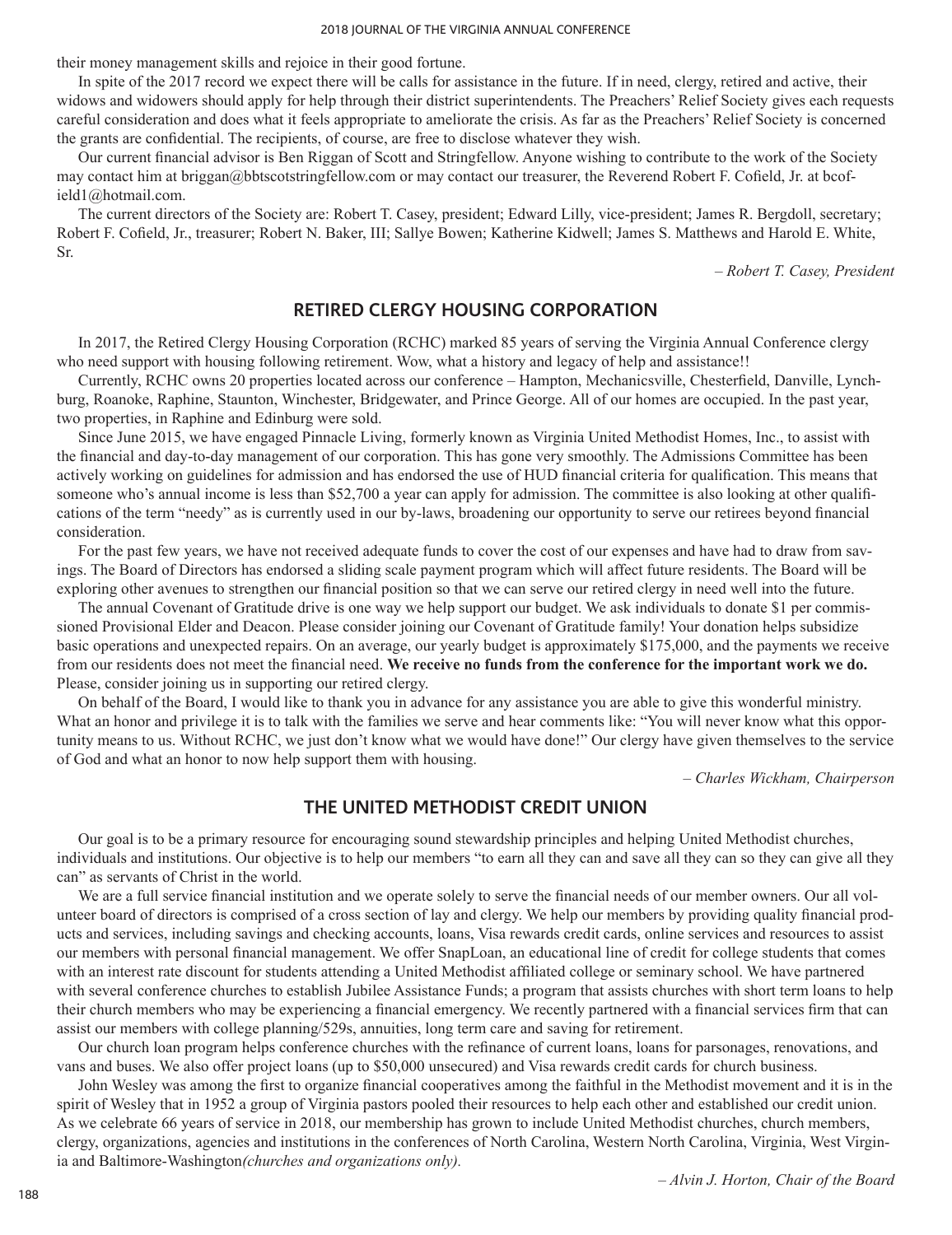# **PROFESSIONAL ADMINISTRATORS OF THE UNITED METHODIST CONNECTIONAL STRUCTURE (PAUMCS)**

The purpose of the Professional Administrators of The United Methodist Connectional Structure (PAUMCS)\* is to provide a supportive base for the unity and fellowship of its members in order to provide individual growth, professional development, continuous education and spiritual enrichment. PAUMCS promotes and encourages the training and support of United Methodist church administrators, secretaries and other church staff; serves as an advocate for emerging concerns that affect church administrators, secretaries and other church staff; encourages and assists in the establishment of chapters of church administrators, secretaries and other church staff, within or across jurisdictional and annual conference boundaries, and assists in coordinating the program and work of these chapters.

Legislation was adopted at the 1988 General Conference which states that the General Conference of Finance and Administration (GCFA) has the authority and responsibility to provide guidance and consultation for continuing education of church secretaries, including establishment of professional standards, training and certification programs and to provide assistance to PAUMCS (*2016 Book of Discipline*, ¶807.18).

The Virginia Chapter of PAUMCS sponsors two meetings during the year: a one-day fall training event and an all-day spring retreat event. Members are persons presently or previously, full-time or part-time, paid or volunteer, engaged in administrative work in any local church or agency of The United Methodist Church.

Highlights of Virginia PAUMCS activities in 2017-2018 include a six-page mailing sent to the administrative staff of the 1,200 charges of the Virginia Conference and the fall "Experience Your Conference Connection" event held in October. This gathering featured David Dommisse, Conference Treasurer and Statistician, who led our workshop covering the annual statistical data required by the General Church.

Our spring training/retreat event, "Get Away From It All," will be held at the W.E.Skelton 4-H Educational Conference Center in mid-May. Our presenter is Martha Stokes, Director of Church and Community Relations for Pinnacle Living, formerly Virginia United Methodist Homes, Inc. Martha will share her reflections on the experience of the 2016 General and Jurisdictional Conferences and expectations for the called General Conference, February 23-26, 2019 in St. Louis, Missouri. Attendees also value the networking and spiritual component of this time together.

If you have administrative staff in your church, either paid or volunteer, we encourage you to help them become a part of Virginia PAUMCS for their professional growth, to the benefit of your church!

*\* Name change made during 2016 PAUMCS National Conference.*

*– Sandra S. Fulcher, President*

# **VIRGINIA CONFERENCE HISTORICAL SOCIETY**

Much of the time and energy of the Conference Historical Society during the past year has been directed toward preparations for hosting the Southeastern Jurisdiction Historical Society (SEJHS) for their annual meeting, which will take place at the Williamsburg UMC, July 17-20. The theme for the event is "Religious Liberty in the Historic Advance of Virginia Methodism". Video messages from Bishop Sharma D.Lewis, lectures, panels, and tours will provide an overview of the advance of Methodism from Colonial times to the present, including a celebration of the 50<sup>th</sup> anniversary of the Uniting Conference of 1968, which brought the Evangelical United Brethren Church, the Central Jurisdiction and the Methodist Church into a union known as The United Methodist Church. The highlight of that evening will be remarks from retired Bishop Peter Weaver, followed by a concert featuring a quartet from The Brethren, a professional men's chorus from northern Virginia.

An outstanding group of lecturers and panelists will tell the story of Methodism's growth in the Commonwealth of Virginia over the course of nearly 250 years, with emphasis on the Colonial era, the Shenandoah Valley, the Chesapeake Islands and the union which formed the UMC. There will be tours of the churches of Colonial Williamsburg, including ringing the *Freedom Bell* at the First Baptist Church of Williamsburg (recently rung by President Obama at the opening of the Smithsonian's National Museum of African-American History and Culture), Historic Jamestowne, and encounters with historical interpreters, designed to help experience an earlier era. One unit of continuing education credit is being offered to those who attend the entire event.

The VCHS extends its deep condolences to the family of the late Rev. Myrtle Frances Hatcher, who as a Trustee of the Conference Historical Society served as Chair of the 2018 SEJHS Annual Meeting Steering Committee. Her love, guidance and commitment to this effort will be remembered through the dedication of this gathering to her memory.

Other significant accomplishments of the VCHS include:

- Approval of a resolution from the William Watters Foundation, seeking Conference and General Commission on Archives and History certification of the William Watters burial site as a "Registered Methodist Historical Site".
- Installment of a historical marker at Mt. Zion Church in Leesburg, recognizing the church as the oldest continuing African-American congregation in Virginia, tracing its origins to Old Stone Church, founded in 1766.
- Growth of the Patti Russell Endowment, which supports the salary of the Conference Archivist, to over \$335,000.00.
- Recognition of the importance of increasing and maintaining Conference and Endowment financial support for the Archives to meet the demands of both present and future in properly maintaining Conference records and to provide resources to local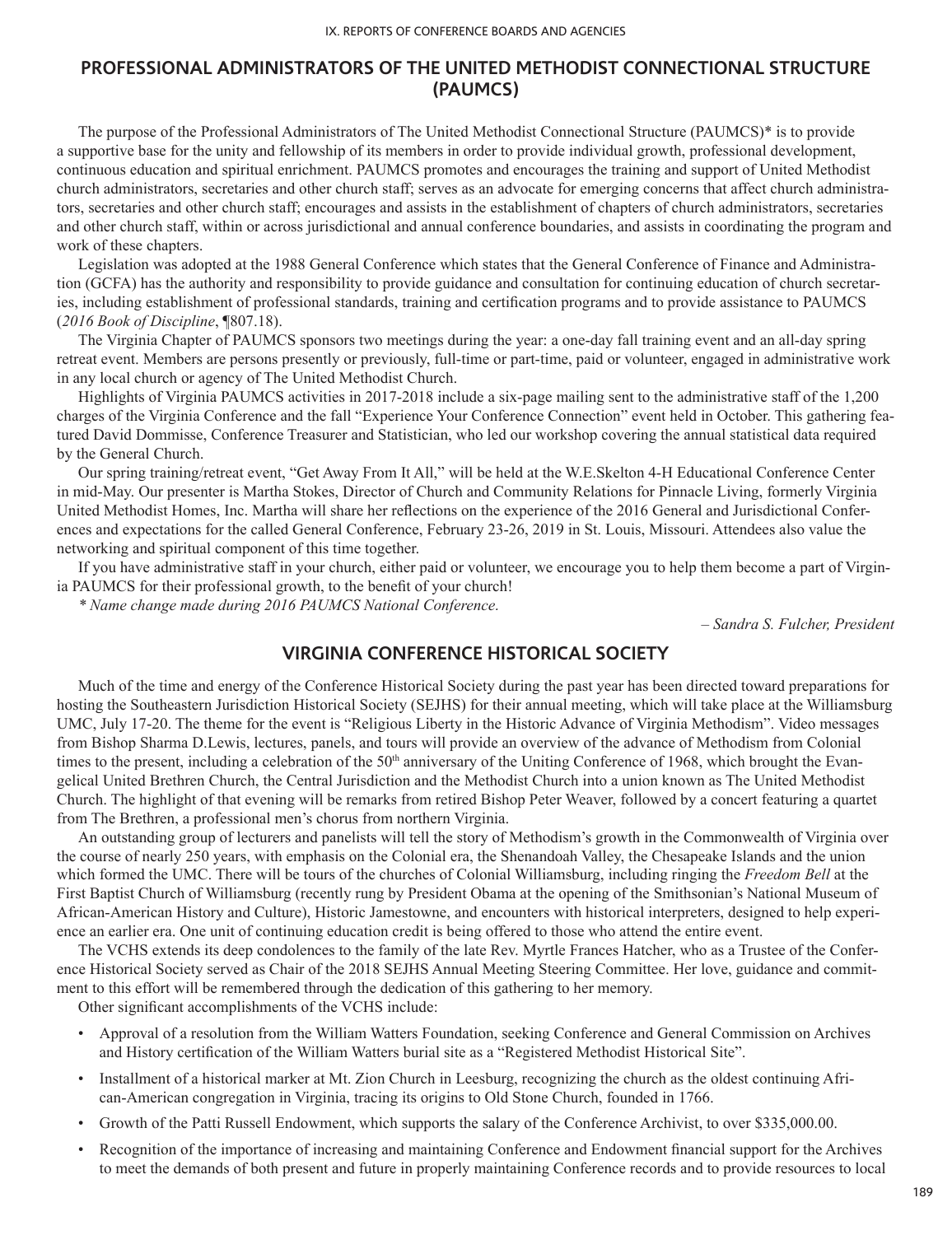churches in maintaining and further developing local church histories and assisting other institutions or individuals in the work of historical preservation and interpretation.

- Publication of *Heritage*, now in its 45th year, telling the stories of Virginia United Methodist history. The Fall 2017 issue celebrated the 150th anniversary of Mt. Zion UMC, the African-American descendent of the Old Stone Church in Leesburg, and it discussed the 1963 integration of Fredericksburg Methodist Church, the first all-white Methodist church in the VA Conference to desegregate. The Spring 2018 issue features the Rev. Lee Sheaffer's remembrances of his time in the clergy of the Evangelical United Brethren Church and the 1968 merger, as well as an article about Joseph Mastin and his advocating of eugenics.
- Coming events: The Southeastern Jurisdiction Historical Society Annual Meeting in Williamsburg, July 17-20, 2018; registration information can be found on the Conference website under the Conference Historical Society. The Fall meeting of the VCHS will take place at Shady Grove UMC, Mechanicsville, 10 a.m., October 6. The speaker will be Dr. Dale Patterson from the General Commission on Archives and History.

The following person is presented to the Annual Conference for election as clergy and lay trustees of the Conference Historical Society, 2018-19:

*– John T. Martin Jr., President*

#### **The Old Brunswick Circuit Foundation**

Over the past year, the Old Brunswick Circuit Foundation (OBCF) has further developed its strategic plans for two of the properties entrusted its care. The first is the old Randolph-Macon College/Boydton Institute site in Boydton. Our focus is two-fold, including preservation of the property and acquiring necessary funding and sources to accomplish the project within the next several years. We are seeking to determine what part(s) of the main building, which served as a dormitory, classrooms, and administrative offices, can or should be preserved, and we are seeking to restore the adjacent headmaster's house, a structure that could be used for a learning center/library and/or caretaker residence. Our leadership team for this project is in the process of developing relationships with granting organizations, foundations, and major donors. A plan is being developed for the utilization of the physical property with consideration of how best to interpret the significant history of both the original site of R-MC, the oldest Methodist College in America, and the Boydton Institute, which later occupied these same facilities, serving African-American students for half a century in the years following the Civil War. These two schools had a significant impact on the education of whites and blacks for over 100 critical years in our nation's history, providing leaders in many fields, including higher education and the civil rights movement.

The second project is "Canaan," the name given by the Rev. Edward Dromgoole to his home, which served as a meeting place for early Methodists, including Bishop Francis Asbury, for many years. The Board of Supervisors of Brunswick County approved our "concept" for a retreat center and gave us a conditional permit to move forward with a plan to develop a rustic campground and assembly building that would accommodate about forty people for educational purposes. A leadership team for this project is in place. Steps are being taken to shore up the foundation of the home and to prevent further deterioration. An archeological dig was conducted by the College of William and Mary, assisting in the identification of structures on the site and the recovery of artifacts. One such structure is a "spinning house," which with restoration could become a museum and visitor orientation center.

The third project is maintenance and interpretation of the Ebenezer Academy site, the first Methodist school in America, located near Warfield. The site is complete and open to the public. Signage along Boydton Plank Road, Route 1, marks the entrance.

We are grateful for the progress being made by the OBCF, but much help is needed from United Methodists across the Conference. Financial gifts, on-site volunteers, and researchers are welcome to join in these efforts to preserve and interpret these vital aspects of the origins of Methodism in Virginia.

*– Jim Mott, President*

### **The Old Stone Church Foundation**

The Old Stone Church Foundation was established by the Virginia Conference Historical Society in 1974 to be responsible for the care and preservation of Methodism's Old Stone Church Site in Leesburg, the first Methodist owned property in America. Members of the foundation help support this mission and we continue to be grateful for those who maintain their membership in the foundation year after year.

Our pillar church (Mt Zion UMC) celebrated its 150th anniversary in October and installed a "Historical Marker" in early March 2018 citing it as the oldest continuing black congregation in the state of Virginia.

*– Charles Williams, President*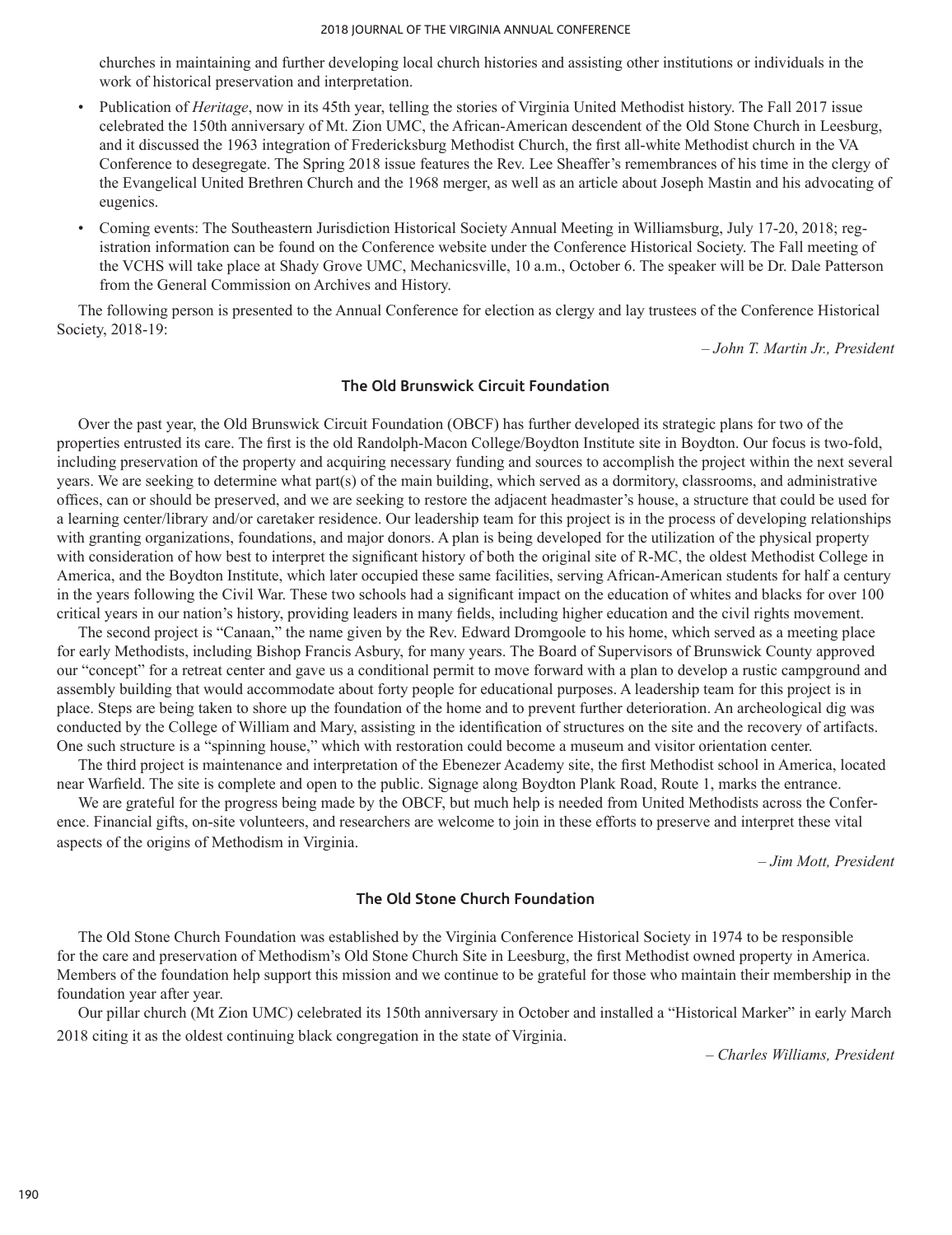#### **William Watters Foundation**

The William Watters Foundation was established by the Virginia Conference Historical Society in 1996 to protect and preserve the small Adams-Wren-Watters cemetery in McLean, Virginia. William Watters, the first American-born itinerant Methodist minister and his wife are buried there. The cemetery, a circular plot, 90 feet in diameter and one-quarter acre in area, is located at 6430 Linway Terrace (off Old Dominion Drive), McLean, Virginia. It has been registered as the United Methodist Historic Site No. 7 since 1970.

Myra Lindsey prepared a resolution, which was approved by the executive committee of the Virginia Conference Historical Society (also known as the Virginia Commission on Archives and History, or VCAH), and submitted to Common Table seeking Annual Conference endorsement that the United Methodist Historic Site No. 7: William Watters Grave, McLean, Virginia be designated a Heritage Landmark.

According to the *Book of Discipline* (2016, Paragraph 1712.b), "Heritage Landmarks of the United Methodist Church are buildings, locations, or structures that are specifically related to significant events, developments, or personalities in the overall history of The United Methodist Church or its antecedents. They must have distinctive historic interest and value for the denomination as a whole, as contrasted with local or regional historic significance."

We feel the William Watters gravesite qualifies for this status because the Rev. Mr. Watters, the first American-born Methodist itinerant preacher, went to great lengths to keep the American Methodist movement alive and operational during the Revolutionary War, a time when Methodist ministers were often suspected of being British loyalists. Without his efforts, it is possible the United Methodist Church would not exist today. Myra is currently preparing the application and supporting documents necessary for requesting Heritage Landmark status, which must be submitted to the General Commission on Archives and History by June 30, 2018, for General Conference action in 2020.

We are presently assembling a display table for the 2018 SEJ Historical Society Annual Meeting, being held in Williamsburg, Virginia, July 17-20, and sponsored by the Virginia Conference Historical Society. The table will tell, in word, artifacts and photos, about William Watters' life and of the mission of the William Watters Foundation.

For additional information write to:

**The William Watters Foundation, 1205 Dolley Madison Blvd, McLean, VA 22101**

*– E. Jean Balcom, President*

## **THE VIRGINIA UNITED METHODIST FOUNDATION**

"Whoever sows to please their flesh, from the flesh will reap destruction; whoever sows to please the Spirit, from the Spirit will reap eternal life.

Let us not become weary in doing good, for at the proper time we will reap a harvest if we do not give up. Therefore, as we have opportunity, let us do good to all people,

especially to those who belong to the family of believers.

-*Galatians 6:8-10*

Seeds sitting by themselves in a bag produce nothing. Seeds held in a pod or cased in their native wrapper produce nothing. Seeds will never flower or be fruitful on their own. The purpose for seeds is not ornamental.

Seeds need to be sown in soil or in a field – where they can germinate and multiply to grow new crops. Sowing took the form of scattering in Bible times. Today we have big equipment that can be deliberate to sow seeds evenly and efficiently across a field.

If you sow a little seed, you will reap a little harvest – because it has to be there in seed form before it can show up in harvest form. Any farmer knows that.

Being generous in sowing gives us an opportunity to have a generous harvest that can bless others. Living. Giving. Sharing. Saving. Stewarding. These are all ways that we can sow the seeds of our lives – to prepare for a harvest that can impact others. Our perspective is never neutral, and often shaped by events around us.

- Giving back to the community can extend the hands of Christ and edify believers by 'adding nutrients to the soil of our community.'
- Building an endowment can sow seeds from one generation's generosity to impact coming generations by planning and connecting our lives with eternity.
- Creating a scholarship fund can sow seeds to provide training in equipping next generations to carry forth the message of Christ.
- Allocating excess funds to create grants to resource strategic ministry initiatives, or to serve the needy and feed the hungry both now and later … to minister hope and healing as a lasting legacy!

Over the past year, the Virginia United Methodist Foundation served more than 350 churches across the Conference in creating ministries for the future. Seeds have been sown selflessly to fulfill our mission statement: **Stewarding Potential to build His kingdom!** Our vision is focused on an eternal harvest while we create lasting ministries through strategic planning, gifts and grants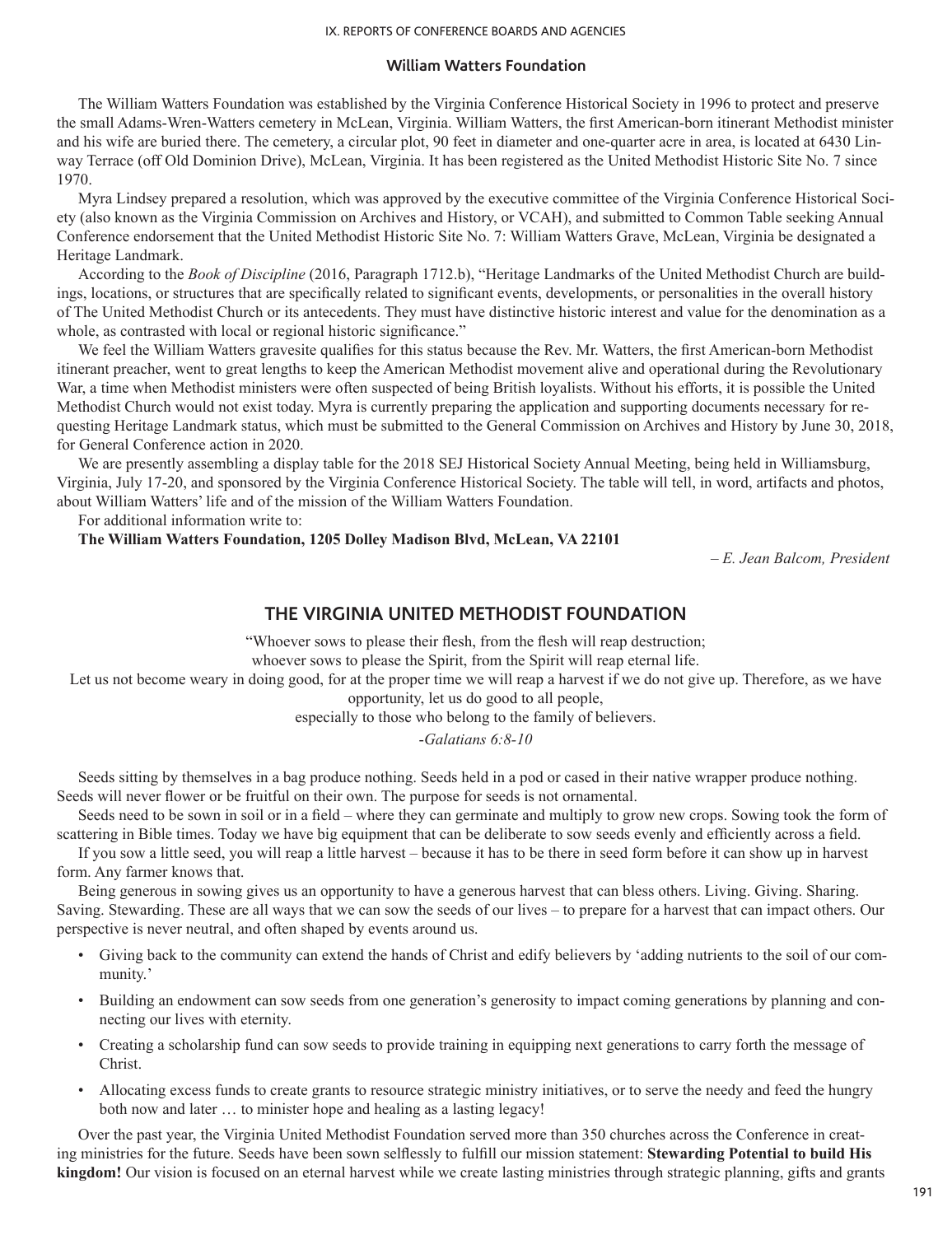to support ministry expansion, continuing education to equip leaders as stewards, capital campaigns and effective stewardship to energize generosity. Our commitment is to live out our Core Values with a vision for relevant ministry that leaves a lasting legacy for generations to come.

I am grateful for each fund – large and small – and each church relationship – urban or rural – where we serve as a fiduciary and assist in fulfilling their mission and vision. Sow seeds widely and expect God to bring the harvest! Capture the potential for an eternal impact!

| <b>Current Foundation</b><br><b>Relationships</b> | <b>Number</b> | Value        |
|---------------------------------------------------|---------------|--------------|
| Local church-related<br>accounts                  | 231           | \$44,919,603 |
| Individual Endowments                             | 89            | 8.311.438    |
| District and Agency<br>funds                      | 65            | 11.967.422   |
| <b>Charitable Gift Annuities</b>                  | 45            | 805,629      |
| Foundation-controlled<br>Funds                    | 5             | 636,019      |
| Total                                             | 435           | \$66,640,111 |

*– Board of Directors, Virginia United Methodist Foundation*

# **Virginia United Methodist Development Company, LLC**

*Stewarding Potential to Build His Kingdom*

Seeds sown can grow and multiply! Churches planted and ministries expanded can also grow and multiply.

Helping church leadership discern how to manage short-term assets and prepare for long-term loans is like sowing seeds for a future harvest. At the core of managing time-based deposits is the need for liquidity and often an aversion to risk and volatility. By contrast, a church loan for a major capital expansion is often a long-term commitment based on envisioning its mission and ministry 10-20 years into the future. Both require clear vision on potential and purpose for both investment and expansion. It's all about balancing perspective!

Over the past year, the Virginia United Methodist Development Company, LLC, has expanded its reach with loans to more than 35 churches across the Conference and impacted more than 26,000 Methodists. Thanks to 512 churches, agencies and individuals who have become investors in the Development Company, we have been able to make a difference by helping them with church extension loan financing. These churches are now saving more than \$650,000 in debt service and, thereby, increasing their operational cash flow to enable them to expand their local ministry outreach!

Our impact can be seen with:

- Helping a church think and plan through a capital campaign for a major renovation and building expansion.
- A re-finance loan for a church whose loan interest rate was the highest in the conference and was impeding their ability to maintain their budget or pay apportionments.
- Equipping a church in the Alexandria District to launch a comprehensive strategy for donor engagement to cover expanded ministry and reduce debt on their new building.
- Three different churches who needed a combo loan to re-finance a previous loan while planning for facility expansion or capital upgrades.
- Assisting a church in the Richmond District with financing their building expansion after initiating a capital campaign to reach their growing community

These are just a few of the examples of how your investments enable the Development Company to fulfill its mission: **Stewarding Potential to build His kingdom!** As a connectional ministry, our goal is to help local churches become effective stewards of the resources entrusted – both building and budget – and re-envision their impact in mission and ministry in their local community. Each loan has a unique story of connecting with their community and impacting lives as the hands and feet of Christ.

The Development Fund is a registered Offering with the Commonwealth of Virginia. Although investments are not insured, they are safeguarded through strict investment and lending policies, healthy collateral coverage on its loans and strong oversight by its board and competent staff. The Development Company offers construction loans with terms up to one year. Permanent loans with terms of five years and amortization up to 30 years are also available. Our purpose is to enable United Methodist investors to fund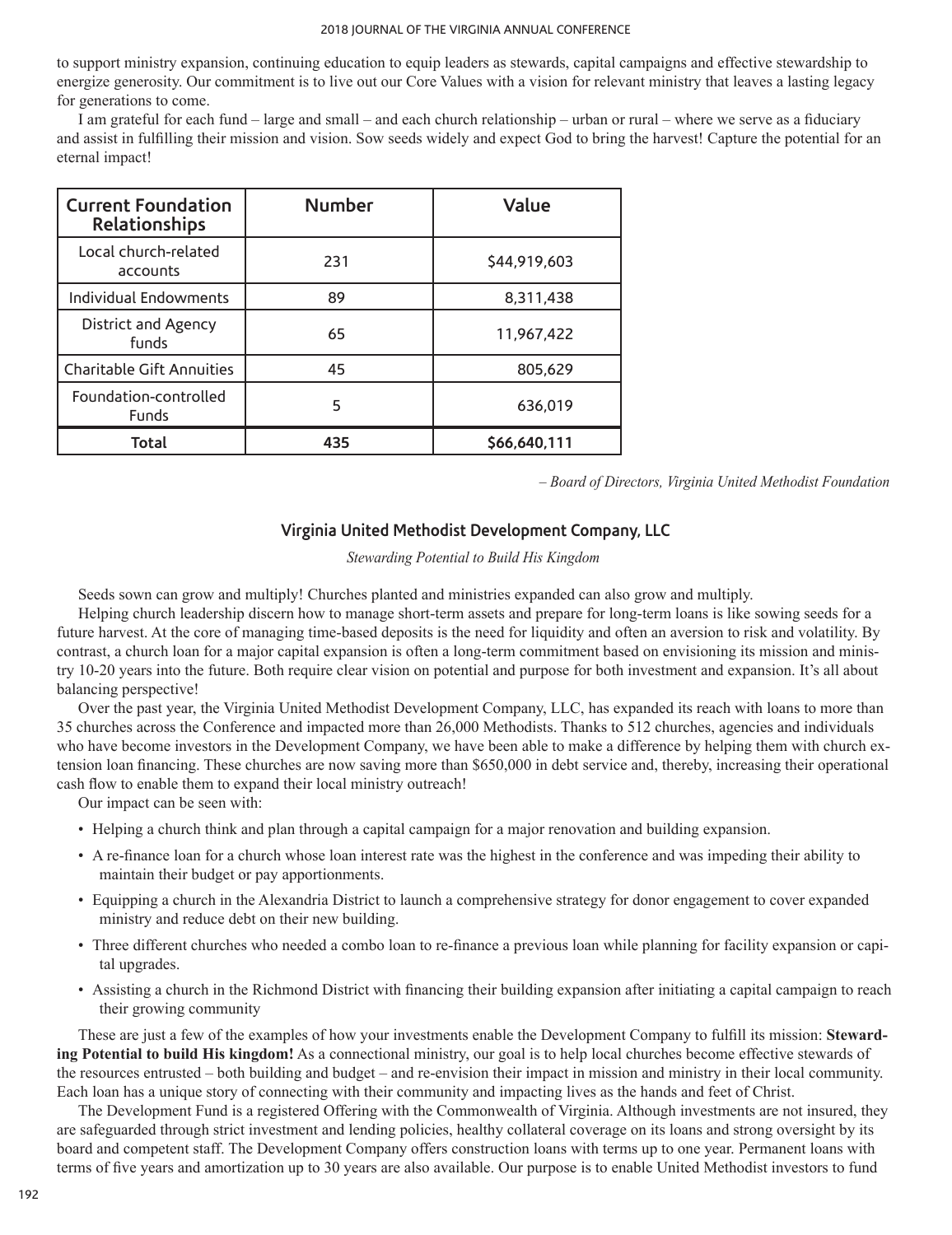church capital improvement loans. Deposits continue to grow though not sufficient to meet the loan demand. Our continuing prayer for the coming year is increased participation in the deposits to help meet the loan demand! Thereby, our motto: **United Methodists Investing to Impact Virginia!**

In 2017, the Development Company realized another year of significant growth in investments and loans. As of December 31:

| <b>Total Assets</b>            | \$30,448,563 |
|--------------------------------|--------------|
| <b>Total Outstanding Loans</b> | \$27,344,310 |
| Loan Commitments for future    | \$12,750,000 |
| Loan to Collateral Value       | 33.52%       |

Our focused perspective remains: Strengthening the local church to expand ministry in its community through effective planning and ongoing consultation as we manage assets and provide support to fulfill its enduring local mission!

*– Board of Directors, Virginia United Methodist Foundation*

# $\Phi \Phi \Phi$

# **RESOLUTIONS**

*Resolutions and Petitions are ordered alphabetically by title. This does not indicate the order in which they will be considered.*

# **RESOLUTION 1**

# **Affirm Unity in Christ**

*WHEREAS,* the 2019 called General Conference of the United Methodist Church will be considering proposed changes to the *Book of Discipline* to address United Methodists' differing understandings regarding sexual identity and practice,

*WHEREAS,* unity of the followers of Jesus is a value of our Lord Jesus Christ, (John 17:20-21)

*WHEREAS,* our unity is found, not in common ground on a particular issue, but in our baptism and relationship with God through Jesus Christ, (1 Corinthians 12:12-13)

*WHEREAS,* the founder of the Methodist movement, John Wesley, encouraged Christians to "be of one heart, though we are not of one opinion" (John Wesley's sermon, "Catholic Spirit")

*THEREFORE,* be it resolved that the Virginia Annual Conference of the United Methodist Church urges the 2019 General Conference to affirm unity in Christ in the midst of our diversity, to challenge in love all that divides, and to offer to all people God's saving grace through Jesus Christ that transforms the world. We urge and we pray that the 2019 General Conference will resist schism and express openness to diverse perspectives in matters of sexual identity and practice. We urge all faithful United Methodists to pray for a way forward that nurtures an inclusive, evangelical, and faithful Church.

*– Submitted by*

*Rev. Lauren Lobenhofer, Rev. Mochel Morris, Rev. Beth Givens, Rev. Kirk Nave, Rev. Tim Ward, Shirley Cauffman, Rev. Denise Honeycutt, Carolyn Woodrum, Angie Williams, Rev. Sarah Locke*

## $\Phi \Phi \Phi$

# **RESOLUTION 2**

## **Commendation and Encouragement post Charlottesville August 2017**

*WHEREAS*, the experience of terrorism at the hands of white supremacists, neo-Nazis and the KKK during a rally in Charlottesville in 2017 has prompted many persons to want to join in the efforts to fight racism;

*WHEREAS*, the sin of racism is not only a problem in Charlottesville; it is in our own communities;

*WHEREAS,* our Social Principles state "we recognize racism as sin and affirm ultimate and temporal worth of all persons."

*WHEREAS,* the United States continues to become more ethnically and racially diverse;

*WHEREAS,* our General Commission on Religion and Race offers excellent resources for ministry and education;

*THEREFORE, be it resolved* that the Virginia Annual Conference commends the clergy, spiritual leaders and faith communities of the Charlottesville area for their ministry in combating racism and white supremacy through their advocacy, educational efforts direct action and the offering of safe space for marchers during the events of August 2017 by sending a copy of this resolution to the Clergy Collective of Charlottesville, Congregate Charlottesville, and First United Methodist Church of Charlottesville;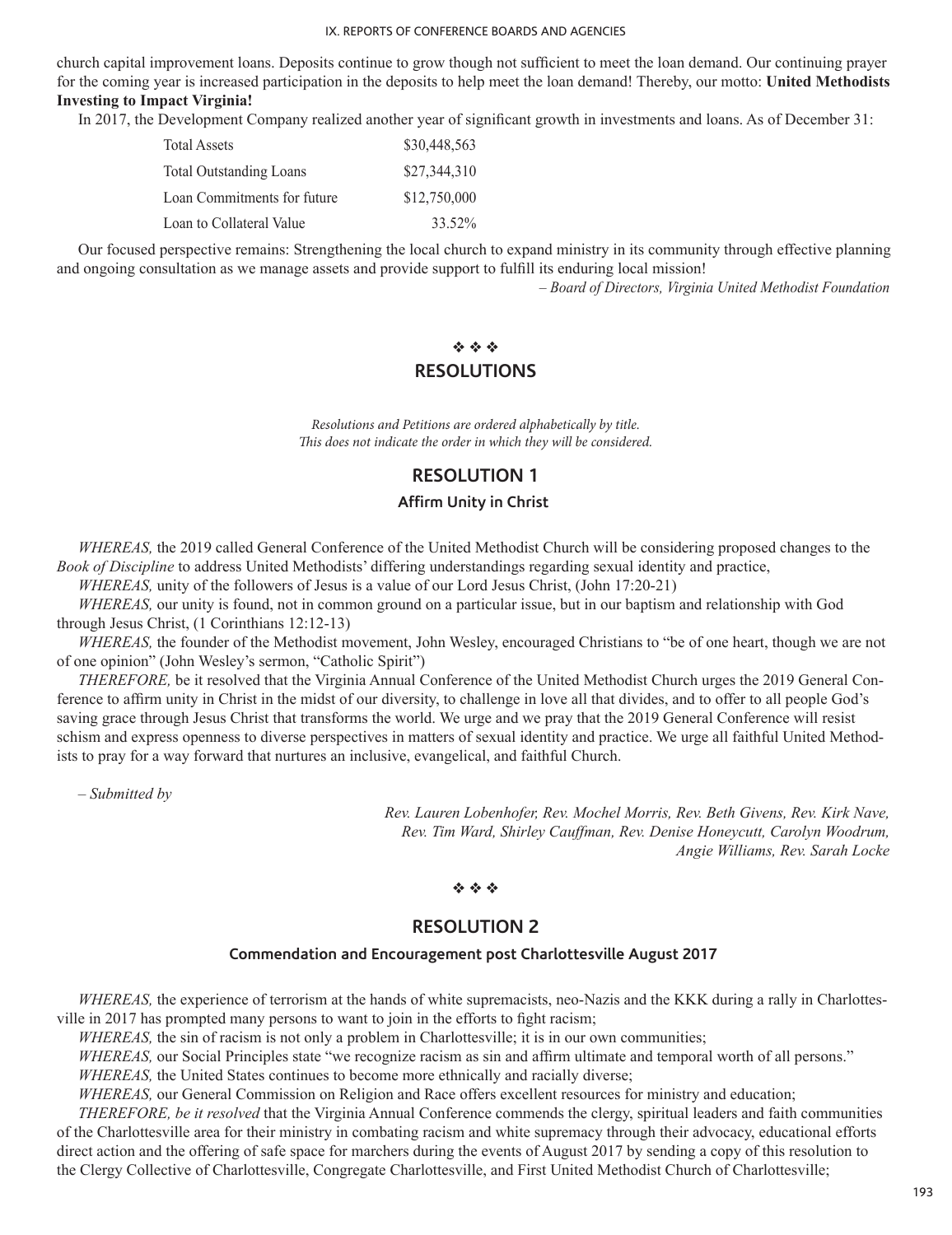#### 2018 JOURNAL OF THE VIRGINIA ANNUAL CONFERENCE

*Be it further resolved* that the Virginia Annual Conference encourage each local congregation to engage in the work of personal repentance, social transformation and embracing the other over the coming year through study and action regarding racism and white supremacy, and join with other community groups (like the NAACP) to advance racial justice and reconciliation;

*Be it further resolved* that the Virginia Annual Conference encourages the Virginia Conference Historical Society and the Commission on Ethnic Minority Concerns and Advocacy to educate the Virginia Conference about the history of racism in the Conference, as well as efforts to aimed at racial justice and reconciliation, through the Virginia Advocate and other publications of the Conference.

*– Submitted by Virginia Conference Board of Church & Society*

### $\phi_2$   $\phi_3$

# **RESOLUTION 3**

# **Compassionate Support for Members of the Armed Forces, Veterans and Their Families Suffering from Post-Traumatic Stress and Moral Injury**

*WHEREAS,* The United Methodist Church acknowledges; "When persons choose to serve in the armed forces, we support their right to adequate care for injuries suffered, and advocate for sufficient resources to meet their physical and mental health needs, both during and after their service. We are aware that we can become guilty both by military action and by conscientious objection, and that we all are dependent on God's forgiveness." (*Book of Discipline* ¶ 164 I) and

Those who have served in the armed forces, particularly those who have served in combat and their families, have experienced degrees of alienation due to well-meaning or unwitting actions of congregations and clergy, separating them from connection with the faith community, and

The Social Principles of The United Methodist Church profess the struggles for human dignity and social reform are in response to "God's demand for love, mercy, and justice in the light of the Kingdom." (¶ 102), as well as, the Nurture and Mission of the Church, emphasizes "the nurturing and serving function of Christian fellowship in the Church" through a personal experience of conviction, nourished by a community faith. (¶ 102) and

We believe that suicide is not the way a human life should end, furthermore, a Christian perspective on suicide begins with an affirmation of faith that nothing, including suicide, separates us from the love of God (Romans 8:38-39). Therefore, we deplore the condemnation of people who complete suicide, and we consider unjust the stigma that so often falls on surviving family and friends.  $($  [ 161 N) and

The United States Department of Veterans Affairs, in January of 2014, estimated that, at that time, 22 US veterans per day were taking their own lives. Jan Kemp, Veterans Affair's National Mental Health Director for Suicide Prevention concluded that the rate of veteran's suicides "are astronomically high and climbing". and

In recent years there has been a spike among service members and veterans in the occurrence of Post-Traumatic Stress, in the past referred to as shell shock, battle fatigue or combat stress, stemming from experiences of severe trauma or life-threatening events. Understanding that, it is normal for the mind and body to react after such events, but this normal response becomes harmful when individuals feel trapped in a cycle of anxiety, anger or shame, disconnecting from relationships of family and community, and

Moral injuries which may stem from direct participation in acts of combat, such as killing or harming others, or indirect acts, such as witnessing death or dying, failing to prevent immoral acts of others, or giving or receiving orders that are perceived as gross moral violations, it is important to consider mental health symptoms and moral injury as separate manifestations of combat trauma. Furthermore, moral injury is not explicitly addressed in the evidence-based treatments for PTSD currently supported by the Veterans Administration, and

It is the responsibility of all who seek the Reign and Kinship of Christ to preserve the dignity of all persons without regard to religion, race, nationality, or gender, and seek to enhance the quality of life in the entire community of humankind thus fulfilling an obligation to God (Matthew 25:31-40).

*THEREFORE, be it resolved,* that the Virginia Conference of The United Methodist Church will appoint a core group, of six to eight individuals, who shall network with established veterans organizations in order to discern the requirements and resources for implementing training courses to teach qualified lay and clergy in techniques of engaging service members, veterans and their families in an atmosphere of compassionate and productive dialogue. Furthermore, this core group will be tasked with securing any further funding necessary to produce training materials.

*Be it further resolved,* that the Virginia Conference, encourage, endorse and strive to provide/identify and/or develop resources to encourage local congregations in providing open, safe and welcoming spaces for active duty service members, veterans and their families, to share their stories and find sanctuary within the faith community, without condemnation, judgment or the obligation of contribution or confession of faith.

*Be it further resolved,* that the Virginia Conference commits itself to strengthening clergy and spiritual leaders in their pastoral ministry to members of the armed forces, veterans and their families, by providing additional training for clergy and lay leadership in cultivating and inaugurating care groups focused on spiritual formation and healing for those suffering with post-traumatic stress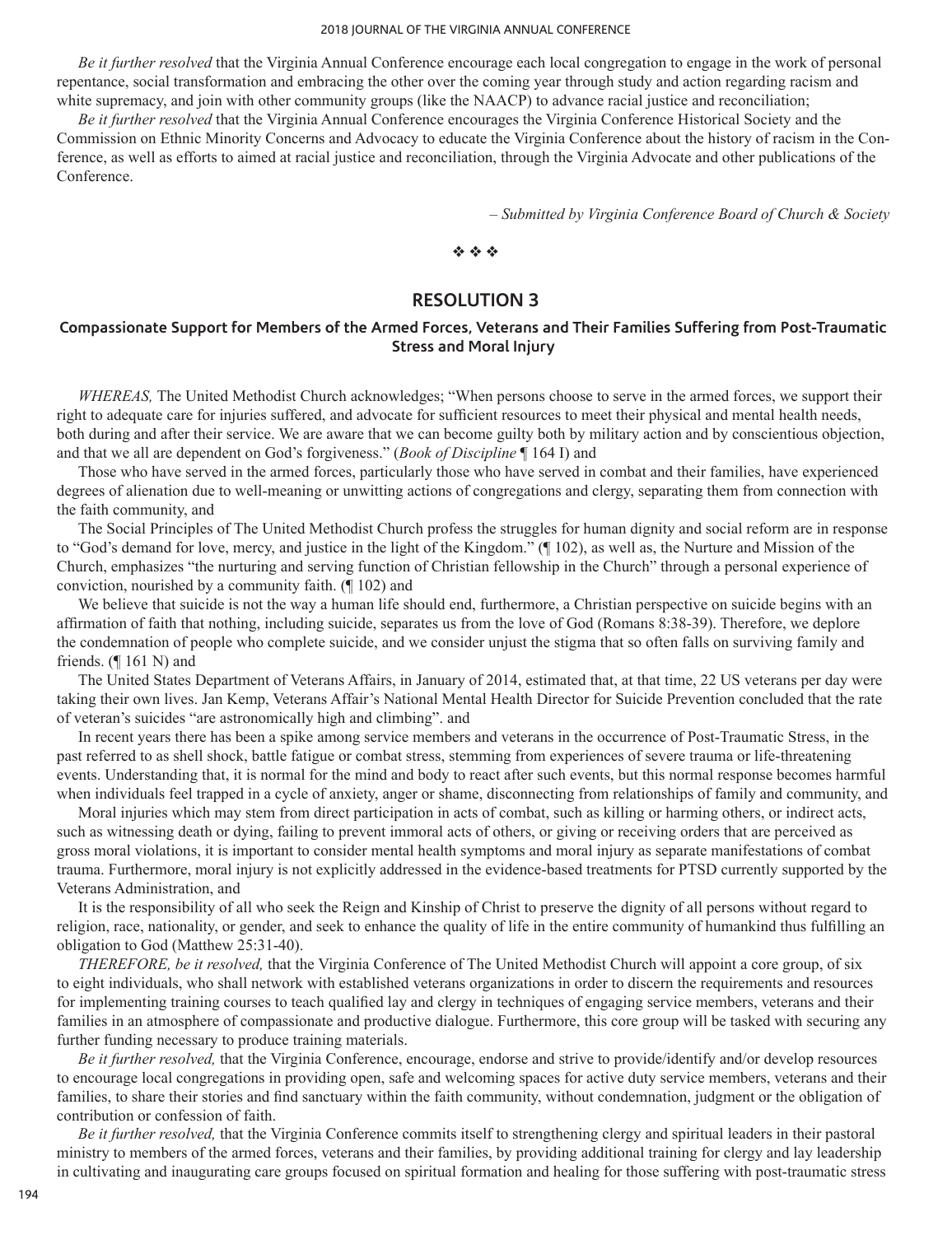and moral injury, through God's forgiving grace. *– Submitted by Virginia Conference Board of Church & Society*

### $\Phi$   $\Phi$   $\Phi$

# **RESOLUTION 4**

#### **Comprehensive Immigration Reform**

The United Methodist Social Principles (*Book of Discipline* ¶ 162.H III. Social Community) state that we recognize, embrace, and affirm all persons regardless of country of origin, as members of the family of God. We affirm the right of all persons to equal opportunities for employment, access to housing, health care, education, and freedom from social discrimination. We urge the Church and society to recognize the gifts, contributions, and the struggles of those who are immigrants and refugees, and to advocate for justice for all; and

The Kingdom of God is made up of persons from every tribe, tongue, nation, and language (Revelation 7:9); and

Our ancestors in faith were sojourners and aliens in the land of Egypt (Exodus 1:1-14; 1 Chronicles 16:19; Acts 7:6); and Our Immigrant and Refugee ancestors were welcomed to this land by many of the Natives already dwelling in the land; and Our Lord Jesus Christ lived His childhood years as an immigrant and refugee (Matthew 2:13-23); and

The Scriptures call us to show compassion and justice for the sojourner and alien among us (Exodus 22:21; Deuteronomy 10:18-19; Psalm 94:6; Jeremiah 7:6; Ezekiel 22:29; Zechariah 7:10); and

The Great Commission compels us to take the Gospel to the nations (Matthew 28:18-20), and the Great Commandment compels us to love our neighbor as self (Mark 12:30-31); and

The Gospel reminds us that our response to the most vulnerable among us is a response to Jesus Himself (Matthew 25:40); and The Bible denounces the exploitation of workers and the mistreatment of the poor (Isaiah 3:15; Amos 4:1; James 5:4); and Approximately 12 to 15 million undocumented immigrants live and work within our borders; and

War, conflict and persecution have displaced more than 65 million people worldwide, the highest number ever recorded, and forced 22.5 million of these people to flee to other countries as refugees, and

Individuals and hard-working families are being separated, and thus detrimental to society, and as Christians we highly value the importance of families being together; and

The relative invisibility of the immigrant and refugee population can lead to detrimental consequences in terms of health, education, and well-being, especially of children; and

Many of these persons, desiring a better future for themselves and their families, are fleeing brutal economic and political situations; and

Recent government actions are reducing the scope and effectiveness of federal immigration and refugee programs,

*THEREFORE, be it resolved,* that the Virginia Annual Conference of the United Methodist Church urges the U.S. Congress to pass Comprehensive Immigration Reform.

*Be it further resolved,* that the Virginia Annual Conference of the United Methodist Church urges the Administration and U.S. Congress to recognize our Nation's historic leadership in welcoming and supporting refugees, restore refugee admissions to previous levels, and strengthen the U.S. refugee resettlement program.

*Be it further resolved,* that a copy of this resolution shall be delivered to the President of the United States, U.S. Speaker of the House and President of the Senate.

*Be it further resolved,* that the Virginia Annual Conference of the United Methodist Church encourages congregations to engage in educational efforts on issues of immigration and refugees, and engage in advocacy with Federal, and State, and local Legislators.

*Be it further resolved,* that the Virginia Annual Conference of the United Methodist Church urges congregations to become Immigrant and Refugee Welcoming Communities. \*

*Be it further resolved,* that we pray for our churches to demonstrate the reconciliation of the Kingdom both in the verbal witness of our Gospel and in the visible character of our congregations.

*\*"Immigrant Welcoming Communities" from the General Board of Church of Society provides guidance to congregations. Available at: www.umcjustice.org/documents/38.*

*– Submitted by the Board of Church and Society*

 $\phi_2$   $\phi_2$   $\phi_3$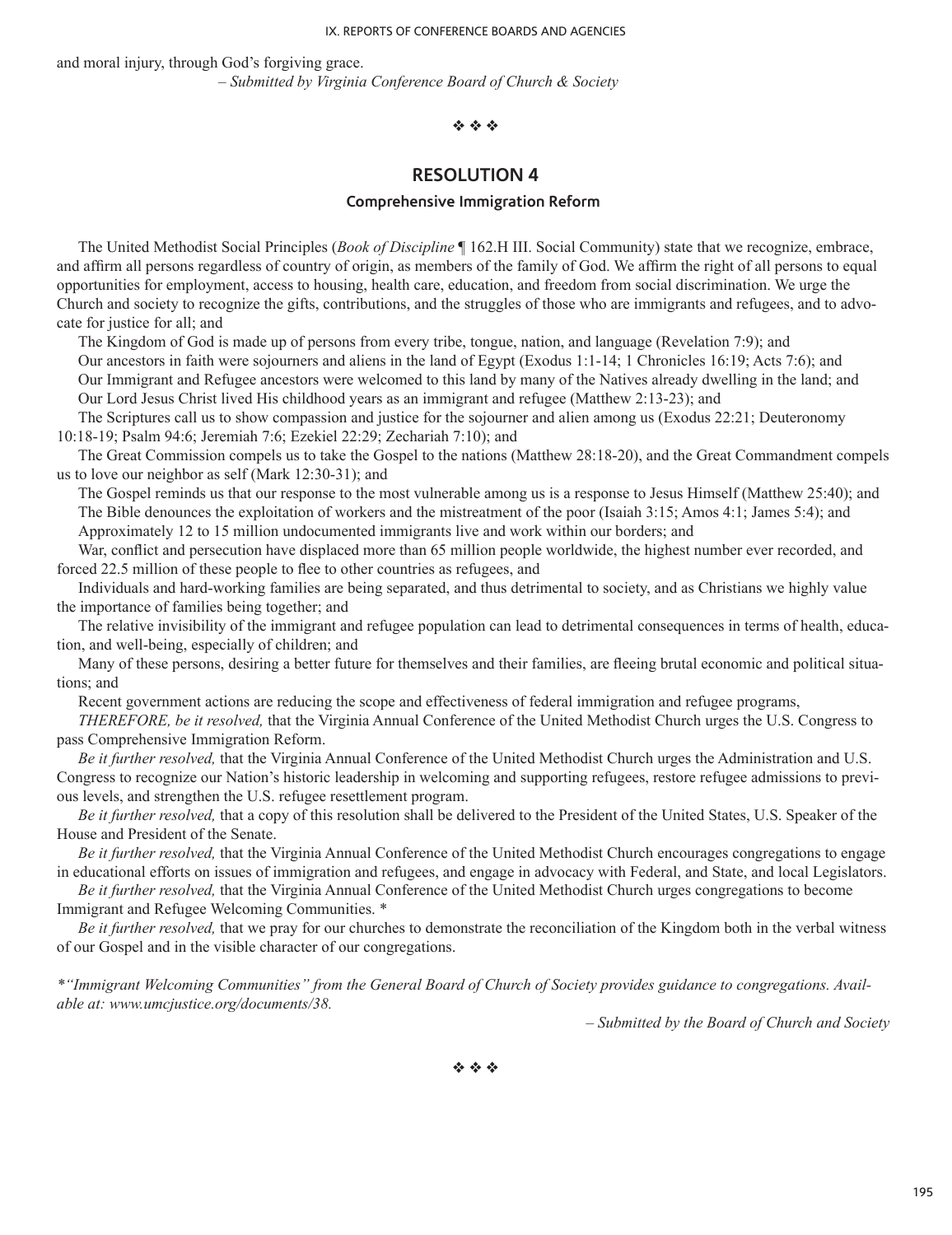# **RESOLUTION 5**

## **Endorse and Commend Cville2Jtown: A Pilgrimage of Transformation**

*WHEREAS,* scripture teaches us "God created humanity in God's own image, in the divine image God created them" (Gen. 1:27, CEB); and

*WHEREAS,* the core identity of God's Chosen People lay recognition of their deliverance by God's merciful hand, as Moses exhorted them to "Remember… that you came out of Egypt, out of the place you were slaves," (Ex. 13:33, CEB); and

*WHEREAS*, Christ's Church continues to live into its identity as the people of God, delivered from sin into the truth that "There is neither Jew nor Greek; there is neither slave nor free; nor is there male and female, for you are all one in Christ Jesus" (Gal.5:26- 28, CEB); and

*WHEREAS,* our *Social Principles* teach us "Racism is the combination of the power to dominate by one race over other races and a value system that assumes that the dominant race is innately superior to the others;"<sup>1</sup> and exhort us not only to recognize "racism as sin and affirm the ultimate and temporal worth of all persons," but to "commit as the Church to move beyond symbolic expressions and representative models that do not challenge unjust systems of power and access;"<sup>2</sup> and

*WHEREAS,* racism as prejudice sanctioned by institutional power upholding structures of white supremacy first decimated the indigenous American Indians, then enslaved people of African descent, and continues to this day, ingrained in our political, economic, and judicial systems and our culture; *and*

*WHEREAS,* the *2016 Book of Resolutions* recognizes how "the concepts of race and racism were created explicitly to ensure the subjugation of peoples the Europeans believed to be inferior" and how "the myth of European superiority persisted—and persists in every institution in American life." (Resolution #3371, 2*016 Book of Resolutions*, (adopted 1980 and readopted 2000, 2008, 2016)); *and*

*WHEREAS,* the *2016 Book of Resolutions* challenges "all persons, whatever their racial or ethnic heritage, to work together to restore the broken body of Christ" (Resolution #3376, *2016 Book of Resolutions*, (adopted 2000, amended and readopted 2008, 2016))<sup>3</sup>; and

*WHEREAS*, in 2017, the white supremacy that continues to poison our national life erupted in Charlottesville, Virginia in a series of public statements, blog posts, podcasts, press releases, rallies, torch-lit demonstrations, and acts of violent intimidation and aggression by ardent racists, anti-Semites, and white nationalists who collectively identified their efforts as "Unite the Right;"<sup>4</sup> *and*

*WHEREAS,* this campaign of white supremacist intimidation began with a nighttime tiki-torch rally in Emancipation Park on May 13th, included a KKK rally in Justice Park on July 8th, culminated in a sustained assault on Charlottesville over the weekend of August 11-12th, and has continued with sporadic protests, demonstrations, acts of vandalism, and threats of violence to the present day<sup>5</sup>; and

*WHEREAS,* the toxic climate of white supremacy is not localized to the city of Charlottesville but has been focused and become visible there as a symptom of the sin that clings close to our entire nation; *and*

*WHEREAS,* leaders and people of faith in Charlottesville offered an instrumental witness of opposition to white supremacy by organizing community conversations, prayer meetings, marches, services of worship, training for non-violent direct action, representation at city meetings, first aid, pastoral care, financial assistance, support of local anti-racist activists, and other acts of prophetic resistance to white supremacy noted within their community, across the country, and around the world;<sup>6</sup> and

*WHEREAS,* the theme of this 236th Annual Conference Session, "Servant Leaders Making a Difference," invites us to be faithful stewards of God's grace by employing our gifts in acts of humble service and loving witness (1 Peter 4:10); *and*,

*WHEREAS,* the Bishop's Convocation on Race and Reconciliation has sought to empower Virginia United Methodists to become "life-long learning disciples," able to "conduct difficult conversations… related to issues of racial division, justice, and God's call to ministries of reconciliation and peace;" *and*,

*WHEREAS,* United Methodist clergy together with others in the Charlottesville Clergy Collective are organizing *Cville2Jamestown: A Pilgrimage of Transformation* under the leadership of The Rev. Dr. Jan Rivero, with the purpose of understanding and bearing witness to the history of our country's racial and ethnic injustice, building partnerships of reconciliation, and beginning to envision a healed and just future; *and*

*WHEREAS,* this interfaith pilgrimage will span October 6th - 14th, 2018 and offer opportunities for education, reflection, prayer, and community building amongst all people; *and*

- 1 *Social Principles of The United Methodist Church* 2017-2020, ¶162 (Kindle Locations 567-568). The United Methodist Publishing House. Kindle Edition.
- 2 *Social Principles of The United Methodist Church* 2017-2020 (Kindle Locations 574-576). The United Methodist Publishing House. Kindle Edition.
- 3 United Methodist Church. *The Book of Resolutions of The United Methodist Church 2016* (Kindle Locations 6500-6503). The United Methodist Publishing House. Kindle Edition.
- 4 Andrew Katz, ed, "Unrest In Virginia: Clashes Over A Show Of White Nationalism In Charlottesville Turn Deadly." Photo Essay, *TIME Magazine*, August 2017, accessed 02 March 2018, http://time.com/charlottesville-white-nationalist-rally-clashes/
- 5 Hunton & Williams, "Independent Review of the 2017 Protest Events in Charlottesville, Virginia," accessed 01 Dec 2017, https://docs.wixstatic.com/ugd/ c869fb\_a573de9ad4f04b0491b927ca9d48252c.pdf
- 6 Jonathan Blitzer, "How Church Leaders in Charlottesville Prepared for White Supremacists," *The New Yorker*, 15 Aug 2017, accessed 20 Aug 2017, https://www. newyorker.com/news/news-desk/how-church-leaders-in-charlottesville-prepared-for-white-supremacists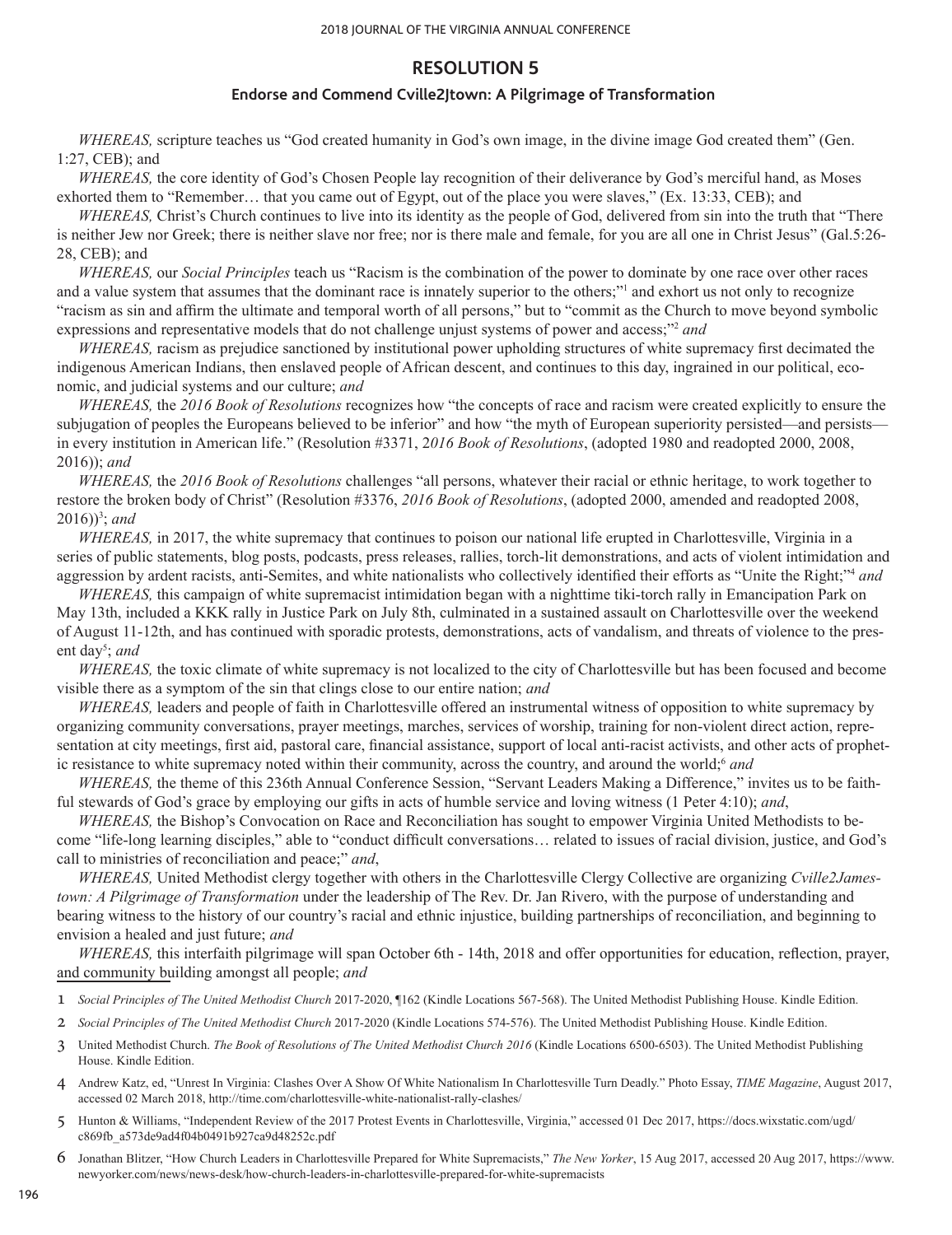*WHEREAS,* the pilgrimage will begin at the Jefferson School African-American Heritage Center in Charlottesville with walk to Monticello to visit the African American burial grounds and receive the names of the 607 persons enslaved on the Monticello plantation; *and*

*WHEREAS,* the week following will be framed by cultural and educational events held in and around Charlottesville celebrating African-American contributions to our shared national heritage; *and*

*WHEREAS,* on Saturday, October 13th, a bus will deliver participants to Richmond to walk the Slave Trail and close the day in worship; and

*WHEREAS,* Sunday, October 14th, the walk will proceed to Jamestown, carrying the names received at Monticello, passing plantations on the way to the site of the arrival of the first ship carrying enslaved people, and hearing stories of lives defined by the injustice of racism and the legacy of the betrayal of indigenous people; *and*

*WHEREAS*, along the way sacred texts will call participants to repentance and they will pray for reconciliation;

*THEREFORE, be it resolved* by this 236th Session of the Virginia Annual Conference of the United Methodist Church endorse the witness of Cville2Jtown: A Pilgrimage of Transformation (www.cville2jtown.com) and commend local churches and individuals to observe this pilgrimage physically or symbolically with their prayers, their presence, their gifts, their service, and their witness.

*–Submitted by Robert Lewis on behalf of Methodist Federation for Social Action*

#### $\phi_0$  via  $\phi_0$

# **RESOLUTION 6**

## **Gracious Accommodation Virginia Annual Conference**

*WHEREAS,* The United Methodist Church has experienced increasing polarization over theological and ethical issues, leading to parts of the church no longer finding themselves able to comply with United Methodist polity and discipline; *and,*

*WHEREAS,* persons of sincere faith and Christian commitment within the church are led by the convictions of conscience to significantly divergent beliefs and actions regarding the church's ministry to and with LGBTQ persons and their families; *and,*

*WHEREAS,* these divergent beliefs and actions appear to be irreconcilable with each other, to the point that the 2016 General Conference requested the Council of Bishops to appoint a Commission on a Way Forward to develop proposals to end the conflict within our church and provide a way forward that would refocus the church on discipleship and mission; *and,*

*WHEREAS,* any plan that is proposed by the Commission and the Council is likely to have provisions that offend the deeply held beliefs of some of our members, meaning that such plans need to provide for a fair and gracious accommodation for conscience; *and,*

*WHEREAS*, the Commission and the Council have both urged the church to act out of a "heart of peace" rather than a "heart of war," giving grace and exercising Christ-like humility in the way that we engage with one another; *and,*

*WHEREAS,* a significant part of giving grace is to offer fair treatment to our church's congregations and members, treating others as we would like to be treated (Matthew 7:12), not coercing their consciences or penalizing them for sincerely and deeply held Christian understandings on either side of the divide over LGBTQ ministry; *and,*

*WHEREAS,* "all properties of United Methodist local churches … are held, in trust, for the benefit of the entire denomination, and ownership and usage of church property is subject to the *Discipline*" (¶ 2501.1); *and,*

*WHEREAS*, it is patently unfair to require congregations who cannot in good conscience abide by the decision of the 2019 General Conference to compromise their consciences in order to remain in The United Methodist Church or surrender their buildings in order to be faithful to their Christian understanding, nor is it fair to expect members who have invested decades of loving gifts of time, service, and finances to build their local congregation to walk away from that building or pay a high cost in order to remain true to their consciences;

*THEREFORE, be it resolved,* that the Virginia Annual Conference strongly urges that any plan passed by the 2019 General Conference have within it the provision of a fair and gracious exit path for congregations who cannot in good conscience abide by the stance of the church regarding LGBTQ ministry, as determined by the 2019 General Conference. Such an exit path should allow congregations to leave the denomination with their buildings and assets, assuming their own liabilities, but without demanding payments to the conference that could impact the congregations' ministry. "Though we can't think alike, may we not love alike?" said John Wesley. Can we not bless one another in pursuing the various paths of ministry we believe God is laying before us?

The secretary of the annual conference shall send this resolution to all of the active bishops of the church and each of the heads of General Conference delegations, to be shared with the members of their delegations.

*– Submitted by Rev. Thomas R. Barnard, Karen Bossieux, Rev. John A. Bright, Brenda Hudson, Rev. R. Bruce Johnson, Mary Jones, Becky Livermon, Rev. Norman L. Ramsey, III, Rev. Dr. H. O. Tom Thomas*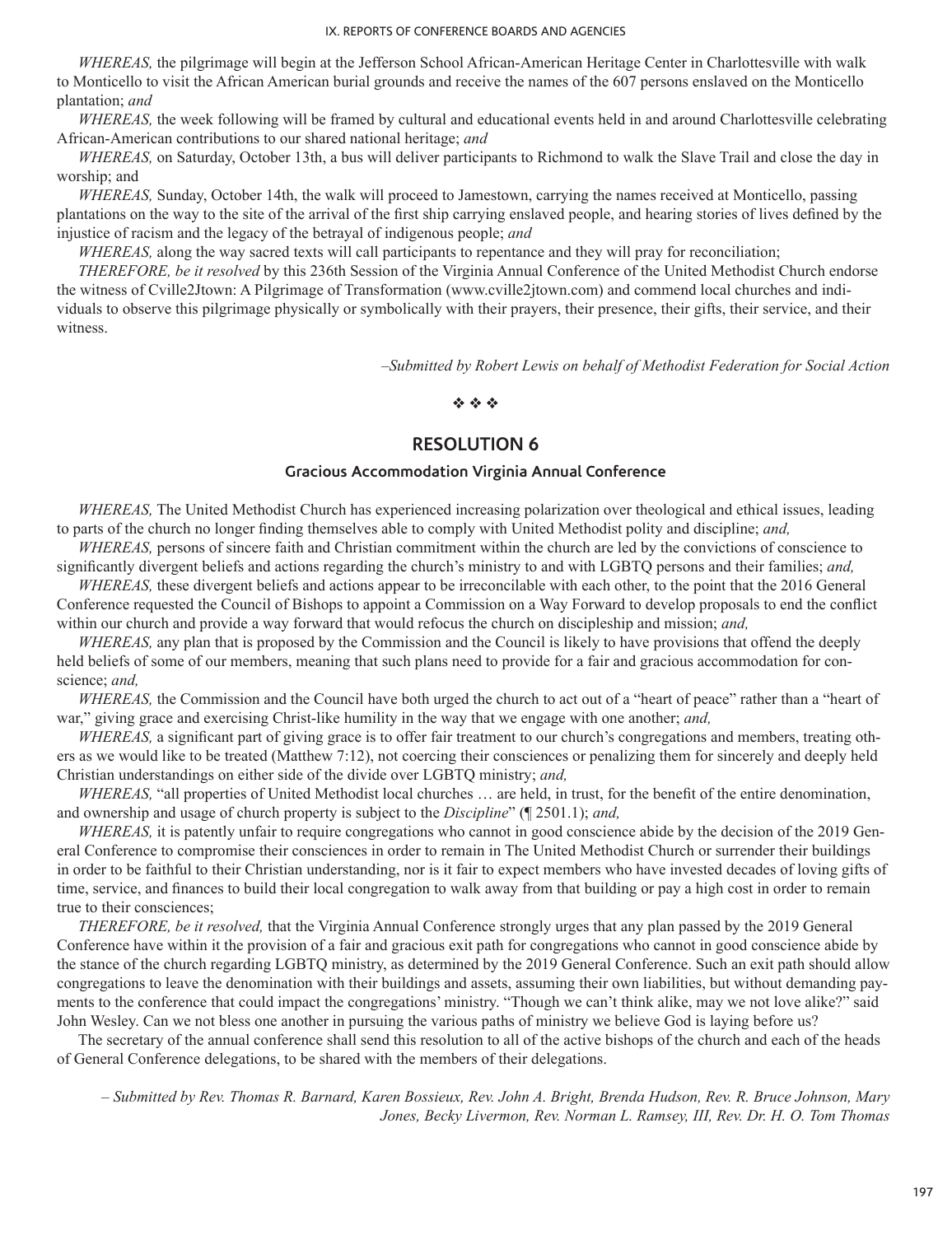# $\Phi$   $\Phi$   $\Phi$ **RESOLUTION 7**

#### **Study and Action on Gun Violence**

In 2016 the General Conference of the United Methodist passed a resolution (¶ 162) titled "Our Call to End Gun Violence." It began with this theological rationale

Jesus' call to his followers to be peacemakers (Matthew 5:9) is tied to intimate relationship with God, and echoes God's dreams for peace for all of creation as expressed in Micah 4:1-4:

"In days to come, / the mountain of the LORD's house / shall be established as the highest of the mountains, / and shall be raised up above the hills. / Peoples shall stream to it, / and many nations shall come and say: / 'Come, let us go up to the mountain of the LORD, / to the house of the God of Jacob; / that he may teach us his ways / and that we may walk in his paths.' / For out of Zion shall go forth instruction, / and the word of the LORD from Jerusalem. / He shall judge between many peoples, / and shall arbitrate between strong nations far away; / they shall beat their swords into plowshares, / and their spears into pruning hooks; / nation shall not lift up sword against nation, / neither shall they learn war any more; / but they shall all sit under their own vines and under their own fig trees, / and no one shall make them afraid; / for the mouth of the LORD of hosts has spoken" (NRSV).

Micah's prophetic dream points to a time when all peoples will journey to God's presence so God "may teach us his ways and that we may walk in his paths" (4:2). Micah describes God as the final judge and the nations will travel to God's presence out of their desire to live in peace without violence and bloodshed.

The stunning imagery of Micah's dream is the transformation of weapons into instruments of harvesting food that occurs after the judgments are handed down to the nations. The transformation is not complete until the nations participate in their own transformation. The work that went into creating the weapons will be matched by the human effort it will take to transform those weapons into peaceful instruments. God does not collect or hide the weapons from the nations, nor does God transform the weapons outside of human effort. The text states that the nations themselves, "shall beat their swords into plowshares, and their spears into pruning hooks.<sup>1</sup>

The resolution, "Our Call to End Gun Violence," provides informative links, offers guidance for congregations and for pastoral care, and calls for specific legislation to prevent or reduce gun violence. Furthermore, the resolution encourages United Methodist churches to frame conversations theologically by utilizing resources such as the three session study "Kingdom Dreams, Violent Realities: Reflections on Gun Violence from Micah 4:1-4"<sup>2</sup> produced by the General Board of Church and Society.

The state of Virginia has been the site of many incidents of gun violence, including the 2007 shooting (or massacre) at Virginia Tech that took 32 lives and wounded 17. Despite this history of gun violence, Virginia "generally has some of the [most permissive] gun restriction laws in the country."3

Presently, the laws of Virginia only permit the cities of: Alexandria. Chesapeake, Fairfax, Falls Church, Newport News, Norfolk, Richmond, and Virginia Beach and the counties of Arlington, Fairfax, Henrico, Loudoun, and Prince William and to ban guns at permitted events. Other cities and counties do not have this right making them vulnerable to the same kind of dangerous confrontations that occurred in Charlottesville in August of 2017. The same protections should be an option for every city and county.

*THEREFORE, be it resolved that* the Virginia Annual Conference of the United Methodist Church encourages and invites congregations, Sunday schools, small groups, UMW and UMM groups, and districts to use the 2016 resolution, "Our Call to End Gun Violence," as a basis for study, reflection, and action in response to the gun violence that plagues our commonwealth and nation.

*Be it further resolved* that the Virginia Conference of The United Methodist Church supports legislation that would allow localities in Virginia to decide whether or not to ban guns from permitted events on public property.

*Be it further resolved* that the Virginia Conference of The United Methodist Church opposes efforts to repeal the state ban on guns and other dangerous weapons in places of worship. This is consistent with General Conference resolution adopted in 2000 and readopted in 2008 that resolves: "Therefore, every United Methodist church is officially declared a weapon-free zone."

*Be it further resolved* that the Virginia Conference Board of Church and Society work with Bishop Sharma D. Lewis to send letters to each Virginia delegate, senator, the Lt. Governor and the Governor reflecting the convictions expressed in the two preceding paragraphs.

*– Submitted by the Board of Church and Society*

<sup>1</sup> *Book of Resolutions: Our Call to End Gun Violence.* http://www.umc.org/what-we-believe/gun-violence (Accessed February 21, 2018)

<sup>2</sup> "Kingdom Dreams, Violent Realities: Reflections on Gun Violence from Micah 4:1-4" https://www.umcjustice.org/what-you-can-do/advocacy/resourcekingdom-dreams-violent-realities-bible-study (Accessed February 21, 2018)

<sup>3</sup> Leslie Shapiro, Sahil Chinoy, and Aaron Williams. "How strictly are guns regulated where you live?" https://www.washingtonpost.com/graphics/2017/national/ assault-weapons-laws/?utm\_ updated Feb. 20, 2018, (Accessed Feb. 21, 2018)